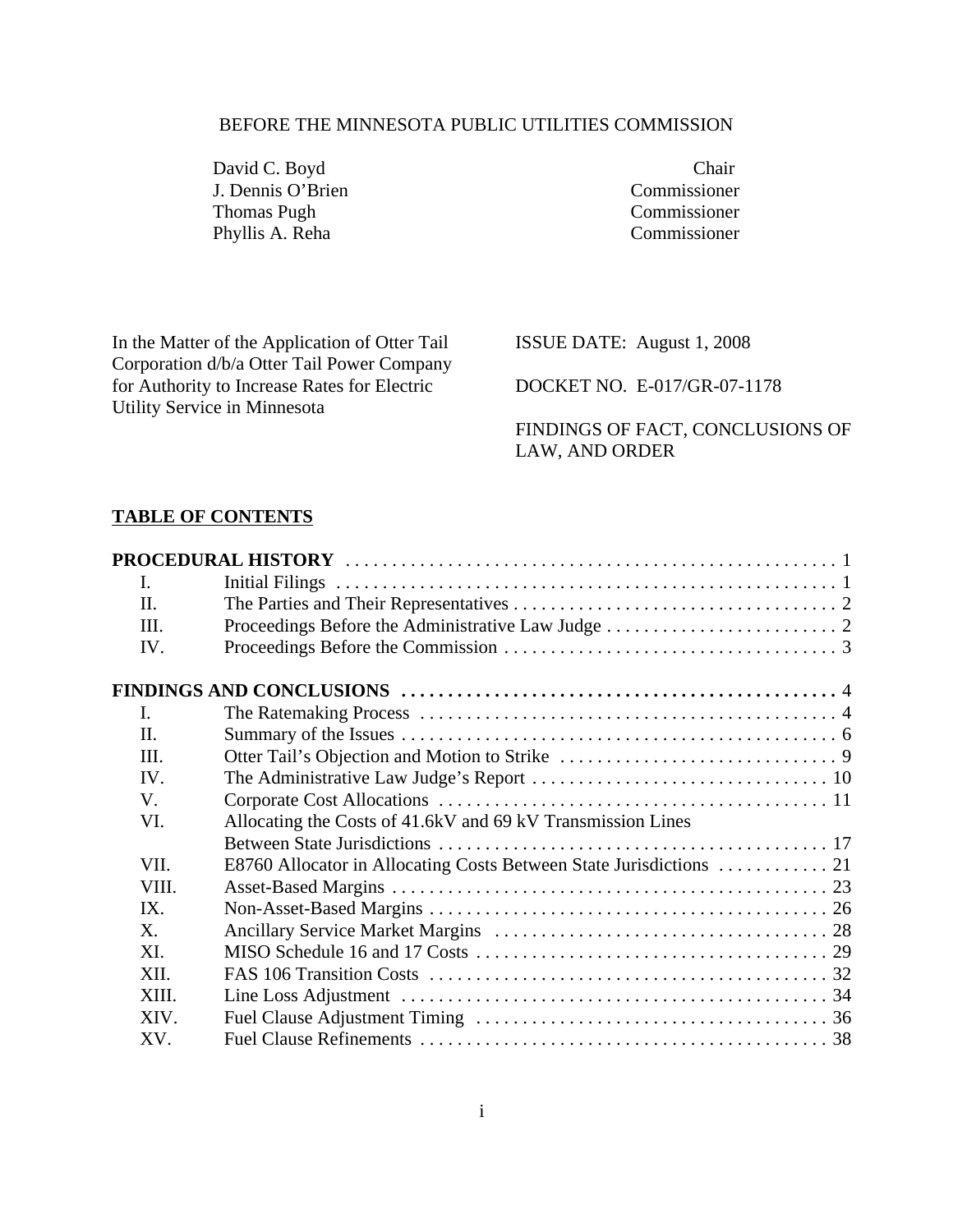# **FINDINGS AND CONCLUSIONS (cont'd)**

| XVI.        |                                                                     |  |
|-------------|---------------------------------------------------------------------|--|
| XVII.       |                                                                     |  |
| XVIII.      |                                                                     |  |
| XIX.        |                                                                     |  |
| XX.         |                                                                     |  |
| XXI.        |                                                                     |  |
| XXII.       |                                                                     |  |
| XXIII       |                                                                     |  |
| XXIV.       |                                                                     |  |
| XXV.        |                                                                     |  |
| <b>XXVI</b> |                                                                     |  |
| XXVII       |                                                                     |  |
| XXVIII      |                                                                     |  |
| XXIX.       |                                                                     |  |
| XXX.        |                                                                     |  |
| <b>XXXI</b> |                                                                     |  |
| XXXII       |                                                                     |  |
| XXXIII.     | Allocating Costs of High-Voltage and Low-Voltage Transmission Lines |  |
|             |                                                                     |  |
| XXXIV.      | Allocating Production Plant Costs Between Demand and Energy  68     |  |
| XXXV        |                                                                     |  |
| XXXVI.      |                                                                     |  |
| <b>XXXV</b> |                                                                     |  |
|             |                                                                     |  |
|             |                                                                     |  |
|             |                                                                     |  |
|             |                                                                     |  |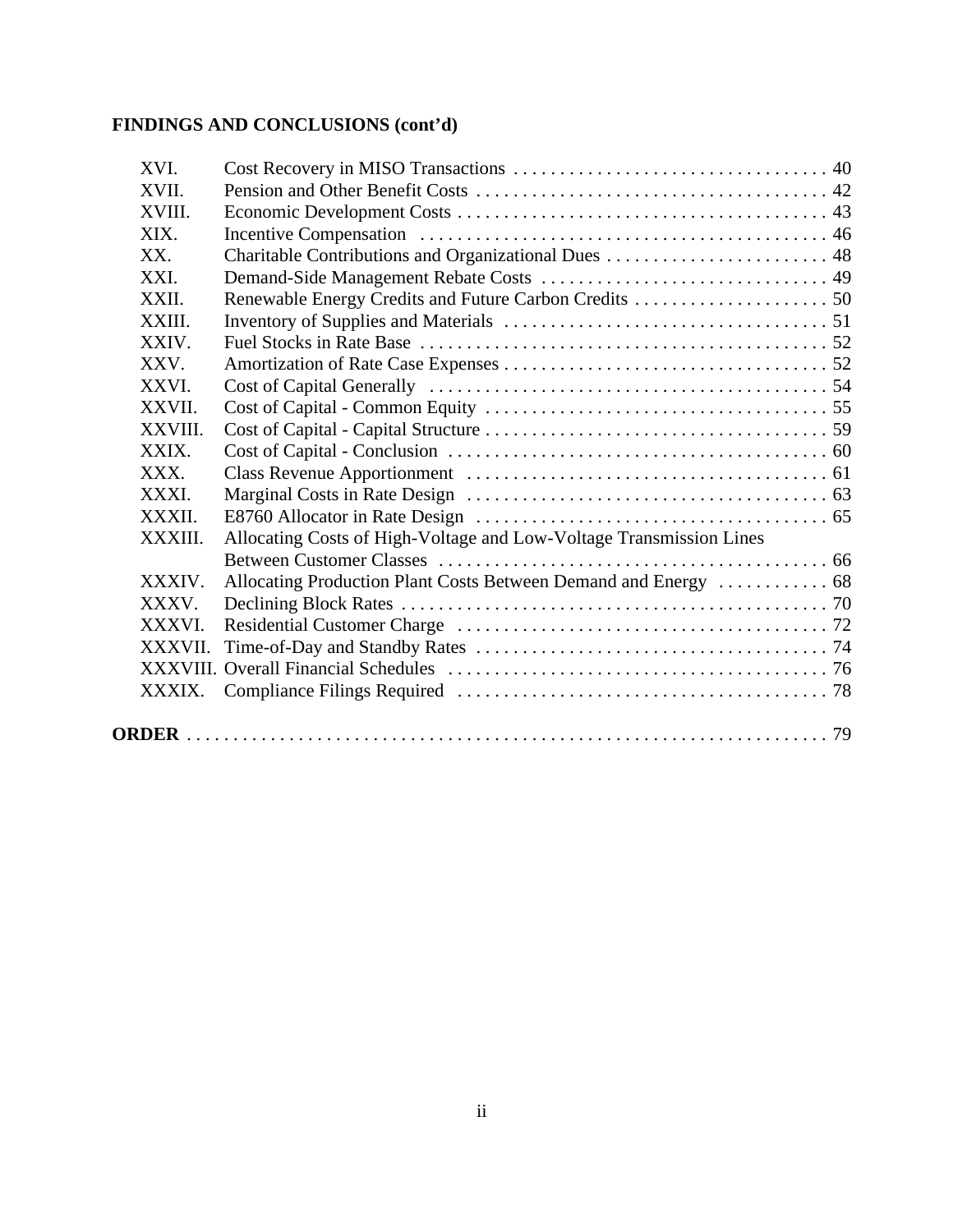#### BEFORE THE MINNESOTA PUBLIC UTILITIES COMMISSION

David C. Boyd Chair J. Dennis O'Brien Commissioner Thomas Pugh Commissioner Phyllis A. Reha Commissioner

In the Matter of the Application of Otter Tail Corporation d/b/a Otter Tail Power Company for Authority to Increase Rates for Electric Utility Service in Minnesota

ISSUE DATE: August 1, 2008

DOCKET NO. E-017/GR-07-1178

FINDINGS OF FACT, CONCLUSIONS OF LAW, AND ORDER

#### **PROCEDURAL HISTORY**

#### **I. Initial Filings**

On October 1, 2007, Otter Tail Corporation d/b/a Otter Tail Power Company (Otter Tail or the Company) filed this general rate case seeking an annual rate increase of some \$14,509,521. The filing included a proposed interim rate schedule.

On November 13, 2007, the Commission issued two orders in this case finding the rate case filing substantially complete, suspending the proposed final rates, and referring the case to the Office of Administrative Hearings for contested case proceedings.

On November 27, 2007, the Commission issued an order in this case granting the Company's request for an across-the-board interim rate increase of some \$7,125,147 per year, for service rendered on or after November 30, 2007. Interim rates are collected subject to refund under Minn. Stat. § 216B.16, subd. 3.

Also on November 27, 2007, the Commission issued an order setting a new base cost of energy for the period during which interim rates would be in effect.<sup>1</sup> Under Minn. Rules 7825.2390 *et seq.*, the base cost of energy is the cost of energy built into base rates; it is the starting point for monthly rate adjustments to reflect fluctuations in the actual cost of energy.

<sup>&</sup>lt;sup>1</sup> In the Matter of Otter Tail Power Company's Petition for a Change in Base Cost of *Energy*, Docket No. E-017/MR-07-1220, Order Setting New Base Cost of Energy (November 27, 2007).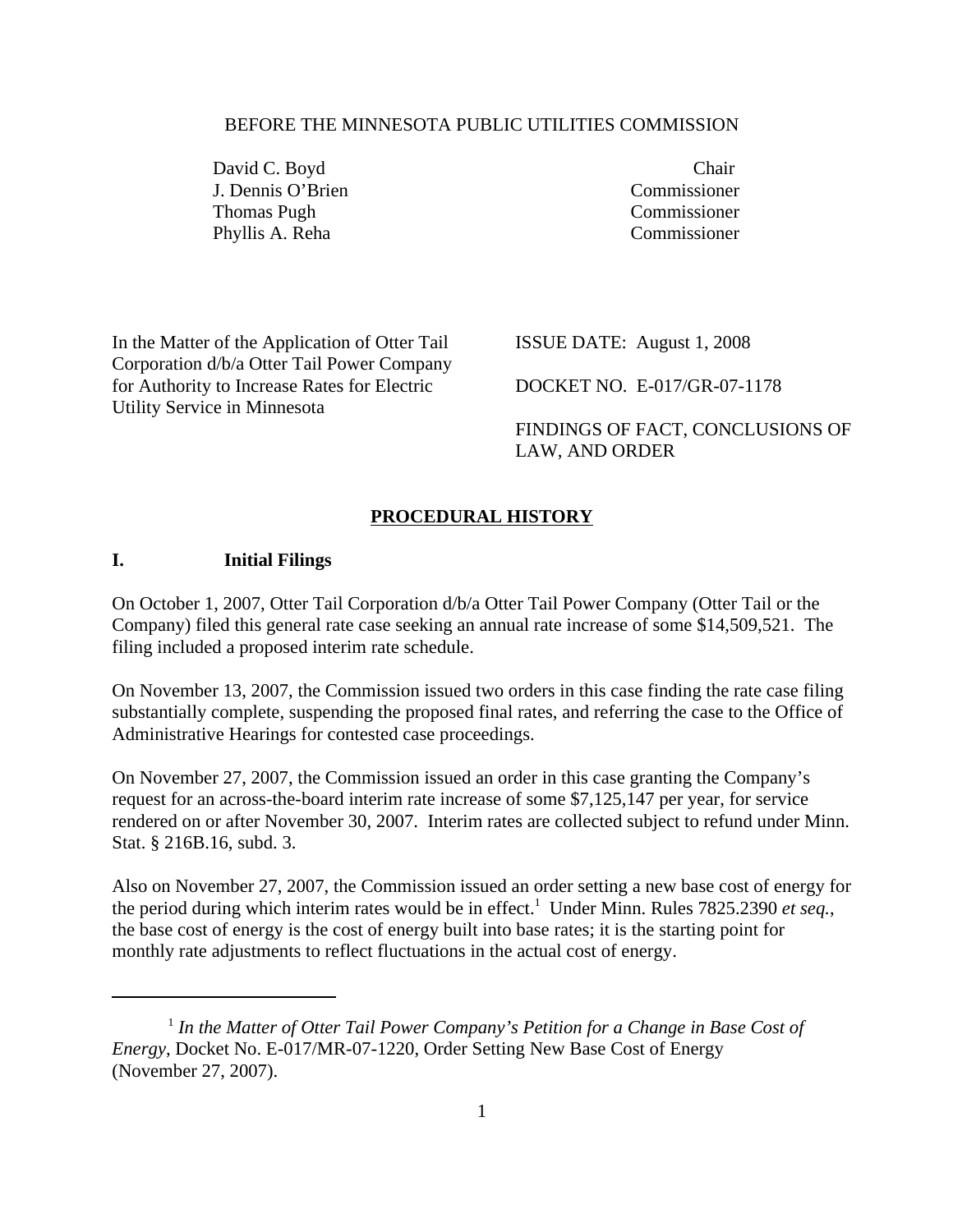#### **II. The Parties and Their Representatives**

The following parties appeared in this case:

- Otter Tail Corporation d/b/a Otter Tail Power Company, represented by Bruce Gerhardson, Associate General Counsel, Otter Tail Power Company, 215 South Cascade Street, Fergus Falls, Minnesota 56537; and Michael J. Bradley and Richard J. Johnson, Attorneys at Law, Moss & Barnett PA, 4800 Wells Fargo Center, 90 South Seventh Street, Minneapolis, Minnesota 55402.
- The Office of Energy Security of the Minnesota Department of Commerce (OES), represented by Valerie Means and Karen Finstad Hammel, Assistant Attorneys General, 1400 Bremer Tower, 445 Minnesota Street, St. Paul, Minnesota 55101.
- The Residential and Small Business Utilities Division of the Office of the Attorney General (RUD-OAG), represented by Ronald M. Giteck, Assistant Attorney General, 900 Bremer Tower, 445 Minnesota Street, St. Paul, Minnesota 55101.
- Enbridge Energy Limited Partnership and Enbridge Energy Company, Inc. (Enbridge), represented by Robert S. Lee and Andrew P. Moratzka, Attorneys at Law, Mackall, Crounse & Moore, PLC, 1400 AT&T Tower, 901 Marquette Avenue, Minneapolis, Minnesota 55402-2859.
- The Minnesota Chamber of Commerce (MCC) and AG Processing, Inc., individually represented by Richard Savelkoul, Attorney at Law, Felhaber, Larson, Fenlon & Vogt, P.A. 444 Cedar Street, Suite 2100, St. Paul, Minnesota 55101-2136.
- Jonathan M. Drews, Otter Tail Power ratepayer and shareholder, representing himself, P.O. Box 230, Fergus Falls, Minnesota 56538-0230.

#### **III. Proceedings Before the Administrative Law Judge**

The Office of Administrative Hearings assigned Administrative Law Judge (ALJ) Steve M. Mihalchick to hear the case.

The parties filed direct, rebuttal, and surrebuttal testimony prior to the opening of evidentiary hearings. The ALJ held evidentiary hearings in St. Paul on March 17-21 and April 3-4, 2008.

The ALJ held four public hearings at the following locations between February 5 and February 7, 2008: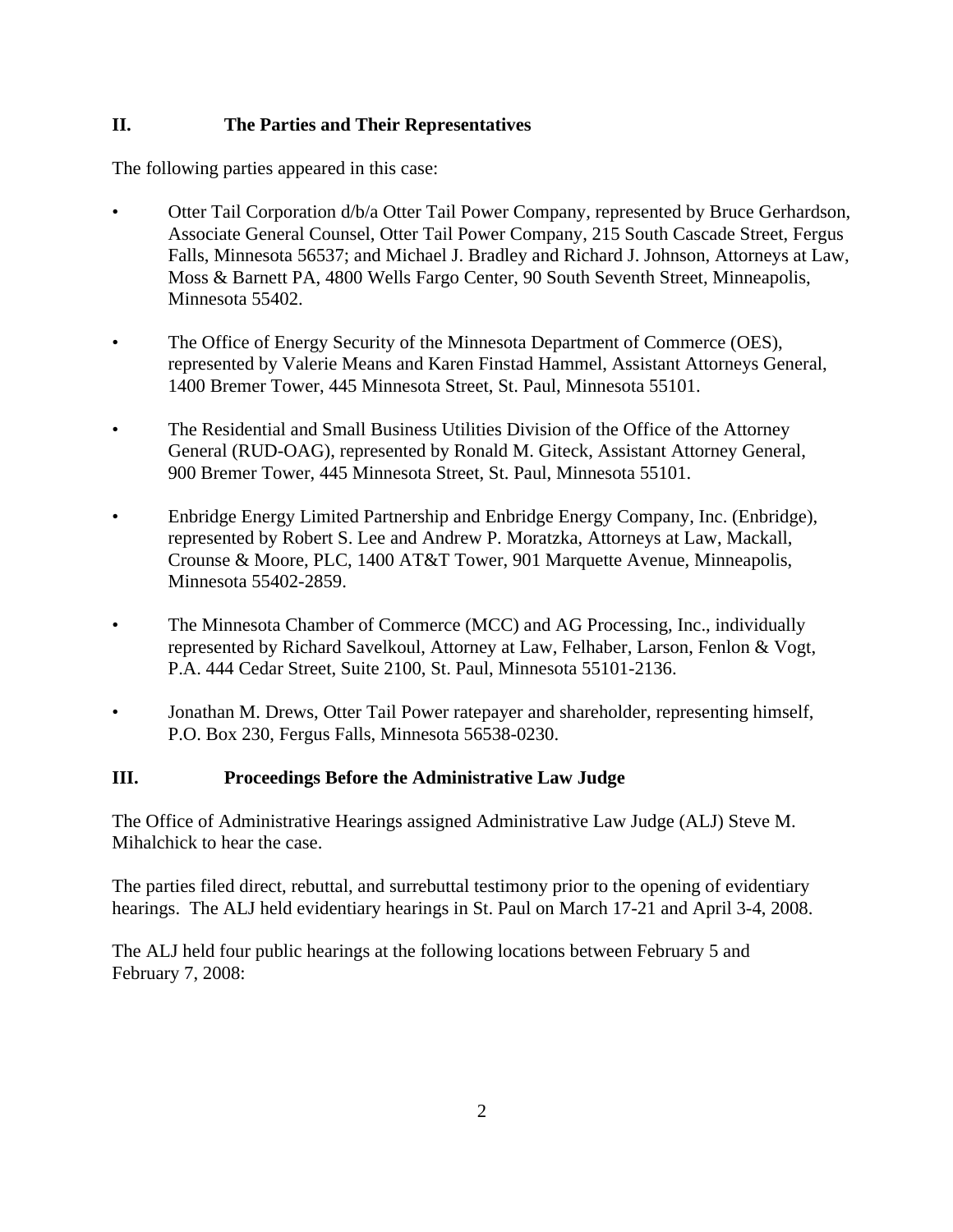- Bemidji City Hall
- Morris City Hall
- Fergus Falls City Council Chambers
- Youngquist Auditorium, University of Minnesota in Crookston

A total of 14 members of the public spoke at the public hearings, focusing primarily on the following subject areas:

- 
- 
- 
- 
- the importance to the service area of the Company's economic development program<br>balancing the interests of shareholders and ratepayers in setting rates<br>the ability of large general service customers to absorb proposed r
- the operation of the fuel adjustment clause, how energy costs are assigned to retail customers, and how the ratemaking process works

#### **IV. Proceedings Before the Commission**

On June 17, 2008, the Administrative Law Judge filed his Findings of Fact, Conclusions and Recommendation (the ALJ's Report).

On June 27, 2008, all parties filed exceptions to the report of the Administrative Law Judge under Minn. Stat. § 14.61 and Minn. Rules, part 7829.2700.

On July 2, 2008, the Company filed an objection and motion to strike or exclude (a) tables 1 through 4 and related discussion in the RUD-OAG's exceptions, stating that this material had been excluded from the evidentiary record as untimely by the Administrative Law Judge, and (b) a lengthy quotation in the exceptions of Jonathan M. Drews, stating that the quotation should have been introduced as part of the evidentiary record.

On July 3, 2008, RUD-OAG replied to the Company's July 2 motion.

On July 8 and 10, 2008, the Commission held oral argument, and the record closed under Minn. Stat. § 14.61, subd. 2 on July 10.

Having examined the entire record herein, and having heard the arguments of the parties, the Commission makes the following findings, conclusions, and order.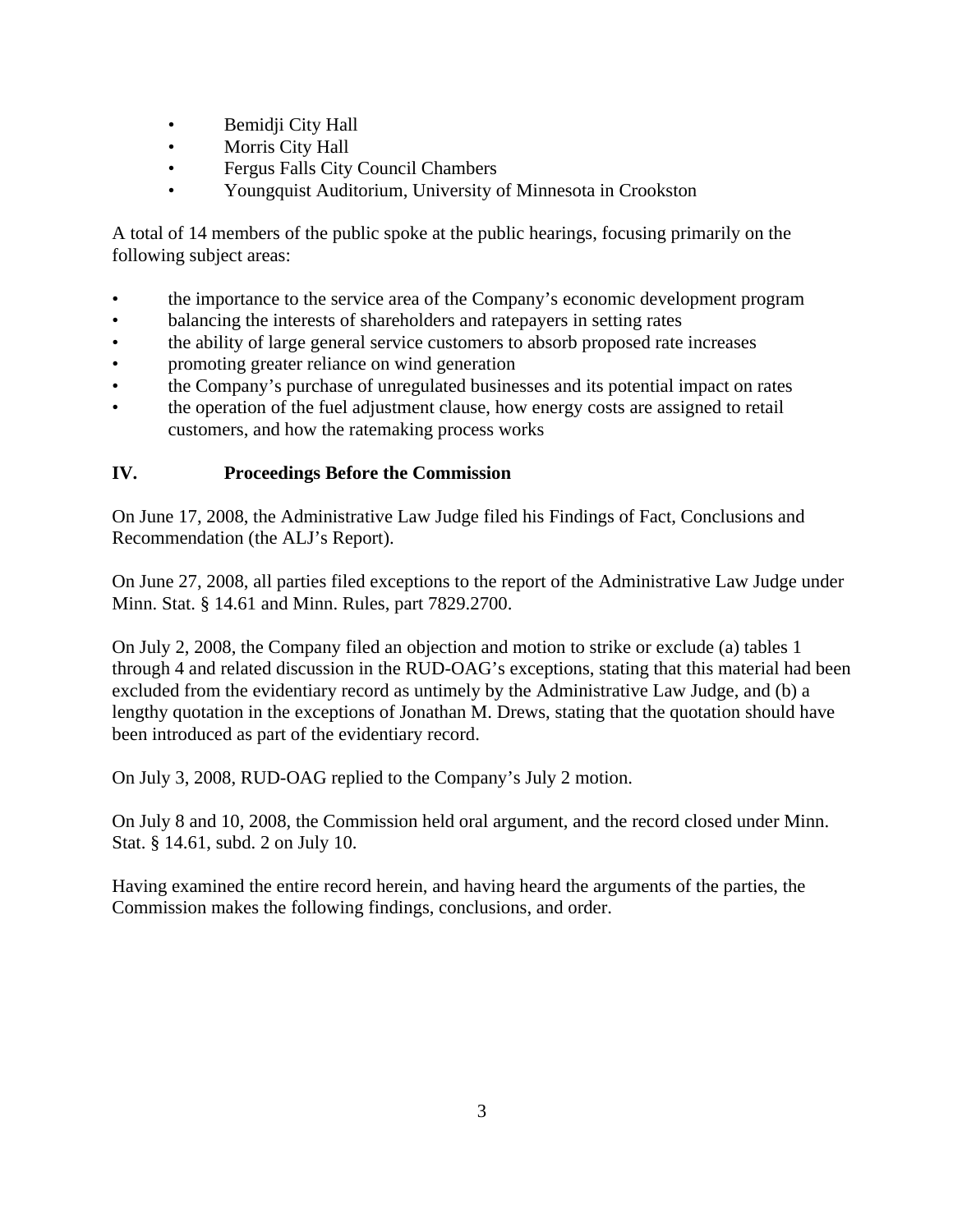#### **FINDINGS AND CONCLUSIONS**

#### **I. The Ratemaking Process**

#### **A. The Substantive Legal Standard**

The legal standard for utility rate changes is that the new rates must be just and reasonable.<sup>2</sup> The The state of  $\Gamma$ Minnesota Supreme Court has described the Commission's statutory mandate for determining whether proposed rates are just and reasonable as "broadly defined in terms of balancing the interests of the utility companies, their shareholders, and their customers . . . ", citing Minn. Stat. § 216B.16, subd. 6. That statute is set forth in pertinent part below:

The commission, in the exercise of its powers under this chapter to determine just and reasonable rates for public utilities, shall give due consideration to the public need for adequate, efficient, and reasonable service and to the need of the public utility for revenue sufficient to enable it to meet the cost of furnishing the service, including adequate provision for depreciation of its utility property used and useful in rendering service to the public, and to earn a fair and reasonable return upon the investment in such property. . . .

#### **B. The Commission's Role**

While the Public Utilities Act provides baseline guidance on the ratemaking treatment of different kinds of utility costs, it generally makes only threshold determinations on rate recoverability, leaving to the Commission the diverse tasks of determining (a) the accuracy and validity of claimed costs; (b) their prudence and reasonableness; and (c) their compatibility with the public interest.

In ratemaking, therefore, the Commission must decide a wide range of issues, ranging from the accuracy of the financial information provided by the utility, to the prudence and reasonableness of the underlying transactions and business judgments, to the proper distribution of the final revenue requirement among different customer classes.

These diverse issues require different analytical approaches, involve different burdens of proof, and require the Commission to exercise different functions and powers. In ratemaking the Commission acts in both its quasi-judicial and quasi-legislative capacities: As a quasi-judicial body it engages in traditional fact-finding, and as a quasi-legislative body it applies its institutional expertise and judgment to resolve issues that turn on both factual findings and policy judgments. As the Supreme Court has explained:

<sup>&</sup>lt;sup>2</sup> Minn. Stat. § 216B.16, subd. 4, 5, and 6.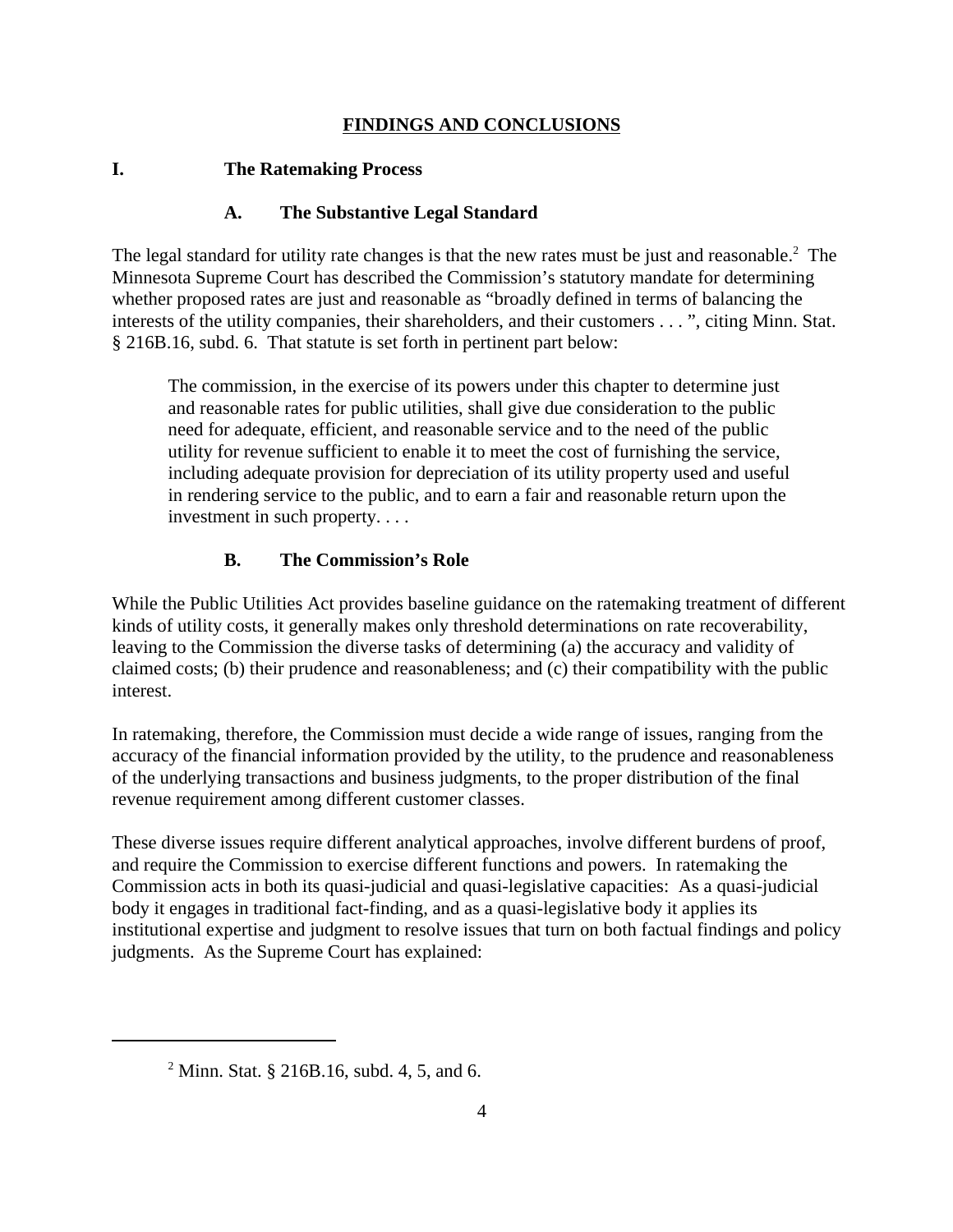[I]n the exercise of the statutorily imposed duty to determine whether the inclusion of the item generating the claimed cost is appropriate, or whether the ratepayers or the shareholders should sustain the burden generated by the claimed cost, the MPUC acts in both a quasi-judicial and a partially legislative capacity. To state it differently, in evaluating the case, the accent is more on the inferences and conclusions to be drawn from the basic facts (i.e., the amount of the claimed costs) rather than on the reliability of the facts themselves. Thus, by merely showing that it has incurred, or may hypothetically incur, expenses, the utility does not necessarily meet its burden of demonstrating it is just and reasonable that the ratepayers bear the costs of those expenses.

*In the Matter of the Petition of Northern States Power Company for Authority to Change its Schedule of Rates for Electric Service in Minnesota*, 416 N.W.2d 719, 722-723 (Minn. 1987).

#### **C. The Burden of Proof**

Under the Public Utilities Act, utilities seeking a rate increase have the burden of proof to show that the proposed rate change is just and reasonable. Minn. Stat. § 216B.16, subd. 4. Any doubt as to reasonableness is to be resolved in favor of the consumer. Minn. Stat. § 216B.03.

On purely factual issues, the Commission acts in its quasi-judicial capacity and weighs evidence in the same manner as a district court, requiring that facts be proved by a preponderance of the evidence. On issues involving policy judgments, the Commission acts in its quasi-legislative capacity, balancing competing interests and policy goals to arrive at the resolution most consistent with the broad public interest.

Utilities seeking rate changes must therefore prove not only that the facts they present are accurate, but that the costs they seek to recover are rate-recoverable, that the rate recovery mechanisms they propose are permissible, and that the rate design they advocate is equitable, under the "just and reasonable" standard set by statute. As the Supreme Court has explained:

> [1] A utility seeking to change its rates has the burden of proving by a preponderance of the evidence that its proposed rate change is just and reasonable. Minn. Stat. § 216B.16, subd. 4 (1986). "Preponderance of the evidence" is defined for ratemaking proceedings as "whether the evidence submitted, even if true, justifies the conclusion sought by the petitioning utility when considered together with the Commission's statutory responsibility to enforce the state's public policy that retail consumers of utility services shall be furnished such services at reasonable rates." (Citation omitted.)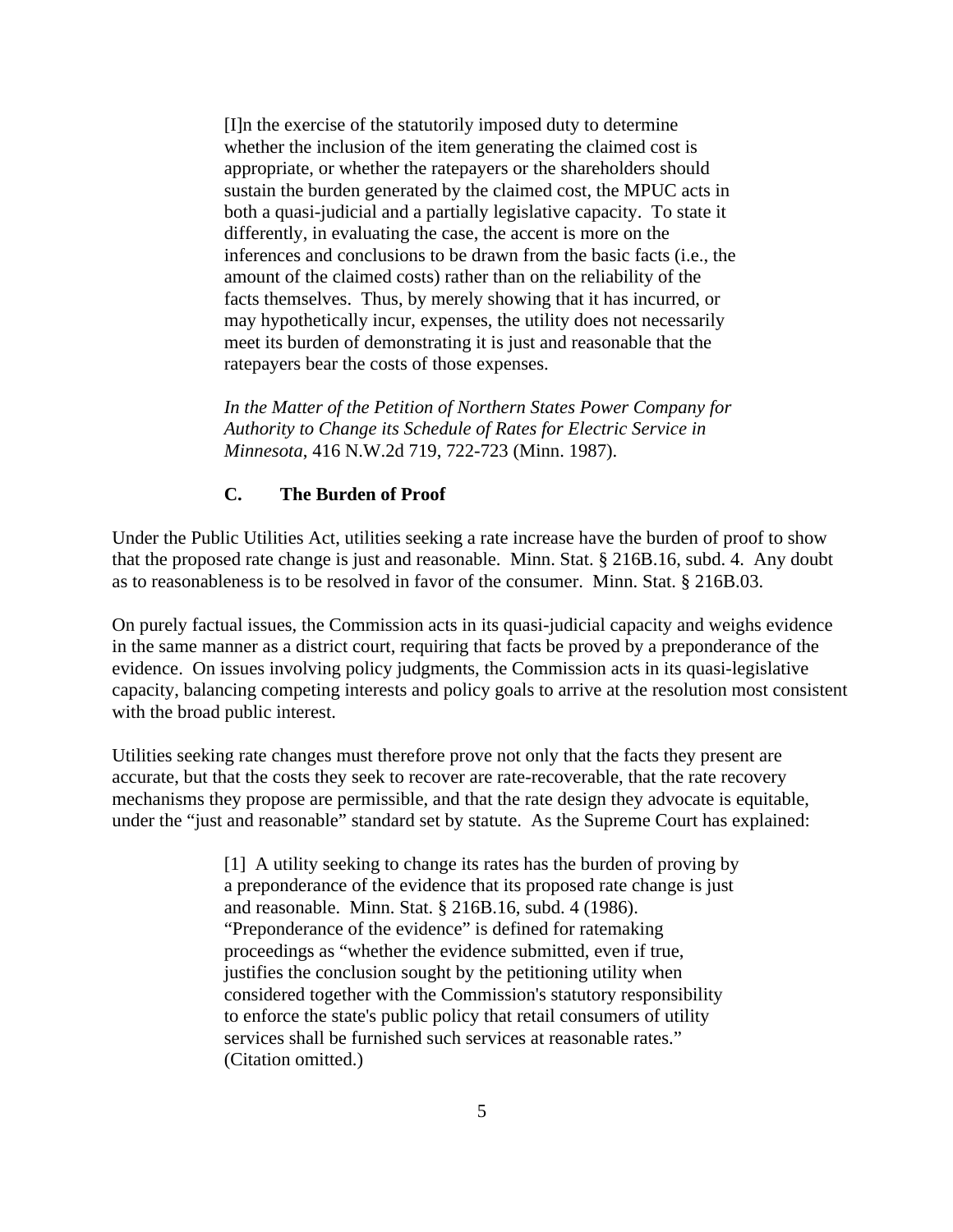*In the Matter of the Petition of Minnesota Power & Light Company, d.b.a. Minnesota Power, for Authority to Change its Schedule of Rates for Electric Utility Service Within the State of Minnesota*, 435 N.W.2d 550, 554 (Minn.App. 1989).

### **II. Summary of the Issues**

The parties worked effectively to narrow the issues and ultimately litigated approximately 30 issues, listed below by substantive area:

#### *Corporate and Interstate Cost Allocations*

- *• Corporate Cost Allocations* Should the Company be permitted to allocate corporate costs to its utility operating division using the alternative allocation method it proposed, or should it be required to use the default allocation method set forth in the Commission's general cost allocations orders? Do Company cost allocation practices require further examination in the context of a stakeholder workgroup?
- *• Allocating the Costs of 41.6 kV and 69 kV Transmission Lines Between State Jurisdictions* – How should responsibility for the costs of these lower-voltage transmission lines be allocated among Otter Tail's customer bases in Minnesota, North Dakota, and South Dakota?

# *Operating and Maintenance Costs*

- *• Asset-Based Margins* In what manner and to what extent should asset-based margins (profits from the sale of wholesale energy generated by utility facilities) be credited to
- ratepayers? *Non-Asset-Based Margins* How should the costs of producing non-asset-based margins (profits from the sale of wholesale energy not generated by utility facilities but bought, marketed, and sold by utility personnel using utility business infrastructure) be determined and how should they be credited to ratepayers?
- *Ancillary Service Market Margins* What portion of ancillary service market margins (profits from wholesale power generated to meet requirements for spinning reserves,
- regulation reserves, and supplemental reserves) should be credited to ratepayers? *Midwest Independent Transmission System Operator (MISO) Schedule 16 and 17 Costs* Should the Company be permitted to recover deferred administrative costs (Schedule 16 and 17 costs), incurred as a result of its membership in MISO?
- *• Financial Accounting Standard 106 (FAS 106) Transition Costs* May the Company recover the amortized costs of complying with FAS 106 – the national accounting standard changing the accounting treatment of post-retirement, non-pension benefits (chiefly, health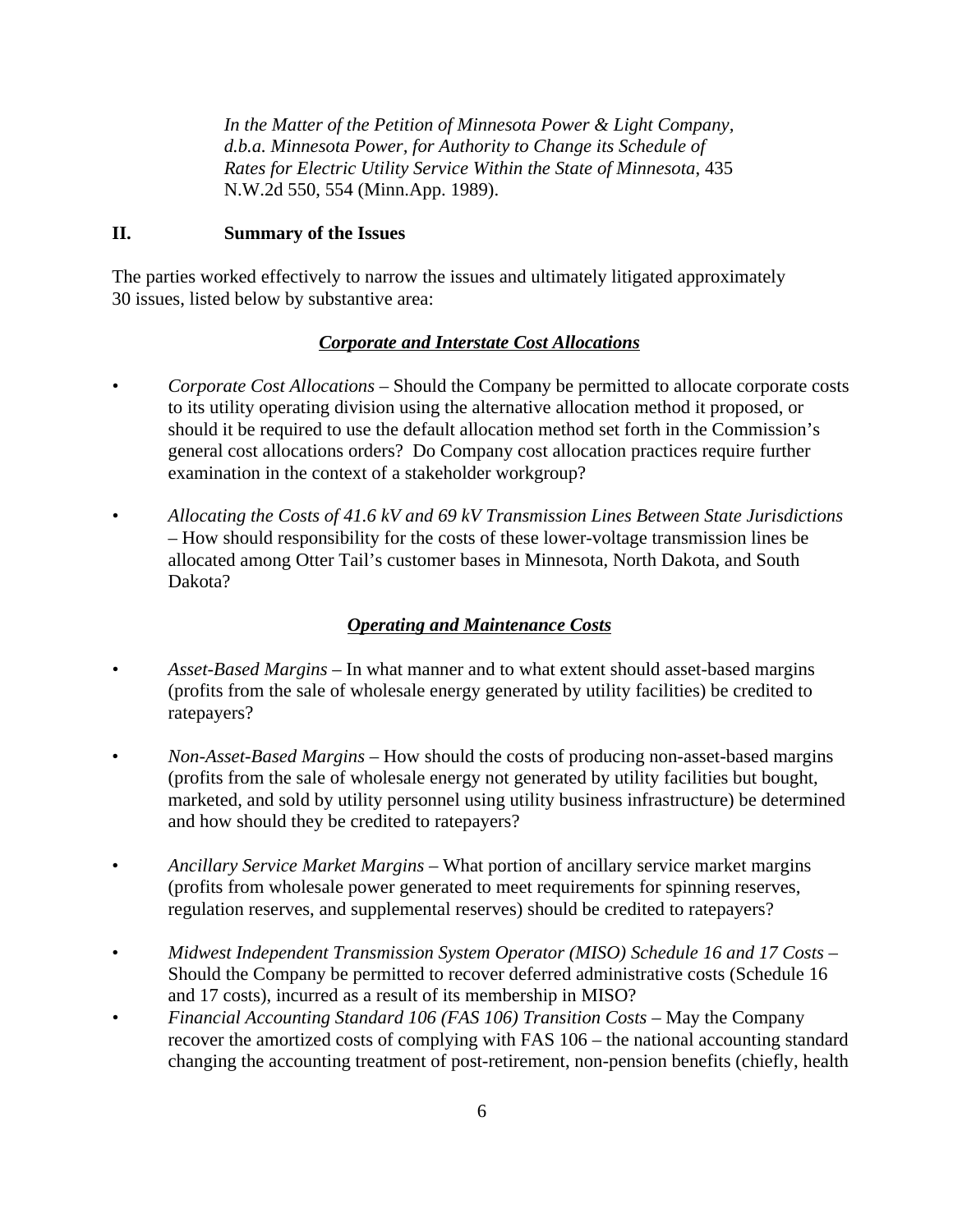insurance) – despite its failure to request Commission approval of amortization under the Commission order addressing implementation of the new accounting standard?

- *Line Loss Adjustment* Should the Commission adjust the Company's claimed line losses or adjust the inter-state allocation of those line losses due to the Company's MISO participation, due to changes in the voltage level at which it serves Enbridge, or due to other factors?
- *Fuel Clause Adjustment Timing* Does the fuel clause adjustment contain an uncorrected mismatch between costs and revenues that should be addressed in this rate case?
- *• Fuel Cost Refinements* Should the Company be required to refine its fuel cost procedures by adopting Key Performance Measures for fuel costs, by using the same fuel clause adjustment procedures in all three states in which it operates, or by amending its tariffs to explain how the Uniform System of Accounts treats fuel costs?
- *Cost Recovery in MISO Transactions* Do Company accounting procedures adequately protect against double-recovery of the operating and maintenance costs associated with sales and purchases in the MISO wholesale market?
- *Pension and Other Benefit Costs* What is the appropriate test year cost of employee pensions, health and dental insurance, and other employee benefits?
- *Economic Development Costs* Is it just and reasonable to permit rate recovery of the Company's test year economic development costs?
- *Incentive Compensation* Are the structure of the proposed incentive compensation program, the proposed incentive amounts, and the proposed accounting treatment reasonable and appropriate?
- *Charitable Contributions and Organizational Dues* What portion of the Company's charitable contributions and organizational dues should be recovered in rates?
- *Demand-Side Management Rebate Costs –* To what extent should the costs of the Company's energy-efficiency appliance rebate programs be recovered in rates?
- *Renewable Energy Credits and Future Carbon Credits* Should the Commission adopt a specific ratemaking treatment for these credits, which are either not yet in existence or not yet trading in a fully functional market? If so, what ratemaking treatment should it adopt?

#### *Rate Base*

*• Inventory of Supplies and Materials* – What are reasonable and prudent inventory levels of supplies and materials to include in rate base?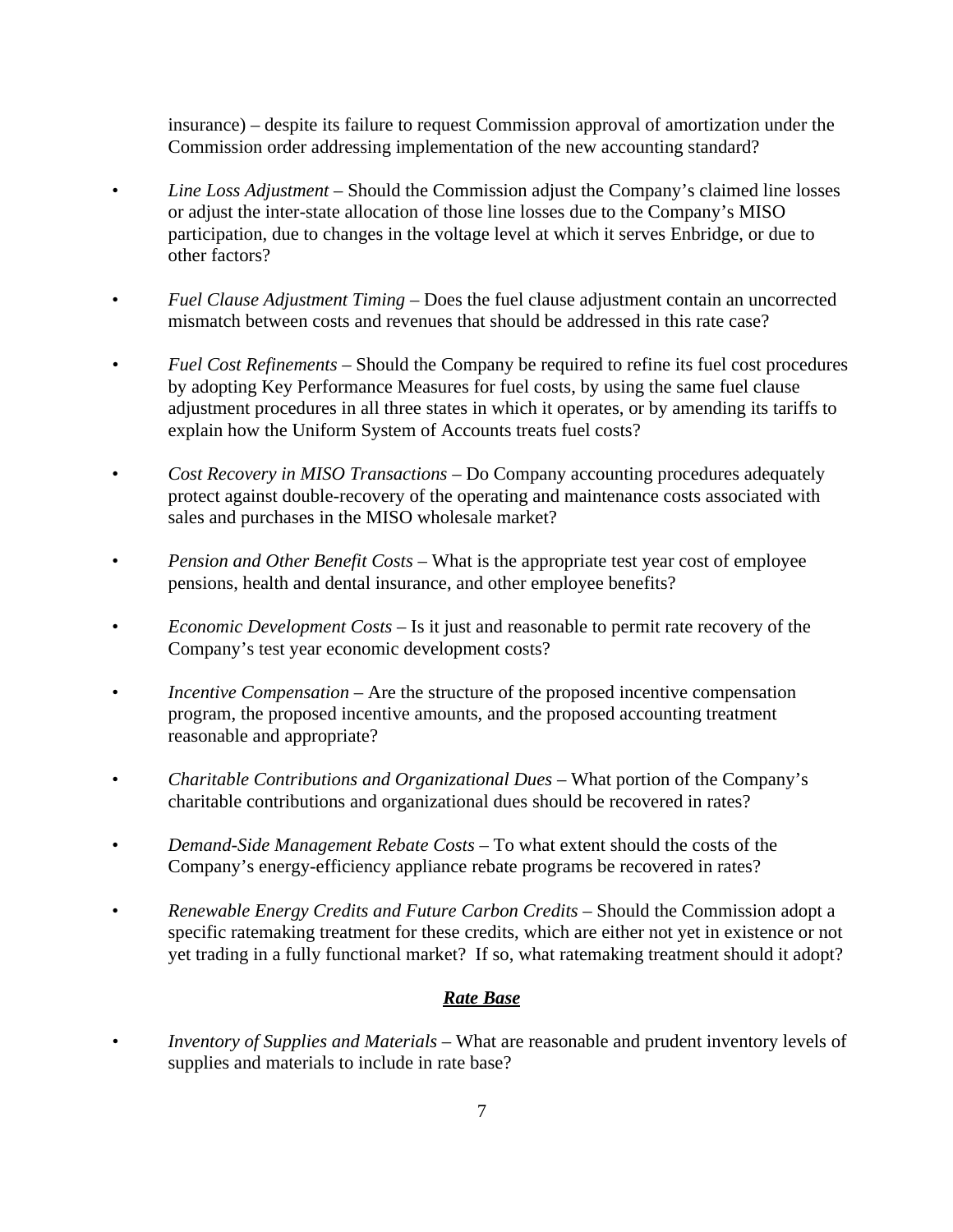- *Fuel Stocks in Rate Base* What are reasonable and prudent inventory levels of fuel stocks to include in rate base?
- *Amortization of Rate Case Expenses* What is a just and reasonable amortization period for the Company's rate case expenses?

#### *Capital Structure and Rate of Return*

- *Capital Structure –* What capital structure should the Commission impute to Otter Tail for ratemaking purposes?
- *Rate of Return on Equity* What is the appropriate return on common equity for this  $\bullet$ company at this point in time?

#### *Rate Design*

- *Class Revenue Apportionment –* How should responsibility for meeting the revenue  $\bullet$ requirement be distributed among the Company's customer classes?
- *Marginal Cost in Rate Design* Should the Company be permitted to base its rate design  $\bullet$ largely on marginal cost or should it be required to factor in past and near-future embedded costs?
- *E8760 Allocator* Should the Company be required to use or develop a cost allocation system based on the cost of serving each customer class during each of the 8,760 hours of the year?
- $\bullet$ *Allocating Production Plant Costs Between Demand and Energy* – What portion of fixed production costs should be attributed to meeting demand and allocated to the capacity/demand component of rates and what portion attributed to providing energy and allocated to the energy component of rates?
- *Allocating the Costs of High-Voltage and Low-Voltage Transmission Lines Between*  $\bullet$ *Customer Classes* – Should the Company continue charging "rolled-in rates," which spread the cost of all transmission lines over all customer classes, or should it exempt very large customers who connect directly with high-voltage lines from any cost responsibility for lower-voltage lines?
- *Declining Block Rates* At what points, if any, in Otter Tail's rate structure, are declining  $\bullet$ block rates just and reasonable?
- *Residential Customer Charge* What is a just and reasonable level for the customer charge  $\bullet$ component of the Company's residential rate?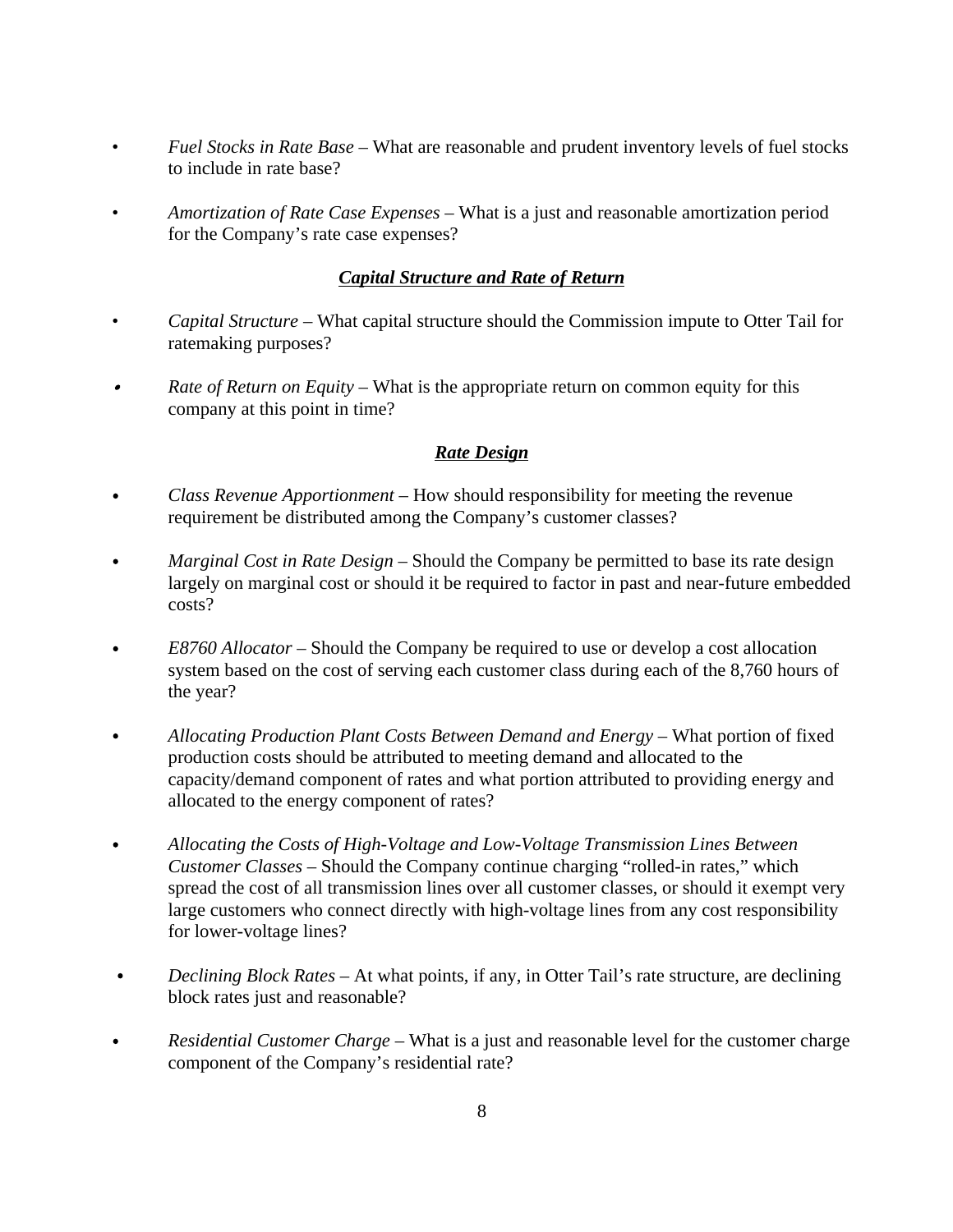*Time-of-Day and Standby Rates* – How should the Company's time-of-day and standby rates be structured, especially in terms of reflecting marginal costs and generating costs at different times of day?

### **III. Otter Tail's Objection and Motion to Strike**

## **A. Objection to Material Updating RUD-OAG's Discounted Cash Flow Analysis**

The Company objected to the RUD-OAG's inclusion, in its exceptions, of tables and discussion updating its discounted cash flow analysis in response to Company claims that failure to update might have impaired the analysis's reliability and credibility.

The Administrative Law Judge had earlier granted a similar motion, excluding this material from the RUD-OAG's reply brief on grounds that it contained factual information not timely filed and not subject to cross-examination. The Administrative Law Judge noted, however, that the Commission could choose to admit the material during the period for exceptions and oral argument.

The Commission will admit the tables and accompanying discussion. While it is rare to admit factual material after the close of the evidentiary hearing, it is appropriate under the unique circumstances here.

This material is an extension of earlier testimony that was timely filed and fully subject to crossexamination. It is consistent with the earlier testimony; it does not raise new issues or otherwise prejudice any party. It was filed in response to Company concerns that could not be allayed or fully addressed without it. Its impact is cumulative, not dispositive. Finally, the Commission is aware that the material has not been subject to cross-examination and will take that fact into account as it weighs this and every other evidentiary item in the case.

For all these reasons, the Commission will admit the tables and accompanying discussion as part of the RUD-OAG's exception filing.

# **B. Objection to Quotation from Interview Notes in Related Proceeding**

The Company also objected to Mr. Drews's inclusion, in his exceptions, of a lengthy quotation from interview notes compiled by an initial investigator in an earlier Commission case investigating claims that the Company was engaging in questionable accounting practices.<sup>3</sup> Here **Here** the Commission concurs with the Company and will not admit the material.

<sup>3</sup> *In the Matter of Otter Tail Power Company's Report on a Call to its Ethics Hotline*, Docket No. E-017/M-04-1751.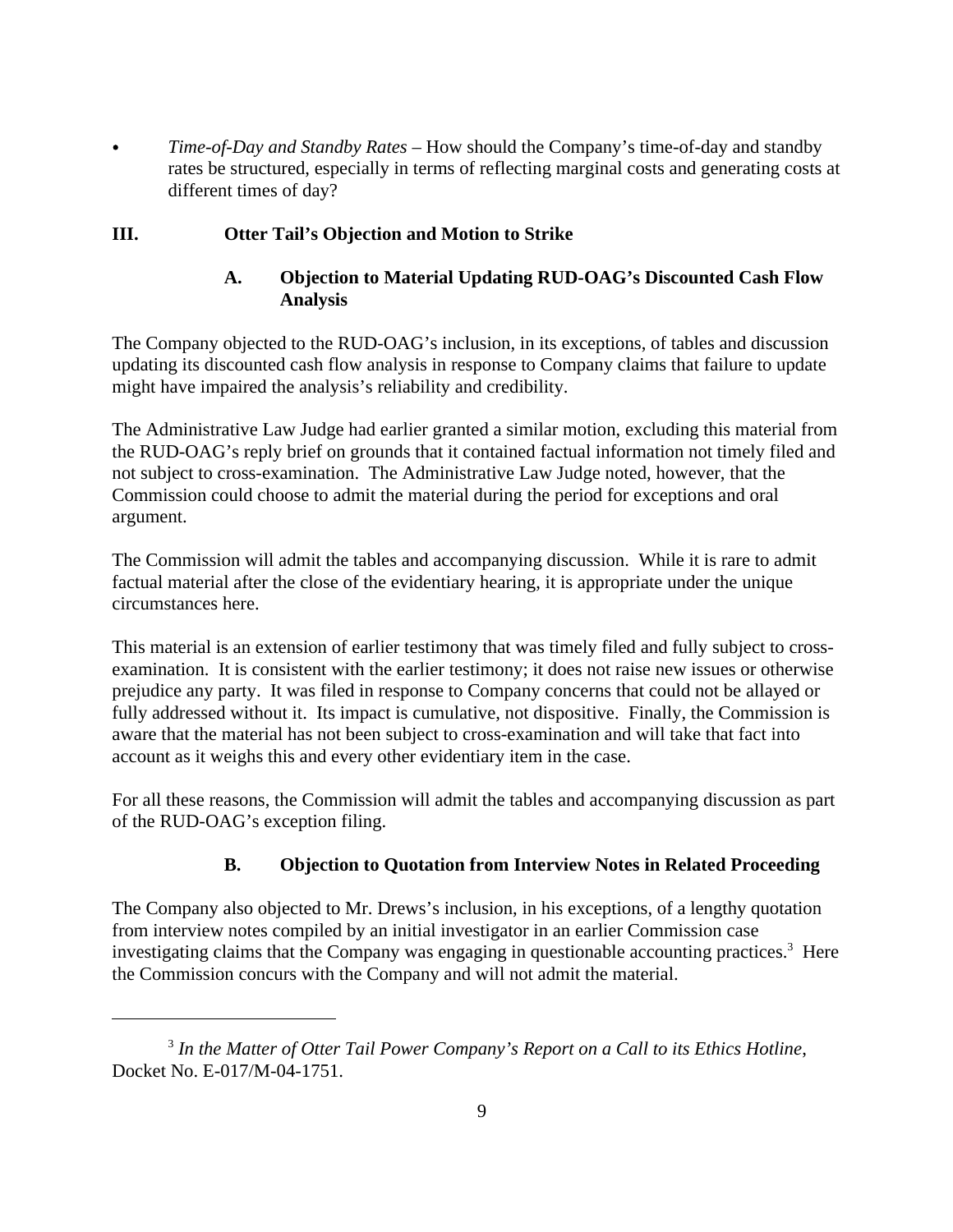Unlike the RUD-OAG's tables and discussion addressed above, the interview notes are not an extension of earlier testimony that was timely filed and fully subject to cross-examination. Nor were they submitted in response to Company claims that their absence rendered admitted testimony unreliable. Nor would their impact be merely cumulative; they would introduce and highlight issues that have been absent from or peripheral to this case, without giving the Company adequate opportunity to respond.

Further, the interview notes apparently come from the record of the earlier investigatory case and were never offered as evidence in this case, despite a Commission order clarifying that evidence from the earlier case would not be considered in this one unless duly admitted by the Administrative Law Judge.<sup>4</sup> It would require a compelling reason to revisit that earlier decision, which was made after full briefing by all parties and careful deliberation by the Commission.

For all these reasons, the Commission will grant the Company's motion to exclude from Mr. Drews's exceptions the lengthy quotation from the interview notes of the investigator in docket E-017/M-04-1751.

## **IV. The Administrative Law Judge's Report**

The Administrative Law Judge's Report is well reasoned, comprehensive, and thorough. The ALJ held seven days of evidentiary hearings and two days of public hearings. He reviewed the testimony of 20 witnesses, dozens of exhibits, and over 1,000 pages of transcript. He made 492 findings of fact, 26 conclusions of law, and recommendations on all contested issues based on those findings and conclusions.

Having examined the record itself and having considered the report of the Administrative Law Judge, the Commission concurs in most of his findings and conclusions. On a few issues, however, the Commission reaches different conclusions, as delineated and explained below. On all other issues, the Commission accepts, adopts, and incorporates his findings, conclusions, and recommendations.

<sup>&</sup>lt;sup>4</sup> *Id.*, Order Denying Reconsideration and Clarifying Earlier Order (January 17, 2008).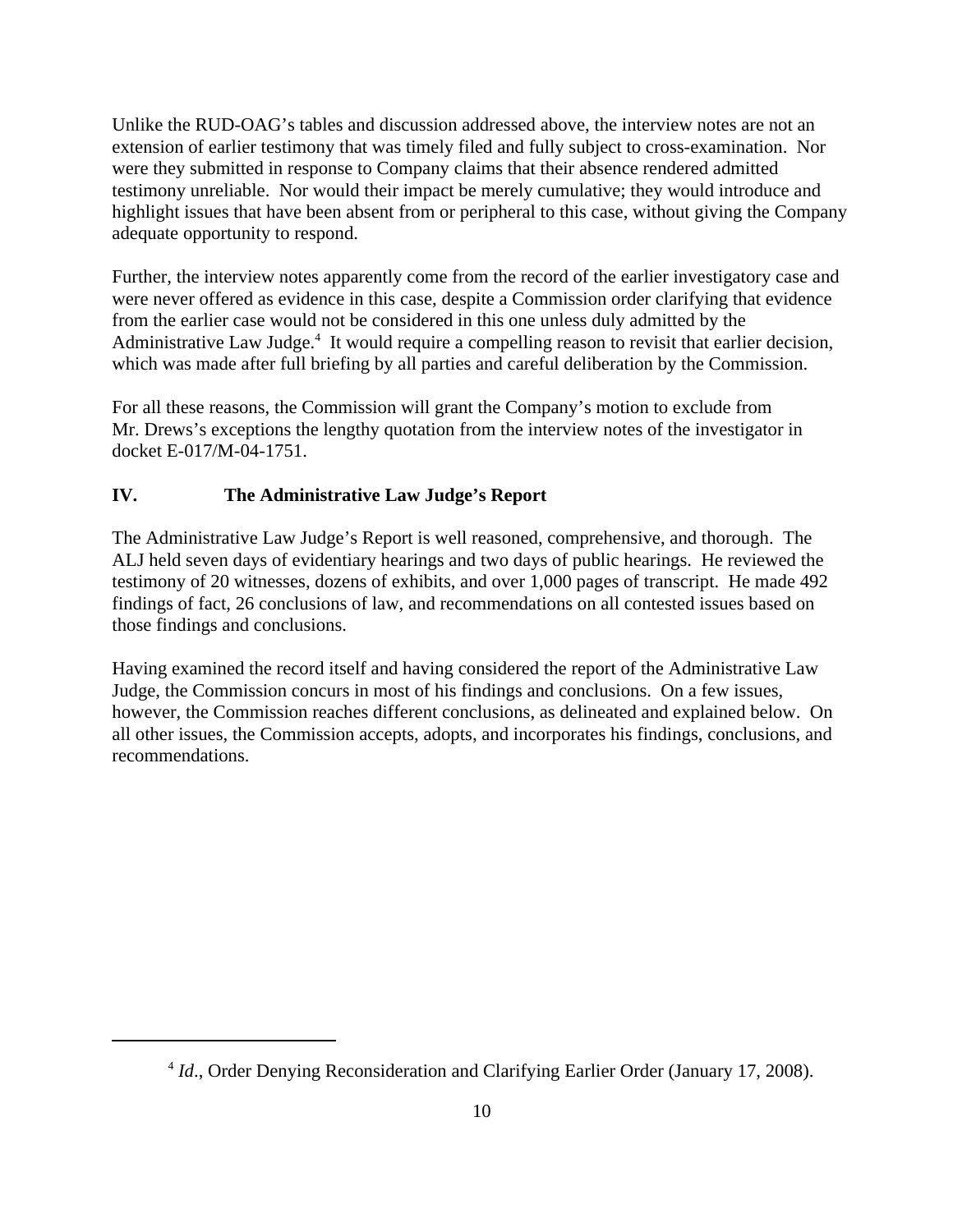#### **V. Corporate Cost Allocations**

#### **A. Introduction**

#### **1. Historical Background**

In late 1994 and early 1995, the Commission completed a four-year, industry-wide proceeding to develop cost allocation principles to guide Minnesota utilities in apportioning costs between their regulated and unregulated operations. At the end of that proceeding the Commission adopted fully allocated cost accounting principles, based on the hierarchical costing principles the Federal Communications Commission had developed for use in telecommunications regulation.5

In brief, these principles are as follows: $6$ 

- the principles are as follows:<sup>6</sup><br>1. Tariffed rates shall be used to value tariffed services provided to the unregulated activity.
- 2. Costs shall be directly assigned to either regulated or unregulated activities whenever possible.
- 3. Costs which cannot be directly assigned are common costs which shall be grouped into homogeneous cost categories. Each cost category shall be allocated based on direct analysis of the origin of the costs whenever possible. If direct analysis is not possible, common costs shall be allocated based upon an indirect cost-causative linkage to another cost category or group of cost categories for which direct assignment or allocation is available.
- 4. When neither direct nor indirect measures of cost causation can be found, the cost category shall be allocated based upon a general allocator computed by using the ratio of all expenses directly assigned or attributed to regulated and unregulated activities, excluding the cost of fuel, gas, purchased power, and the cost of purchased goods sold.

<sup>5</sup> *In the Matter of an Investigation into the Competitive Impact of Appliance Sales and Service Practices of Minnesota Gas and Electric Utilities*, Docket No. G,E-999/CI-90-1008, Order Setting Filing Requirements (September 28, 1994); Order Finding Compliance, Exempting Northwestern Wisconsin, Requiring Preparation, and Closing Docket (March 1, 1995); Order Clarifying Commission Order Dated September 28, 1994 (March 7, 1995).

<sup>6</sup> *Id.,* September 28, 1994 Order, p. 4, p. 6.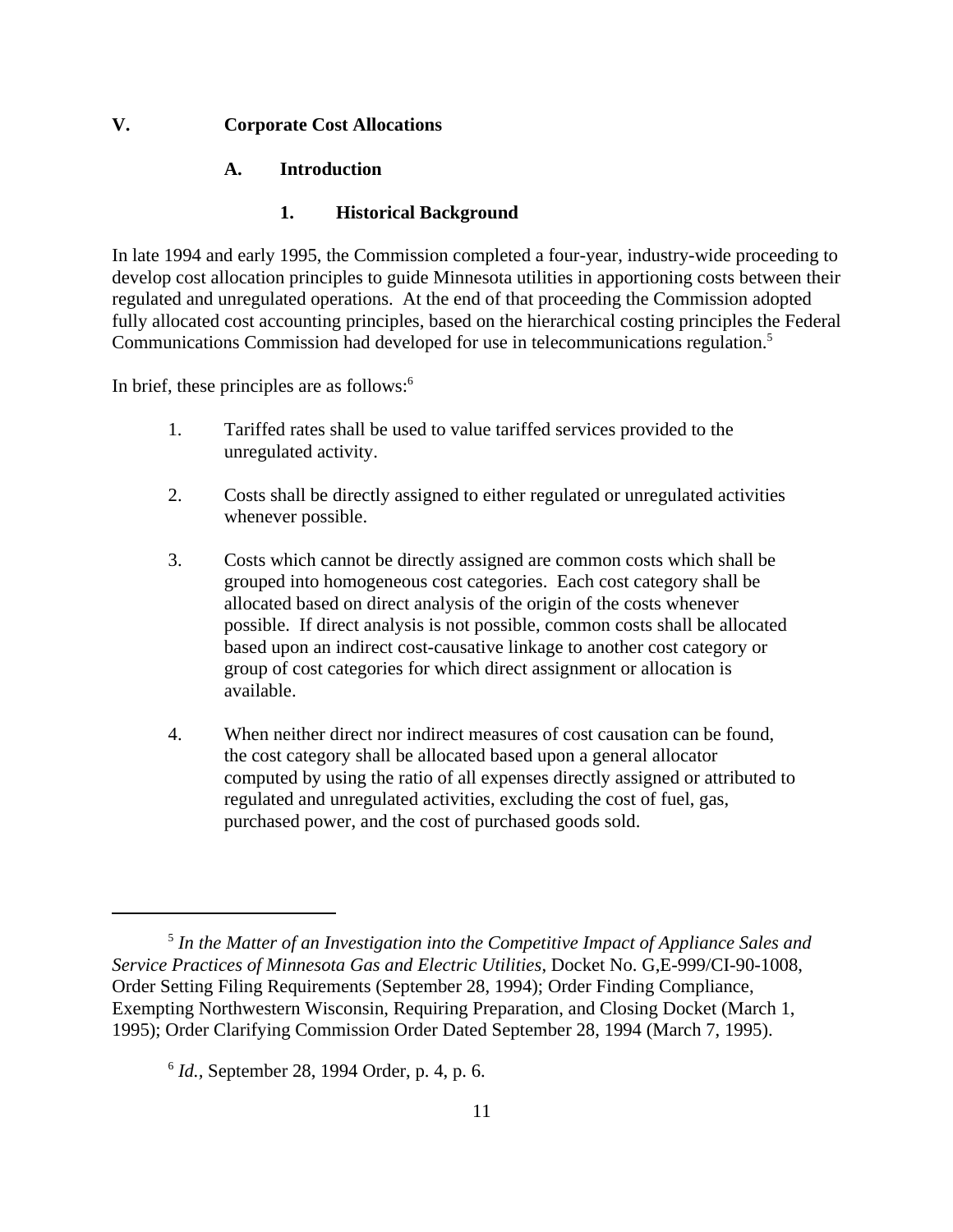The Commission ordered all gas and electric utilities to be prepared to demonstrate their compliance with these principles in all future rate cases, unless they could demonstrate that (a) their unregulated activities were insignificant; (b) their alternative cost allocation principles produced results similar to those produced by using the approved allocation principles; or (c) the public interest would be better served by using alternative allocation principles.7

The Commission acknowledged that differences between utilities might justify differences in their cost allocation approaches, and it explained the showing required to support an alternative approach:

> The Commission understands that utilities differ in many essential respects, including their participation in affiliated operations. The Commission believes that the hierarchical principles offer sufficient flexibility for each utility to develop appropriate allocation methodologies based on the principles.

Should a utility wish to base its cost separations on different principles, the burden of proof would be on that utility to prove that its cost allocation principles arrive at fully allocated costs, free of any cross-subsidization. The utility would have to show that the goals of fully allocated costing, as expressed in this and other Orders, are fully realized. The utility would have the burden of demonstrating that it has considered all of its costs and that they are allocated to share burdens and benefits equitably between the regulated and nonregulated operations.<sup>8</sup>

#### **2. The Company's Filing**

In this rate case the Company demonstrated compliance with the first three of the four Commission-approved cost allocation principles listed above. Instead of complying with the fourth principle, however, which specifies a formula for determining a general allocator for all costs whose causes cannot be traced, the Company proposed a different formula.

The Commission's formula is the ratio between all expenses directly assigned or attributed to regulated activities and all expenses directly assigned or attributed to unregulated activities – excluding, in this context, the categories of fuel, gas, purchased power, and the cost of purchased goods sold. The Company's proposed formula is the ratio between the total revenues, assets, and labor dollars of its regulated utility and the total revenues, assets, and labor dollars of all its unregulated business entities.

8 *In the Matter of an Investigation into the Competitive Impact of Appliance Sales and Service Practices of Minnesota Gas and Electric Utilities*, Docket No. G,E-999/CI-90-1008, Order Setting Filing Requirements (September 28, 1994) at 5.

<sup>7</sup> *Id*., March 1, 1995 Order, p. 1.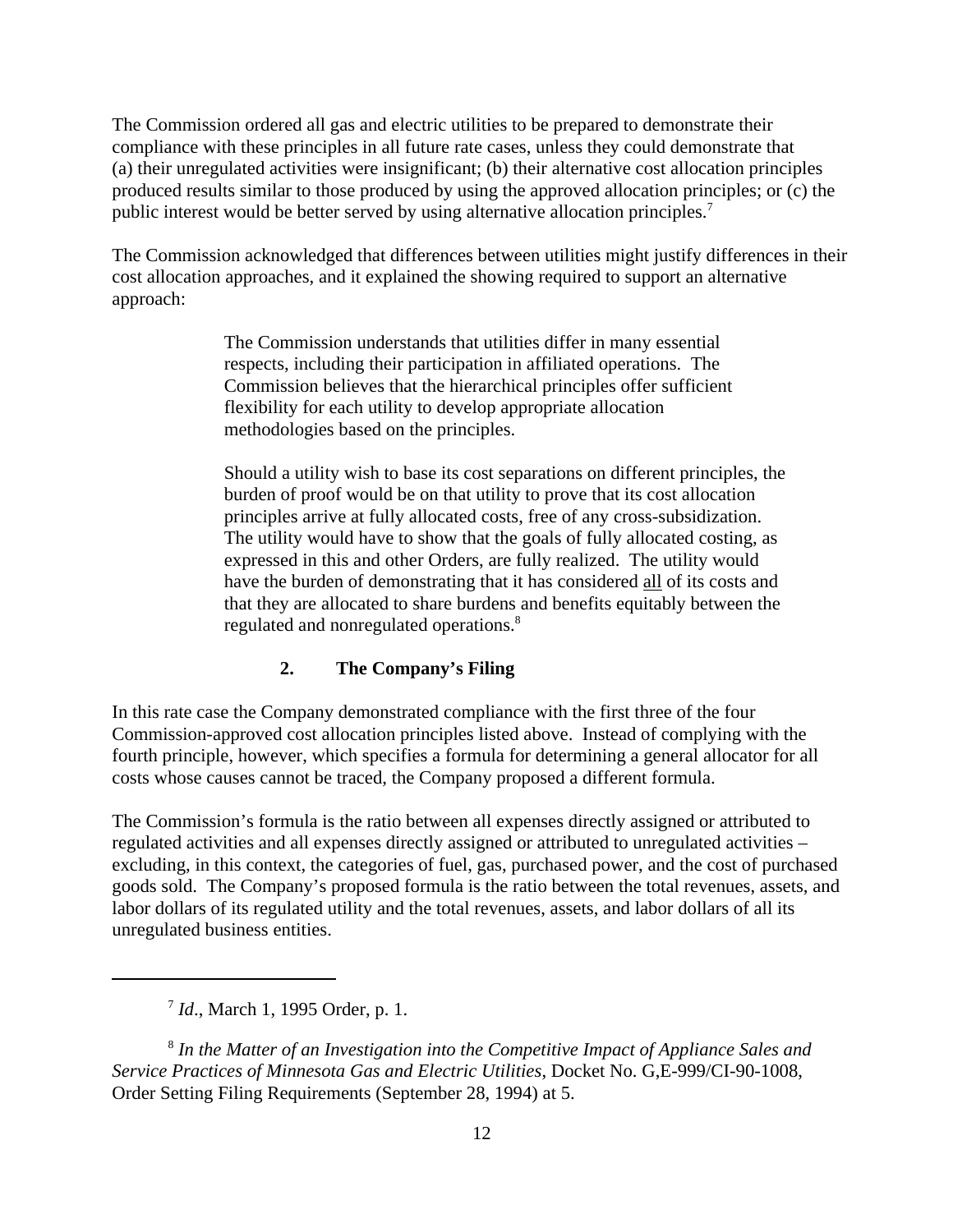The Commission-approved general allocator would allocate 28% of the general corporate costs for which causation cannot be determined to the regulated utility; the Company's proposed general allocator would allocate 38% of those costs to the utility. The dollar difference between the two general allocators is some \$574,407 (total company) on an annual basis.

# **B. Positions of the Parties**

The Company claimed that its alternative allocator was appropriate because it more accurately reflected the extreme diversity of its unregulated businesses and the capital-intensive nature of its regulated business. The Company also emphasized that the alternative allocator was nearly identical to the one approved for Xcel Energy in its last rate case.

The OES opposed the alternative allocator, mainly because it produced results very different from those produced by the approved allocator  $-$  a 38% cost allocation to regulated operations, as opposed to a 28% cost allocation to regulated operations. The agency argued that the alternative allocator failed the "similar results" and "public interest" tests set forth in the Commission's cost allocation orders.

The RUD-OAG opposed the alternative allocator, arguing that it had not been shown to more accurately match cost allocation with cost causation and that it distorted the impact of features unique to the utility business to increase cost allocations to regulated operations. The RUD-OAG also challenged the allocation of certain legal fees to regulated operations, challenged the way the Company had calculated the Commission-imposed cap on the incentive compensation allocated to regulated operations, and recommended convening a work group to examine Company costallocation practices in more detail.

# **C. Recommendation of the Administrative Law Judge**

The ALJ found in favor of OTP's alternative allocator, mainly on the basis of four conclusions:

- (1) The alternative allocator is reasonable and consistent with the principle that differences between the unregulated businesses at issue, as well as differences between the unregulated businesses and the utility, justify a different cost-allocation methodology.
- (2) The alternative allocator is virtually identical to the one approved for Xcel Energy in that company's last rate case.
- (3) The alternative allocator would allocate the same percentage of general *corporate* costs to the utility (38%) as the percentage of *common* costs allocated to the utility under the Commissionapproved methodology, demonstrating reasonable results.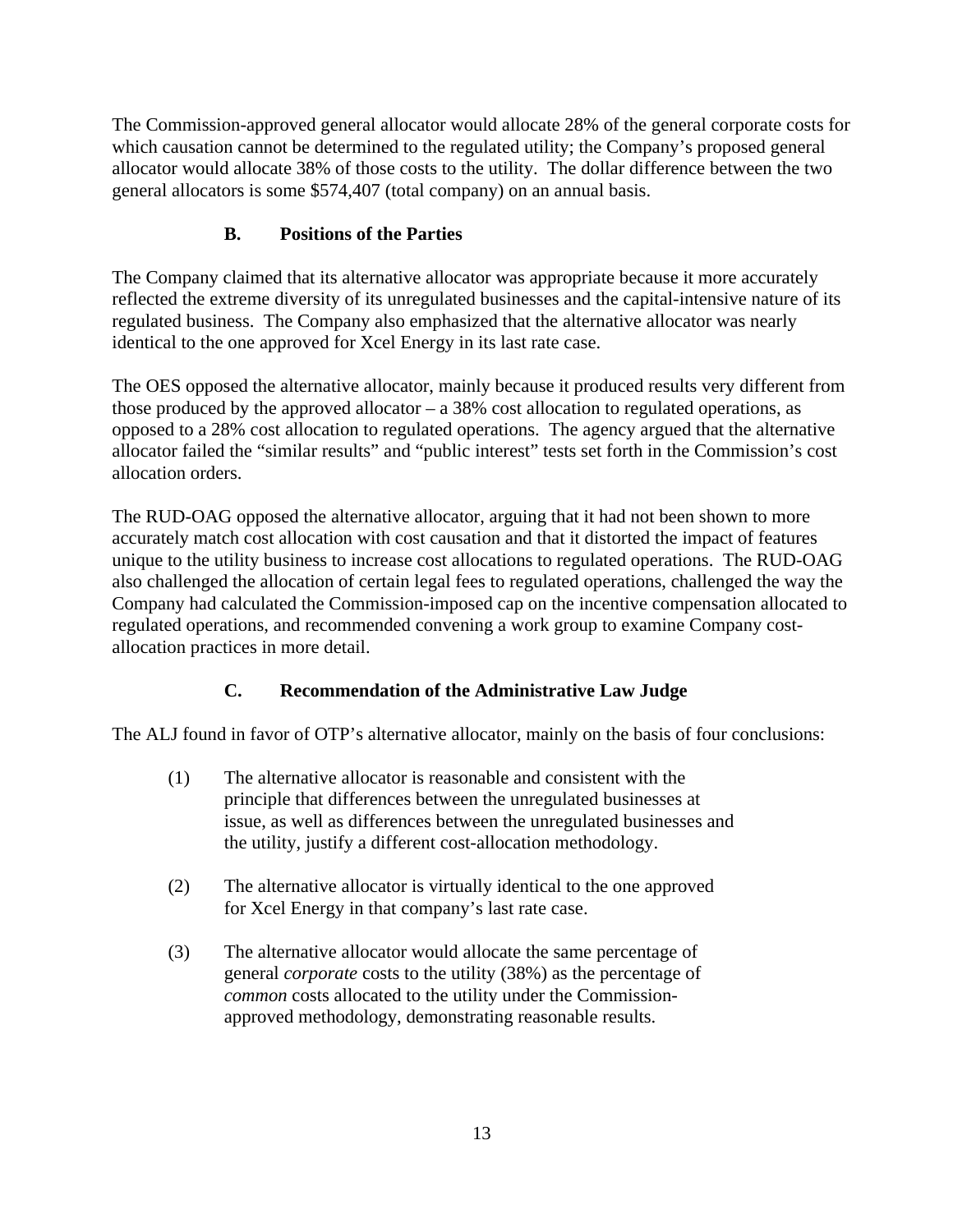(4) The alternative allocator meets the standards set by Commission order for alternative allocation methodologies, i.e., it produces results similar to the results of the approved methodology or better serves the public interest.

#### **D. Commission Action**

The Commission respectfully disagrees with the conclusions of the Administrative Law Judge, which are examined individually below.

(1) The alternative allocator is reasonable and consistent with the principle that differences between the unregulated businesses at issue, as well as differences between the unregulated businesses and the utility, justify a different cost-allocation methodology.

These findings appear to be based on three Company claims: (1) that Otter Tail capitalizes a "substantial" portion of its labor costs, while the unregulated businesses capitalize "almost none" of their labor costs; (2) that the Company's unregulated businesses vary dramatically from one another, as well as from the regulated utility, in terms of revenues, assets, profit margins, labor intensities, and revenue/profit ratios; and (3) that the three-factor general allocator proposed by the Company would provide more stability than the Commission-approved general allocator.

These differences were thought to make it more equitable to base the general corporate allocator on the three factors of assets, labor dollars, and revenues, instead of on the Commission-mandated ratio between all costs directly assigned or attributed to regulated operations and all costs directly assigned or attributed to unregulated operations. (Again, "all costs," in this context, excludes fuel, gas, purchased power, and goods bought and sold.)

The Commission does not find these claims persuasive. First, the claim of a vast and significant disparity between the portion of labor costs capitalized by the utility and the portion of labor costs capitalized by the unregulated businesses is unsubstantiated. There is no hard evidence in the record to establish either the percentage or dollar amount of total labor costs capitalized by the utility or by the unregulated businesses.

The claim that capitalized labor costs significantly increase general corporate costs is similarly unsubstantiated. There is no evidence in the record showing the effects of the capitalization of labor costs on any of the business entities at issue, regulated or unregulated. Nor is there any evidence showing how capitalizing labor costs affects general corporate costs or translates into a need to reflect labor-cost capitalization in allocating general corporate costs between different business entities.

The same issues arise in regard to the claimed differences among the unregulated businesses, and between the unregulated businesses and the utility, in regard to revenues, assets, profit margins, labor intensities, and revenue/profit ratios. The record does not contain evidence detailing and documenting these differences, nor does it contain evidence detailing and documenting how and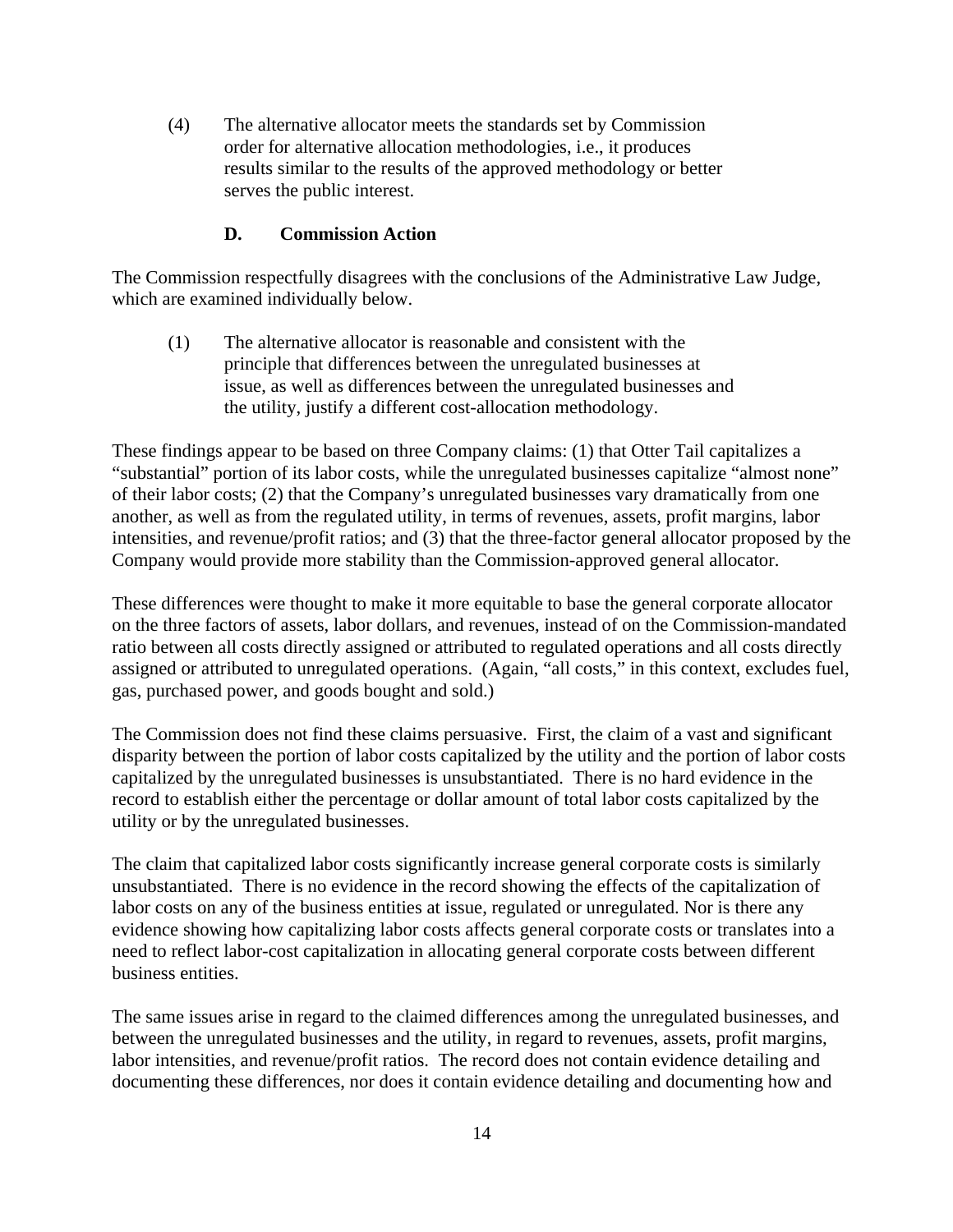why these differences would translate into lower general corporate costs for the unregulated businesses. Neither does it contain evidence showing that operating such a large number and broad diversity of unregulated enterprises does not impose *higher* costs on Otter Tail than simply providing electric service in a monopoly environment, a notion with some intuitive credibility.

Further, the asset intensity and business diversity arguments ignore the fact that the Commission expected a wide diversity of unregulated businesses and fully understood the capital-intensive nature of the utility business when it adopted the cost allocation principles at issue.

Similarly, the record does not demonstrate that the alternative general allocator would be more successful in promoting stability than the Commission-approved general allocator, nor does it explain what stability means in the context of a figure like the general allocator, which is set in a rate case and remains stable until re-examined and potentially re-set in the next rate case

In short, the Company did not demonstrate by a fair preponderance of the evidence that the factors discussed above require the use of the three-part alternative general allocator to increase the accuracy with which costs are allocated to the business entity – regulated or unregulated – that is most likely to have caused them.

(2) The alternative allocator is virtually identical to the one approved for Xcel in that company's last rate case.

This claim is true. In Xcel's last general rate case,<sup>9</sup> the Commission permitted the Company to use an alternative general allocator nearly identical to the one proposed by Otter Tail in this case; the main difference was that Xcel's allocator factored in the number of full-time-equivalent employees instead of total labor dollars. The comparison is not relevant or probative, however, for two reasons.

First, Xcel's general allocator was not a contested issue in the rate case; the parties stipulated that the allocator was reasonable. It was therefore not expressly addressed by the ALJ or the  $\text{Commission.}^{10}$ Commission.<sup>10</sup><br>Second, the parties to the rate case stipulated to the alternative allocator because Xcel's

unregulated activities were insignificant.<sup>11</sup> Under the orders in the cost-allocation docket,

<sup>&</sup>lt;sup>9</sup> In the Matter of the Application of Northern States Power Company d/b/a Xcel *Energy for Authority to Increase Rates for Electric Service in Minnesota*, Docket No. E-002/GR-05-1428.

<sup>&</sup>lt;sup>10</sup> *Id.*, ALJ's Report at ¶ 100.

<sup>&</sup>lt;sup>11</sup> *Id.*, Direct Testimony of Nancy Campbell at page 7.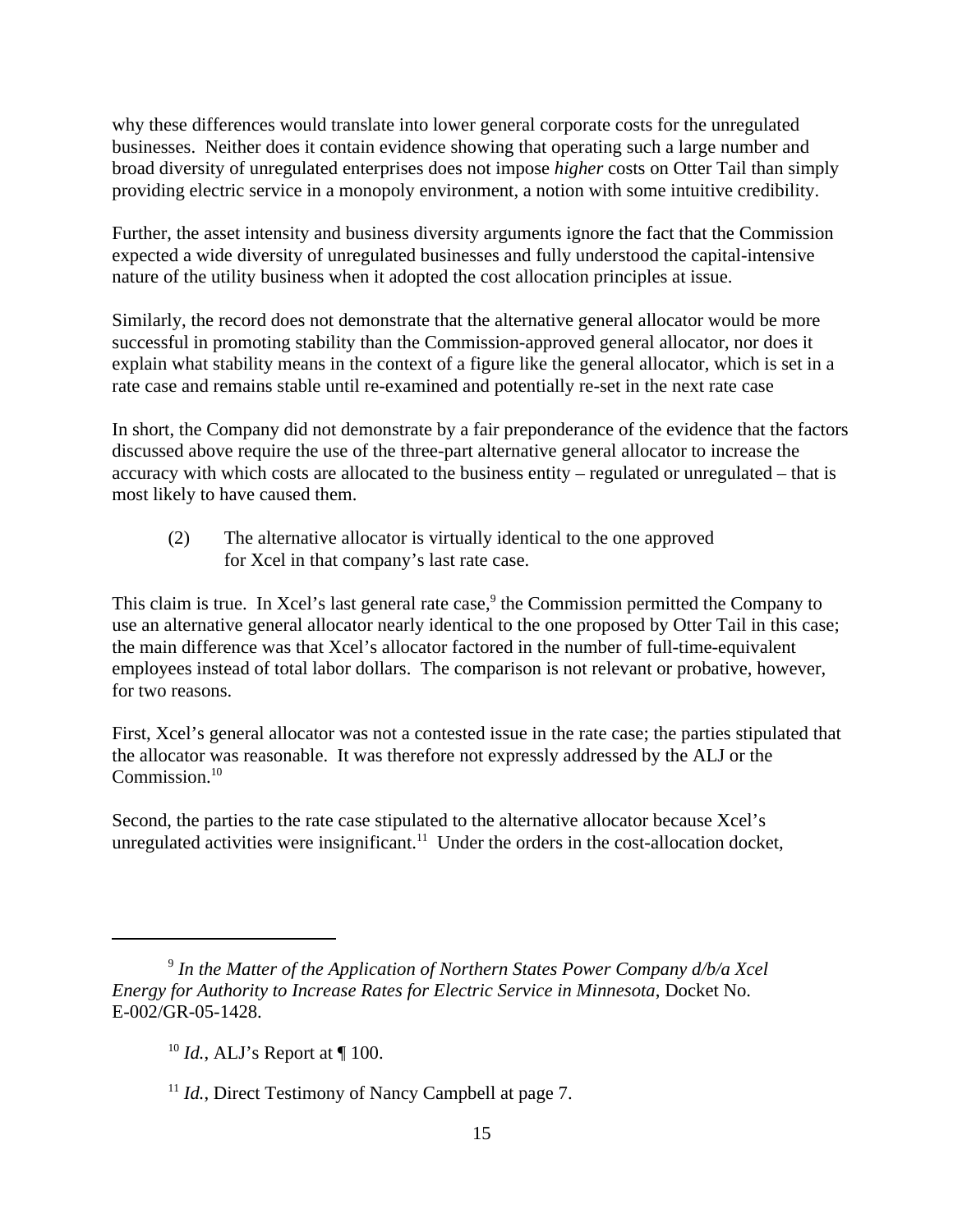companies are not required to demonstrate compliance with Commission-approved cost-allocation principles if their unregulated activities are insignificant.<sup>12</sup>

 For these reasons, Xcel's use of a similar alternative general allocator has no precedential or persuasive value in this case.

(3) The alternative allocator would allocate the same percentage of *corporate* costs to the utility (38%) as the percentage of *common* costs allocated to the utility under the Commission-approved methodology, demonstrating reasonableness.

The cost-matching emphasis here is appropriate, but limiting the comparison to one set of costs, common costs, is not. The Commission-approved general allocator is based on a more comprehensive and broadly representative set of costs than just common costs; if it were not, the cost-allocations orders would have simply used common costs as the general allocator. Instead, they developed the much more inclusive formula of the ratio between all costs directly assigned or attributed to regulated operations and all costs directly assigned or attributed to unregulated operations.

Further, the Company has not demonstrated on the record that the common cost allocation figure of 38% more closely captures the origins of untraceable costs than, say, the management cost allocation figure of 30.5%, which is much closer to the Commission-approved general allocator of 28% than to the Company's alternative general allocator of 38%.

The Commission-approved general allocator was carefully developed based on many months of study and industry-wide participation. Its applicability to individual cases cannot be discredited on the basis of inexact, factually unsubstantiated comparisons.

(4) The alternative allocator meets the standards set by Commission order for alternative allocation methodologies, i.e., it produces results similar to the results of the approved methodology or better serves the public interest.

The Commission respectfully disagrees and concludes that the proposed alternative general allocator fails both tests. It clearly does not produce results similar to the approved allocator, since it increases the costs allocated to the regulated utility by approximately one-third.

<sup>&</sup>lt;sup>12</sup> In the Matter of an Investigation into the Competitive Impact of Appliance Sales and *Service Practices of Minnesota Gas and Electric Utilities*, Docket No. G,E-999/CI-90-1008, Order Setting Filing Requirements (September 28, 1994); Order Finding Compliance, Exempting Northwestern Wisconsin, Requiring Preparation, and Closing Docket (March 1, 1995); Order Clarifying Commission Order Dated September 28, 1994 (March 7, 1995).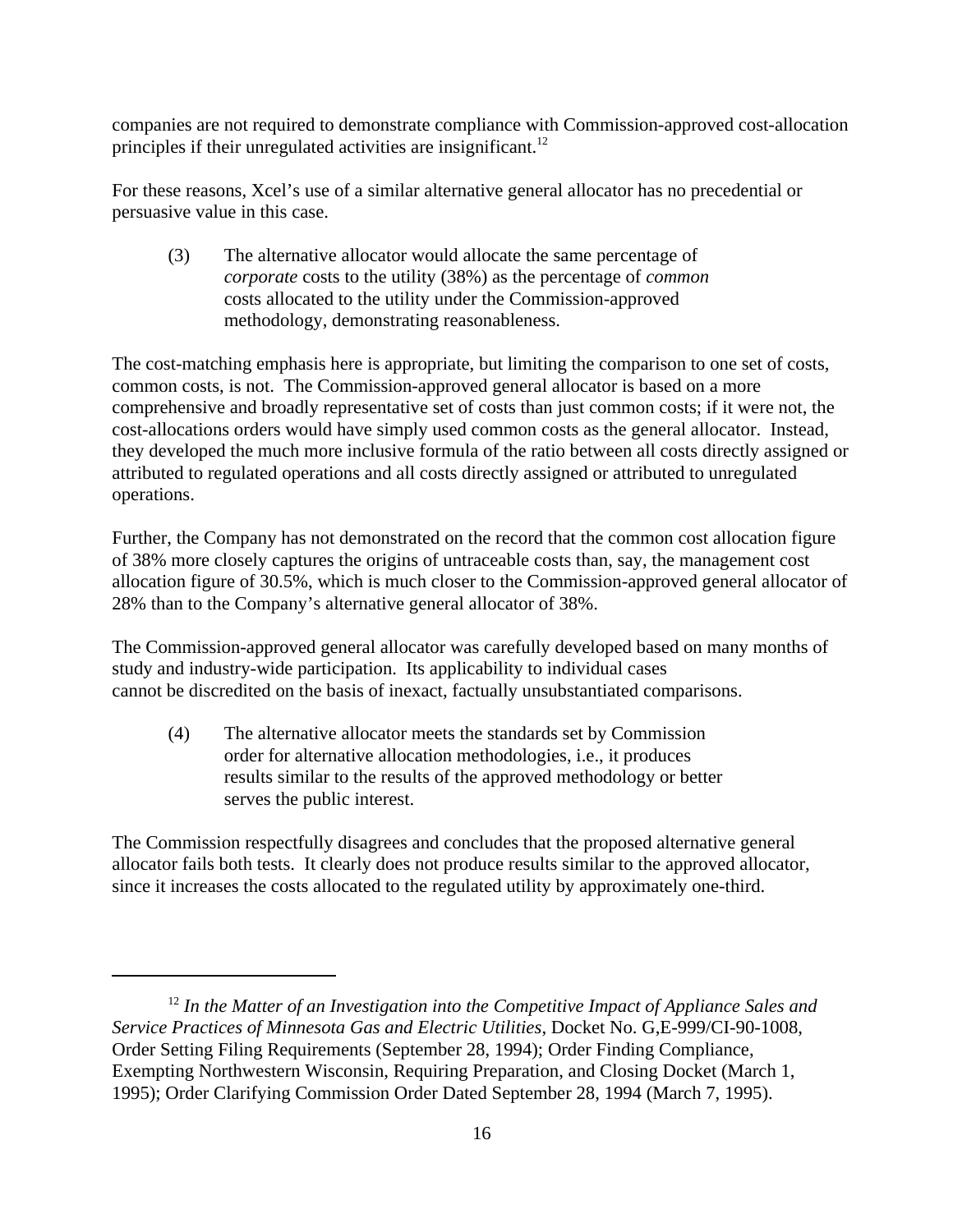Neither does it better serve the public interest, a standard fleshed out in the original cost allocation order as follows:

> Should a utility wish to base its cost separations on different principles, the burden of proof would be on that utility to prove that its cost allocation principles arrive at fully allocated costs, free of any cross-subsidization. The utility would have to show that the goals of fully allocated costing, as expressed in this and other Orders, are fully realized. The utility would have the burden of demonstrating that it has considered all of its costs and that they are allocated to share burdens and benefits equitably between the regulated and nonregulated operations.13

The Company clearly did not demonstrate by a fair preponderance of the evidence that its proposed general allocator would (a) arrive at fully allocated costs, free of any crosssubsidization; (b) fully realize the goal of fully allocated costing; and (c) equitably allocate burdens and benefits between regulated and unregulated operations, after due consideration of all of the Company's costs (emphasis in original).

The Company did not demonstrate by a fair preponderance of the evidence that its proposed alternative allocator would more accurately trace and allocate costs than the general allocator approved by the Commission; it has therefore failed to demonstrate that the alternative allocator would better serve the public interest.

For all these reasons, the Commission declines to adopt ALJ Finding 289 on corporate cost allocations and declines to adopt his recommendation that the Company be permitted to use its proposed alternative general allocator; rates will be set on the basis of the general allocator required under the Commission's cost-allocation orders. The Commission concurs with the remainder of the ALJ's findings on corporate cost allocation issues.

## **VI. Allocating the Costs of 41.6 kV and 69 kV Transmission Lines Between State Jurisdictions**

# **A. Introduction**

# **1. Historical Background**

In July 2000, the Commission concluded a year-long proceeding to establish guidelines for classifying utility assets as transmission, distribution, or generation assets. The final order in that case (*Boundary Order*) adopted detailed guidelines for distinguishing transmission assets from distribution assets and directed that all Minnesota utilities use the guidelines in future proceedings

<sup>&</sup>lt;sup>13</sup> In the Matter of an Investigation into the Competitive Impact of Appliance Sales and *Service Practices of Minnesota Gas and Electric Utilities*, Docket No. G,E-999/CI-90-1008, Order Setting Filing Requirements (September 28, 1994) at 5.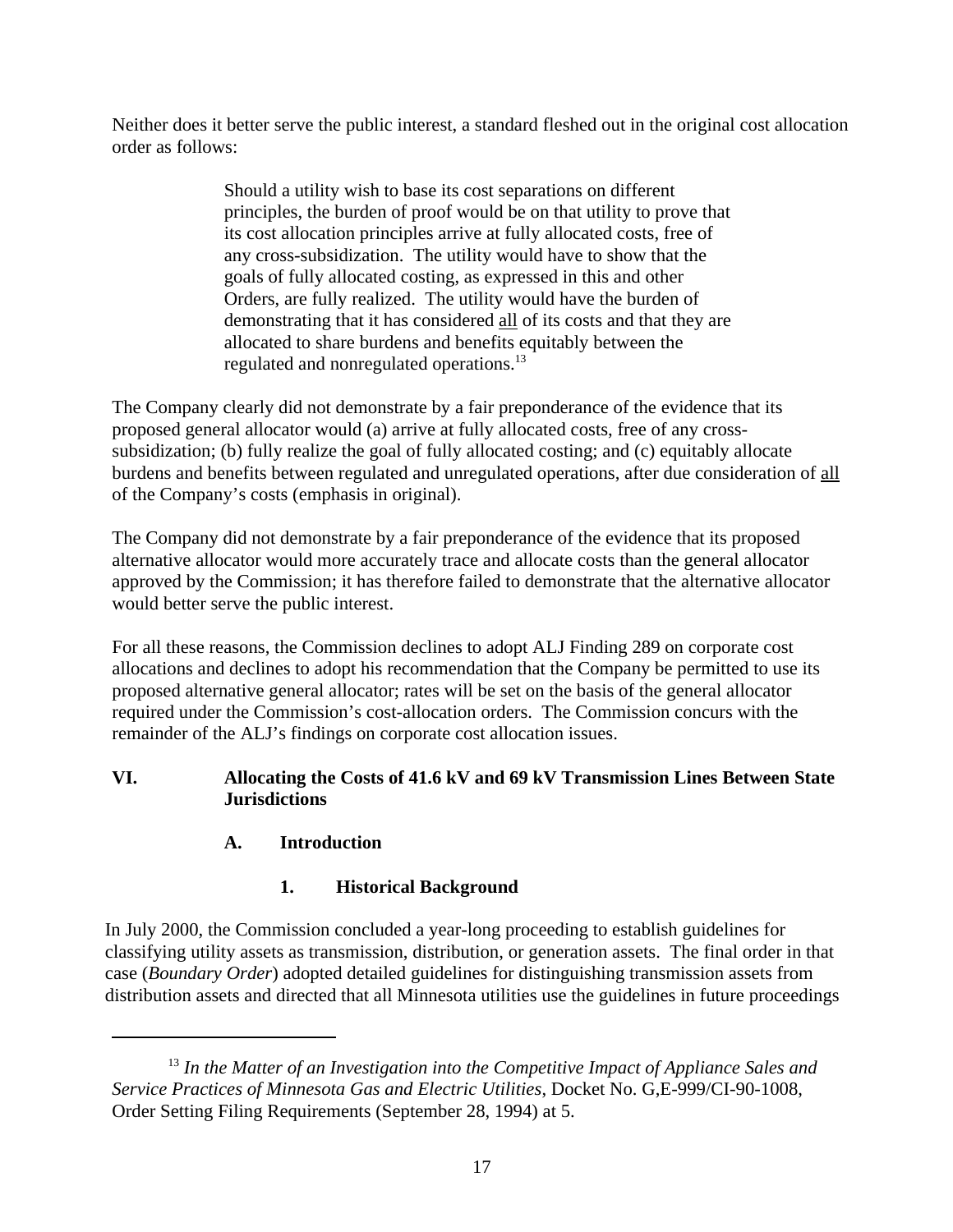in which it was necessary to determine whether specific assets were transmission or distribution  $\lambda^{14}$ 

The guidelines establish a 50 kV demarcation point -- lines at or under 50 kV are assumed to be distribution lines and lines over 50 kV are assumed to be transmission lines, unless application of a ten-factor test demonstrates that they should be classified otherwise. The ten-factor test is designed to determine how the lines actually function, and can be briefly summarized as follows:

- (1) How does the seven-factor test developed by the Federal Energy Regulatory Commission for distinguishing transmission from distribution apply, and what is its outcome?
- (2) Was the facility installed to serve a single customer?
- (3) Does the facility serve wholesale or other grouped load either in a looped or radial configuration?
- (4) Was the facility designed to serve single-phase load?
- (5) Was the facility jointly planned with other utilities and are there contractual relationships controlling its use?
- (6) What are the anticipated future uses of the facility, and will it be looped in the future?
- (7) Does the facility interconnect two or more utilities?
- (8) Who operates the facility and performs maintenance and repair, on a normal and contingent basis?
- (9) What design and maintenance requirements does the facility meet under the National Electric Safety Code?
- (10) What is the dominant functionality of the facility?

<sup>&</sup>lt;sup>14</sup> In the Matter of a Proceeding to Develop Statewide Jurisdictional Boundary *Guidelines for Functionally Separating Interstate Transmission from Generation and Local Distribution Functions*, Docket No. E-999/CI-99-1261, Order Adopting Boundary Guidelines for Distinguishing Transmission from Generation and Distribution Assets (July 26, 2000).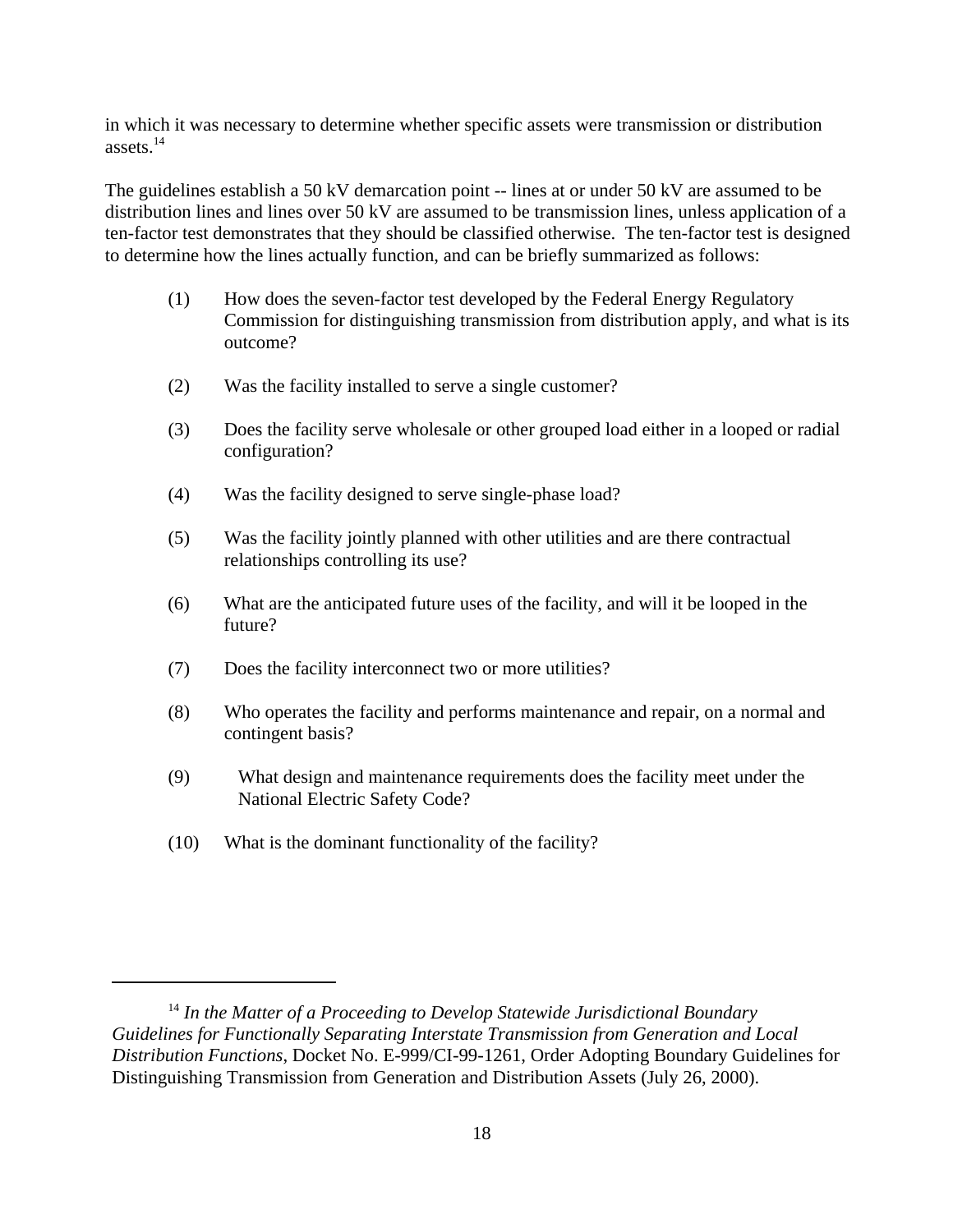## **2. The Company's Filing**

Besides classifying its 230 kV and 115 kV lines as transmission assets, Otter Tail's filing classified some 3,900 miles of 41.6 kV lines and 200 miles of 69 kV lines as transmission assets. In accordance with standard regulatory practice and earlier Commission orders, the Company allocated transmission line costs between its North Dakota, South Dakota, and Minnesota service areas on the basis of each state's peak electrical demand and allocated distribution line costs to the states in which the lines are located.

Since the Company's Minnesota demand is as high as its North Dakota and South Dakota demand combined, slightly over half of the Company's transmission costs were allocated to its Minnesota customers.

## **B. Positions of the Parties**

# **1. Otter Tail**

The Company stated that it relied more heavily than other Minnesota utilities on low-voltage transmission lines because large portions of its service area are not densely populated, making 41.6 kV and 69 kV lines an economical and efficient alternative to the higher-voltage lines more commonly associated with transmission.

The Company's initial testimony analyzed the function of its 41.6 kV and 69 kV lines under the *Boundary* Order on a system-wide basis. In response to criticism by the Minnesota Chamber of Commerce, the Company conducted a segment-by-segment analysis of its transmission system, which it submitted into evidence shortly before the beginning of evidentiary hearings. This supplementary analysis resulted in the Company reclassifying 117 miles of line (2% of the total) as distribution, together with related substation equipment. This adjustment reduced the Company's overall revenue requirement by \$7,200.

#### **2. Chamber of Commerce and Enbridge**

The Chamber of Commerce and Enbridge analyzed Otter Tail's 41.6 kV and 69 kV lines under the Commission's *Boundary Order* and contended that the Company had not rebutted the presumption that the lines were distribution lines, in part because the segment-specific study was not introduced in initial testimony.

They asked the Commission to classify the Company's 41.6 kV and 69 kV lines as distribution lines and to allocate their costs on the basis of location and mileage. This recommendation would reduce the overall annual revenue requirement by some \$4.44 million.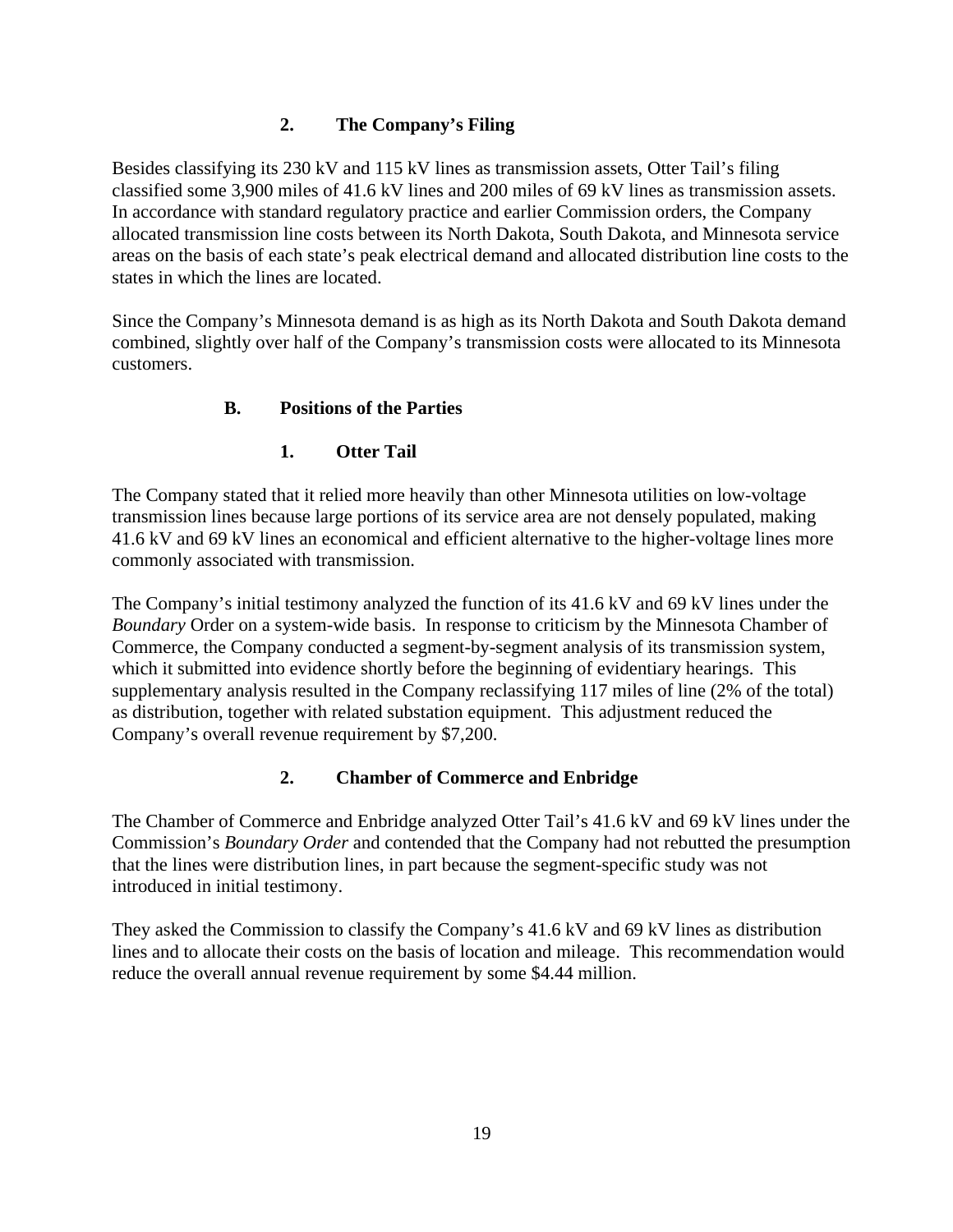### **3. The OES**

The OES did not view the *Boundary Order* as determinative. The agency argued that the Company's 41.6 kV lines, despite performing a transmission function, provided primarily local benefits and that their costs should be allocated to the state in which they were located.

The OES compared the relationship between these "sub-transmission" lines and higher-voltage transmission lines to the relationship between highways and byways, with highways being properly funded by a larger pool of cost-causers than local byways.

This proposed adjustment would reduce rate base by some \$13,725,672 and expense by approximately \$1,322,467.

## **C. The Administrative Law Judge's Recommendation**

The Administrative Law Judge examined the 41.6 kV and 69 kV lines under the Commission's *Boundary Order* and found that the Company had rebutted the presumption that these lines were distribution assets and had established that they were transmission assets.

He rejected the OES's proposal to allocate the costs of the 41.6 kV lines on the basis of their location, finding that the Company operated its transmission system as an integrated unit and that the location of individual components did not necessarily correlate with cost causation.

## **D. Commission Action**

# **1. Comprehensive Findings and Conclusion Adopted**

The Administrative Law Judge conducted a comprehensive and thorough examination of the status of the Company's 41.6 kV and 69 kV lines under the Commission's *Boundary Order*. He analyzed the record evidence as applied to each of the  $20$  factors<sup>15</sup> outlined in the order and concluded that the lines were transmission lines.

He carefully analyzed the OES's arguments in favor of establishing a new "sub-transmission" functional category for cost allocation purposes and the claim that lines under 50 kV provide mainly local benefits and should be paid for locally. He concluded that these proposals lacked factual and evidentiary support and that record evidence demonstrated the system-wide benefits of the Company's 41.6 kV lines. He therefore recommended allocating their costs between state jurisdictions on the basis of demand.

<sup>&</sup>lt;sup>15</sup> The ten-factor test set forth in the *Boundary Order* contains multiple sub-factors.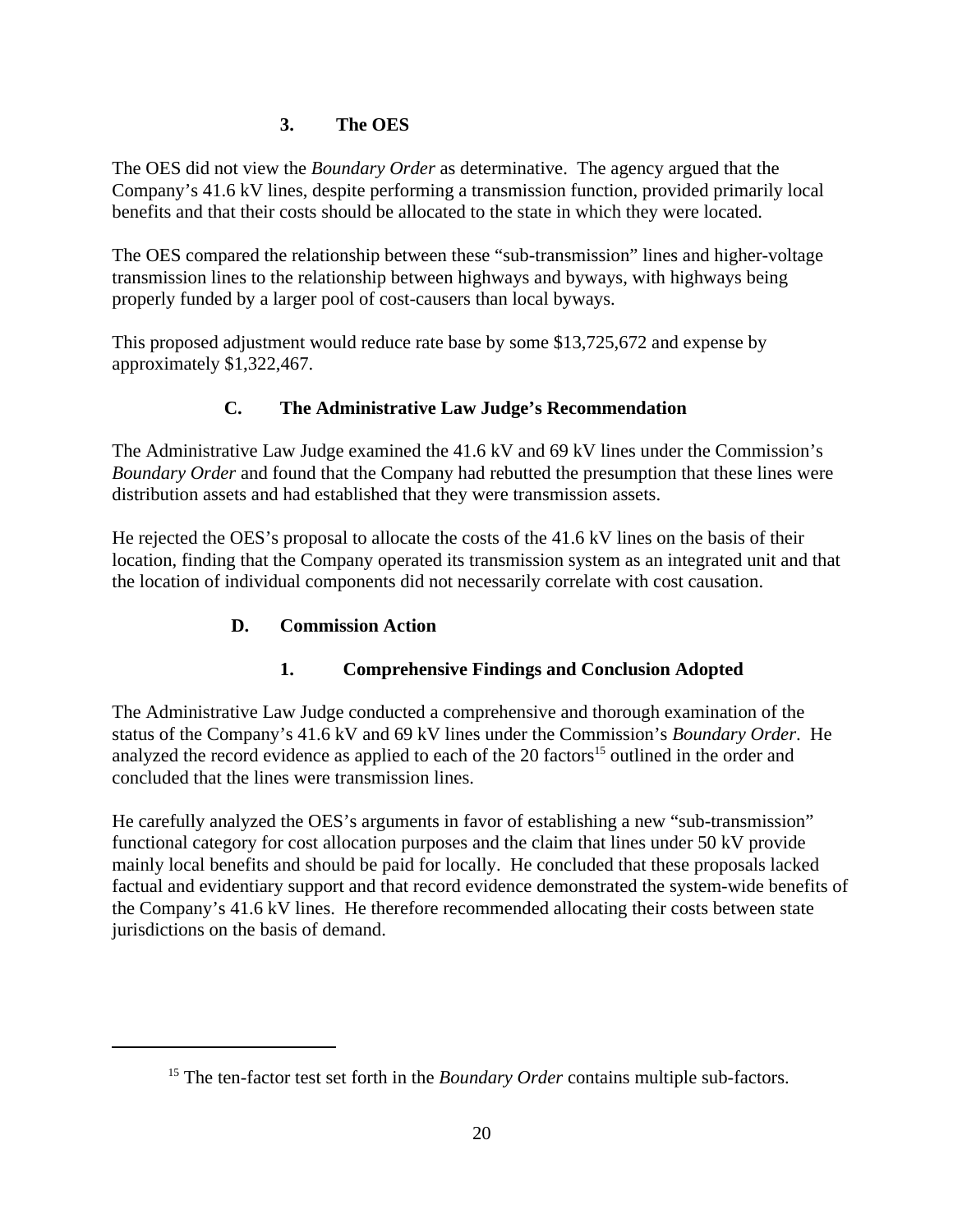The Commission has carefully reviewed the record and the arguments of the parties and concurs with the Administrative Law Judge on these issues; it accepts, incorporates, and adopts Findings 12 through 87 and Conclusion 20.

These findings and the resulting conclusion are straightforward, clear, and complete. They are supported by substantial evidence. Their underlying reasoning is compelling. They reflect accepted regulatory practice and sound public policy. The Commission accepts and adopts them for the reasons set forth in the Administrative Law Judge's Report.

# **2. Conflicting Secondary Findings Not Adopted**

While the Commission concurs with the Administrative Law Judge's comprehensive and wellreasoned findings and conclusions on allocating the costs of the Company's 41.6 kV and 69 kV lines, the Commission does not accept or adopt isolated Finding 401 and accompanying Conclusion 21, which appear to conflict with those findings without explanation, supporting reasoning, or evidentiary support.

## **3. Fully Developed** *Boundary Order* **Study Required**

While the record in this case fully supports the comprehensive findings of the Administrative Law Judge on allocating the costs of 41.6 kV and 69 kV transmission lines, the Commission will require the Company to file a fully developed study of its transmission system under the *Boundary Order* for examination in its next rate case. If no rate case is filed within the next five years, the Commission will require a filing to be examined on a stand-alone basis.

The Company is planning to add substantial amounts of generation and transmission to its system within the next few years. These changes, combined with the ongoing evolution of technology, state energy policy, and the regulatory landscape, may affect the Company's transmission operations. It is important to have a detailed, segment-by-segment understanding of how that system operates to ensure that the principles and guidelines set forth in the *Boundary Order* continue to be properly applied.

#### **VII. E8760 Allocator in Allocating Costs Between State Jurisdictions**

#### **A. Introduction**

Otter Tail allocated energy costs for both interstate cost allocation purposes and inter-class cost allocation purposes on the basis of kWh sales.

Xcel Energy and Minnesota Power have developed, for rate design purposes, an E8760 allocator, which allocates energy costs on an hourly usage basis, with adjustments by customer class weighting factors to reflect differences in class load patterns and hourly marginal energy cost. Neither utility has used the E8760 allocator for interstate cost allocation purposes.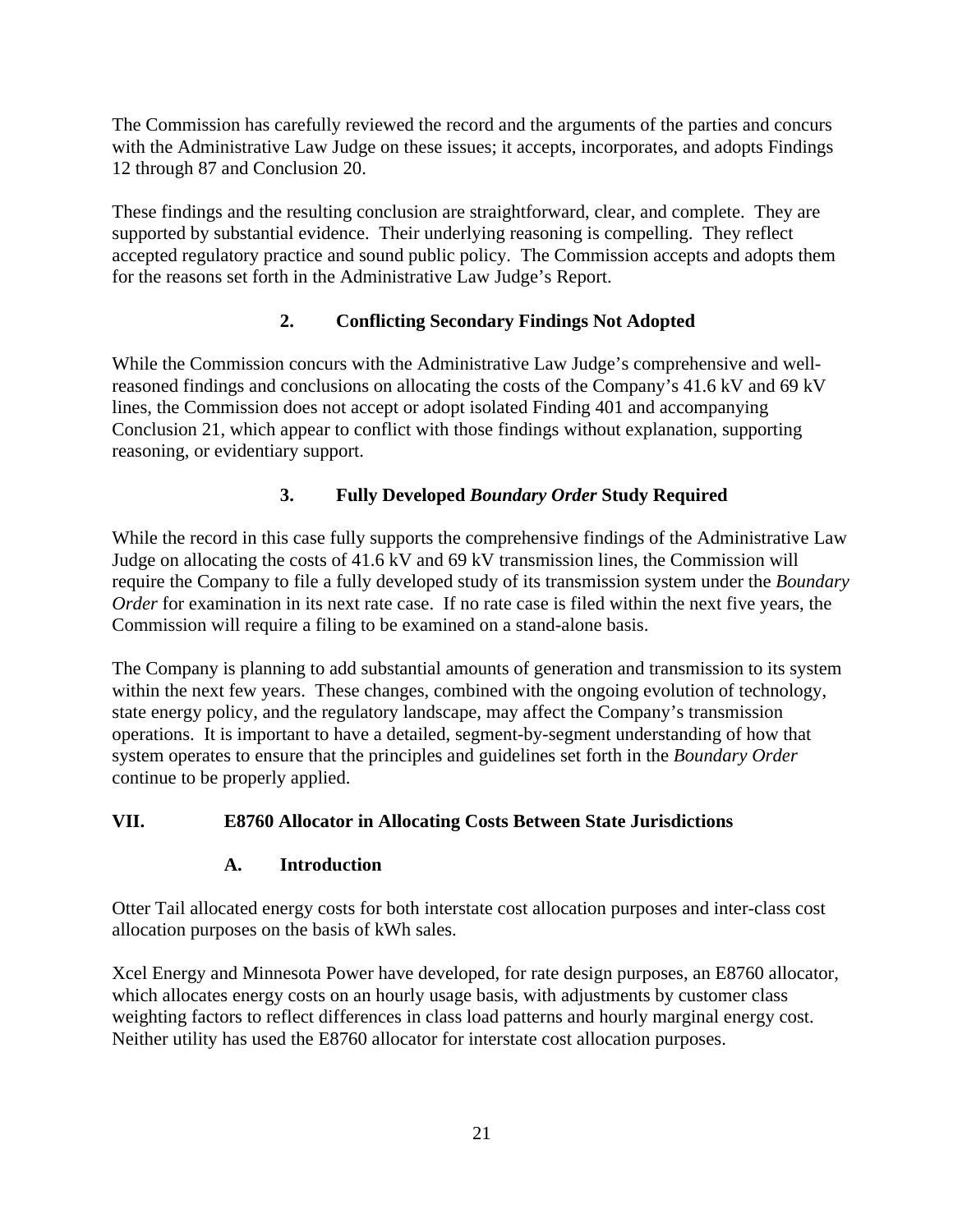### **B. Positions of the Parties**

### **1. Enbridge and the Chamber of Commerce**

Enbridge and the Minnesota Chamber of Commerce advocated requiring Otter Tail to use an E8760 allocator for both interstate and interclass cost allocations. Enbridge developed a "hybrid" E8760 allocator on the basis of Enbridge-specific and Minnesota-specific information and urged its use for both inter-class and interstate cost allocation.

## **2. The OES**

The OES recommended requiring Otter Tail to develop an E8760 allocator for use in its next rate case in the context of intrastate rate design only. The agency stated that Enbridge's allocator was not based on enough information for use in this rate case.

### **3. Otter Tail**

The Company stated that it had examined the possibility of developing an E8760 allocator, but had determined that it would not be cost-effective given the utility's size, load shape, and operational characteristics. The Company argued that Enbridge's proposed allocator was based on information that was much too limited to support a valid E8760 allocator.

## **C. Recommendation of the Administrative Law Judge**

The Administrative Law Judge found that Enbridge's proposed E8760 allocator did not have the factual support necessary to support its use. He concurred with Otter Tail that it was far from clear that the benefits of developing the allocator would justify the considerable costs involved. He recommended that the Company continue studying the costs and benefits of developing the allocator and that any allocator eventually developed be limited to use in rate design.

#### **D. Commission Action**

The Commission accepts, adopts, and incorporates the findings and conclusions of the Administrative Law Judge on this issue.

The E8760 allocator is a sophisticated tool that can make fine distinctions on cost-causation with significant accuracy, but developing the allocator requires compiling and analyzing large amounts of customer-specific and utility-specific data at great cost, especially on a system-wide, interstate basis. It is not clear that the benefits of having an inter-jurisdictional E8760 allocator would exceed the costs of developing it.

The Commission will therefore direct the Company to continue its investigation of the issue, but concurs with the Administrative Law Judge that it is unlikely that the allocator would be costjustified and useful in any context other than intrastate rate design.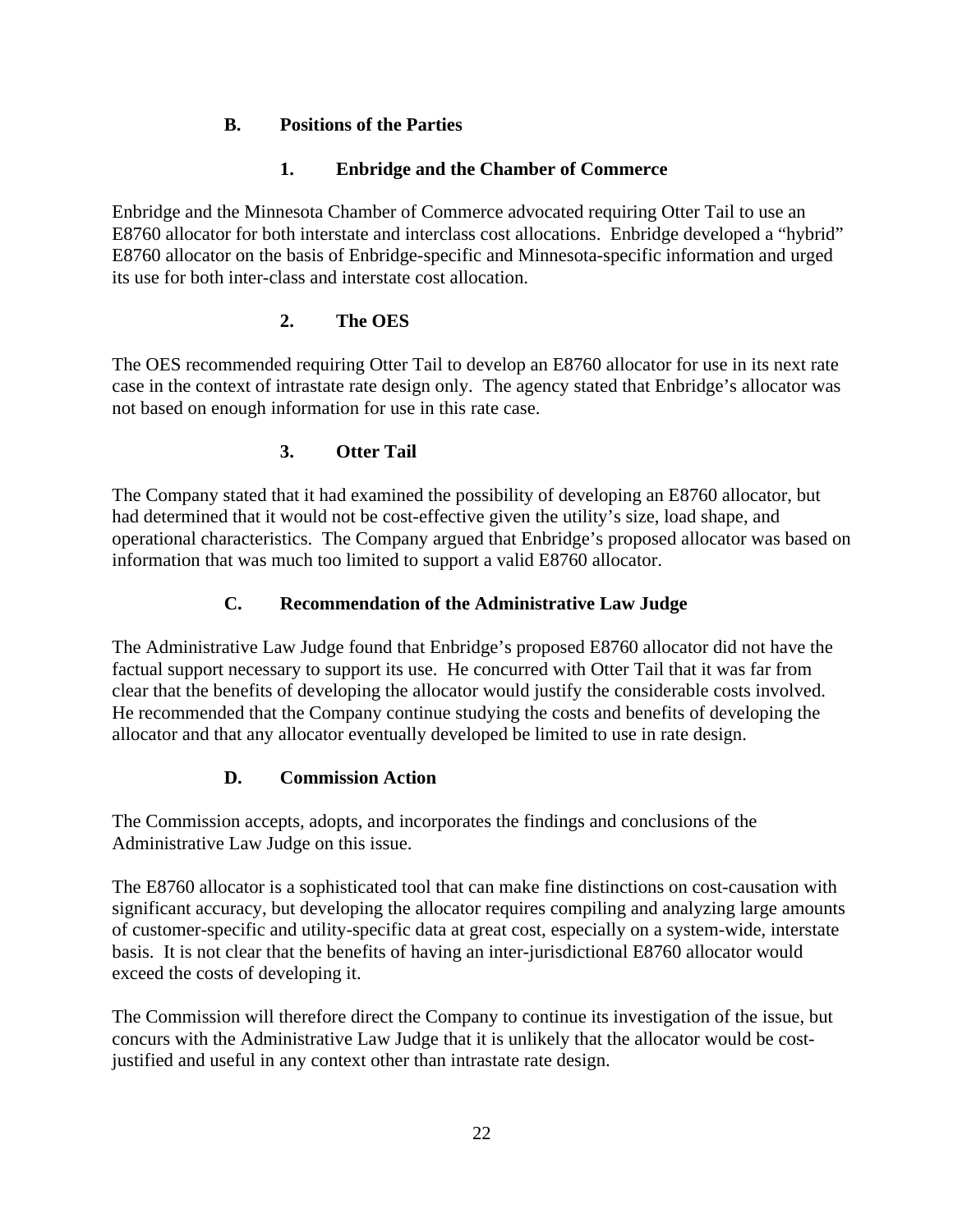## **VIII. Asset-Based Margins**

Changes in industry practices can warrant changes in regulatory practices. Providers of retail utility services have long engaged in auxiliary businesses. For example, utilities can generate and sell electricity to non-retail customers by employing the same plant, staff, fuel and long-term power contracts that the utility acquired to serve its retail customers. A utility can profit from buying and selling electricity generated elsewhere by employing the same energy-trading staff and resources that the utility acquired to serve its retail customers.

Shortly, a utility will be able to profit by selling spare capacity for the purpose of maintaining system reliability. And someday a utility may be able to profit by buying and selling permits to emit carbon, or buying and selling credits for having generated electricity from renewable sources.

These auxiliary businesses trigger concerns about how the related costs and benefits should be allocated to retail customers.

## **A. Introduction**

The difference between the cost and the revenues arising from using utility assets to generate and sell excess electricity to non-retail customers is called the "asset-based wholesale margin." In 1986 the Commission set Otter Tail's rates on the assumption that \$739,000 of Otter Tail's cost of serving retail customers each year would be offset by Otter Tail's asset-based wholesale margin.

These margins have grown since then. In 2002 the Midwest Independent Transmission System Operator, Inc. (MISO) established uniform terms for wholesale energy transactions, and in 2005 MISO initiated its "Day 2" market facilitating wholesale energy transactions. The change in Otter Tail's asset-based margins are set forth below:

| Year | <b>Asset-based Margins</b> | <b>Allocation to Retail</b> |
|------|----------------------------|-----------------------------|
| 2002 | $$2.376$ million           | \$739,000                   |
| 2003 | \$4.339 million            | \$739,000                   |
| 2004 | \$4.292 million            | \$739,000                   |
| 2005 | $$5.953$ million           | \$739,000                   |
| 2006 | $$5.745$ million           | \$739,000                   |
| 2007 | $$5.658$ million           | \$739,000                   |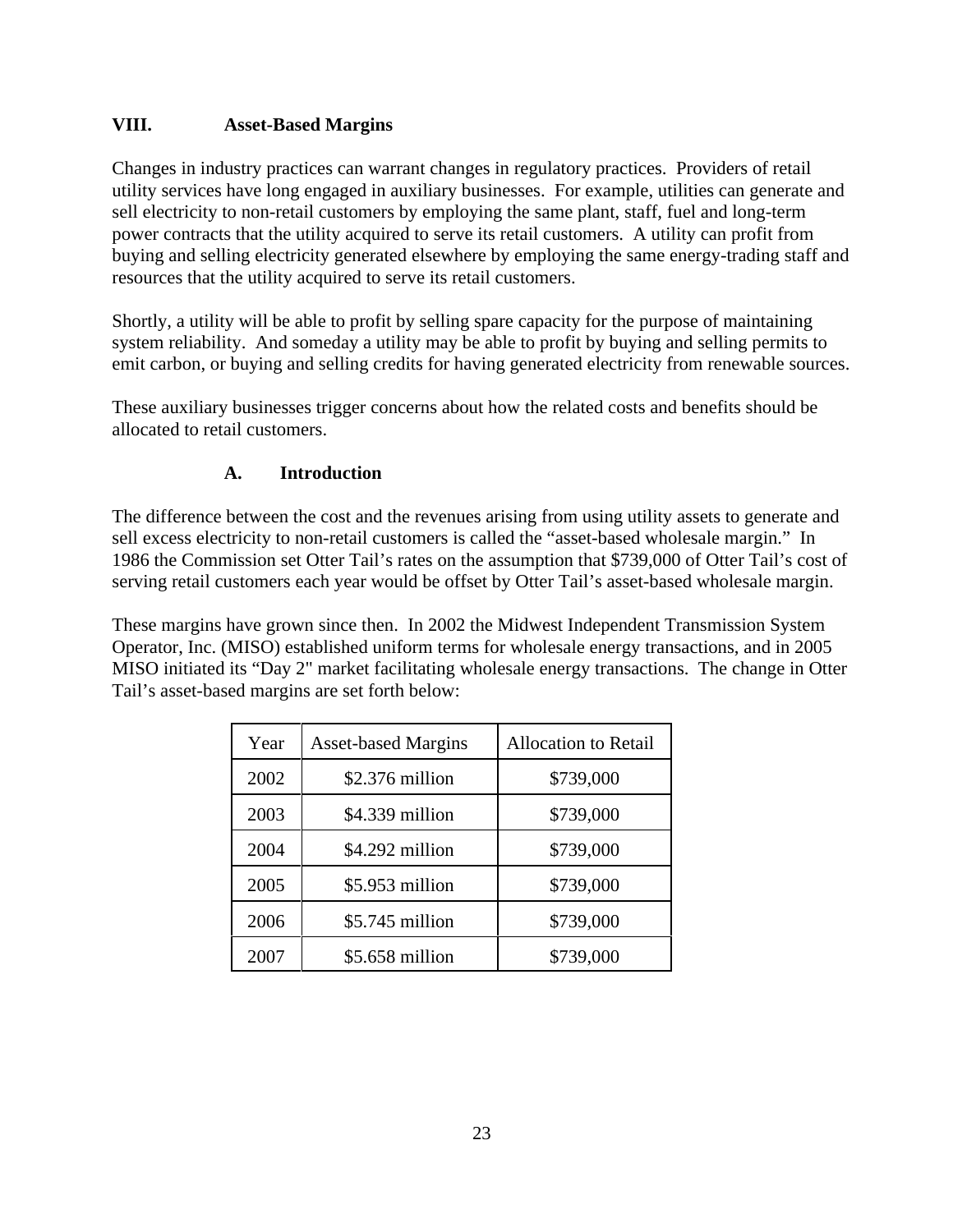At the start of the MISO wholesale market, however, the Commission directed Otter Tail to revisit its allocation of wholesale margins no later than its next rate case<sup>16</sup> – that is, this current case.

Because ratepayers bear the cost of providing this wholesale energy, all parties agree that Otter Tail should allocate 100% of its asset-based wholesale margins to offset the cost of serving retail customers. The parties disagree, however, about the best mechanism to achieve this end.

#### **B. Positions of the Parties**

MCC proposes that all costs and benefits arising from asset-based wholesale transactions flow to retail customers via Otter Tail's fuel clause adjustment (FCA). While most parts of a utility's rates remain static between rate cases, a utility may adjust its rates monthly to reflect changes in the utility's cost of fuel and related matters.17 In contrast, OES, Otter Tail and RUD-OAG recommend estimating the annual amount of asset-based wholesale margins that Otter Tail would generate and incorporating this figure into the calculation of Otter Tail's base (non-fluctuating) rates.

OES estimates the annual amount of asset-based wholesale margins to be \$5.197 million. OES derives this figure from the average of the asset-based wholesale margins Otter Tail has generated over the past five years. OES has used a five-year average as the basis for estimating many aspects of Otter Tail's operations in this rate case.

Otter Tail estimates the annual amount of asset-based wholesale margin to be \$5.009 million. Otter Tail derives this figure from the average of the asset-based wholesale margins it has generated since 2002, but excluding margins from 2002 (the first year of MISO's operations) and 2005 (the first year of MISO's Day 2 market operations) because they were lower and higher, respectively, than the margins earned in the other years. Otter Tail acknowledges that it has earned larger margins since the Day 2 market began in 2005, but notes that its margins have been trending back toward pre-Day 2 levels since then.

RUD-OAG estimates the annual amount of asset-based wholesale margin to be \$5.745 million. This is the margin Otter Tail generated in 2006, which is the median level of margin Otter Tail has earned since the Day 2 market began operations. According to RUD-OAG, data regarding Otter Tail's margins prior to the start of the Day 2 market are not representative of Otter Tail's margins since the market began. In addition to imputing this level of revenues to rate base, in any year in which Otter Tail generates more than a \$5.745 million margin RUD-OAG proposes that the Commission allocate the surplus to ratepayers via the fuel clause.

<sup>16</sup> *In the Matter of Otter Tail Power Company's Petition for Approval of Revision to Rider for Fuel Adjustment to Recover Costs and Pass-Through Related to MISO Day 2*, Docket No. E-017/M-05-284, Order Establishing Accounting Treatment for MISO Day 2 Costs (December, 20 2006).

<sup>17</sup> Minn. Stat. § 216B.16, subd. 7; Minn. Rules, pt. 7825.2390 - .2920.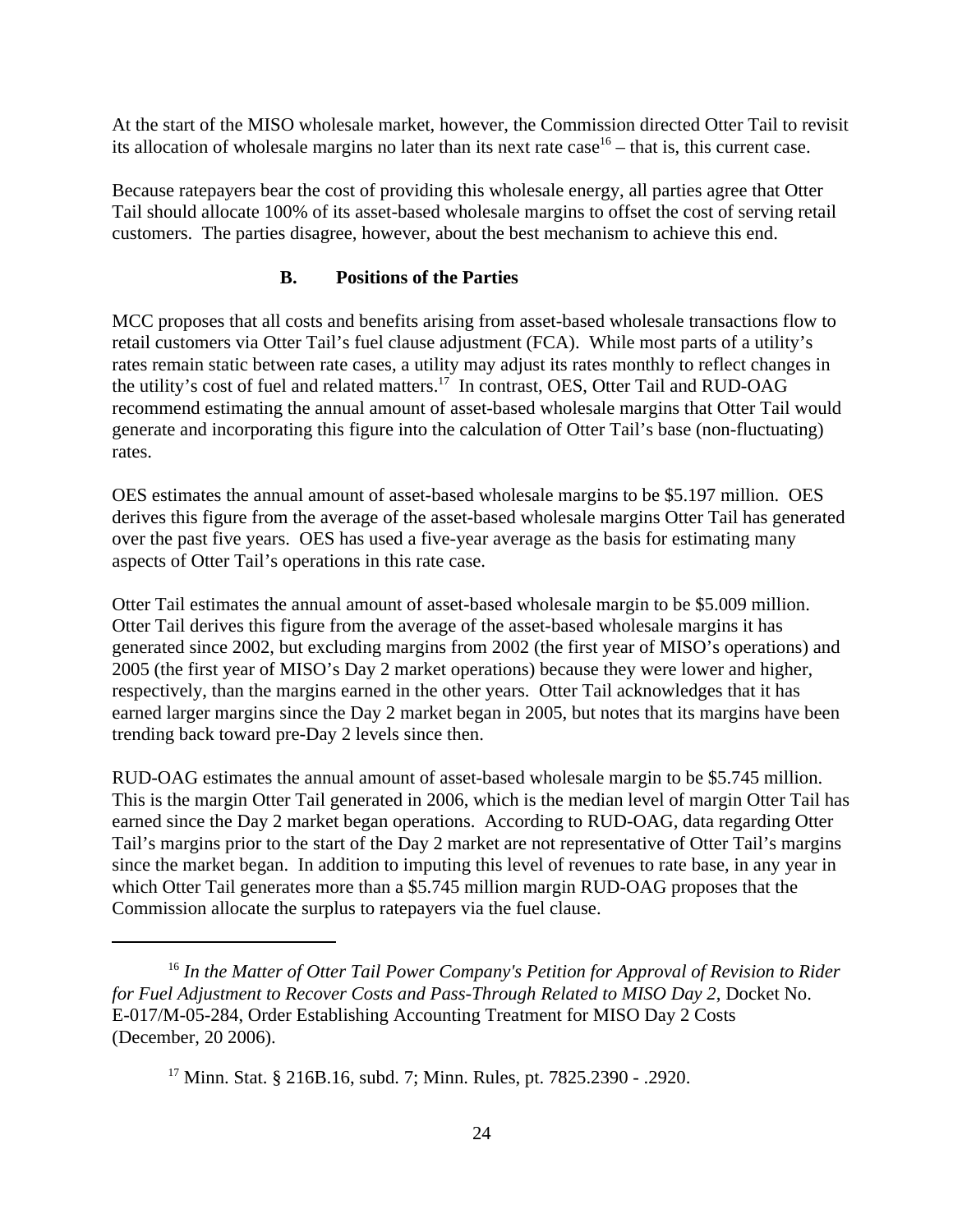| Year | <b>Asset-based</b><br><b>Margins</b> | MCC's<br>position                        | <b>OES's position</b>                                       | <b>Otter Tail's</b><br>position | <b>OAG-RUD's</b><br>position                        |
|------|--------------------------------------|------------------------------------------|-------------------------------------------------------------|---------------------------------|-----------------------------------------------------|
|      | $2002$ \$2.376 million               | $--- -$                                  |                                                             |                                 |                                                     |
|      | $2003$ \$4.339 million               | $---$                                    | $$4.339$ million $$4.339$ million                           |                                 |                                                     |
|      | $2004$ \$4.292 million               | $\overline{\phantom{a}}$                 | $$4.292$ million $$4.292$ million                           |                                 |                                                     |
|      | $2005$ \$5.953 million               | $\begin{array}{c} - - - - - \end{array}$ | \$5.953 million                                             |                                 |                                                     |
|      | $2006$ \$5.745 million               | $--- -$                                  |                                                             |                                 | \$5.745 million   \$5.745 million   \$5.745 million |
|      | 2007   \$5.658 million               | $\sim$ $\sim$ $\sim$ $\sim$ $\sim$       | $\frac{1}{2}$ \$5.658 million $\frac{1}{2}$ \$5.658 million |                                 |                                                     |
|      | Party's proposal:                    | 100% into                                | $\vert$ \$5.197 million $\vert$ \$5.009 million             |                                 | $\frac{1}{2}$ \$5.745 million                       |
|      |                                      | FCA                                      | into base rates   into base rates                           |                                 | into base rates,<br>any surplus into<br>FCA         |

The parties' positions are represented by the following table:

#### **C. Recommendation of the Administrative Law Judge**

The ALJ favors treating asset-based wholesale margins much like other forms of revenue – that is, projecting an annualized level of revenue and incorporating that figure into base rates. Consequently the ALJ disfavored MCC's proposal.

Similarly, the ALJ disfavored RUD-OAG's hybrid proposal, noting that it would place Otter Tail's profits at risk in years in which Otter Tail did not generate the full \$5.745 million margin, but would not give Otter Tail any offsetting relief in years when Otter Tail's margin exceeded \$5.745 million.

In contrast, the ALJ found merit in estimating Otter Tail's margins on the basis of an average of its prior margins. As between OES's and Otter Tail's proposals, the ALJ found the latter to be more reasonable because it excluded both the extreme high and the extreme low data points before taking the average.

#### **D. Commission Action**

The Commission finds much merit in the ALJ's analysis. Consideration of additional factors, however, ultimately leads the Commission to calculate a different estimate of Otter Tail's future asset-based wholesale margins.

The practice of eliminating "outlier" data points may improve the reliability of estimates based on averages assuming all data points are otherwise equally probative. Here, it is unclear that this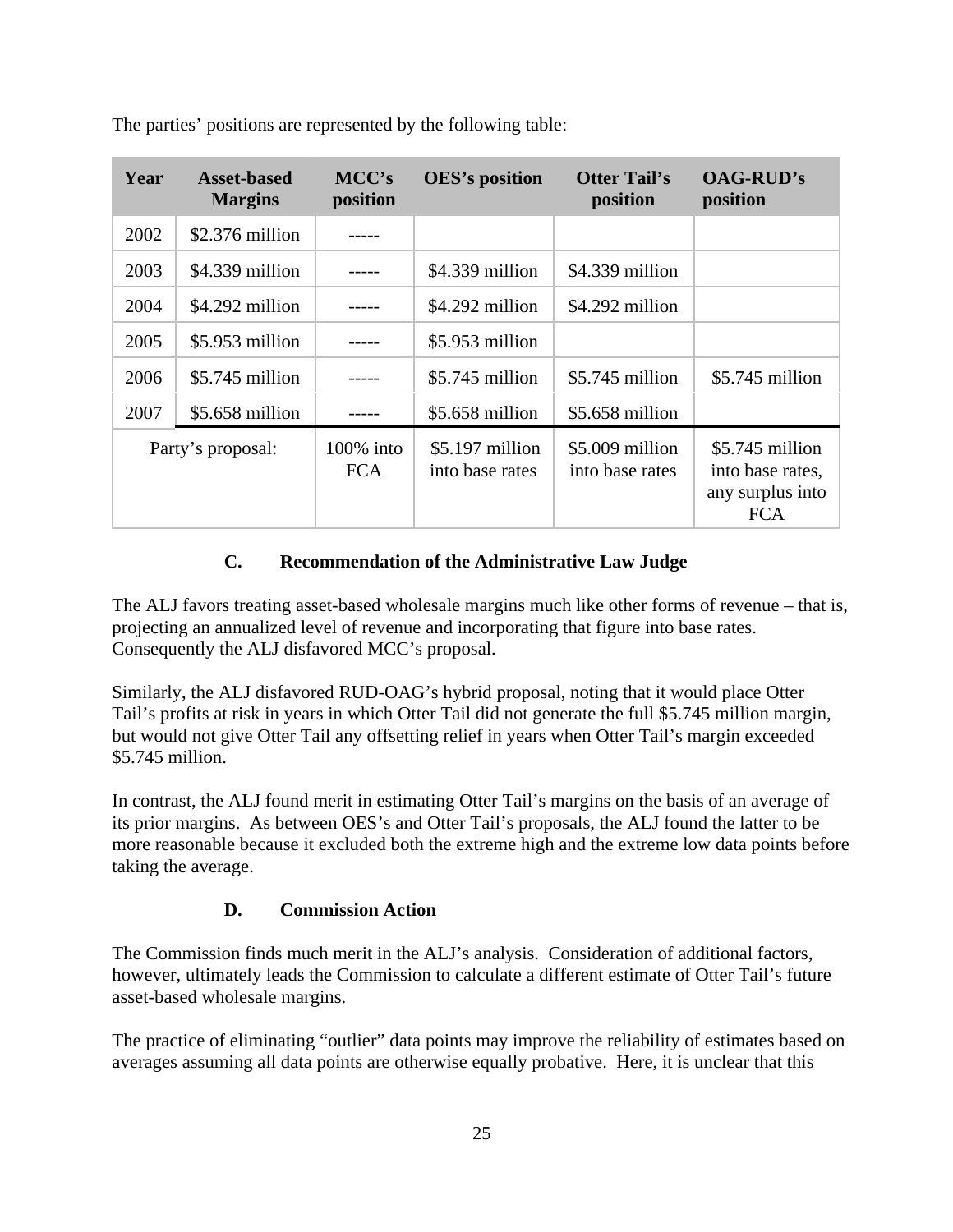assumption is warranted. One of the points Otter Tail eliminates comes from the period before the start of the Day 2 markets – a regulatory era that has ended – and one comes from afterward – the regulatory period the Commission hopes to model. Thus, these data points are not equally probative of the issue at hand. In opposing the exclusion of the 2005 data, OES remarked that "if any years were excluded from the calculation, it would be more appropriate to exclude the data [from] the time before the start of the MISO Day 2 market."18 The Commission is not persuaded that any estimate of Otter Tail's future margins in the Day 2 market will be improved by disregarding one of the only three data points from the Day 2 era.

At the same time, the Commission acknowledges Otter Tail's concern that its margins in the early years of the Day 2 market have been regressing toward pre-Day 2 levels, and may prove to be unrepresentative.

Faced with this uncertainty, the Commission will select an intermediate course. The Commission will estimate Otter Tail's future asset-based wholesale margins based on an average of the margins Otter Tail has earned over the past four years. This average will incorporate all of Otter Tail's experience in the Day 2 market as well as one year of Otter Tail's experience prior to the emergence of that market. In practice, the Commission's decision is similar to the OES's, but places less reliance on pre-Day 2 data.

In sum, the Commission will set Otter Tail's base rates on the assumption that Otter Tail's costs are offset by \$5.41 million in revenues from Otter Tail's asset-based wholesale margins.

## **IX. Non-Asset-Based Margins**

#### **A. Introduction**

As noted above, a utility can profit from buying and selling electricity generated elsewhere by employing the same energy-trading staff and resources that the utility acquired to serve its retail customers. While these transactions do not impose the same burdens on a utility's resources as asset-based wholesale transactions, all parties recognize that ratepayers should receive *some* portion of the benefit.

Parties reached consensus about many other aspects of this issue as well. Because the margins from these transactions are highly variable, all parties proposed that the fuel clause adjustment (FCA) provides an appropriately flexible mechanism for flowing these benefits back to ratepayers. The parties proposed, consistent with a recent rate case for Northern States Power Company d/b/a Xcel Energy, $19$  that ratepayers should be shielded from bearing the cost if the utility loses money

<sup>19</sup> *In the Matter of the Application of Northern States Power Company d/b/a Xcel energy for Authority to Increase Rates for Electric Service in Minnesota*, Docket No. E002/GR-05-1428, Findings of Fact, Conclusions of Law, and Order; Order Opening Investigation (September 1, 2006); see also Tr. V. 5 at 54-55.

<sup>&</sup>lt;sup>18</sup> Campbell Surrebuttal at 12.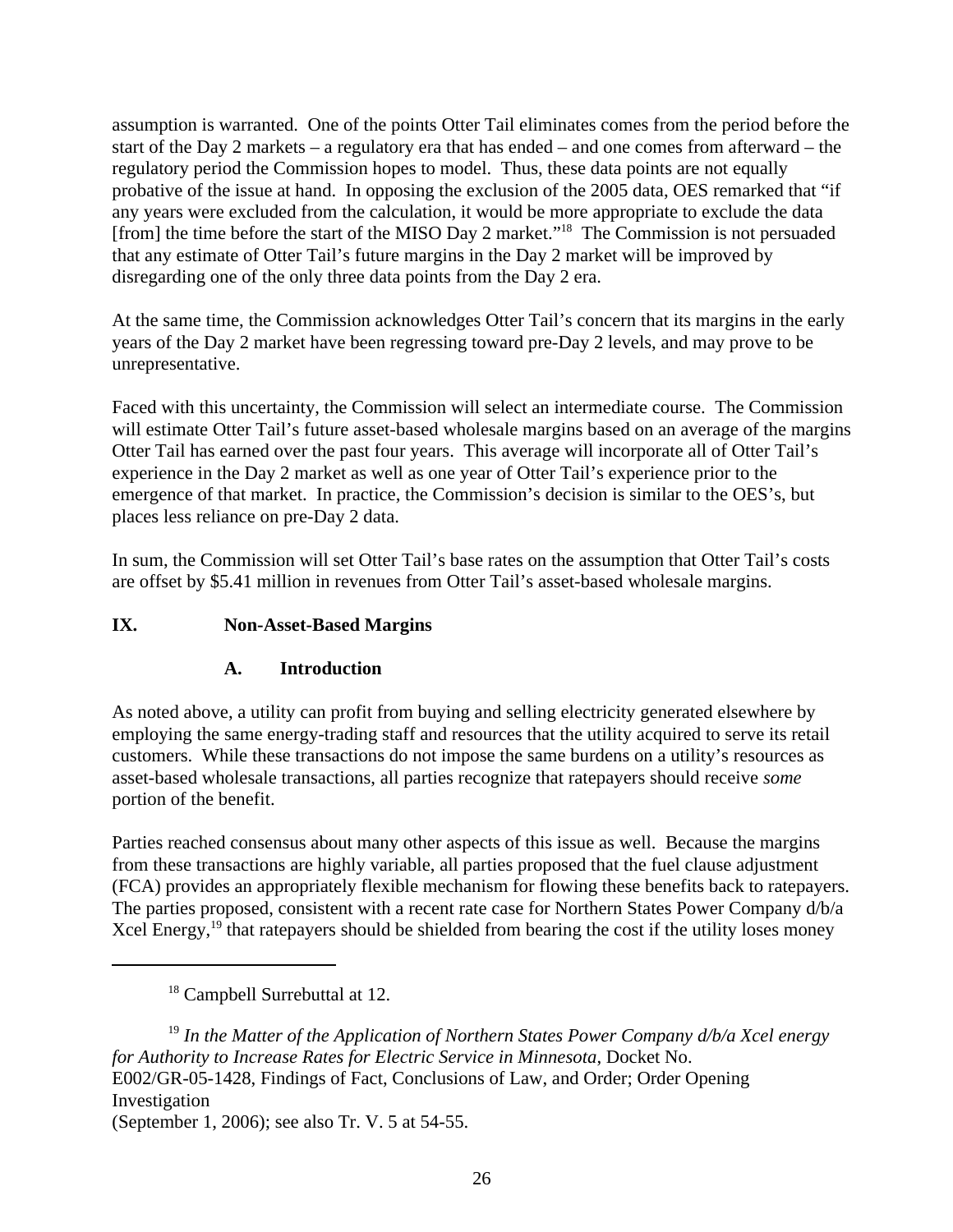in its non-asset-based wholesale transactions. And whatever mechanism is selected for allocating the benefits, the parties proposed to let that mechanism take effect with the beginning of interim rates in this case, thereby increasing the amount of any refund of interim rates.

The parties disagreed, however, about the amount of the non-asset-based margins to allocate to ratepayers, and the amount of related costs. In the past Otter Tail allocated its costs of conducting non-asset-based wholesale transactions between its regulated and unregulated operations; during the test year this process allocated \$993,173 to Otter Tail's unregulated operations. In approving new rates for Xcel Energy, however, the Commission allocated 25% of Xcel Energy's non-assetbased margins to ratepayers.<sup>20</sup>

# **B. Positions of the Parties**

Otter Tail proposed to allocate \$993,173 of non-asset based wholesale costs and 10% of the margins to ratepayers. Otter Tail reasoned that this allocation would be simpler than attempting to calculate and exclude the incremental costs and revenues of its non-asset-based wholesale operations.

OES supported Otter Tail's proposal to allocate 10% of the non-asset-based margins to ratepayers, but opposed the reallocation of non-asset-based costs to ratepayers. OES observes that 10% of the margins is much less than the \$993,173 in costs that Otter Tail proposes to re-allocate.

RUD-OAG proposed allocating 25% of margins to ratepayers, consistent with the practice in the Xcel Energy rate case. Alternatively, RUD-OAG supported OES's proposal.

MCC estimated the cost of Otter Tail's non-asset-based wholesale operations and concluded that Otter Tail would need to allocate 30% of its margins in order to fairly compensate ratepayers.

# **C. Recommendation of the Administrative Law Judge**

The ALJ found Otter Tail's proposal reasonable.

The ALJ acknowledged that a 10% share of the margin may seem small compared to the 25% that Xcel Energy allocates to its ratepayers. However, the ALJ noted that Otter Tail's non-asset operations are a much larger portion of its total operations, with the consequence that 10% of Otter Tail's non-asset margins represents a much larger figure for each Otter Tail customer than Xcel's 25% represents for each Xcel customer.

The ALJ found MCC's calculation of the cost of Otter Tail's non-asset-based wholesale operations to be unreliable due to inaccuracies, unsubstantiated assumptions, and inadequate allocations among Otter Tail's jurisdictions.

<sup>20</sup> *Id.*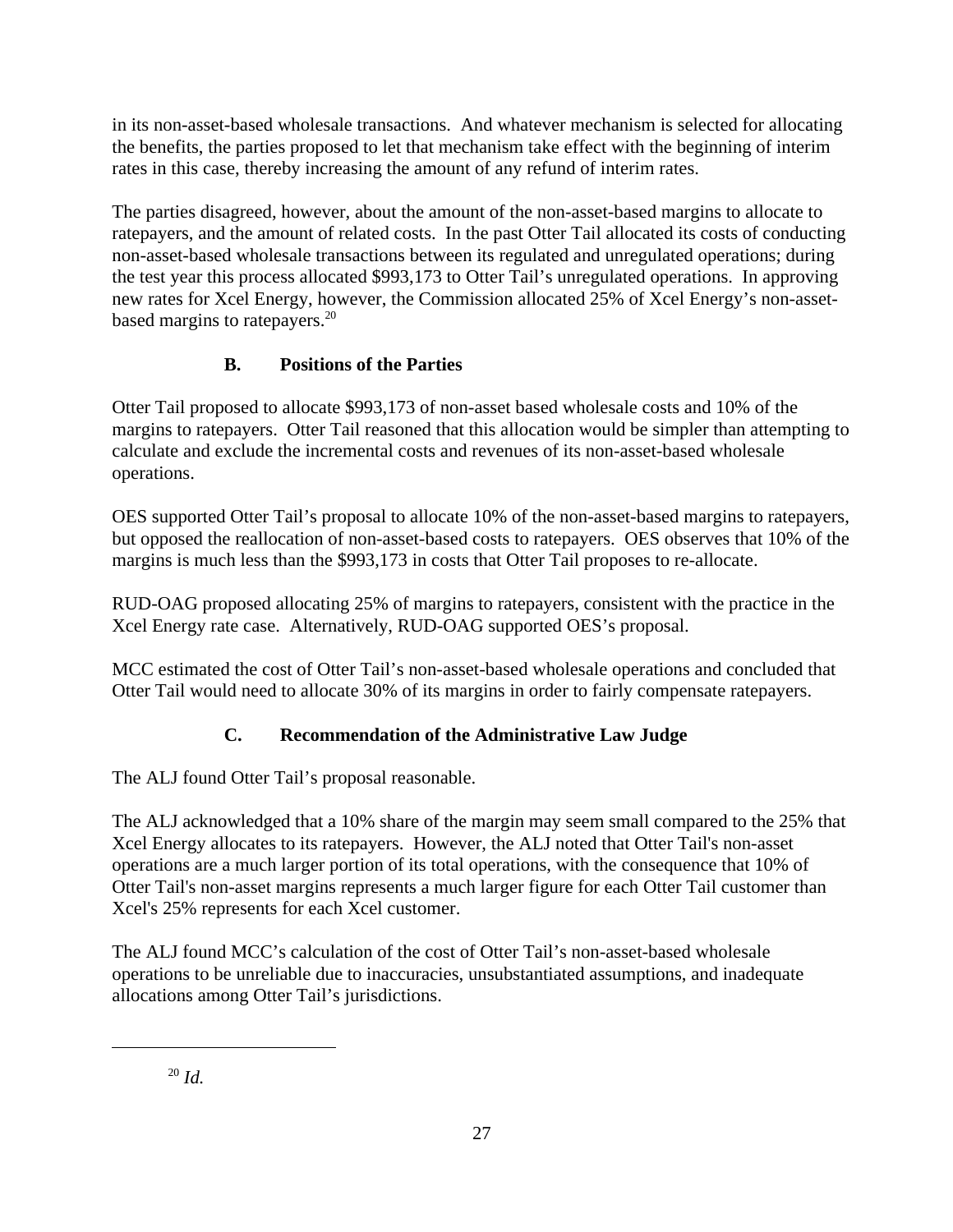Finally, the ALJ concludes that OES's proposal would have the effect of crediting 48% of margins to ratepayers. The ALJ quotes Otter Tail as follows:

[OES]'s approach .... would reduce, if not remove entirely, OTP's reasons for engaging in this highly risky enterprise. If OTP ceases this activity, its costs are not expected to decrease materially and certainly would not decrease by an amount equal to 10 percent of the anticipated margins. As recognized in the approved Xcel Energy settlement, utilities are not required to engage in this unregulated business. $21$ 

# **D. Commission Action**

Based on the analysis provided by the ALJ and Otter Tail, the Commission is persuaded of the merits of allocating 10% of Otter Tail's non-asset-based wholesale margins to offset the cost of serving ratepayers, as reflected in the FCA, beginning with the implementation of interim rates. However, the Commission is not persuaded that this allocation also warrants re-allocating \$993,173 in costs that were heretofore attributed to Otter Tail's non-asset-based wholesale operations.

The ALJ found persuasive Otter Tail's argument that, unless the \$993,173 costs are allocated away from its non-asset-based wholesale operations, Otter Tail might abandon those operations altogether, resulting in ratepayers losing revenues from margins without avoiding very much cost. In other words, Otter Tail argues that the benefits arising from 10% of its non-asset-based wholesale margins exceed the incremental cost of its non-asset-based operations. But the only incremental cost analysis in the record – offered by MCC – does not support this conclusion. While Otter Tail and the ALJ criticized this analysis as flawed, no substitute calculation is provided.

Otter Tail bears the burden of proof in this proceeding and "[a]ny doubt as to reasonableness should be resolved in favor of the consumer." Minn. Stat. § 216B.03. In the absence of a reliable incremental cost study supporting Otter Tail's contentions, the Commission will continue to rely on the existing cost allocations. The costs allocated to Otter Tail's non-asset-based wholesale operations will continue to be allocated to those operations, not to ratepayers.

# **X. Ancillary Service Market Margins**

# **A. Introduction**

On September 9, 2008, MISO proposes to initiate a "Day 3 market" for "ancillary services" – services required to maintain system reliability and permit retail and wholesale operations to

 $21$  Ex. 10, Brause Rebuttal at 6-8.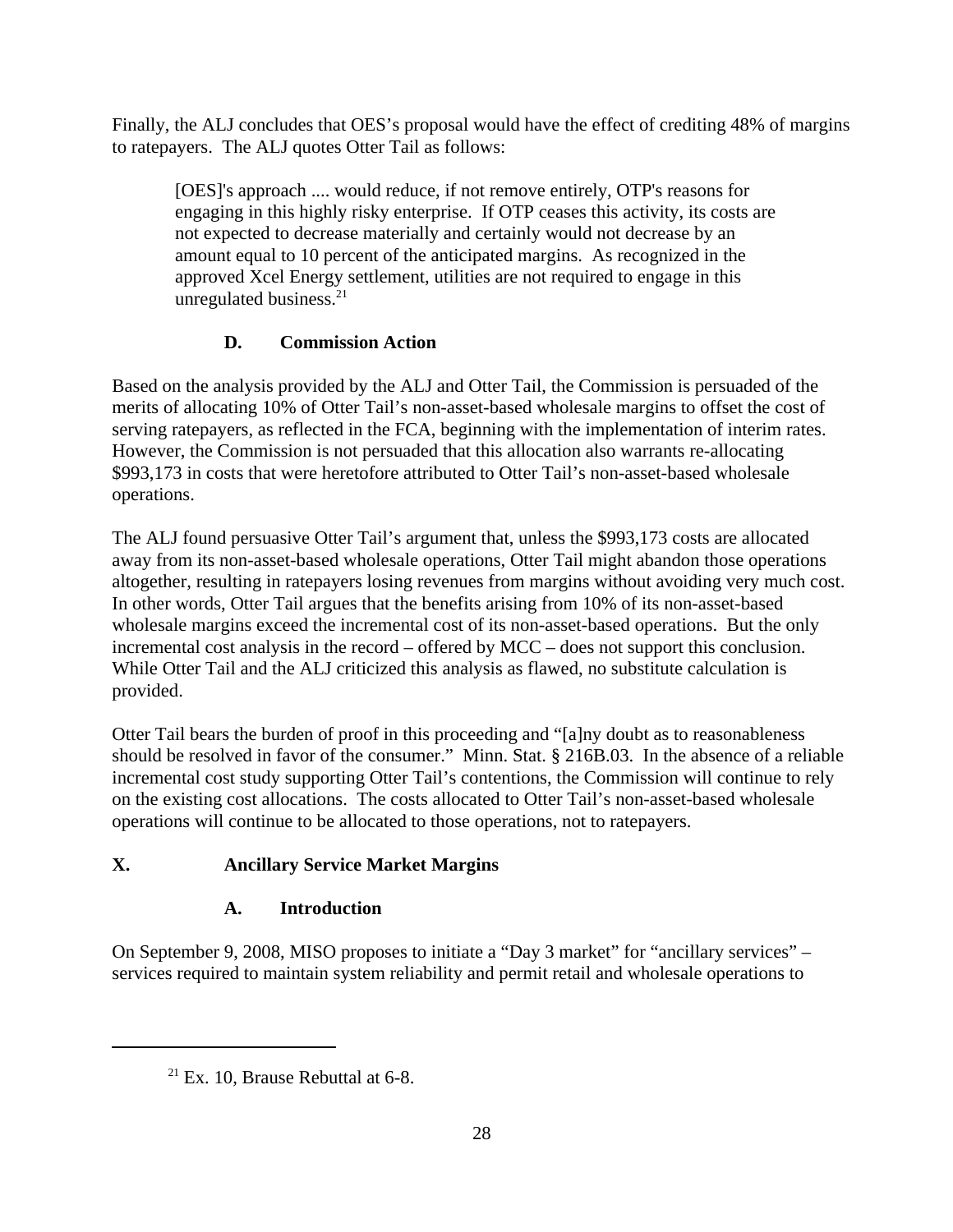proceed.<sup>22</sup> All parties agreed that some portion of Otter Tail's ancillary services margins should be used to offset ratepayer costs flowing through the fuel clause, but they disagreed about the appropriate amount.

# **B. Positions of the Parties**

Because ratepayers would bear 100% of the cost of the assets and fuel used to provide Day 3 services, RUD-OAG argued that 100% of Otter Tail's ancillary services margins should be used to offset ratepayer cost.

In contrast, Otter Tail, OES and MCC proposed allocating 80% of any margins Otter Tail recovers in the Day 3 market to offset ratepayer costs, although they agreed that no party should be precluded from seeking a different allocation in a future proceeding. Moreover, Otter Tail stated its willingness to reconsider this allocation after it has gained more experience with the Day 3 market.

## **C. Recommendation of the Administrative Law Judge**

The ALJ recommended allocating 80% of Otter Tail's ancillary services margins to offset ratepayer costs. Noting that Otter Tail has no obligation to enter the market, the ALJ reasoned that the opportunity to retain 20% of the margins it can generate would provide an appropriate incentive to participate. The ALJ recommended directing Otter Tail to begin this allocation within 60 days of the start of the Day 3 market.

### **D. Commission Action**

Given the limited information available, the Commission finds merit in the ALJ's reasoning and recommendation, and will adopt them. Accordingly the Commission will direct Otter Tail, no later than 60 days after Otter Tail begins receiving revenues from the Day 3 market, to allocate 80% of its ancillary services margins to offset Otter Tail's cost of providing regulated services. Finally, the Company has stated its willingness to revisit this issue as necessary as the Day 3 market develops.

# **XI. MISO Schedule 16 and 17 Costs**

## **A. Introduction**

As discussed above, in 2005 MISO initiated its "Day 2" energy market. Member utilities such as Otter Tail began placing "bids" to buy the electricity they needed the next day to serve their customers, and began making "offers" of plants available the next day to generate electricity. These procedures enable MISO to identify the least-expensive generators to serve customer

<sup>22</sup> See, for example, *In the Matter of Interstate Power and Light Company, Minnesota Power, Xcel Energy and Otter Tail Power Accounting Revision to Riders for FCA to Recover Costs and Revenues Related to MISO*, Docket No. E001,015,002,107/M-08-528.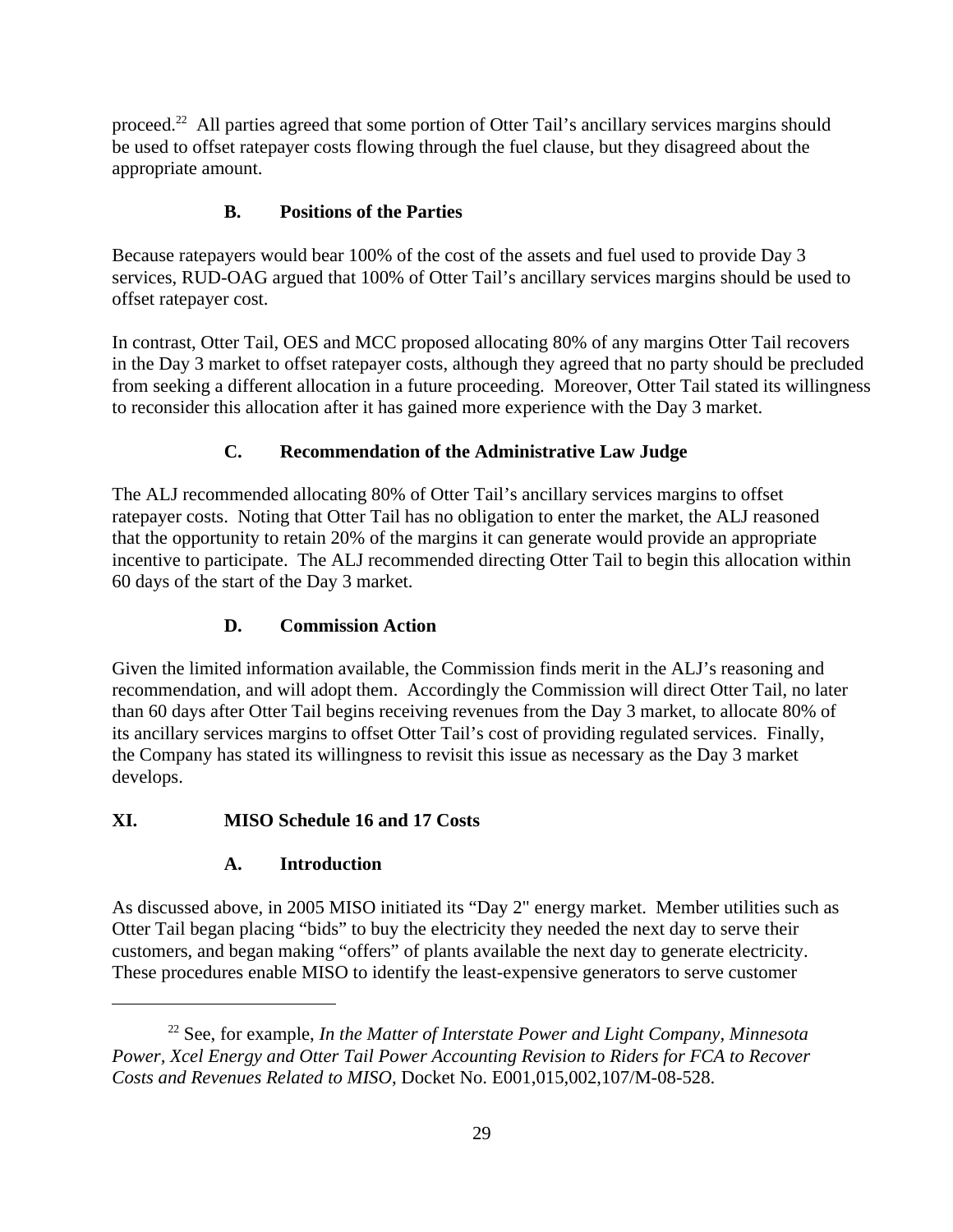demands, consistent with functional system constraints, with the goal of promoting efficiency. These procedures, however, also left doubts about how the various related costs should be allocated and recovered.

Ultimately the Commission concluded that most MISO costs could be allocated and recovered in much the same way as fuel-related costs had been recovered before the MISO Day 2 market began. But the Commission found certain administrative costs – those recorded on Schedules 16 and 17 – to be so distinct from other fuel-related costs as to preclude recovery through the fuel clause. Instead, the Commission authorized the utilities to defer these costs and seek their recovery in their next rate cases.<sup>23</sup>

#### **B. Positions of the Parties**

Otter Tail asked the Commission to authorize recovery of \$323,239 in ongoing Schedule 16 and 17 costs, as well as \$292,895 reflecting an amortized share of past Schedule 16 and 17 costs. In sum, Otter Tail argued that these costs are offset by the benefits of the MISO Day 2 market – benefits which Otter Tail estimates at more than \$12 million. In particular, Otter Tail argued that its wholesale earnings in the Day 2 market permitted it to refrain from filing an earlier rate case; in this manner, ratepayers have profited from the Day 2 market, including its administrative costs.

OES agreed that the benefits of the MISO Day 2 markets outweigh the administrative costs *now*, but argued that Otter Tail has provided insufficient evidence that the past administrative costs were justified. As discussed in the context of Otter Tail's wholesale margins, Otter Tail's wholesale earnings have greatly increased since the start of the Day 2 market. This coincided with the rise of costs for administering that market. OES argued that ratepayers have borne an inappropriate share of Schedule 16 and 17 costs while receiving an inadequate share of Otter Tail's wholesale margins. The claim that Otter Tail's wholesale revenues have permitted Otter Tail to delay filing a rate case, thereby benefitting ratepayers, OES regarded as too speculative to credit.

#### **C. Recommendation of the Administrative Law Judge**

Accepting OES's argument – that Otter Tail must demonstrate that it has shared the benefits of its Day 2 wholesale transactions from 2005 through 2007 in order to justify recovery of its Schedule 16 and 17 costs for that period – the ALJ nevertheless found that Otter Tail is justified in recovering its costs.

It is uncontested, as noted in the discussion of Otter Tail's wholesale margins, that the Commission set Otter Tail's past rates assuming that some portion of Otter Tail's wholesale

<sup>23</sup> *In the Matter of Otter Tail Power Company's Petition for Approval of Revision to Rider for Fuel Adjustment to Recover Costs and Pass-Through Related to MISO Day 2*, Docket No. E-017/M-05-284, Order Establishing Accounting Treatment for MISO Day 2 Costs (December, 20 2006).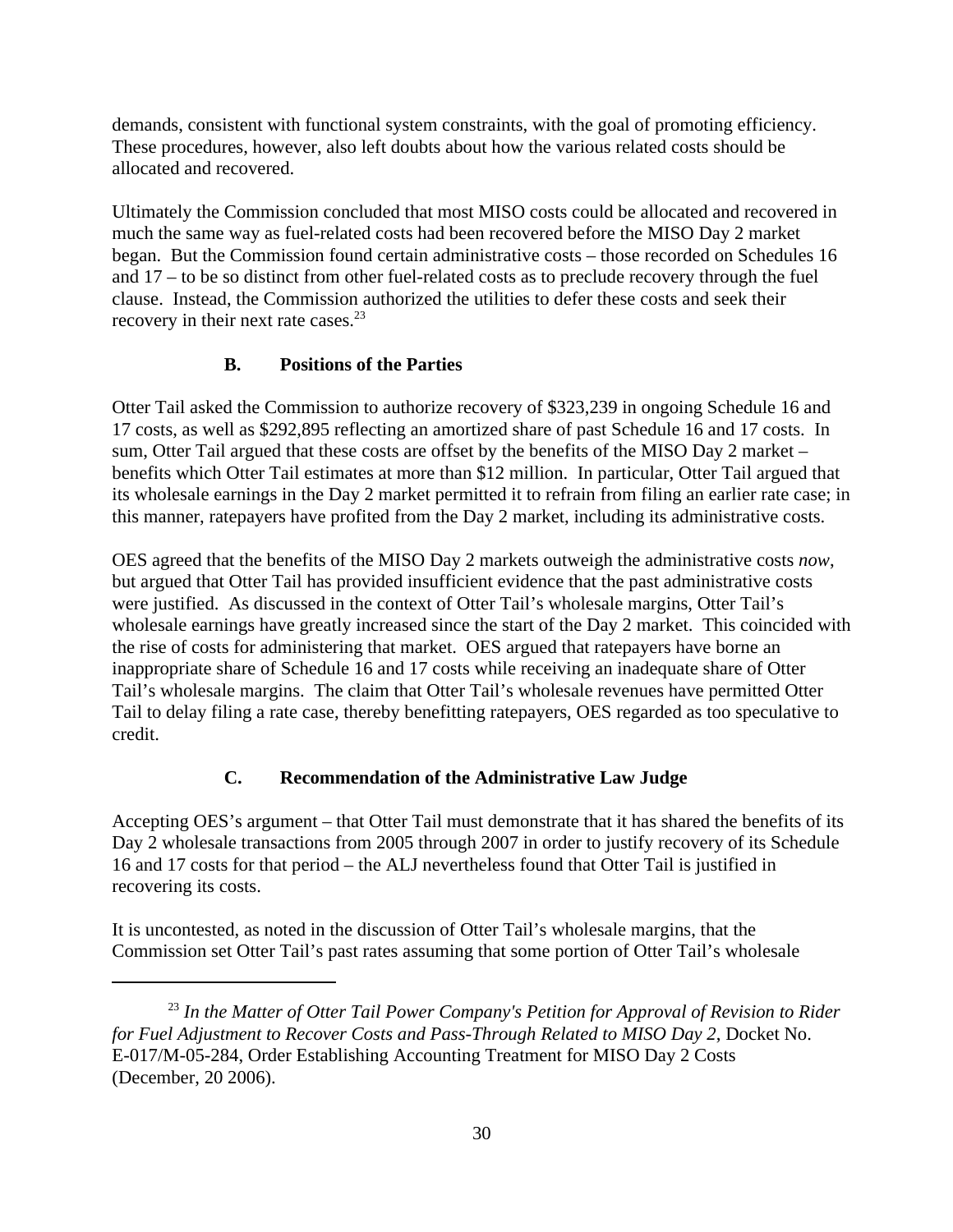margins would offset its other costs. Moreover, based on the entire record of these proceedings, the ALJ has found merit in Otter Tail's request to increase revenues, and the ALJ found no evidence that Otter Tail's financial circumstances changed abruptly prior to the test year. Consequently the ALJ found merit in the argument that wholesale revenues have enabled Otter Tail to delay seeking higher rates, and ratepayers have benefitted from this as well.

#### **D. Commission Action**

The Commission finds merit in the ALJ's findings and recommendation and will adopt them. Since its inception ratepayers have reaped benefits from the Day 2 market, and consequently from its administration, sufficient to offset its costs.

The Commission does not find OES's contrary arguments persuasive. In brief, OES alleges that during the initial phases of the Day 2 market, ratepayers bore greater costs while Otter Tail reaped greater rewards from wholesale transactions. What OES does not allege is any fault with the amount of Schedule 16 and 17 costs that Otter Tail incurred during these initial phases. In concluding that the benefits of the Day 2 market justify granting recovery of Otter Tail's *current* and *future* Day 2 administrative costs, OES largely supports Otter Tail's choice to join MISO and participate in the Day 2 market. But if Otter Tail (and other firms) had refrained from incurring those earlier administrative costs, there would be no Day 2 market today providing benefits to ratepayers.

The Commission authorized Otter Tail and other utilities to defer recovery of Day 2 administrative costs because the Commission recognized that these costs might prove to be prudent expenditures, but were nevertheless insufficiently related to fuel costs to warrant recovery through the fuel clause.24 The Commission did not authorize this deferral to create a vehicle to adjust the wholesale margin allocations established in Otter Tail's last rate case.

As discussed above, all parties agree that Otter Tail's wholesale margin allocations warrant readjustment. Those adjustments take effect in the context of Otter Tail's interim rates, and will influence the calculation of any ratepayer refund. With these changes, ratepayers are assured of receiving a fair benefit from Otter Tail's wholesale transactions now and in the future. But the amount of Otter Tail's wholesale margins in the past are not directly relevant to allocating its deferred Schedule 16 and 17 costs in this case.

 $^{24}$  Docket No. E-017/M-05-284, Order Establishing Accounting Treatment for MISO Day 2 Costs, *supra*.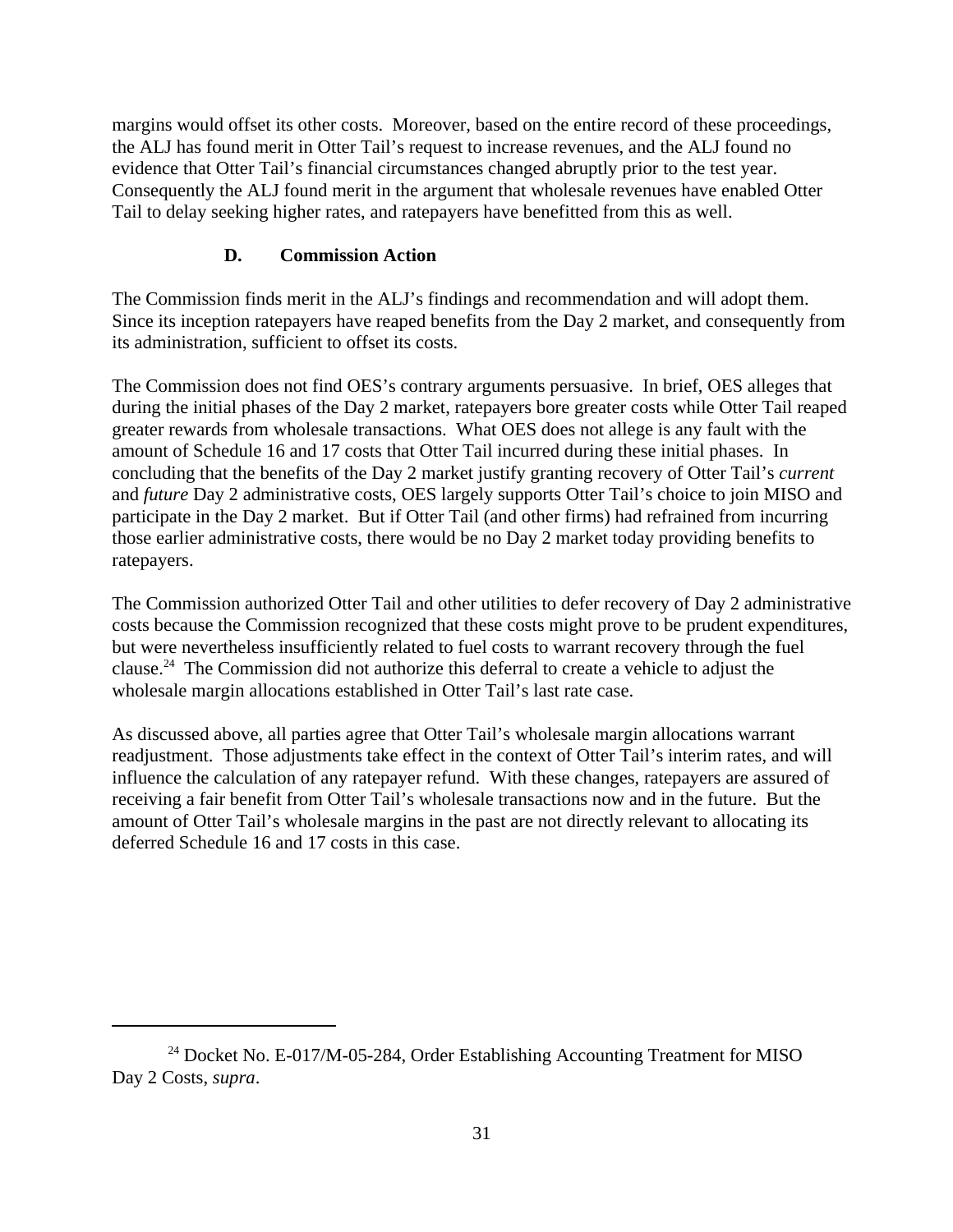#### **XII. FAS 106 Transition Costs**

#### **A. Introduction**

In 1985 the Financial Accounting Standards Board (FASB) established that private firms should account for the cost of employee pensions through accrual – that is, they should record the pension debt as it is incurred, not merely as it is paid.<sup>25</sup> In 1990 FASB issued Statement of Financial Accounting Standards No. 106 (FAS 106), generally extending this policy to other post-retirement benefits (OPEBs). While firms could elect to recognize their accrued liability for such benefits immediately, the Standard also provides for firms to spread this recognition over a period of up to 20 years.<sup>26</sup>

In 1992 this Commission adopted FAS 106 accrual accounting for ratemaking purposes, subject to Commission review of the benefits programs and calculations for prudence and reasonableness.<sup>27</sup> The Commission expressed concern, however, that this accounting change might cause all Minnesota utilities to request a rate increase immediately and simultaneously in order to fully recover their FAS 106 transition costs. To avoid this outcome, the Commission agreed to permit each utility that sought rate relief within three years to recover all the transition costs it incurred between the beginning of FAS 106 and the implementation of new rates.<sup>28</sup> In discussing implementation of this new accounting procedure, the Commission concluded:

The treatment of the transition obligation, including the proper amortization period assigned, and the propriety of funding the OPEB obligation will be decided in each rate case, on a case by case basis.<sup>29</sup>

While Otter Tail had nearly \$15 million in FAS 106 transition costs, Otter Tail did not file a rate case or request deferred accounting at that time. Nor did Otter Tail record this entire expense as

 $25$  Statement of Financial Accounting Standards No. 87.

<sup>26</sup> FAS 106,  $\P$  254, 434 (December 1990). The Commission has not limited amortizations to 20 years, however. *In the Matter of the Accounting and Ratemaking Effects of the Statement of Financial Accounting Standards No. 106*, Docket No. U-999/CI-92-96, Order Denying Petition for Reconsideration, Granting in Part and Denying in Part Petitions for Clarification (November 2, 1992) at 3-4.

 $27$  Docket No. U-999/CI-92-96, Order Adopting Accounting Standard and Allowing Deferred Accounting (September 22, 1992).

<sup>28</sup> *Id.*; see also Order Denying Petition for Reconsideration, Granting in Part and Denying in Part Petitions for Clarification, *supra,* at 6.

<sup>29</sup> *Id*., Order Adopting Accounting Standard and Allowing Deferred Accounting, *supra,* at 6.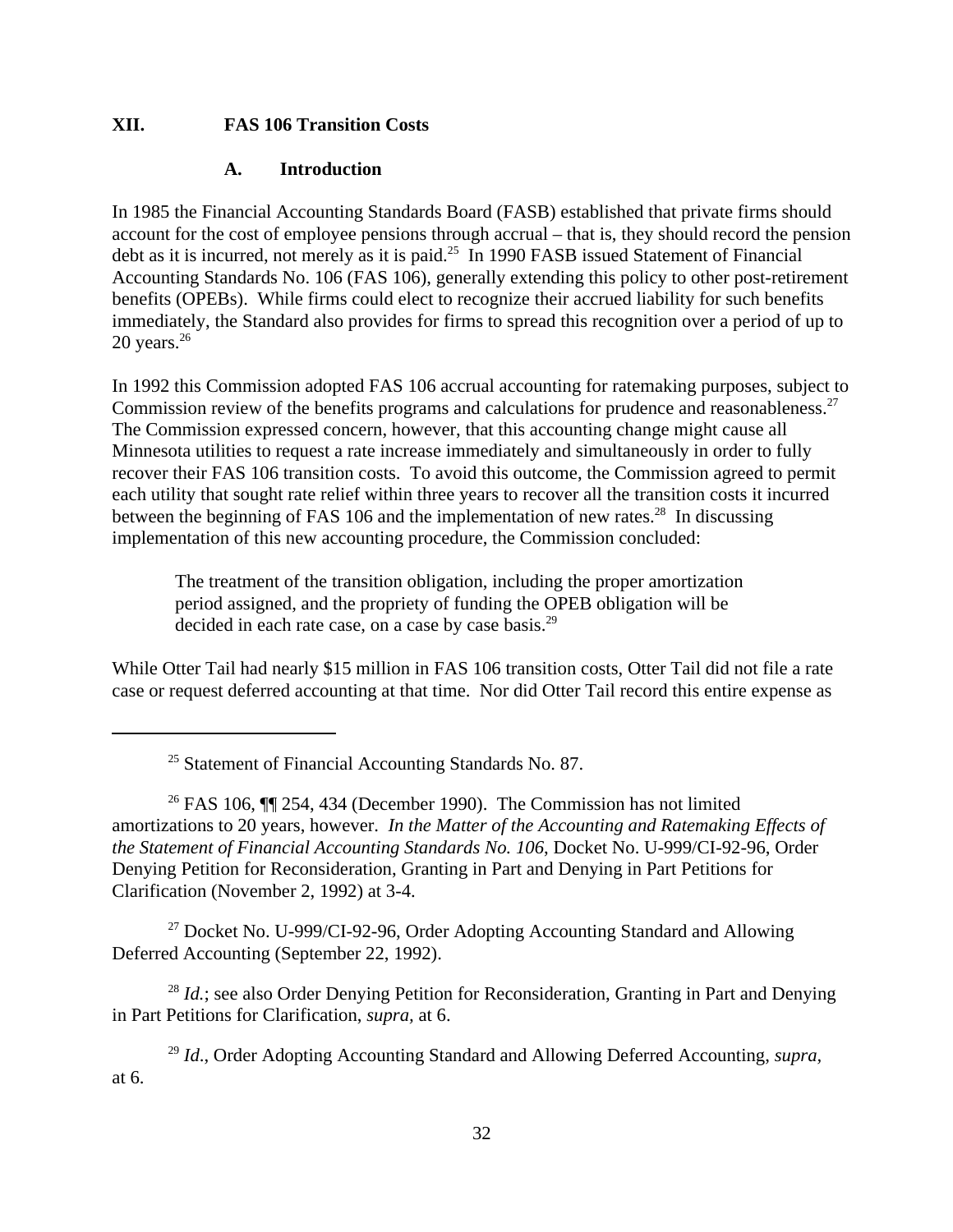an operating cost in 1992. Instead, Otter Tail elected to expense one twentieth of this amount each year for twenty years, or roughly  $$748,200$  per year,<sup>30</sup> as provided by the FASB. As of December 31, 2006, \$4,414,000 remained to be expensed. In the current case Otter Tail asked to recover \$748,200 annually – including \$373,629 from Minnesota ratepayers – to cover its FAS 106 transition costs.

#### **B. Positions of the Parties**

Because Otter Tail declined to file a rate case seeking to recover these costs by January 1, 1996, as envisioned in the Commission's Order adopting FAS 106, OES argued that Otter Tail elected to forgo rate recovery of FAS 106 transition costs. OES read the Commission's Order to reflect the conclusion that utilities that do not need rate relief within the first three years of FAS 106 demonstrate that they have sufficient revenues. More generally, OES argued that it is inappropriate to cause current ratepayers to bear the cost of an adjustment that occurred 15 years ago. Therefore OES recommended excluding the \$373,629 from Otter Tail's revenue requirement, and excluding all FAS 106 transition costs from Otter Tail's rate base.

Otter Tail argued that OES misconstrues the Commission's orders. According to Otter Tail, the Commission granted each utility the opportunity to recover its full FAS 106 transition cost if the utility filed a rate case by January 1, 1996. A utility that filed its rate case later would lose the opportunity to recover its full costs dating back to the beginning of FAS 106, but would not thereby forgo the opportunity to recover the amount of the cost being amortized in the rate case's test year.

Moreover, Otter Tail argued that OES's efforts to protect ratepayers from bearing FAS 106 costs are counterproductive. Otter Tail agreed that if it is not entitled to amortize its FAS 106 transition costs, then it should remove \$373,629 from its estimated revenue requirement in Minnesota. But Otter Tail argued that it should also reverse the corresponding deductions it has made to its FAS 106 transition balance, thereby increasing Minnesota's portion of Otter Tail's rate base by \$5,429,751 and increasing its revenue requirement in Minnesota by roughly \$823,300. This is not an outcome any party desires.

#### **C. Recommendation of the Administrative Law Judge**

The ALJ noted that the Commission specified that it would address FAS 106 matters on a case-bycase basis, and that Otter Tail had not previously filed a case in which these matters would be addressed. Because Otter Tail had failed to secure the necessary Commission approval to recover its FAS 106 transition costs within the initial three-year transition period, the ALJ concluded that Otter Tail was precluded from seeking recovery of those costs now.

<sup>&</sup>lt;sup>30</sup> Otter Tail amortized \$881,000 per year in 1993, 1994 and 1995, and has amortized \$748,200 per year thereafter.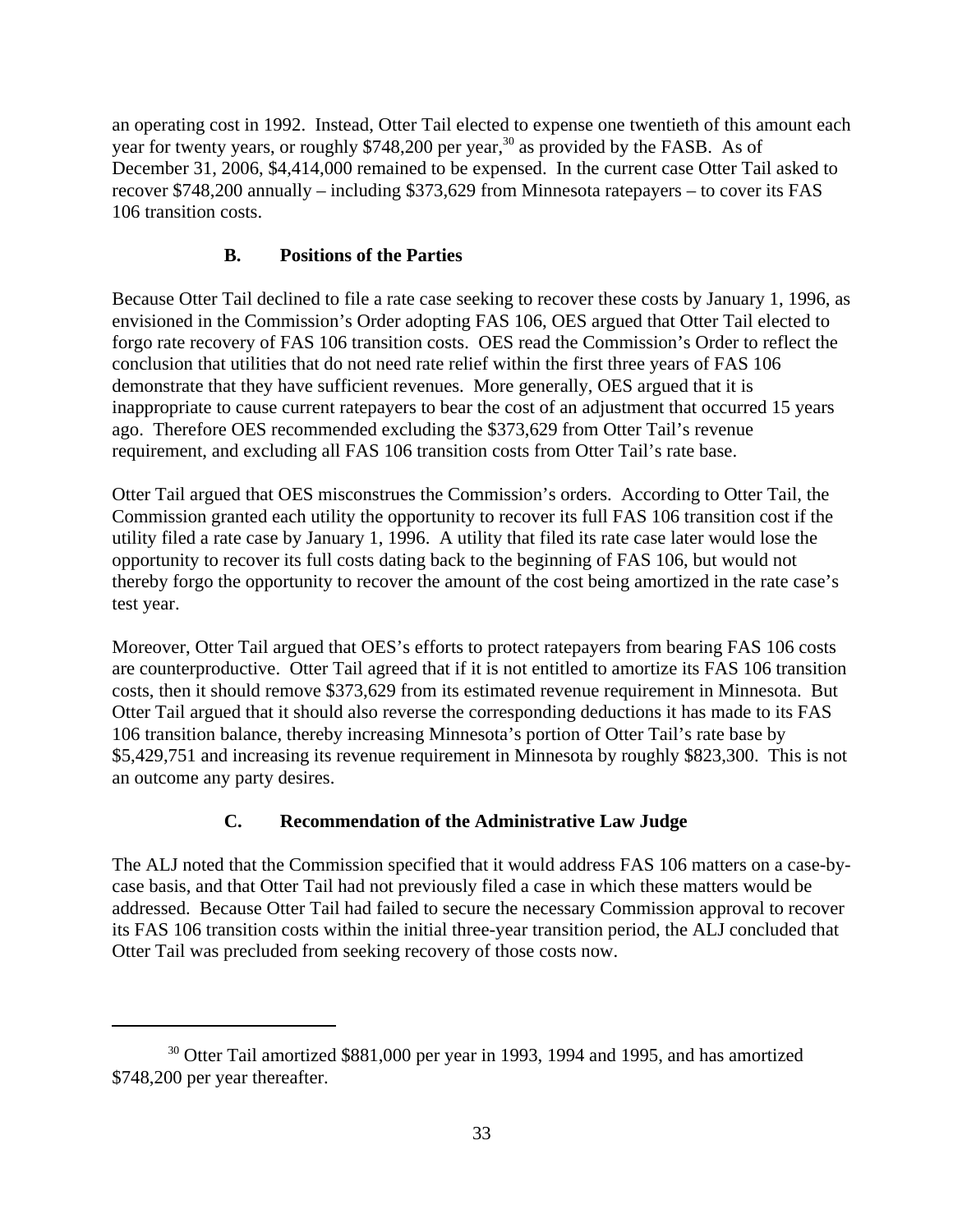## **D. Commission Action**

The Commission has not previously addressed the extent to which a utility that declined to file a rate case during the Commission's three-year transition period would be able to recover FAS 106 transition costs. While the ALJ attempts to apply the language of the Commission's orders to these circumstances, those orders were simply not crafted for this purpose.

The Commission authorized three years of deferred accounting for FAS 106 transition costs in order permit utilities additional time in which to seek full recovery of these costs. In offering this regulatory accommodation, however, the Commission did not mean to withdraw the standard regulatory practice permitting recovery of test-year expenses, including amortized expenses.

As noted above, the Commission adopted FAS 106 accrual accounting for Minnesota utility ratemaking purposes subject to Commission review for prudence and reasonableness of the relevant benefit programs. Nothing in the Commission's Orders precludes a utility from demonstrating the merits and prudence of its benefits expenditures and seeking recovery of the transition amounts in rates, whether or not the utility filed a rate case during the Commission's three-year transition period.

That said, the Commission will decline to grant rate recovery of Otter Tail's FAS 106 transition costs at this time. While Otter Tail ably demonstrates that it is not legally precluded from seeking recovery of its FAS 106 transition costs, it neglected to provide support for the prudence and reasonableness of the underlying benefits programs and their costs. Such a showing is required both by statute and Commission Order.<sup>31</sup> In the absence of such showing, no rate recovery can be authorized.

# **XIII. Line Loss Adjustment**

#### **A. Introduction**

The amount of electricity a utility generates is not the amount of electricity a utility sells; some amount of electric energy is dissipated in transmission. The magnitude of the loss depends on a number of factors; in particular, the higher the voltage, the lower the percentage of energy lost.

# **B. Positions of the Parties**

Enbridge operates oil pipelines and represents roughly 20% of Otter Tail's load in Minnesota. Enbridge raised a number of concerns about the quality of data Otter Tail maintains regarding energy consumption and line losses. In particular, Enbridge alleged that Otter Tail's outdated line loss estimates systematically skew the allocators used to divide costs among Otter Tail's various state jurisdictions on the basis of the amount of energy consumed.

<sup>31</sup> Minn. Stat. §§ 216B.03, 216B.16; Docket No. U-999/CI-92-96, Order Adopting Accounting Standard and Allowing Deferred Accounting, *supra*.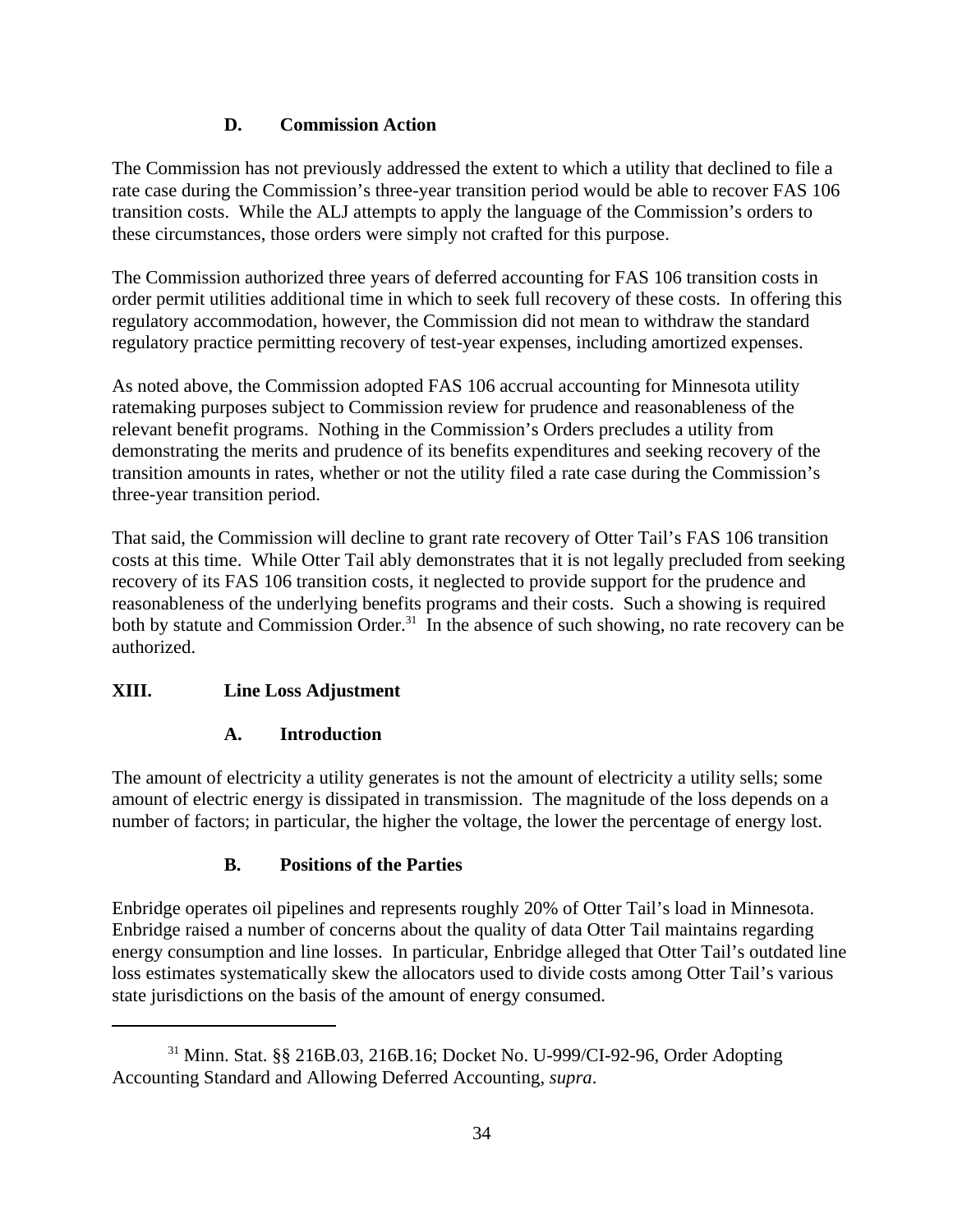Enbridge noted that since Otter Tail's last rate case, MISO began operating the grid for electricity transmitted at 100 kV and higher and Enbridge purchased its transformer from Otter Tail. As a result, Enbridge now receives power at 115 kV, thereby producing reduced line losses, and receives this power via a MISO-operated transmission line, thereby relieving Otter Tail of responsibility for the line losses. By failing to calculate line loss estimates reflecting these new developments, Enbridge argued, Otter Tail has skewed the allocation of costs toward Minnesota.

On the basis of the best data Enbridge was able to obtain – principally data about its own energy consumption patterns – Enbridge proposed adjustments to the energy allocators, resulting in less cost being allocated for recovery from Minnesota ratepayers. While Enbridge did not deny the computational shortcomings of its proposed allocators, it argued that Otter Tail has failed to demonstrate the merits of its own allocators, despite bearing the burden to do so. Minn. Stat. § 216B.16, subd. 4. Moreover, Enbridge claimed that Otter Tail reneged on a promise to develop an E8760 allocator as part of this case and has otherwise failed to cooperate in Enbridge's efforts to rigorously develop alternative cost allocators.

Otter Tail opposed Enbridge's proposed changes to its inter-state energy allocators, arguing that Enbridge misapprehends the relevant facts. Otter Tail acknowledged estimating line losses for most customer classes at 8.1%, similar to the estimate it used in its prior rate case. But Otter Tail also developed lower line loss estimates for certain customer classes. For its pipeline group Otter Tail estimated line losses of 4.25%, down from more than 6% in its prior rate case, in recognition of changed circumstances.

Otter Tail acknowledged that MISO now bears the direct line loss cost of electricity transmitted on 115 kV lines, including the lines serving Enbridge. But Otter Tail now bears those costs indirectly as they are incorporated into MISO charges. Thus, Otter Tail continues to bear the costs related to line losses for serving the pipeline customer class, and must continue to recover those costs from the members of that class.

Otter Tail identified two principal shortcomings in Enbridge's use of line loss estimates to affect jurisdictional allocations. First, changes in line loss estimates in Minnesota would presumably also apply in North and South Dakota as well. The likely consequence of these changes is that the *proportion* of costs allocated to each jurisdiction would remain the same. Second, Enbridge's analyses are based largely on data regarding its own operations, without regard to the operations in the rest of Otter Tail's service area. Thus, even if Enbridge were justified in concluding that costs should be shifted away from its own operations, it is not clear that those costs would be shifted to another state's jurisdiction; they might be shifted to other Minnesota customers instead.

OES acknowledged that it also had questioned Otter Tail's energy loss data, but is satisfied that the allocators are adequate for purposes of the current case.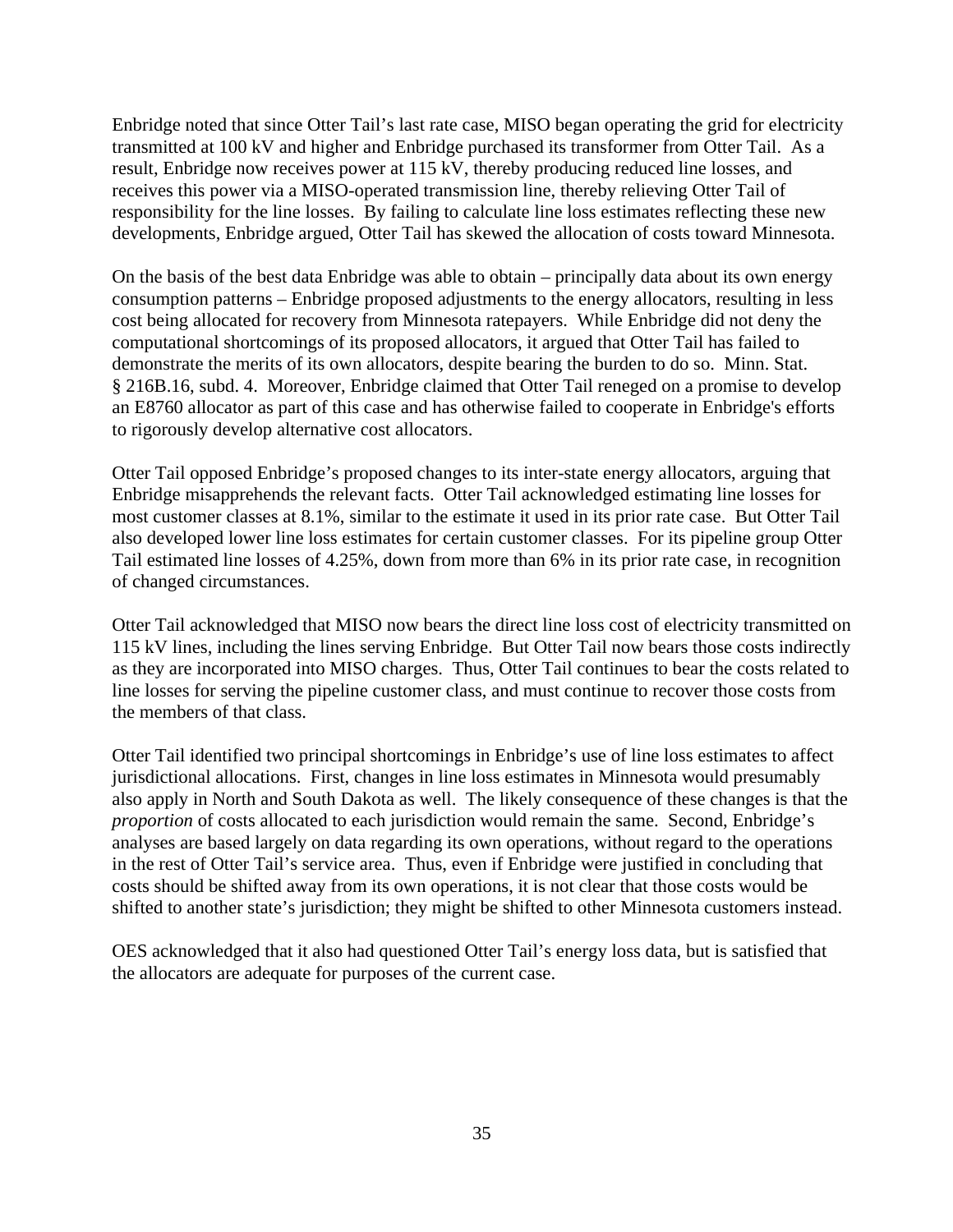# **C. Recommendation of the Administrative Law Judge**

The ALJ concluded that Otter Tail had adequately addressed the concerns raised by Enbridge, and consequently recommended approving the use of Otter Tail's line loss estimates.

# **D. Commission Action**

The Commission agrees with the ALJ and will decline Enbridge's proposed adjustments. The Commission cannot determine on the basis of the evidence before it that Enbridge's proposal would result in better estimates of line losses. Moreover, the Commission is persuaded that any adjustment to line loss estimates, when applied equally in each jurisdiction, is likely to leave total jurisdictional allocations largely unchanged.

The Commission is concerned about any allegation of parties failing to cooperate in the process of discovery or litigation. However, the presiding Administrative Law Judge is typically in the best position to address these matters, and such matter should be raised during evidentiary proceedings. This Commission will not attempt to adjudicate such concerns at this late stage of the process.

The Commission will, however, require the Company to develop a new energy loss study for filing with its next general rate case.

# **XIV. Fuel Clause Adjustment Timing**

## **A. Introduction**

Generally a regulated utility may not change its rates without completing a rate case in which all costs and revenues are considered. As an exception to that general principle, however, the Commission authorizes energy utilities to adjust rates monthly to reflect changes in the cost of energy.<sup>32</sup> This adjustment occurs via the "fuel clause adjustment" (FCA).

The price of a kilowatt-hour (kWh) has two components: a "base rate" charge which incorporates a historical level of energy cost per kWh, and an adjustment which reflects the extent to which the cost of energy per kWh changed relative to the level embedded in base rates. In the case of Otter Tail, this cost of energy is measured on the basis of average energy costs in the second and third month prior to the adjustment period. For example, the size of any adjustment paid in February is based on the difference between the amount of energy costs embedded in base rates and the average energy costs the utility incurred during the preceding November and December.

In addition, to the extent that Otter Tail over- or under-collects energy revenues in any given year, Otter Tail calculates an adjustment that is implemented beginning July 1 of each year. The adjustment is equal to the amount of aggregate over- or under-recovery for the prior year divided by the total number of kilowatt-hours projected to be sold within the jurisdiction.

<sup>32</sup> Minn. Rules, pt. 7825.2390 - 7825.2920.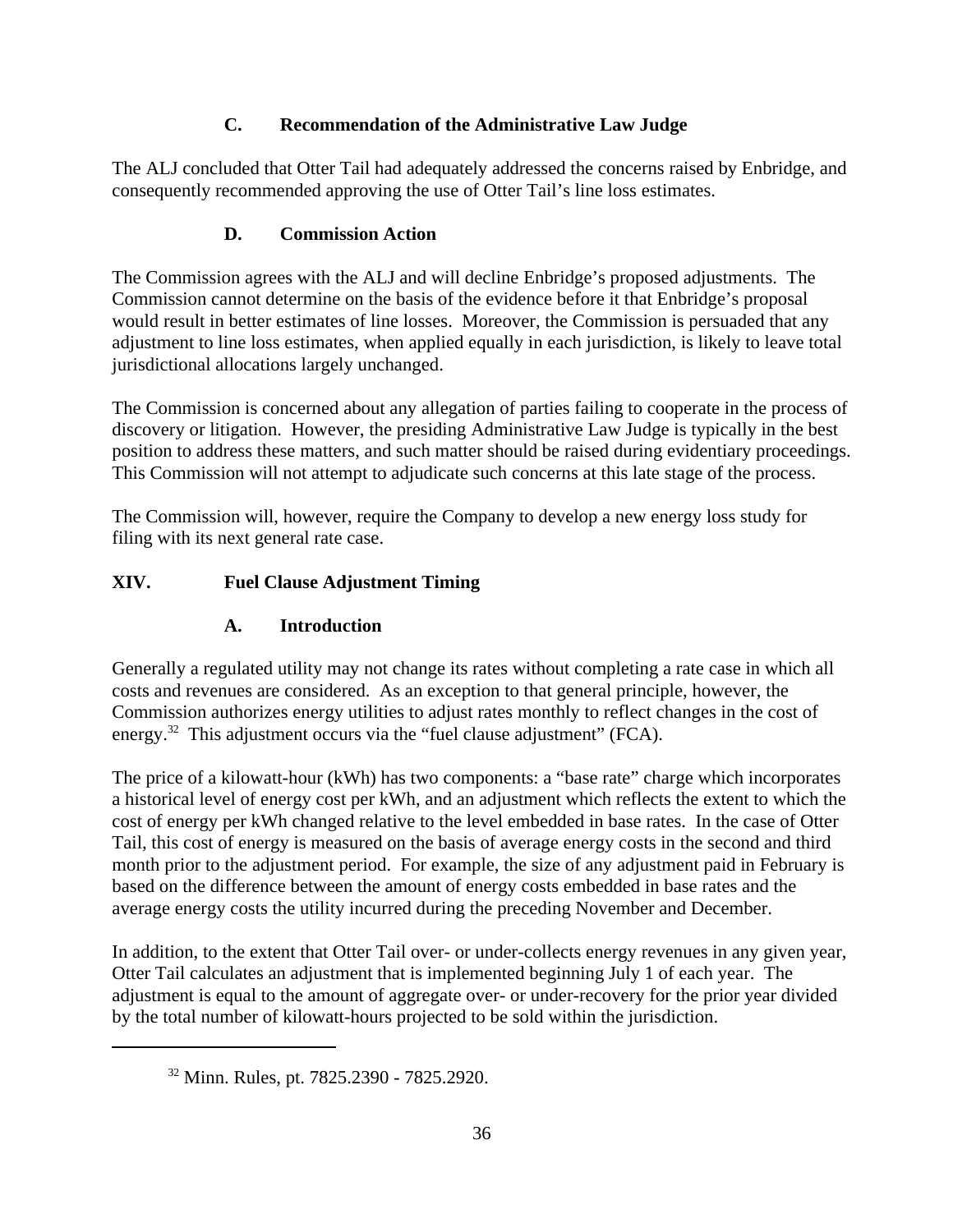Enbridge alleged that Otter Tail's test year costs reflect the cost for fuel used prior to the test year that was being recovered within the test year. Otter Tail and OES dispute this allegation.

## **B. Positions of the Parties**

Enbridge alleged that, in the transition between old and new rates, the cost of energy used in the last few months prior to the test year were incorporated into the test year via the FCA mechanism. Enbridge proposed an adjustment – calculated based on the difference between the Otter Tail's old and new base cost of energy – to remove this amount from the test year revenue requirement. Enbridge argues that this has been the Commission's practice since Minnesota Power's last rate case,33 and is provided for in Otter Tail's own statement of Revenue Recognition Accounting Policies in its annual report to shareholders.

Otter Tail denied that costs recovered through the fuel clause are for energy consumed in a prior period. Otter Tail claimed that Enbridge's adjustment was based on manipulations of the base cost of energy for 2006 – an irrelevant figure for purposes of Enbridge's concern about lags. Otter Tail demonstrated how a revenue-neutral reduction in base rates (and corresponding increase in the FCA) would alter the amount of adjustment calculated by Enbridge's formula.

Far from being standard practice in Minnesota, Otter Tail could find no evidence that the Commission had ever discussed the need for such a lag adjustment. Nor was Otter Tail persuaded that Enbridge's allocator was required by its own internal policies; rather, the language in its annual report merely disclosed that Otter Tail offered a FCA mechanism.

# **C. Recommendation of the Administrative Law Judge**

The ALJ concluded that Otter Tail had adequately addressed the concerns raised by Enbridge. Moreover, because OTP has a true-up mechanism that operates outside of base rates, any underor over-collection in 2006 has already been trued-up. Consequently the ALJ recommended that the Commission decline to adopt Enbridge's FCA lag adjustment.

## **D. Commission Action**

Otter Tail argues that "the FCA rate for February 2007 is applied to February 2007 sales for the sole purpose of recovering February 2007 costs." Enbridge argues that, because the FCA in any given month is based on the cost of energy in two of the three prior months, the FCA is "recovering costs for a past period." This distinction is largely semantic. The purpose of the test year is to create an initial basis for evaluating a utility's operating costs and revenues. The Commission finds no systemic bias in considering those costs and revenues without incorporating the FCA lag adjustment described here.

<sup>33</sup> *In the Matter of the Application of Minnesota Power for Authority to Change Its Schedule of Rates for Retail Electric Service in the State of Minnesota*, Docket No. E-015/GR-94-001, Findings of Fact, Conclusions of Law and Order (November 22, 1994).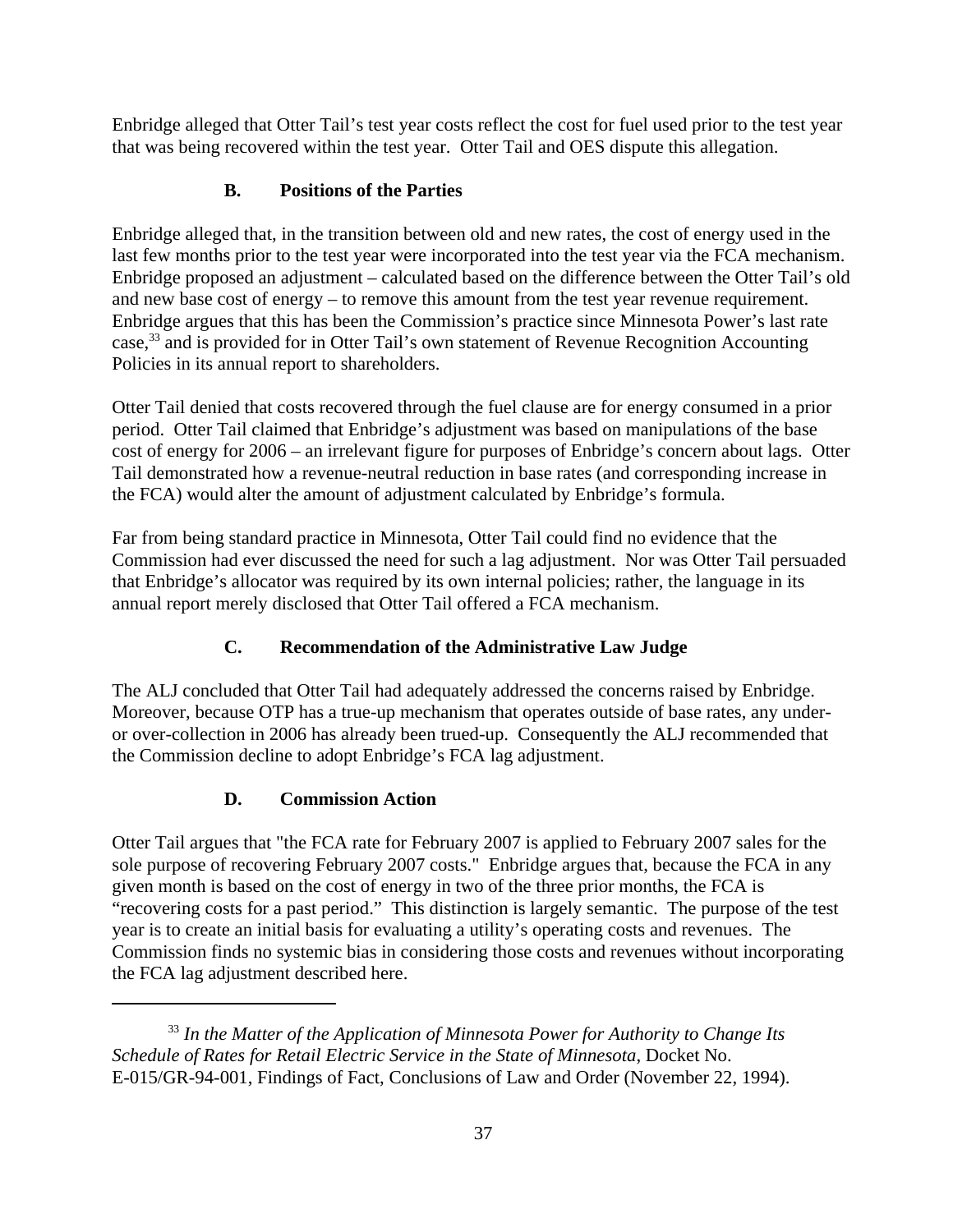That said, if Enbridge were concerned that the FCA was allowing the cost of energy in October, November and December of 2005 to have an undue influence on the price of a kilowatt during January, February and March of Test Year 2006, Enbridge was free to propose to substitute data from October, November and December of 2006. Enbridge did not.

Instead, Enbridge proposed calculating an adjustment based on differences in the amount of energy in the new and the old base rates. The relevance of base rates to Enbridge's concerns about FCA lags is unclear, given that they did not take effect until 11 months after the test year ended. $34$ 

lags is unclear, given that they did not take effect until 11 months after the test year ended.<sup>34</sup><br>Finding the ALJ's analysis persuasive, the Commission will adopt the ALJ's recommendation and decline to adopt Enbridge's FCA lag adjustment.

## **XV. Fuel Clause Refinements**

#### **A. Introduction**

Parties raise a variety of issues related to fuel costs and fuel cost recovery:

- Should Otter Tail adopt another key performance indicator (KPI) related to fuel costs?
- Should Otter Tail strive to standardize the fuel clause language and procedures in all three state jurisdictions?
- Should Otter Tail conform the language of its fuel clause to the language of the Federal Energy Regulatory Commission's Uniform System of Accounts?

# **B. Positions of the Parties**

Otter Tail establishes KPIs – a program of defined objectives and regular measurement – to focus individual and organizational attention on specific tasks of high importance. OES and MCC supported having Otter Tail establish a KPI for fuel management, noting the importance of managing this growing portion of Otter Tail's costs.

While Otter Tail is mindful of the need to manage energy costs, it argued that imposing a KPI specifically for that purpose would be redundant and counterproductive. Otter Tail explained that it already has established five principal KPIs, and subordinate KPIs to support the principal ones. Thus Otter Tail has a principal KPI for Generating Plant Availability with a subordinate KPI for fuel costs.

Otter Tail argued that this organization of KPIs makes the most sense for Otter Tail's system. Because Otter Tail has low-cost generators that are always in demand, Otter Tail's comparative advantage is in maximizing the number of hours that its generators are available to operate.

<sup>34</sup> *In the Matter of Otter Tail Power Company's Petition for a Change in Base Cost of Energy*, Docket No. E-017/MR-07-1220, Order Setting New Base Cost of Energy (November 27, 2007) (new base rates effective November 30, 2007, upon the start of interim rates).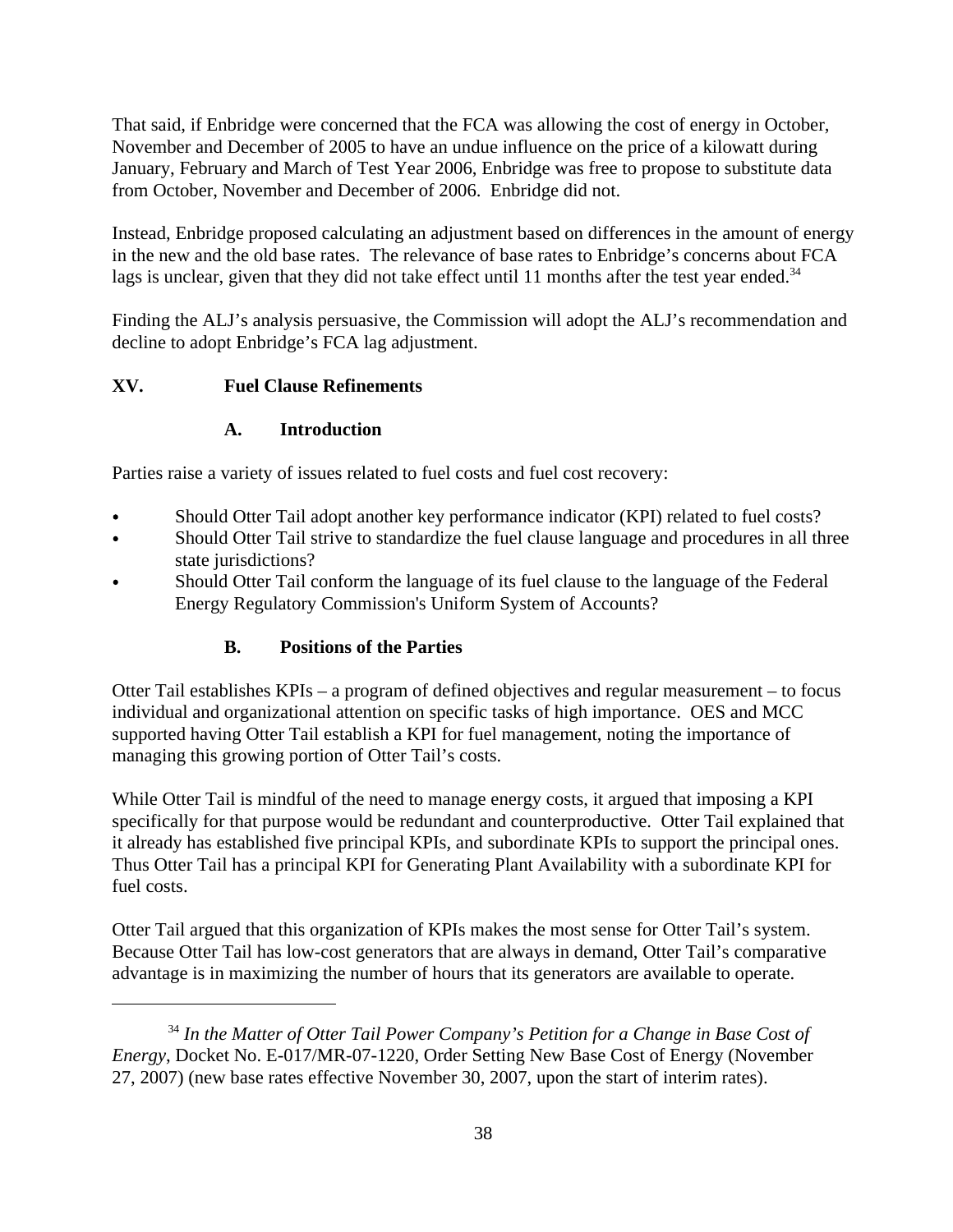Strategies for acquiring fuel or contracting for power are designed with an eye to further this principal goal. In sum, Otter Tail argued that it already has a comprehensive system designed to focus staff resources optimally, and injecting a new KPI into this system could send conflicting signals to its staff and otherwise intrude upon management prerogative.

Otter Tail operates with a different fuel clause adjustment mechanism in each of its three jurisdictions. MCC argued that this lack of uniformity created needless complications for all concerned and created opportunities for Otter Tail to over-recover fuel costs. MCC proposed that the Commission direct Otter Tail to adopt uniform fuel clause adjustment mechanisms in all its jurisdictions. Otter Tail observed that there is as yet no evidence of any over-recovery and, in any event, each state exercises its own control over the terms of Otter Tail's fuel clause adjustment mechanism in the state.

Finally, MCC argued that the language of Otter Tail's fuel clause ("Energy Adjustment Rider") is needlessly confusing, and recommended some language that better conformed to the Uniform System of Accounts, especially Account No. 151 Fuel Costs.

# **C. Recommendation of the Administrative Law Judge**

Without dismissing the merits of the ideas set forth above, the ALJ found insufficient reason in the record to recommend that the Commission order Otter Tail to implement them.

# **D. Commission Action**

The Commission finds the ALJ's reasoning to be sound and will adopt it. While the Commission finds no fault with any of the proposals offered by OES or MCC, nothing in the record persuades the Commission of the need to force Otter Tail to implement these changes against its will.

The Commission acknowledges the growing importance of managing fuel costs. But it is the role of management to determine how best to respond to that importance. An incentive to focus employee attention on one objective is, ultimately, an incentive to take employee attention away from other objectives. Nothing in the record persuades the Commission of the need to inject itself into the management of Otter Tail's KPI system.

Whatever the merits of having uniform fuel adjustment clause language, the Commission is disinclined to order a utility to undertake modifications to its operations in three separate jurisdictions without a more developed record.

Finally, whether or not Otter Tail incorporates the appropriate language from the Uniform System of Accounts into its tariffs, that language governs its fuel clause transactions.<sup>35</sup>

<sup>35</sup> Minn. Stat. § 216B.10, subd. 1 (prescribing Uniform System of Accounts for Minnesota utilities); see also Minn. Rules, part 7825.2400, subp. 8 (defining cost of fossil fuel, for purposes of fuel clause, as the current period withdrawals from Uniform System of Accounts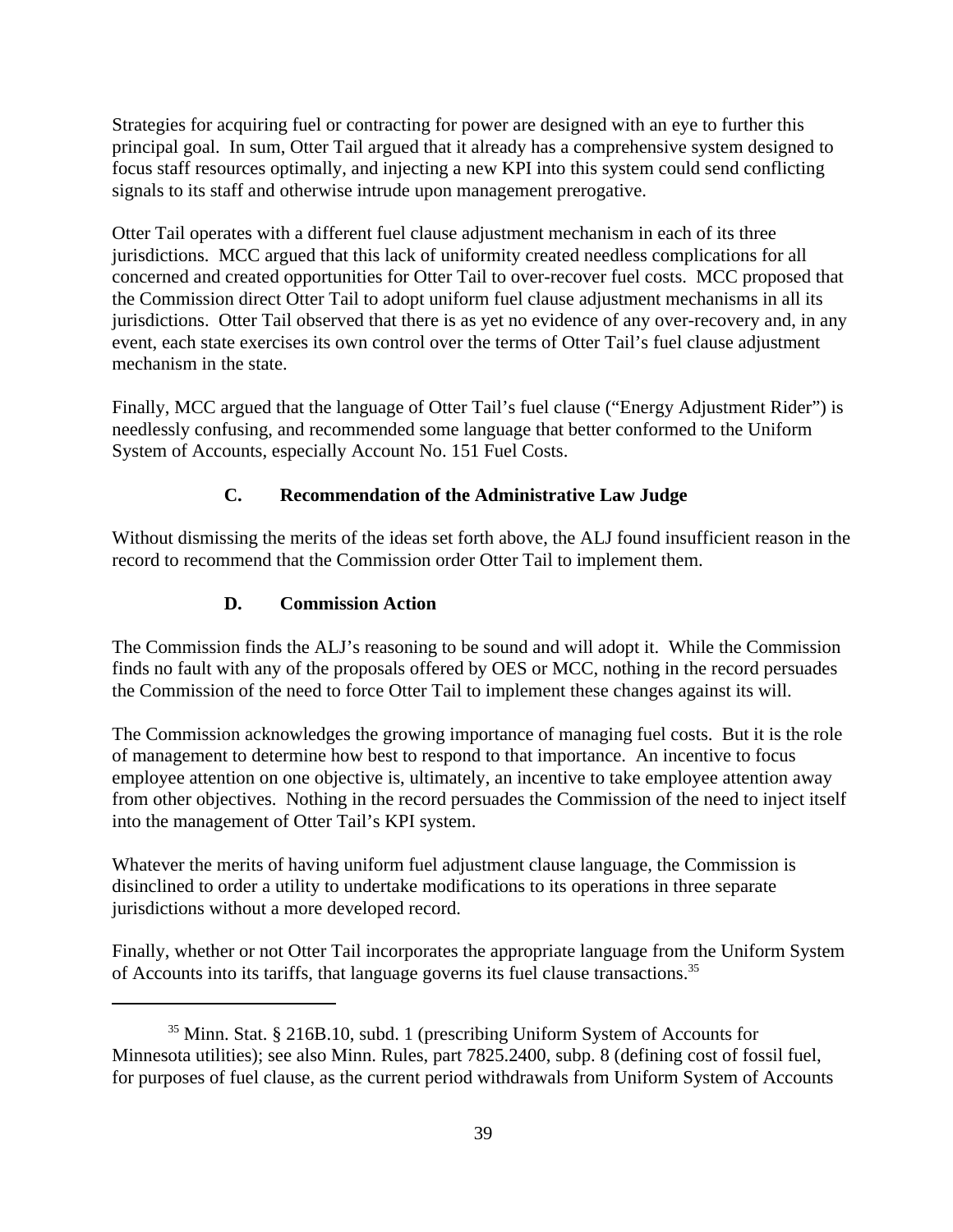Otter Tail has as much interest as any party in managing its staff optimally and refining its tariff language; Otter Tail is therefore in the better position to determine whether and how to respond to the parties' proposals.

# **XVI. Cost Recovery in MISO Transactions**

# **A. Introduction**

As noted above, participants in the MISO Day 2 energy market can place bids to buy the electricity they need the next day, and can offer terms for using their generators to produce electricity. MISO then identifies the least-expensive generators to serve customer demands consistent with functional system constraints. Thus, when a MISO utility generates and delivers electricity to serve its own customers, the terms of MISO's tariff characterize this transaction as a "sale" of electricity into the Day 2 market (upon generation) and a "purchase" of the electricity back from the market (upon delivery). Reconciling traditional concepts of utility transactions with the sometimes counter-intuitive terms in MISO's tariff has posed a challenge since the start of Day 2 operations.

At issue here is how a traditional ratemaking expense – the cost of operating and maintaining (O&M) a generator – flows through to Otter Tail and its ratepayers when Otter Tail "purchases" electricity via the Day 2 market. OES and Otter Tail resolved their concerns regarding appropriate recovery of O&M costs when Otter Tail is serving its own customers (that is, when the amount of electricity Otter Tail sells into the market is at least equal to the amount it delivers to its customers at any point in time). But they disagreed about the appropriate recovery when Otter Tail purchases electricity from a third party (that is, when Otter Tail's customers are using more electricity than Otter Tail is selling into the market at any point in time).

# **B. Positions of the Parties**

OES expressed concern that ratepayers are over-paying O&M costs when Otter Tail purchases electricity in the Day 2 market from a third party.

Otter Tail's retail customers pay both a base rate and a fuel clause adjustment. Via base rates, Otter Tail's customers pay Otter Tail's O&M costs, among other things. Through the FCA, rates are adjusted for net changes in Otter Tail's energy costs, including net changes in the amount Otter Tail spends to purchase electricity in the wholesale market. The cost of power in the wholesale market presumably reflects the cost of generation, including the cost of fuel, operation and maintenance. Thus when Otter Tail serves customers with electricity purchased from a third party, Otter Tail recovers the following:

In base rates: various costs, including Otter Tail's O&M costs (even though its own plant did not operate to provide the electricity).

No. 151.)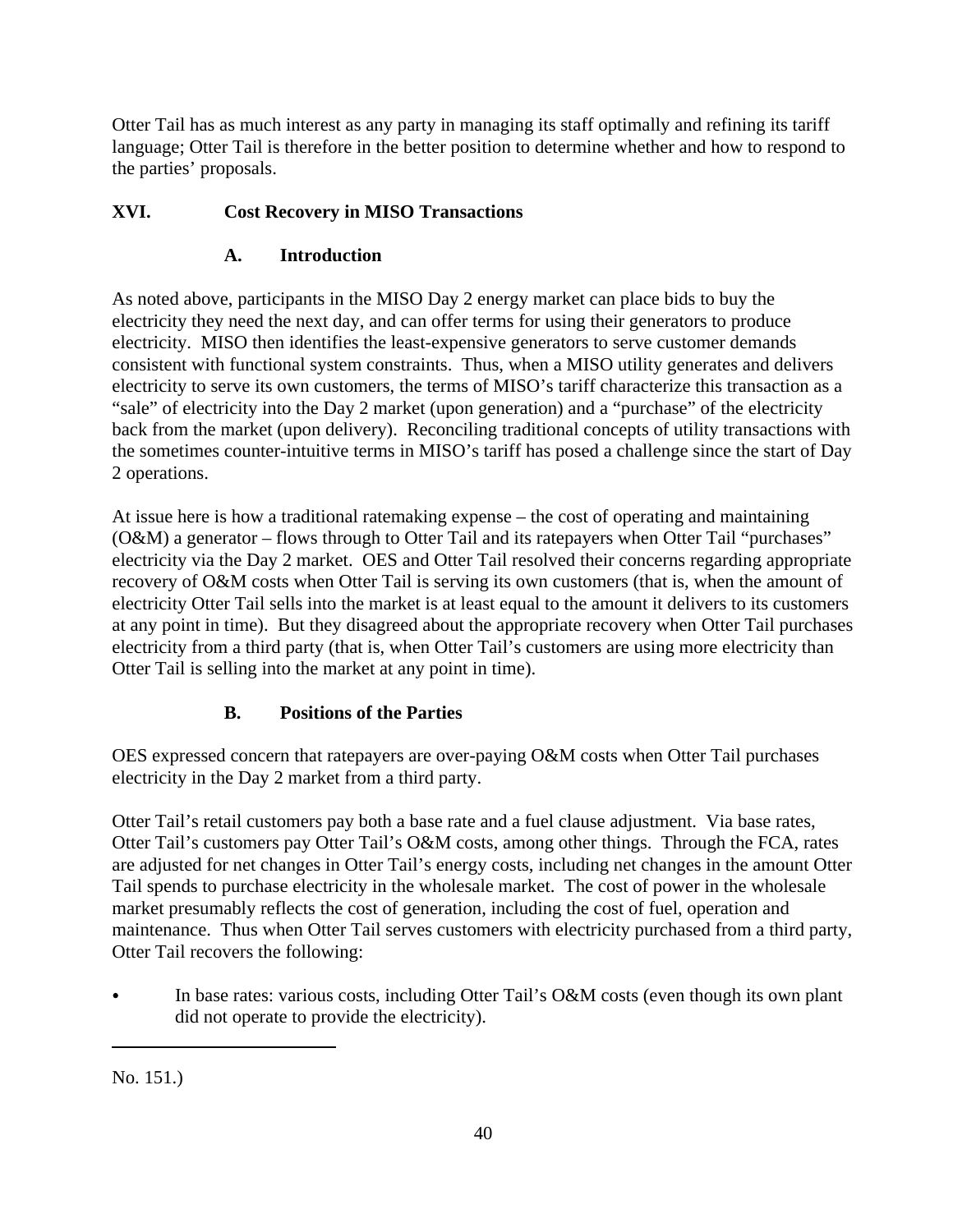In the fuel clause: the cost of the power purchased from the third party to the extent it exceeds the cost of energy embedded in base rates – presumably including the cost of fuel, operation and maintenance.

Otter Tail reduces its fuel costs by not running its plant, and this savings flows through to ratepayers via the fuel clause. Arguably Otter Tail also reduces its O&M costs by not running its plant but, because those costs are embedded in base rates, ratepayers see no savings. As a consequence, ratepayers avoid the cost of paying for Otter Tail's fuel, but they continue to pay for Otter Tail's O&M while also paying for the third party generator's fuel and O&M.

Otter Tail denied that Day 2 market transactions permit it to double-recover O&M costs. Otter Tail argued as follows:

- OTP incorporates the cost of O&M into the price it demands when offering to sell electricity into the market. The margins Otter Tail earns on asset-based wholesale transactions are credited back to offset ratepayer costs, as discussed above.
- OTP removes the cost of O&M when it books the transaction to the FCA, thereby ensuring that Otter Tail only recovers its O&M costs via base rates.
- OTP pays market prices when it buys power from third parties. That market price may or may not reflect the third-party provider's O&M costs.

## **C. Recommendation of the Administrative Law Judge**

The ALJ concluded that Otter Tail adequately addressed the concerns raised by OES. In the absence of evidence that Otter Tail double-recovers its O&M costs, the ALJ recommended making no adjustment for this issue.

## **D. Commission Action**

The Commission concurs in the ALJ's conclusion. OES's concerns invite the Commission to scrutinize market transactions to determine which components are O&M costs and which are not. The current record is insufficient to permit such scrutiny.

The Day 2 market is designed to ensure that the lowest-cost generators are dispatched first, consistent with operational constraints. To the extent that Otter Tail serves its customers with electricity generated by another party, it does so because that electricity was the lowest-cost energy available. Ratepayers benefit from these low costs, whether or not they are deemed to reflect a generator's O&M costs.

Finding no ratepayer harm, the Commission will decline to make any adjustments to Otter Tail's cost of service with respect to this matter.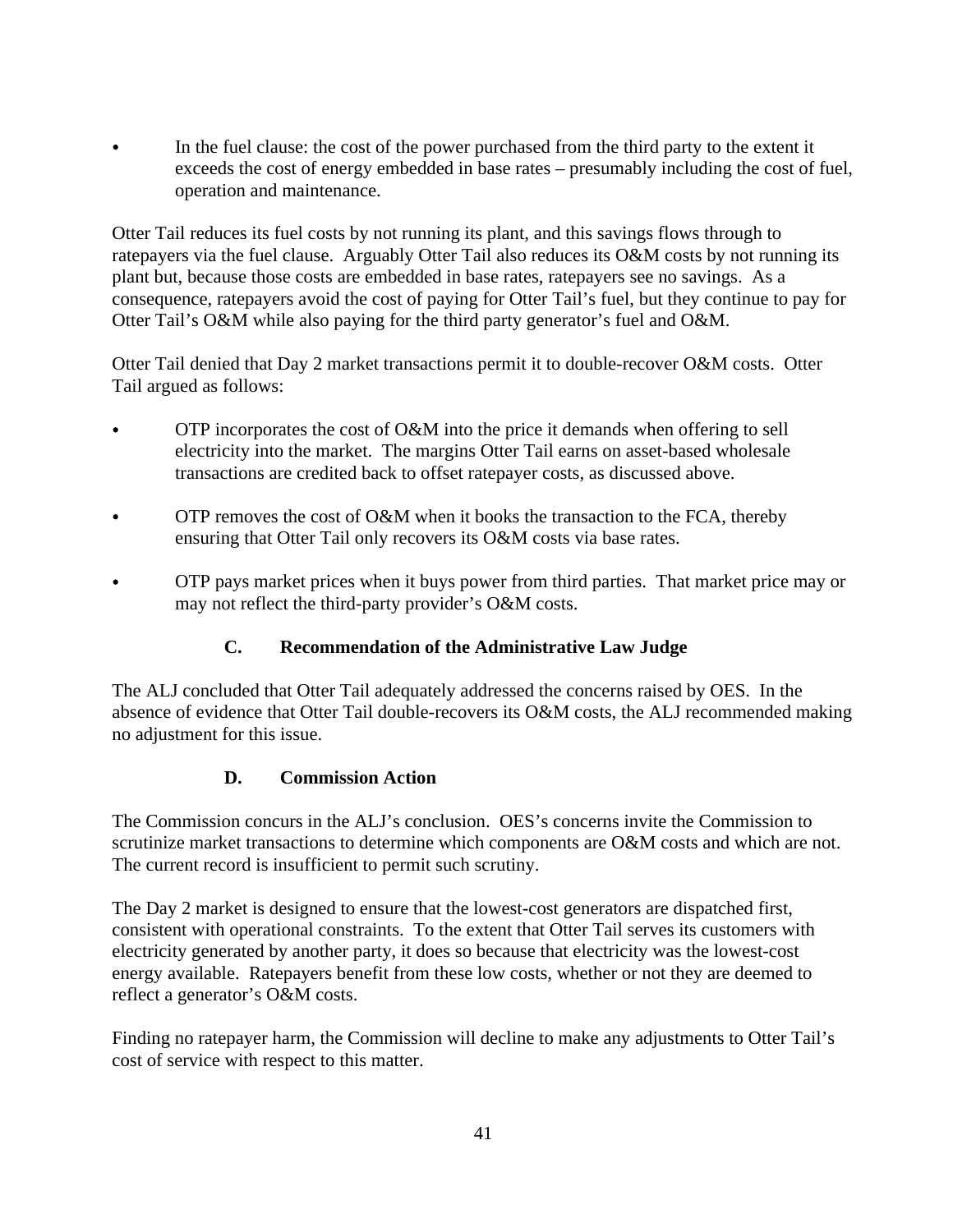## **XVII. Pension and Other Benefit Costs**

## **A. Introduction**

Otter Tail proposed to recover test year costs of \$19,277,539 for pensions, post-retirement benefits other than pensions (OPEBs), and medical/dental plan benefits. This figure was \$414,984 *lower* than its actual costs in 2006, the test year, because the Company proposed to recognize known and measurable changes in these costs.

The Company used an actuarial firm to determine its test year costs for pensions and OPEBs; to determine its test year costs for medical and dental benefits, it used its actual 2007 costs from January through July, and projected costs for the remaining months of the year.

# **B. Positions of the Parties**

Otter Tail defended its numbers as empirically sound and amply supported by record evidence.

The OES recommended reducing recoverable benefit costs to \$17,664,141, based on a 5-year simple average of data for 2003 through 2007. The OES favored averaging over reliance on actuarial data for two main reasons: (1) it claimed that averaging more accurately approximates costs that fluctuate over time, since actuarial studies focus on specific time periods; and (2) the Commission required averaging of benefit costs in a 2003 rate case filed by Interstate Power and Light Company.<sup>36</sup>

# **C. Recommendation of the Administrative Law Judge**

The Administrative Law Judge noted that the OES did not challenge (a) any of the data underlying the Company's cost figures; (b) the data, methodology, or outcome of the actuarial studies; or (c) the qualifications of the firm that conducted the actuarial studies. He rejected the proposition that averaging is generally superior to actuarial studies and noted that the Commission has based benefit costs on actuarial studies in two recent, major rate cases.

The Administrative Law Judge concluded that the actuarial studies yielded more reliable cost figures than the five-year average recommended by the OES and recommended using the Company's cost figures to set new rates.

# **D. Commission Action**

The Commission concurs with the Administrative Law Judge. The goal of ratemaking is to reflect actual costs as accurately as possible, and the actuarial studies in the record – as well as the actual and projected medical/dental costs for calendar year 2007 – are sound empirical evidence for what

<sup>36</sup> *In the Matter of a Petition by Interstate Power and Light Company for Authority to Increase Electric Rates in Minnesota*, Docket No. E-001/GR-03-767.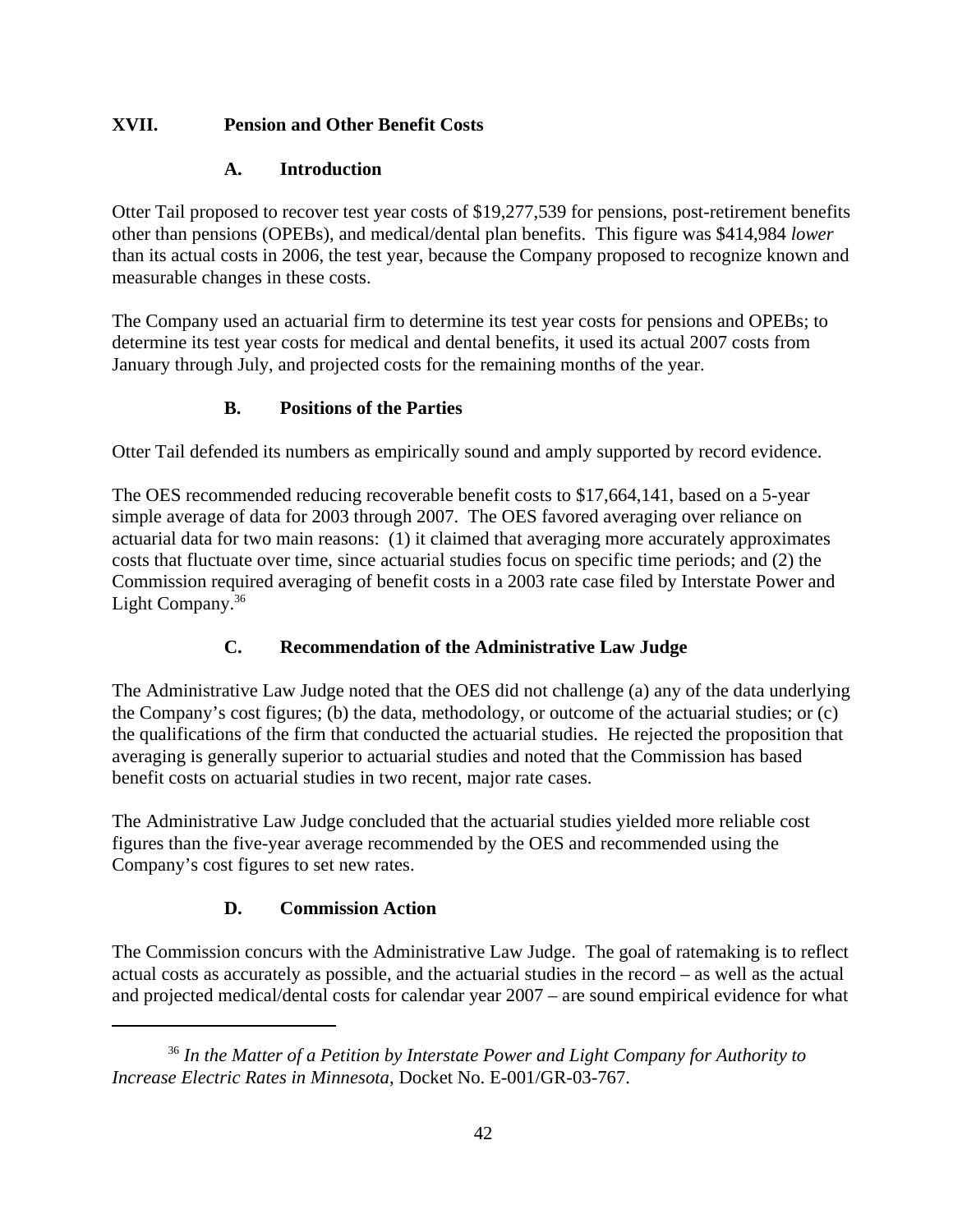those costs are likely to be. Averaging can be a useful tool for estimating fluctuating costs, but if there is a more precise tool available at reasonable cost, it should be used. The actuarial studies in the record in this case are such a tool.

Further, the 2003 *Interstate* case offers very little guidance on the appropriate treatment of pension and other benefit costs in this rate case. Not only is the *Interstate* decision, like most Commission decisions, intensely fact-specific, but it did not even address the issue of averaging versus actuarial studies. Further, the Commission rejected averaging in favor of actuarial studies in a major rate case two years later,37 and it explicitly rejected the claim that *Interstate* supported averaging over actuarial studies in another rate case the same year.<sup>38</sup> In short, using averaging to determine pension and benefit costs is not more consistent with standard or past regulatory practice than using actuarial studies.

For all these reasons, the Commission concurs with the Administrative Law Judge that the Company's proposed pension and benefit costs should be approved.

#### **XVIII. Economic Development Costs**

#### **A. Introduction**

The question posed is whether it is just and reasonable to permit rate recovery of the Company's test year economic development costs.

<sup>37</sup> *In the Matter of the Application of Northern States Power Company d/b/a Xcel Energy for Authority to Increase Rates for Electric Service in Minnesota*, Docket No. E-002/GR-05-1428, Findings of Fact, Conclusions of Law, and Order; Order Opening Investigation (September 1, 2006).

<sup>38</sup> *In the Matter of the Application of CenterPoint Energy Minnesota Gas, a Division of CenterPoint Energy Resources Corp., for Authority to Increase Natural Gas Rates in Minnesota*, Docket No. G-008/GR-05-1380, Findings of Fact, Conclusions of Law, and Order (November 7, 2006) at p. 18.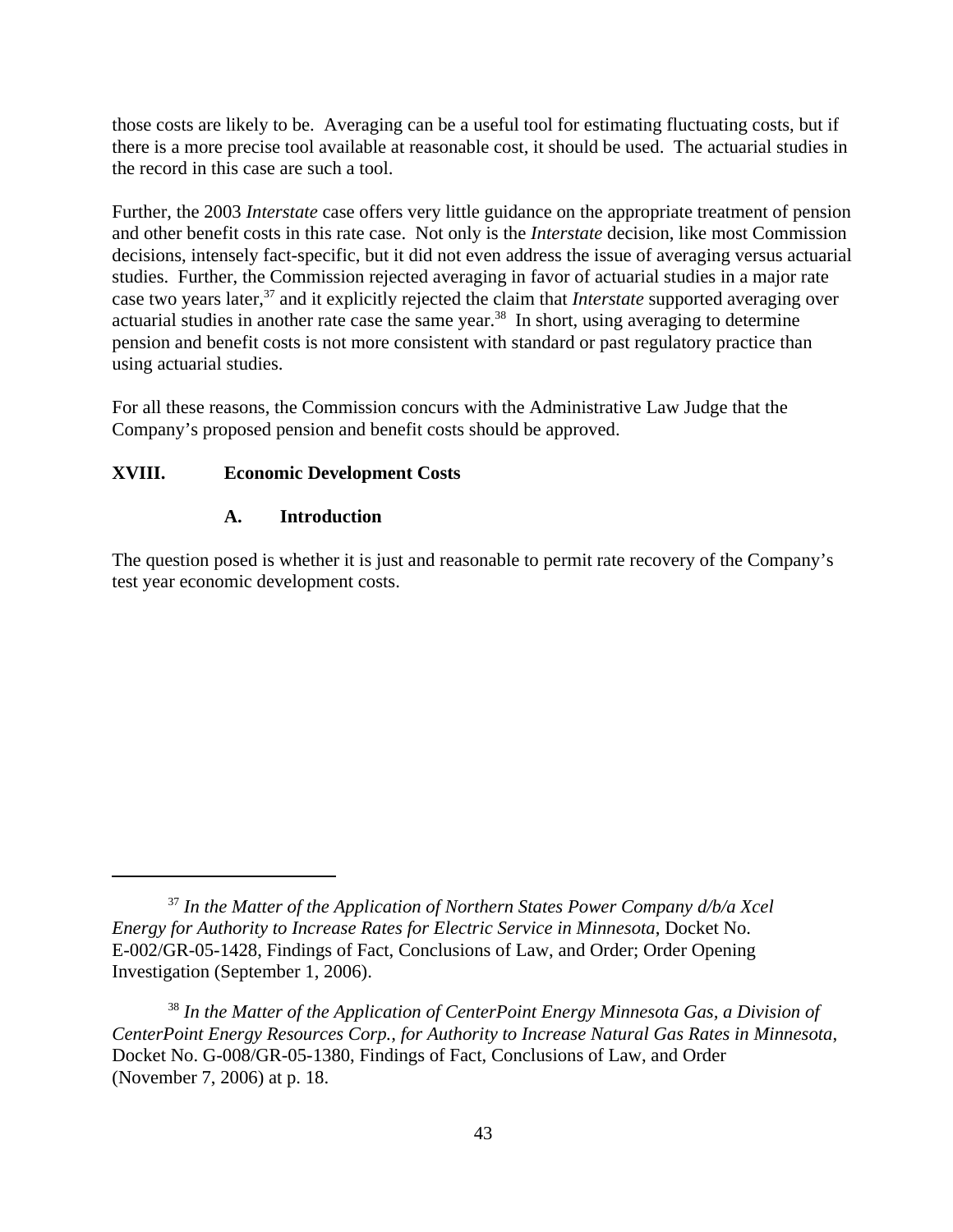#### **B. Positions of the Parties**

Otter Tail requested that \$330,000 in economic development expenses be included in revenue requirements, including \$175,000 in labor costs, \$20,000 in related expenses, a \$35,000 loan pool loss provision, and a new \$100,000 community matching-grant-component.<sup>39</sup> The Company justifies the \$330,000 requested and the recovery of 100 percent of its expenses, asserting that the program is cost-effective. Otter Tail argued that its economic development program efforts help to stabilize its communities by reducing intra-territory migrations and out-migrations.

Otter Tail's economic development efforts in 2006 included some 44 projects throughout its Minnesota territory, involving a wide range of business categories. The Company credits these projects with saving numerous existing jobs and creating many more jobs in Minnesota.

The OES recommended that the Commission not allow the Company to recover any costs of economic development through its utility rates, arguing that the Company did not demonstrate that its economic development program is cost-effective with respect to out-migrations.

The RUD-OAG asserted that the Commission has historically allowed 50 percent of economic development costs to be included in revenue requirements, but questioned whether, in fact, utilities should be promoting economic development. The RUD-OAG asserted that economic development also benefits the Company's unregulated operations, which would justify a sharing of costs associated with economic development.

The RUD-OAG also argued that at a time when there are legislative and Commission efforts to reduce electric consumption, economic development programs that expand demand for electric power have the opposite effect, and are in conflict with legislative and regulatory mandates.

AG-Processing asserted that the Company's reliance on a 1992 Northern States Power Company electric rate case<sup>40</sup> for the proposition that it should recover 100 percent of its economic development costs is misplaced, arguing that the decision shows that the Commission did not award 100 percent cost recovery for all programs deemed cost effective, and in fact only awarded 50 percent of the economic development costs in that case.

AG-Processing also argued the Commission should not make ratepayers bear the full cost of the economic development program, and that at most, a 50 percent sharing of economic development costs with the Company's non-utility operations was appropriate. AG-Processing further asserted that both shareholders and the utility benefit from its economic development efforts. AG-

<sup>40</sup> *In the Matter of the Application of Northern States Power Company for Authority to Increase its Rates for Electric Service in the State of Minnesota*, Docket No. E-002/GR-92-1185, Findings of Fact, Conclusions of Law and Order (September 29, 1993).

 $39$  The Company has spent about \$250,000 annually on economic development in the last five years in Minnesota.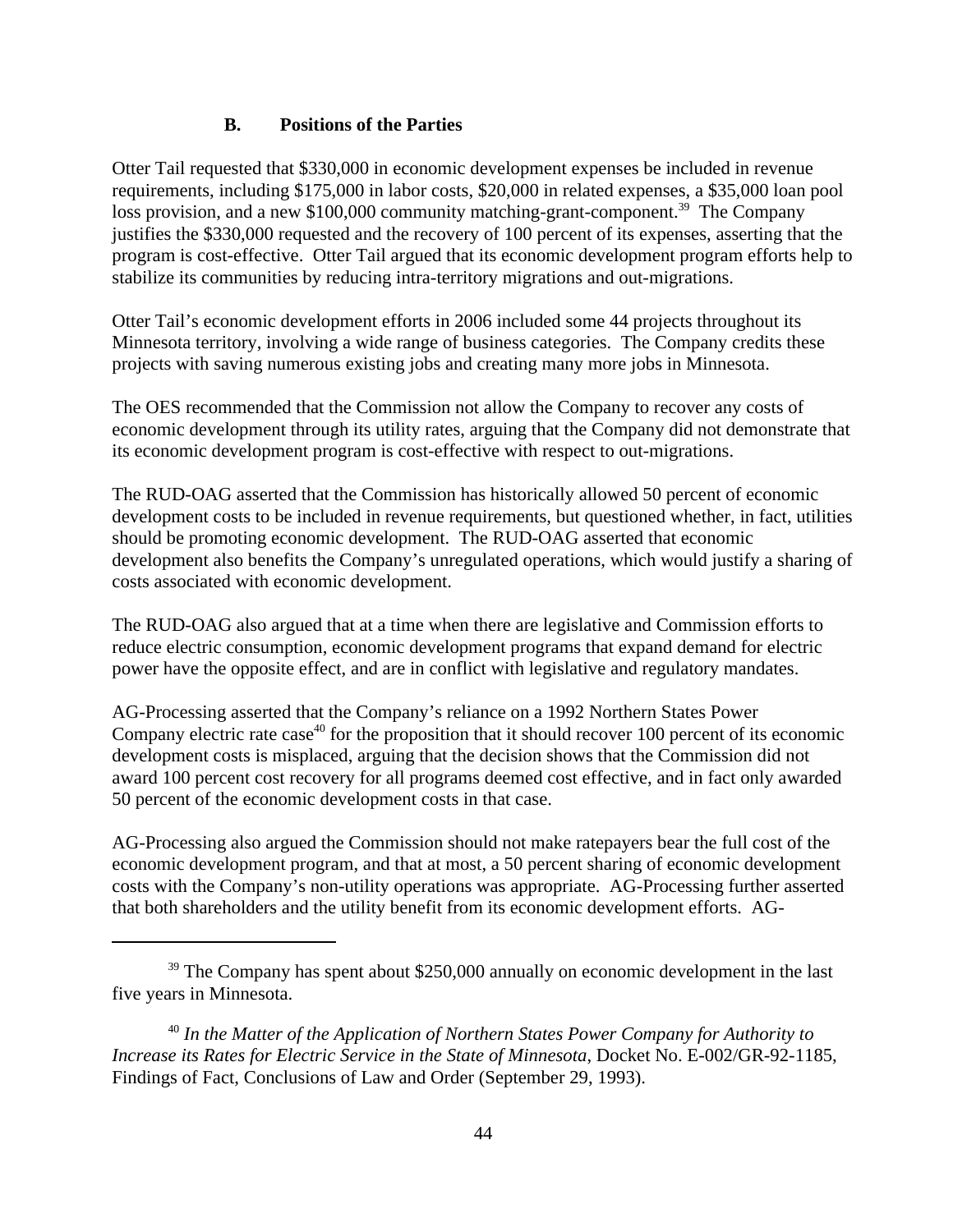Processing finally argued that numerous other agencies are involved in economic development in the utility's service area and that to the extent those efforts - by cities, counties and state agencies – are funded with tax dollars, ratepayers pay twice, first through utility rates and then through taxes.

# **C. Recommendation of the Administrative Law Judge**

The Administrative Law Judge agreed with Otter Tail that its economic development program is cost-effective and recommended 100 percent recovery, based mainly on a finding that the Commission has directed 100 percent rate recovery if a utility's economic development program is demonstrated to be cost effective.

# **D. Commission Action**

The Commission respectfully disagrees with the recommendations and conclusion of the Administrative Law Judge to allow Otter Tail 100 percent of its costs for economic development. Upon review of the facts in this case, the Commission is not convinced that awarding 100 percent of Otter Tail's economic development expenses is appropriate or justified in this matter.

In Finding 345, the ALJ misperceives what he assumes to be a Commission directive with respect to this issue, in stating that 100 percent of a company's costs should be allowed if a utility's economic development program is demonstrated to be cost effective. The case on which Otter Tail relied for that proposition did not, in fact, authorize 100 percent recovery of economic development expenses, but 50 percent.<sup>41</sup> And more importantly, it discussed the possibility of an award of 100 percent only in passing; it did not require such an award if a utility proved that its economic development program was cost-effective:

> If a rigorous program-by-program cost-effectiveness analysis had been conducted, *it could be argued* that the company should recover 100% of its expenditures for programs which proved cost effective. . .  $\frac{12}{12}$ .42

 Nor is the Commission persuaded by the OES's argument that Otter Tail's proposed expenses must be entirely disallowed because the Company has not met its burden of proof, and that, accordingly, none of the economic development costs are justified. As this Commission has previously concluded, any link between economic development expenditures and benefits to ratepayers will of necessity be indirect. This indirect impact of necessity means that such costs are not easily translated into hard data analysis.

<sup>41</sup> *Id*. at 47.

<sup>42</sup> *Id*. at 47.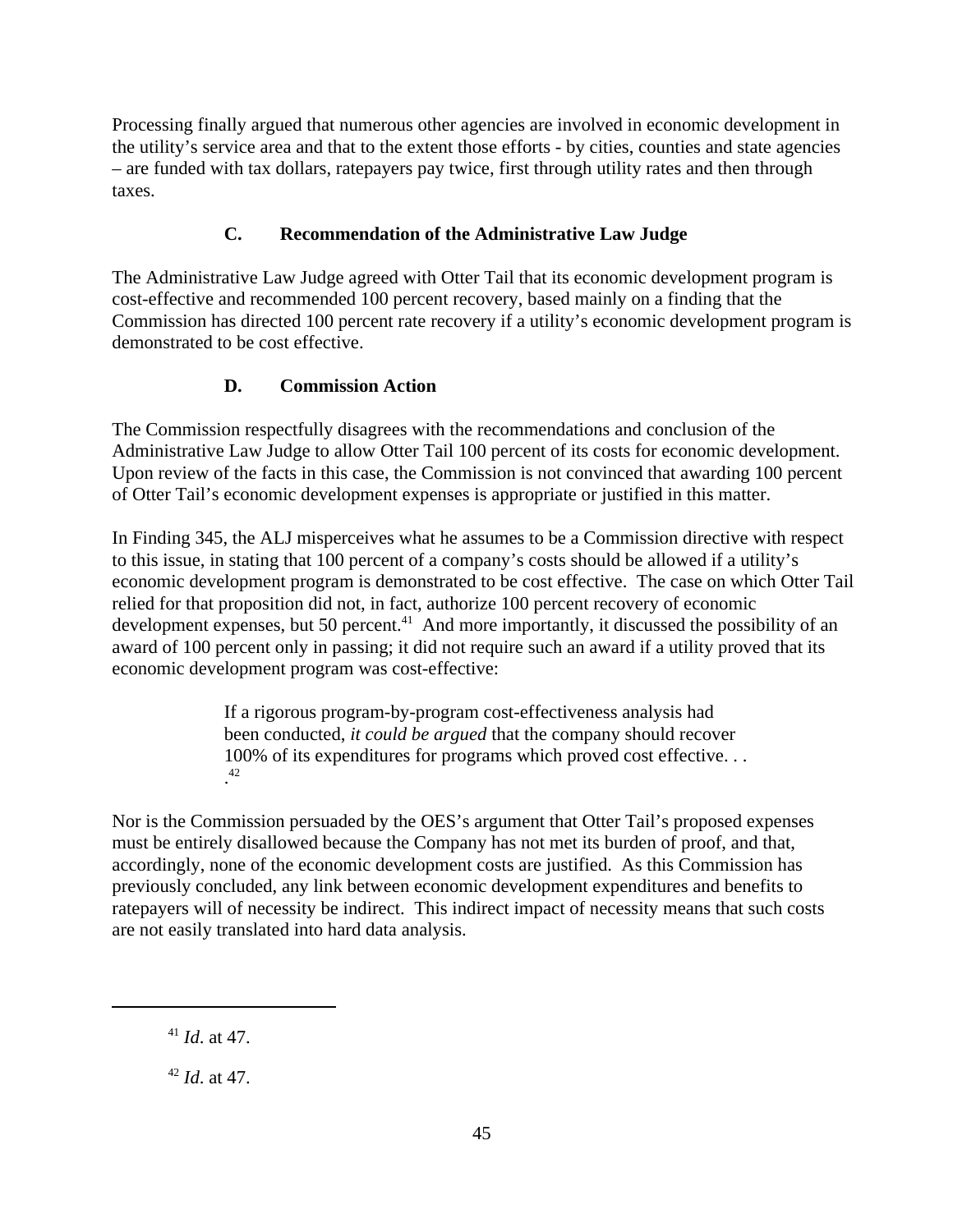Minn. Stat. § 216B.16, subd. 13 permits, but does not require, the Commission to allow a utility to recover from ratepayers the expenses incurred in economic and community development.<sup>43</sup> Hence, the Commission's decision as to whether and in what amount to allow economic development recovery is discretionary.

The Commission recognizes that economic development programs in a utility's service area benefit Company shareholders, as well as ratepayers. Shareholders benefit in multiple ways from successful economic development programs. Their overall revenues are obviously higher and more stable when their service area is thriving, but they also sustain lower bad debt costs, face lower risks of stranded investment, and reap substantial public relations benefits within the communities they serve.

Further, the Company's unregulated businesses derive substantial benefit from any program that helps Otter Tail's utility business thrive – the utility business contributes 50 percent of the Company's pre-tax income and provides a level of financial strength and stability that is hard to duplicate outside the context of providing essential service in a monopoly environment.

For all these reasons, it is appropriate for shareholders to share in the cost of the Company's economic development programs. The Commission approves inclusion of 50 percent, or half, of Otter Tail's proposed economic development program expenses in test year expenses. This decreases test year expenses by \$165,000.

# **XIX. Incentive Compensation**

## **A. Introduction**

The Company proposed to include in rates the cost of its employee incentive compensation program. It based test year costs on the annual average of incentive compensation paid over the last five years, subject to a cap of 25% of individual employees' salaries.

The OES pointed out specific errors in the Company's calculations, which the Company corrected. The Company also agreed to apply the 25% cap to incentive compensation paid to employees who conduct the purchase and sale of wholesale power, in response to OES concerns.

## **B. Positions of the Parties**

The OES recommended that the Commission adjust incentive compensation costs to remove the effects of all asset-based margins and 10% of all non-asset-based margins, based on its understanding that these amounts had been included in the past earnings on which incentive compensation had been based and that their exclusion now would lead to over-recovery. The OES

<sup>&</sup>lt;sup>43</sup> Minn. Stat. § 216B.16, subd. 13 states, "The Commission may allow a public utility to recover from ratepayers the expenses incurred for economic and community development."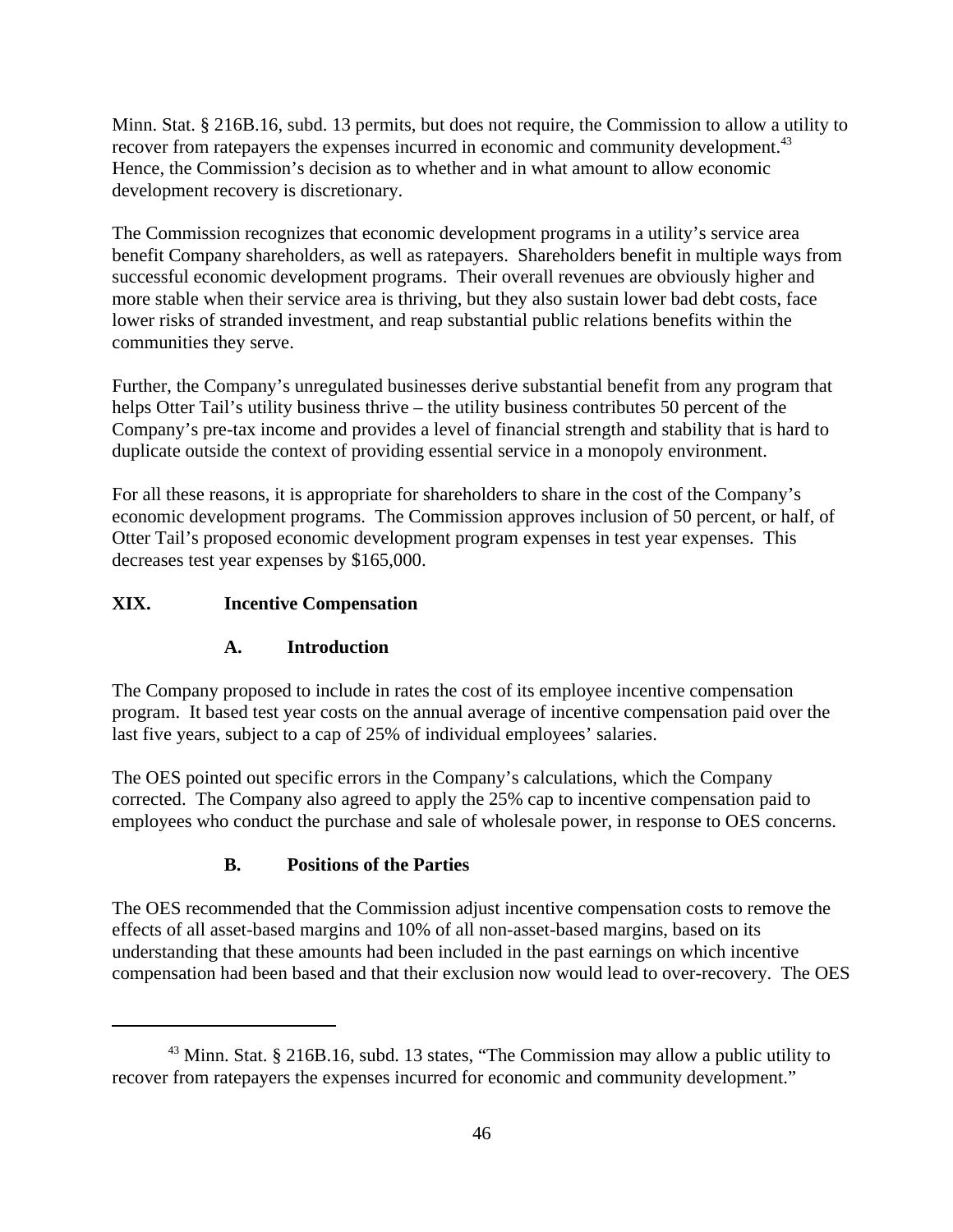also recommended establishing a mechanism by which the Company would refund to ratepayers any incentive compensation amounts not paid to Company employees.

The RUD-OAG initially recommended basing incentive compensation on 2006 actual levels, later joined in the OES's position, and did not take exception to the Administrative Law Judge's findings and recommendations on the issue, presumably leaving that issue to the OES.

# **C. Recommendation of the Administrative Law Judge**

The Administrative Law Judge found that the Company had demonstrated that the incentive compensation amounts sought were reasonable and should be included in rates. He also recommended requiring the Company to establish a mechanism to refund to ratepayers any incentive compensation amounts included in rates and not paid to employees.

# **D. Commission Action**

The Commission accepts, adopts, and incorporates the Administrative Law Judge's careful analysis of this issue and accepts his recommendations.

No one challenged the soundness of the Company's incentive compensation plan, as revised in response to OES's comments, and no one suggested that the plan would result in excessive compensation to Company employees. The dispute turned on the effects of prospective changes in the accounting treatment of asset-based wholesale revenues. In the past, largely because of the long gap between this rate case and the last one, these revenues were not accurately factored in to the earnings on which the Company's revenue requirement had been set; in the future, they will be. This change will have no significant practical impact on earnings, however, because the revenues were consistently included in the earnings on which incentive compensation was calculated.

Therefore, both the dollar amount of incentive compensation included in rates (the annual average of actual incentive compensation payments made over the five years ending in the test year) and the formula used to determine incentive compensation are consistent with standing practice and current realities.

The Commission also concurs with the Administrative Law Judge that the Company should be required to establish a mechanism to refund to ratepayers any incentive compensation included in rates that is not actually paid. While it is probable that the Company will continue to make payments under the incentive compensation plan throughout the period that rates will be in effect, the terms of the plan do not require the Company to do so. In fact, the plan explicitly grants the Company the right to discontinue it at any time.

Under these circumstances, a tracking and refund mechanism is required, and the Commission will so order.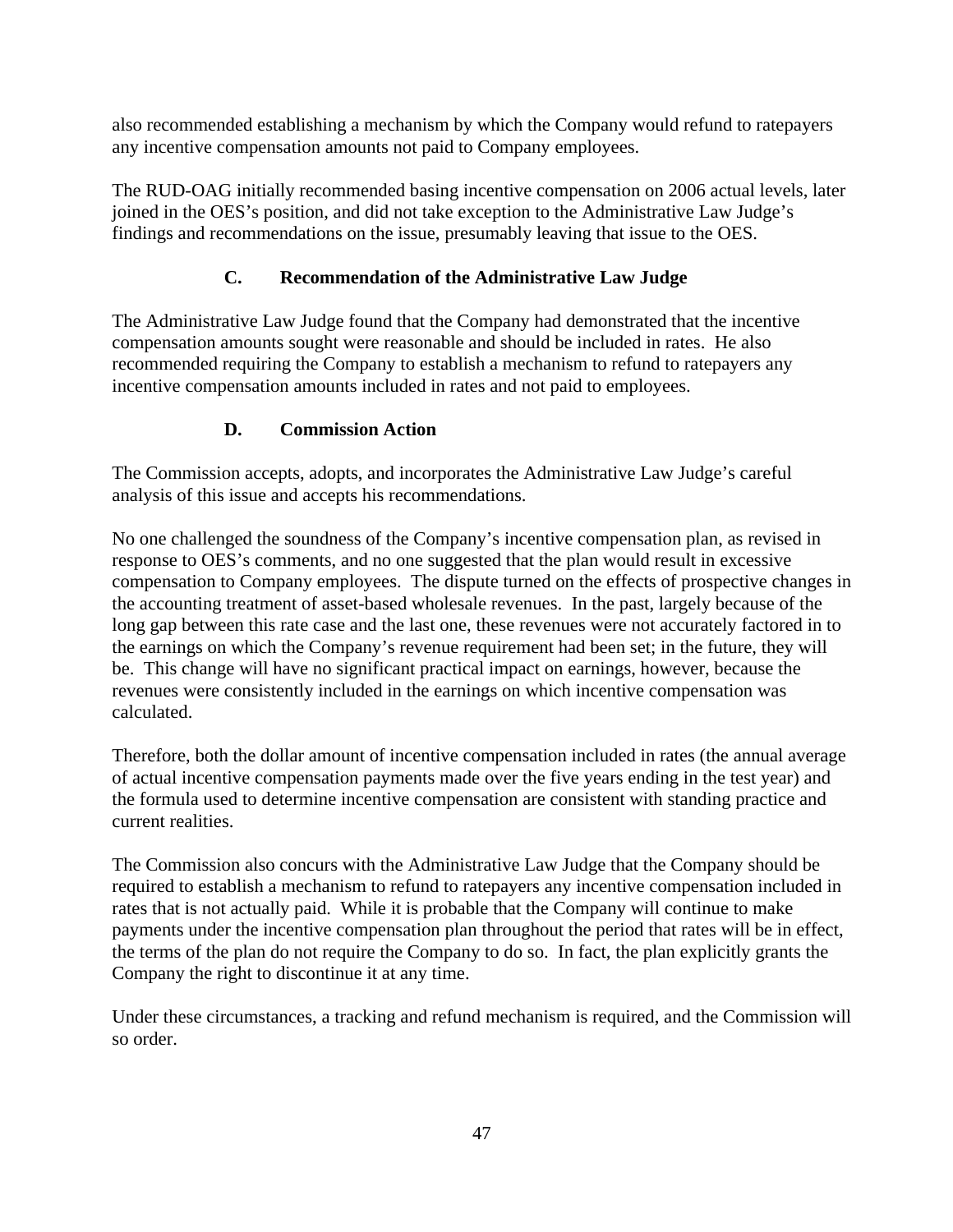## **XX. Charitable Contributions and Organizational Dues**

## **A. Introduction**

The question posed is what portion of the Company's charitable contributions and organizational dues should be recovered in rates.

## **B. Positions of the Parties**

Otter Tail proposed including in its revenue requirement \$92,377 for charitable contributions, which reflects 50 percent of the Company's charitable contributions.<sup>44</sup> This amount reflects the Company's agreement with the OES that the amount it originally proposed for recovery (\$141,334) should be adjusted down by \$46,604 to arrive at a total of \$92,377.

Otter Tail also proposed including \$211,315 of organizational dues in its revenue requirement. The Company argued that the organizational dues included are consistent with the Commission's Order in its last rate case and with the Commission's Statement of Policy on Organizational Dues. The Company disagreed with the OES's recommendation to reduce membership fees paid to organizations not located in Minnesota.

The Company argued that organization dues are allocated to jurisdictions like most other expenses, and that it would be inappropriate to disallow payments for dues to organizations located outside Minnesota. Otter Tail claims that the organizational dues for North Dakota and South Dakota that were included on schedule G-3 were not in fact included in the test year.

The OES requested a \$9,061 adjustment to the test year which would reduce the amount included in Otter Tail's revenue requirement for organizational dues to \$202,254. As a basis for its request, the OES asserted that the list Otter Tail provided of all of the membership dues paid in 2006 included membership dues totaling \$9,061 for some twenty organizations located in North Dakota and South Dakota. OES argued that if the Company does recover expenses for these twenty membership dues, it should be from North and South Dakota ratepayers, not Minnesota ratepayers.

AG Processing asserted that Otter Tail's electric customers should not bear the full share of costs for dues and contributions, as only 26 percent of the Company's revenue and only 45 percent of the profits for 2007 were from the utility. AG Processing argued that a portion of Otter Tail's charitable contributions and organizational dues should be allocated to its unregulated businesses and only the remainder should be included in the revenue requirement.

<sup>44</sup> Minn. Stat. § 216B.16, sub. 9 allows a utility to include a maximum of 50 percent of eligible charitable contributions as an operating expense.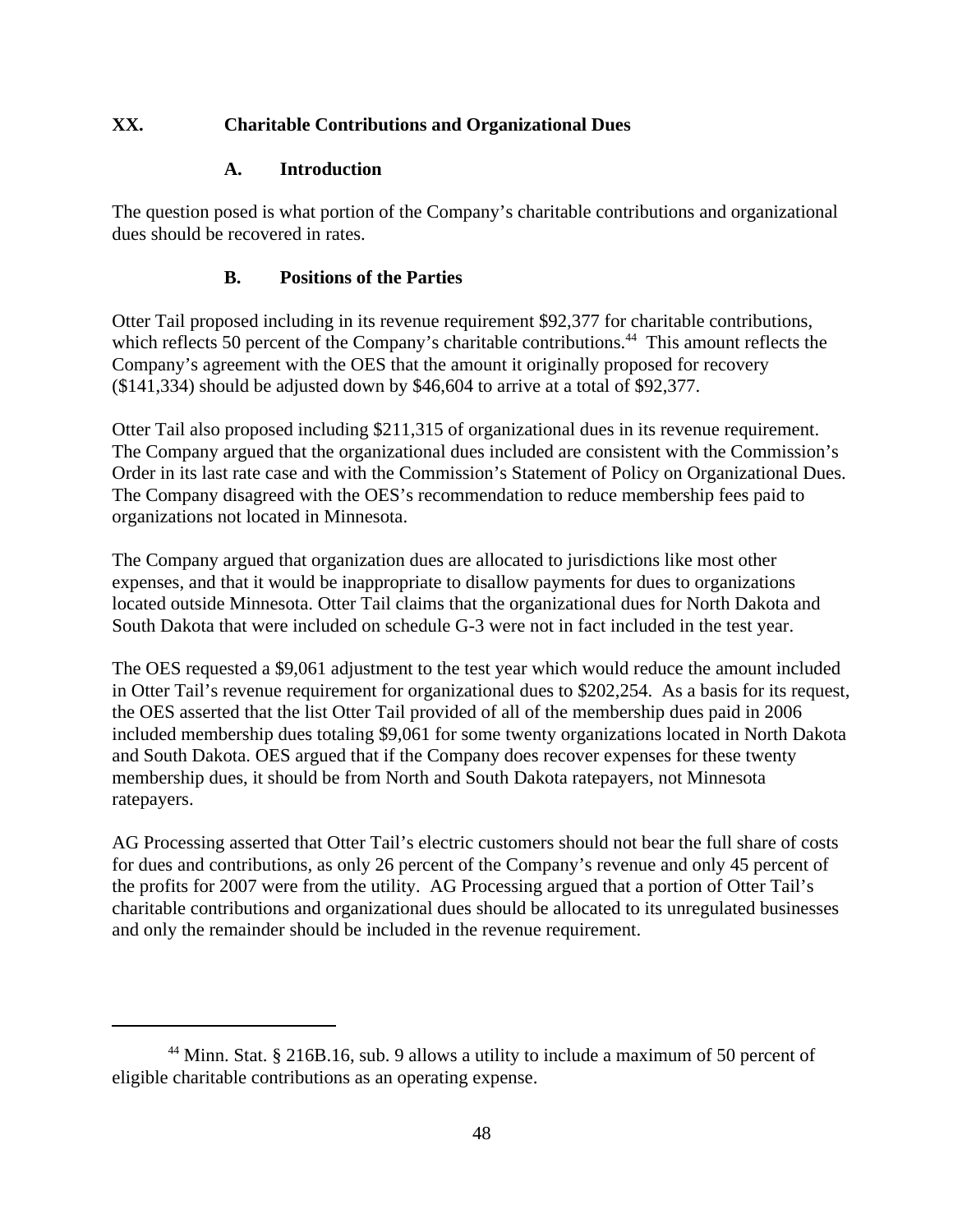# **C. Recommendation of the Administrative Law Judge**

The Administrative Law Judge recommended that the Commission find that Otter Tail's charitable contributions are recoverable pursuant to Minn. Stat. § 216B.16, sub. 9 and that no adjustment should be made to the amount of charitable contributions and organizational dues included in the Company's proposed revenue requirement.

# **D. Commission Action**

The Commission accepts and adopts the Administrative Law Judge's finding that Otter Tail has met its burden of proof to show that its charitable contributions are recoverable pursuant to Minn. Stat. § 216B.16, sub. 9. The Commission finds that the Company's charitable contributions are prudent.

The Commission, however, respectfully disagrees with the ALJ with respect to organizational dues, and accordingly will not adopt the portion of the ALJ's finding with respect to organizational dues.

First, the Commission required utilities in docket 90-1008 to first directly assign costs whenever possible, and then to allocate costs that cannot be directly assigned using a cost-causative allocation method. Therefore, membership dues paid to organizations located outside of Minnesota should be directly assigned to those jurisdictions.

Second, Otter Tail has offered no record evidence verifying that the \$9,061 has been excluded from the test year. The Company's initial filing stated that the test year dues expense was \$211,315, which is the total of all of the items listed in schedule G-3. The Company's claimed exclusion could not be verified. The record does not provide any detail as to what dues were included in the test year, because the cost was charged to various expense accounts. In light of the foregoing, the Commission will disallow \$9,061 from Otter Tail's test year organizational membership dues, which will reduce the amount included in Otter Tail's revenue requirement for organizational dues to \$202,254.

# **XXI. Demand-Side Management Rebate Costs**

## **A. Introduction**

The Company proposed to include in rates some \$131,051 in expenses related to demand-side management programs providing rebates to customers participating in energy efficiency programs relating to thermal storage, water heaters, and dual fuel.

# **B. Positions of the Parties**

The RUD-OAG and AG Processing opposed inclusion of these expenses because the Commission had disallowed rate recovery for similar programs in the Company's 1986 rate case. This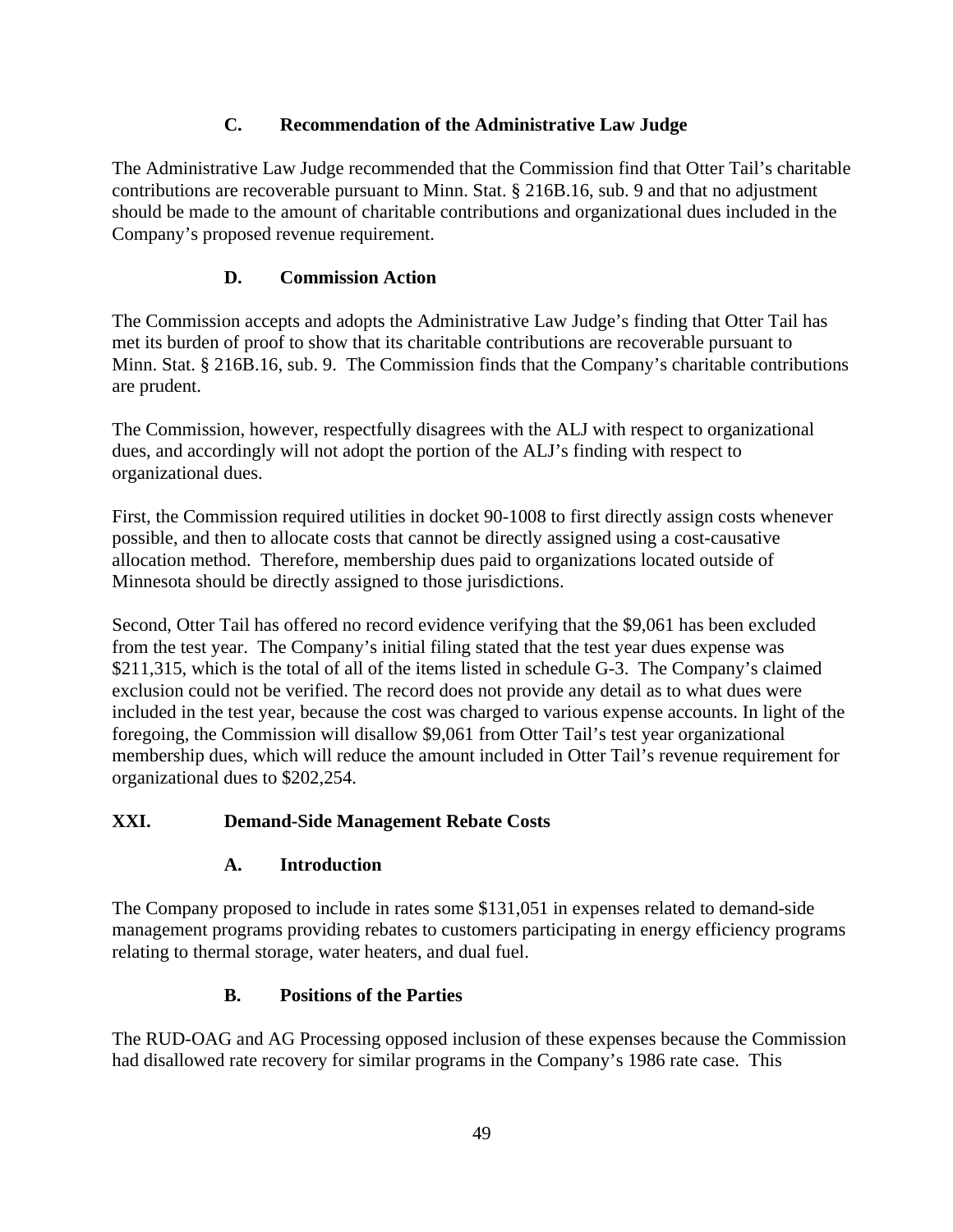disallowance had been based on concerns that the programs tended to shift, rather than reduce, usage and that they rewarded "free riders," customers who would make these changes even if the rebates were not offered.

The OES conducted a cost/benefit analysis of the programs, found them to be cost-effective with minor changes agreed to by the Company, and recommended rate recovery.

# **C. Recommendation of the Administrative Law Judge**

The Administrative Law Judge recommended including program costs in rates, finding the OES's cost/benefit analysis credible and persuasive.

# **D. Commission Action**

The Commission concurs with the Administrative Law Judge.

Energy efficiency is a cornerstone of state energy policy. The testimony of the OES is clear, thorough, and persuasive. The programs, as modified in response to OES comments, are clearly cost-effective and further important state policy goals. Their cost is appropriately included in rates.

# **XXII. Renewable Energy Credits and Future Carbon Credits**

## **A. Introduction**

MCC asks the Commission to adopt in this proceeding a specific ratemaking treatment for these renewable energy credits and future carbon credits, which are either not yet in existence or not yet trading in a fully functioning market.

## **B. Positions of the Parties**

Consistent with its position on margin sharing, MCC argued that Otter Tail should be required to share future carbon credits and renewable energy credits with ratepayers, as ratepayer assets and expenses will be used to generate them. MCC asserted that regardless of how the Company is required to account for current revenues from margin trading, any new sources, such as renewable energy credits and future carbon credits should be shared with ratepayers in the same proportion and through the fuel clause adjustment.

Otter Tail disagreed with the MCC, reasoning that the request is premature, as the Commission has only begun to address the trading of carbon credits and renewable energy credits and has to date declined to address the issue of cost recovery. Otter Tail asserted that until more is known about how these markets will be structured and how the Company might participate in them, it is not possible to develop a reasoned position on this issue. Finally, the Company asserted that this is an issue that should be addressed for all Minnesota utilities, not just Otter Tail.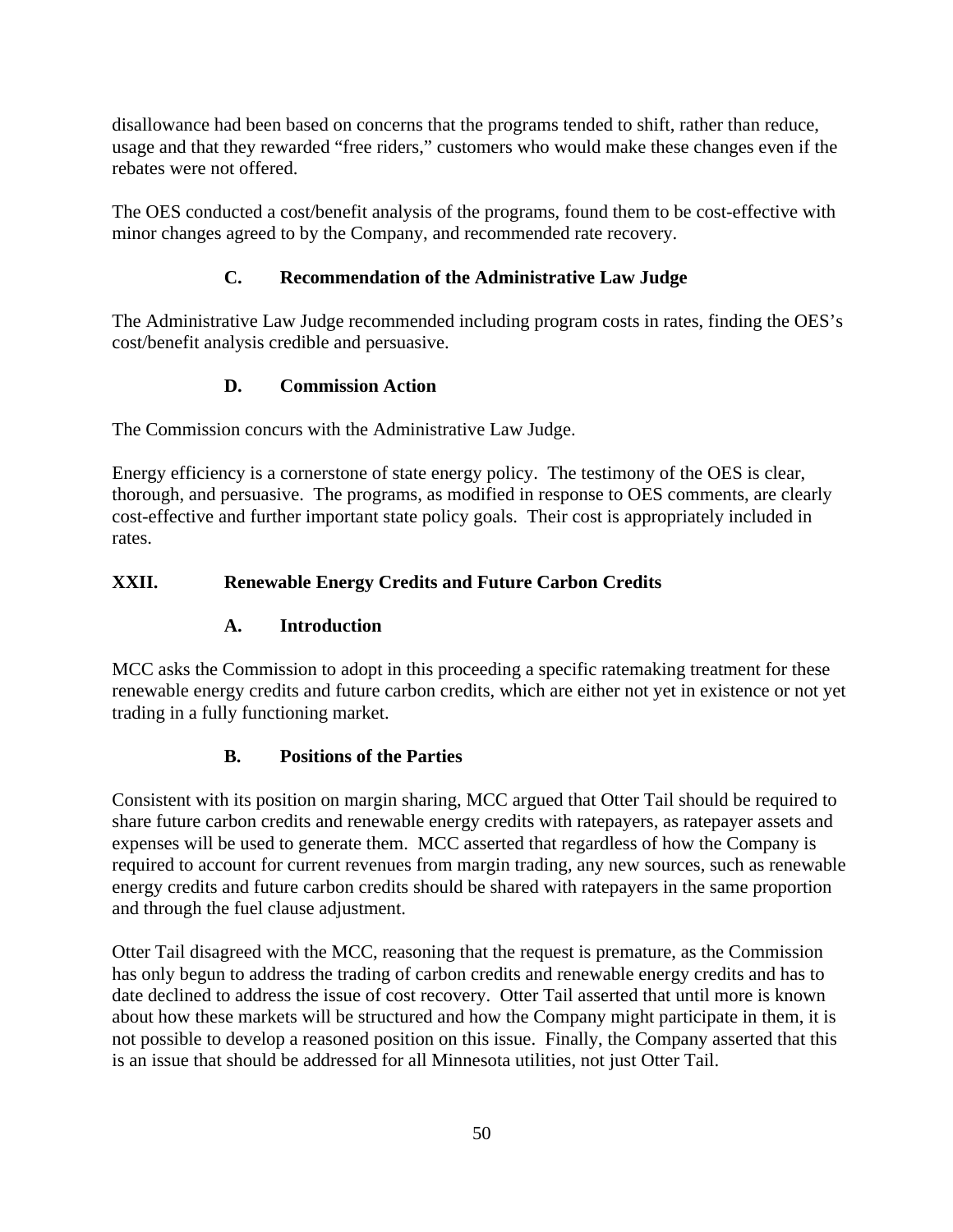# **C. Recommendation of the Administrative Law Judge**

The ALJ recommended that MCC's proposal not be adopted as a part of this proceeding.

## **D. Commission Action**

The Commission accepts, adopts and incorporates the decision of the Administrative Law Judge on this issue. The Commission has not yet addressed the overarching issue of cost recovery for renewable energy credits and carbon credits, and it would be premature to do so in this proceeding.

#### **XXIII. Inventory of Supplies and Materials**

#### **A. Introduction**

The Company's inventory levels of supplies and equipment increased by 19% from January 1 to December 31, a change the Company attributed primarily to extensive damage from a severe ice storm in late November and early December, and secondarily, to increases in the cost of equipment and supplies.

**B. Positions of the Parties**<br>The RUD-OAG maintained that the Company had not been maintaining adequate levels of supplies and materials prior to the ice storm and should therefore be permitted to recover only a 10% increase in inventory levels of supplies and materials.

#### **C. Recommendation of the Administrative Law Judge**

The Administrative Law Judge recommended permitting recovery of the full amount of supplies and materials, finding the increase reasonable in light of the damage inflicted by the ice storm, the need to replenish inventory supplies, and documented increases in equipment prices.

## **D. Commission Action**

The Commission concurs with the Administrative Law Judge. He carefully evaluated the Company's testimony on pre- and post-storm supply levels and on increases in the prices of cable, transformers, and other essential equipment. He found no basis to attribute rising costs to mismanagement and found test-year inventory levels reasonable and representative of ongoing needs.

The Commission accepts and adopts the Administrative Law Judge's findings and conclusions and will permit rate recovery of these costs.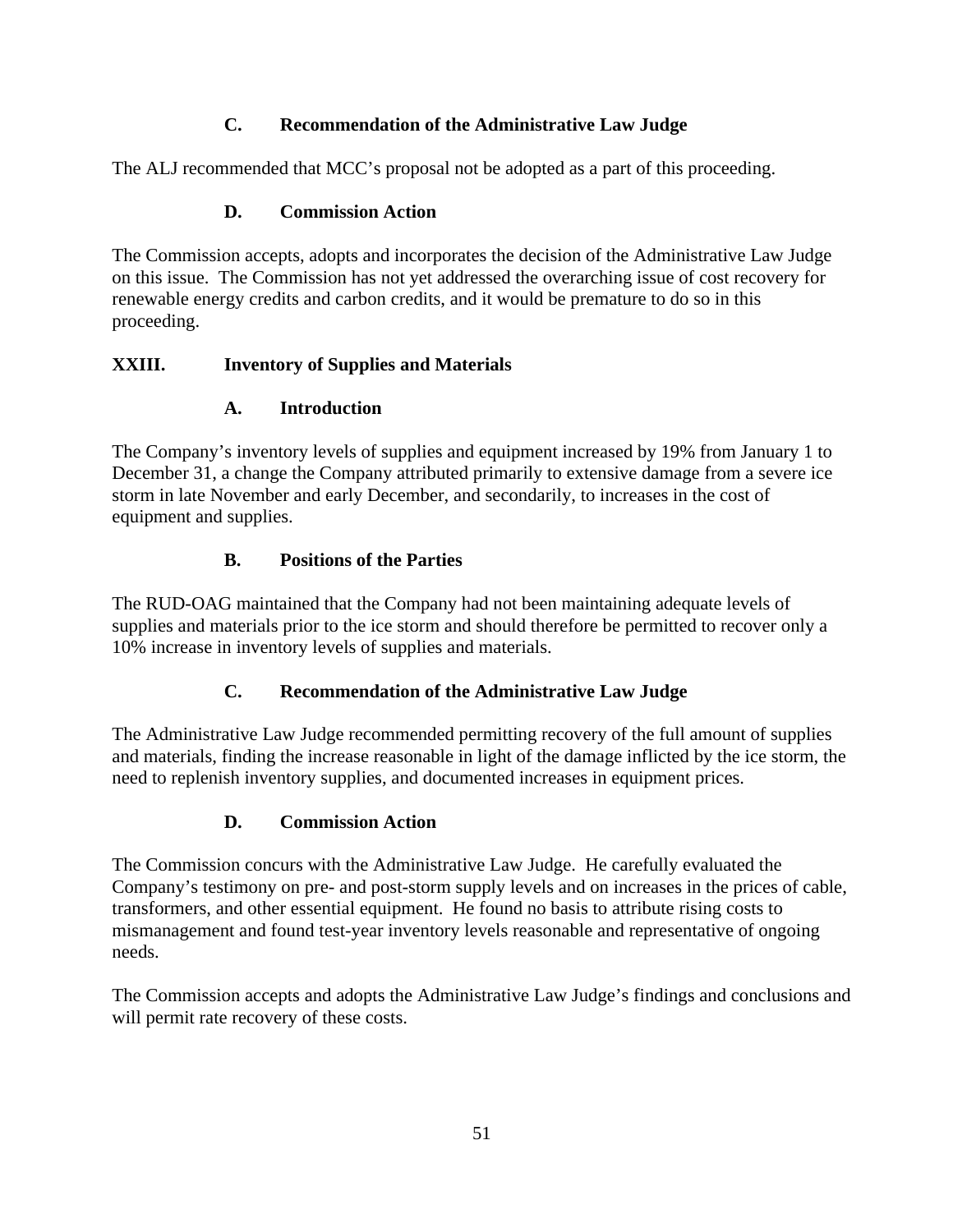# **XXIV. Fuel Stocks in Rate Base**

# **A. Introduction**

The Company's fuel stock costs increased by 16% during the test year, a change the Company attributed to a need to replenish fuel stocks depleted by recurring rail delivery problems and an associated need to maintain fuel supplies adequate to ensure reliability.

# **B. Positions of the Parties**

The RUD-OAG challenged the increase as unreasonable or due to an initial failure to maintain adequate fuel supplies. The RUD-OAG recommended limiting rate recovery to a 10% increase.

# **C. Recommendation of the Administrative Law Judge**

The Administrative Law Judge recommended permitting recovery of the full amount of fuel stock costs, finding the increase reasonable in light of evidence documenting disruptive delays in the delivery of coal to the Company's Big Stone and Hoot Lake plants and the need to maintain adequate supplies to ensure reliability.

# **D. Commission Action**

The Commission concurs with the Administrative Law Judge. He carefully evaluated the Company's testimony on rail delivery problems and fuel supply levels and found it persuasive. He found, for instance, that at one point the Company had been forced to reduce the output of its Big Stone plant for a seven-week period to conserve coal.

He found no evidence of mismanagement and concluded that increasing fuel stock levels was a reasonable response to previous shortages. He found test-year fuel stock levels reasonable and representative of ongoing needs.

The Commission accepts and adopts the Administrative Law Judge's findings and conclusions and will permit rate recovery of these costs.

# **XXV. Amortization of Rate Case Expenses**

# **A. Otter Tail's Proposal**

Otter Tail estimated its rate case expenses at \$1,495,000. The Company allocated 2.31 percent, or \$34,521, to unregulated activities. Otter Tail proposed a three-year amortization period for rate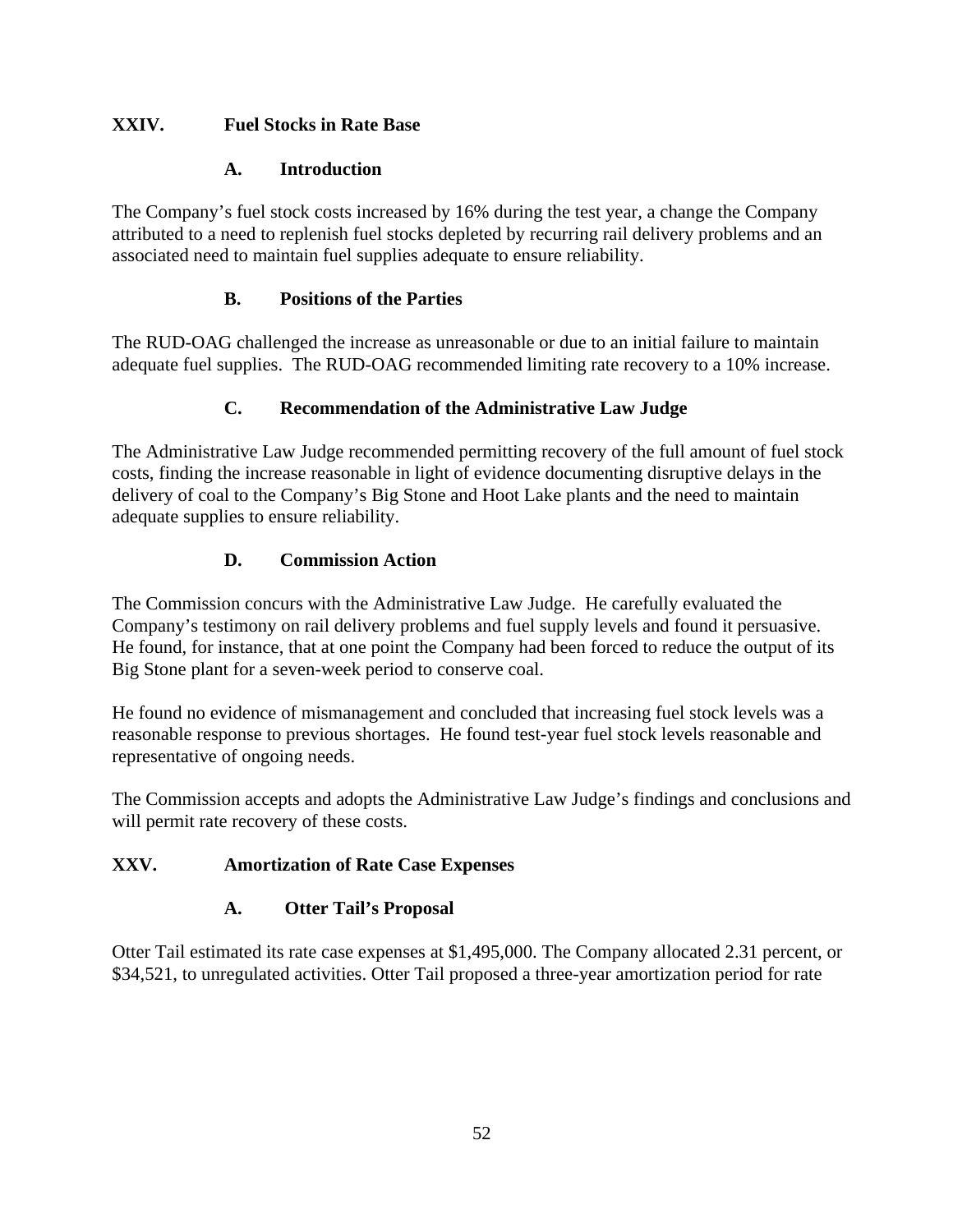case expenses. The cost included in the test year was \$486,822, after making the OES's correction for the allocation to unregulated activities.45

The Company asserted that the OES's and RUD-OAG's recommended five-year amortization period was unreasonable, as it relied primarily on the premise that the simple average of years between the Company's rate cases – 6.4 years – should be the basis of the amortization period. Otter Tail argued that use of the OES's and RUD-OAG's simple historical average includes a substantial period of time – 1987 to 2007 – that is not representative of current and forward economic conditions, making that average inappropriate as a predictor of the future.

Further, the Company argued that it has begun a substantial capital investment program, which is estimated to involve approximately \$759 million of investment over the next five years, with some \$336 million relating to Big Stone II and \$423 million relating to other projects.

Otter Tail stated that the unrepresentative 20 year period should be ignored, and the amortization period should be based on the more similar cycle of electric utility rate cases that preceded that gap, during which the average duration between the Company's rate cases was 2.75 years.

Finally, the Company noted the concerns raised by the OES and RUD-OAG regarding the potential for over-recovery of expenses were the Company not to file another rate case in the three-year amortization time period proposed. Otter Tail proposed that any additional revenues recovered be subject to deferred accounting, with any excess amounts recovered credited against the revenue requirement in the Company's next rate case.

# **B. The OES and the RUD-OAG**

The OES did not challenge the Company's estimate of rate case costs and agreed with the proposed 2.3 percent allocation to the unregulated activities. While acknowledging that many things can affect a utility's need to file a rate case, the OES and the RUD-OAG recommended amortization over five years, asserting that it has been 20 years since Otter Tail filed its last rate case, and that the three-year period proposed by the Company was inappropriate. The RUD-OAG maintained that a five-year amortization period would help avoid the potential for over-recovery, if a rate case were not filed within three years. Finally, the RUD-OAG asserted that a shorter period would put ratepayers at risk of paying for costs that would not exist after the three-year amortization period has passed.

While continuing to recommend that the Commission establish a five-year amortization period, the OES conceded that there was some merit to the Company's deferred accounting proposal, noting that it would discourage the Company from filing a rate case sooner than three years by placing the risk of under-recovery on Otter Tail.

<sup>&</sup>lt;sup>45</sup> The Company's acceptance of the OES's recommendation regarding allocation reduced the three-year amortization from \$498,333 to \$486,822.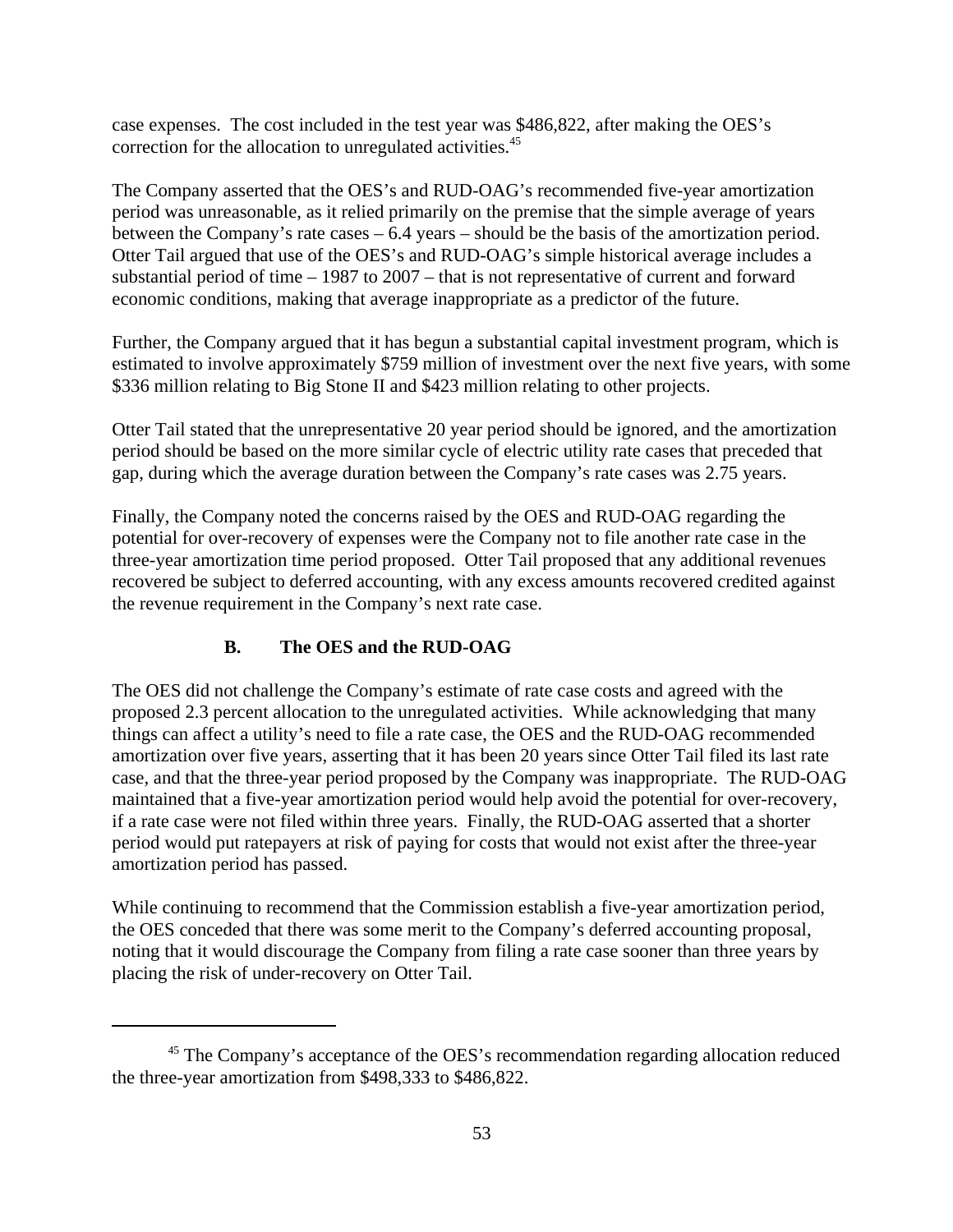The OES recommended that if the Commission accepts the Company's proposal, it should clarify that the Company should record to a deferred account \$40,569 – the annual amortization of \$486,822 – for each month that it has not filed a rate case after December 1, 2010.<sup>46</sup>

# **C. Recommendation of the Administrative Law Judge**

The Administrative Law Judge agreed with the Company that a three-year amortization period was reasonable. The ALJ also found that the Company's proposal to establish a deferral account for rate case expenses recovered beyond the three year period is a sound approach to avoid overrecovery from ratepayers.

## **D. Commission Action**

The Commission accepts, adopts and incorporates the findings of the Administrative Law Judge and will set a three-year period for recovery of rate case expenses. The Commission also accepts the ALJ's recommendation with respect to Otter Tail's proposal to establish a deferral account, and orders that if the Company's next rate case occurs after having recovered its rate case expense, Otter Tail will defer further recovery of rate case expenses at a rate of \$40,469 per month, and credit this amount to offset its revenue requirement in its next rate case.

# **XXVI. Cost of Capital Generally**

The preceding portions of this Order address the calculation of some of Otter Tail's costs of operation. This portion will address the calculation of Otter Tail's cost to attract the investment necessary to finance Otter Tail's operations.

In setting just and reasonable rates, the Commission provides an opportunity for a prudently-managed utility to recover its costs and earn a return sufficient to enable the utility to continue to attract necessary capital.<sup>47</sup> To determine a utility's aggregate cost of attracting capital, the Commission must identify what types of capital are appropriate to the utility's operations, the cost of each type of capital, and the optimal mix of the various types to finance the utility's operations.

The task of determining Otter Tail's capital costs is complicated because the Commission cannot directly observe the types, amounts or costs of Otter Tail's capital. As noted above, Otter Tail Power is not a separate corporate entity, selling its own stocks and bonds; rather, Otter Tail Power is an operating division of a larger entity, Otter Tail Corporation. All parties agree that the

<sup>46</sup> December 1, 2010 is three years after implementation of interim rates in this rate case.

<sup>47</sup> Minn. Stat. § 216B.16, subd. 6; *Bluefield Waterworks & Improvement Co. v. Public Service Commission of West Virginia*, 262 U.S. 679, 693 (1923); *Federal Power Commission v. Hope Natural Gas Co.*, 320 U.S. 591 (1944).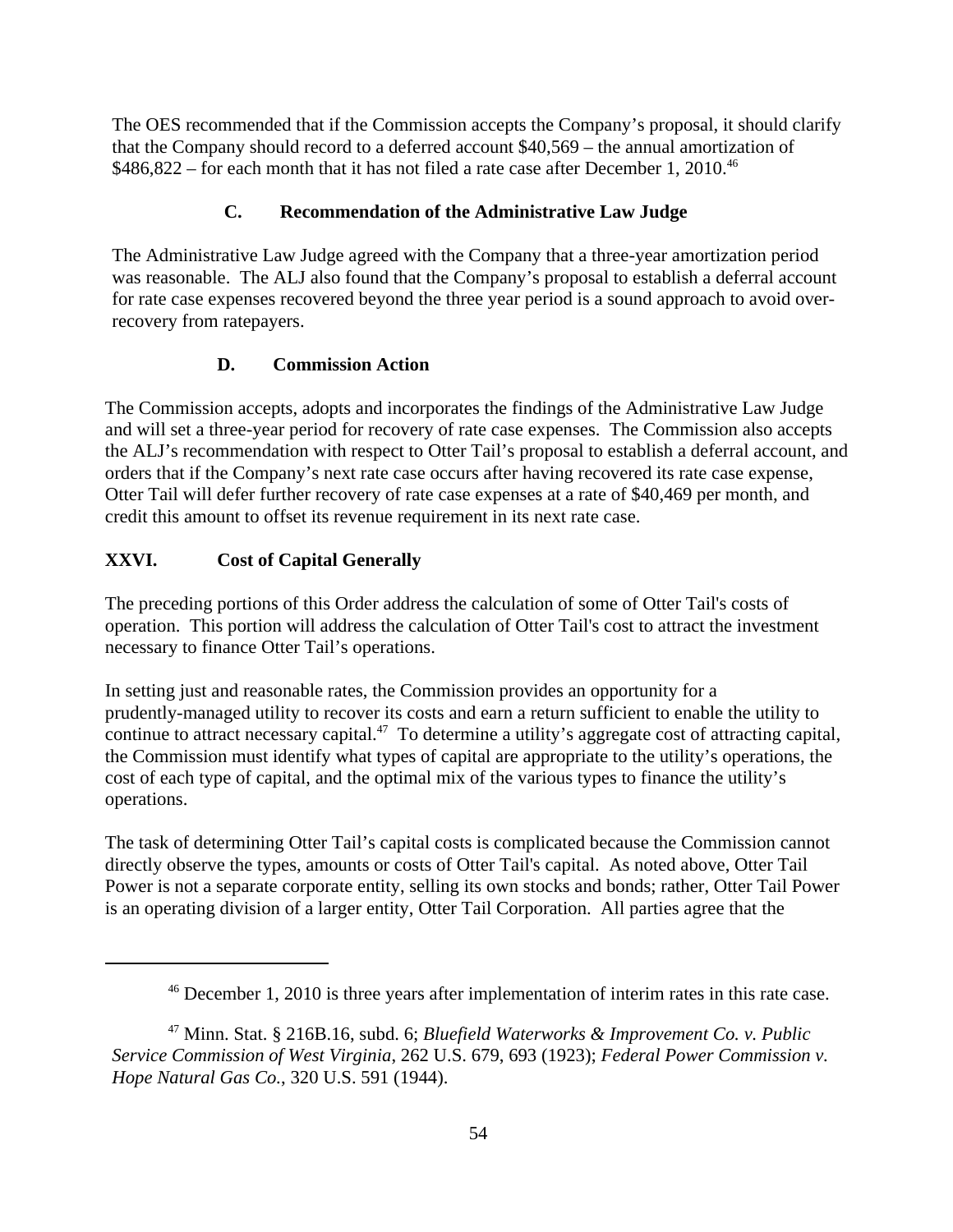Corporation's capital costs and capital structure differ from the costs and structure appropriate for a prudently managed electric utility.

# **XXVII. Cost of Capital – Common Equity**

# **A. Introduction**

Capital comes in the form of debt or equity. Firms pay debt holders (bondholders) a fixed sum on a fixed schedule, and pay equity holders (shareholders) out of their profits after all other expenses – including interest due to bondholders – have been paid.

Each form of capital has advantages and disadvantages. Equity financing does not impose the payment schedules of debt financing, but shareholders demand a higher average return to compensate them for the risk they bear of not being paid. Debt financing tends to be cheaper than equity financing, but the demands to make regular payments impose a greater threat to the utility's solvency and ability to pay dividends.

For purposes of the current rate case, the parties agreed to analyze Otter Tail's capital in terms of 1) short-term debt, 2) long-term debt, 3) preferred stock and 4) common stock. Moreover, the parties agreed that it would be appropriate to impute to Otter Tail a cost of 6.52% for short-term debt, 6.32% for long-term debt, and 4.75% for preferred stock. But the parties disagree about the cost of common equity to impute to Otter Tail.

To attract equity investment, Otter Tail must offer people an opportunity to earn a profit sufficient to induce them to forgo other possible uses for their funds. Consequently the Commission must analyze the returns being offered by other investment opportunities of comparable risk available in the market. This is a three-step process. First, the Commission must identify firms comparable to Otter Tail. Second, the Commission must analyze data from those firms according to appropriate models. Third, the Commission must consider how Otter Tail would recover the cost of selling ("floating") common equity.

# **B. Positions of the Parties**

OES, Otter Tail and RUD-OAG each prepared lists of firms they regard as being comparable to Otter Tail for purposes of analyzing capital costs. While each party used its own criteria to select comparable firms, they found agreement regarding many firms: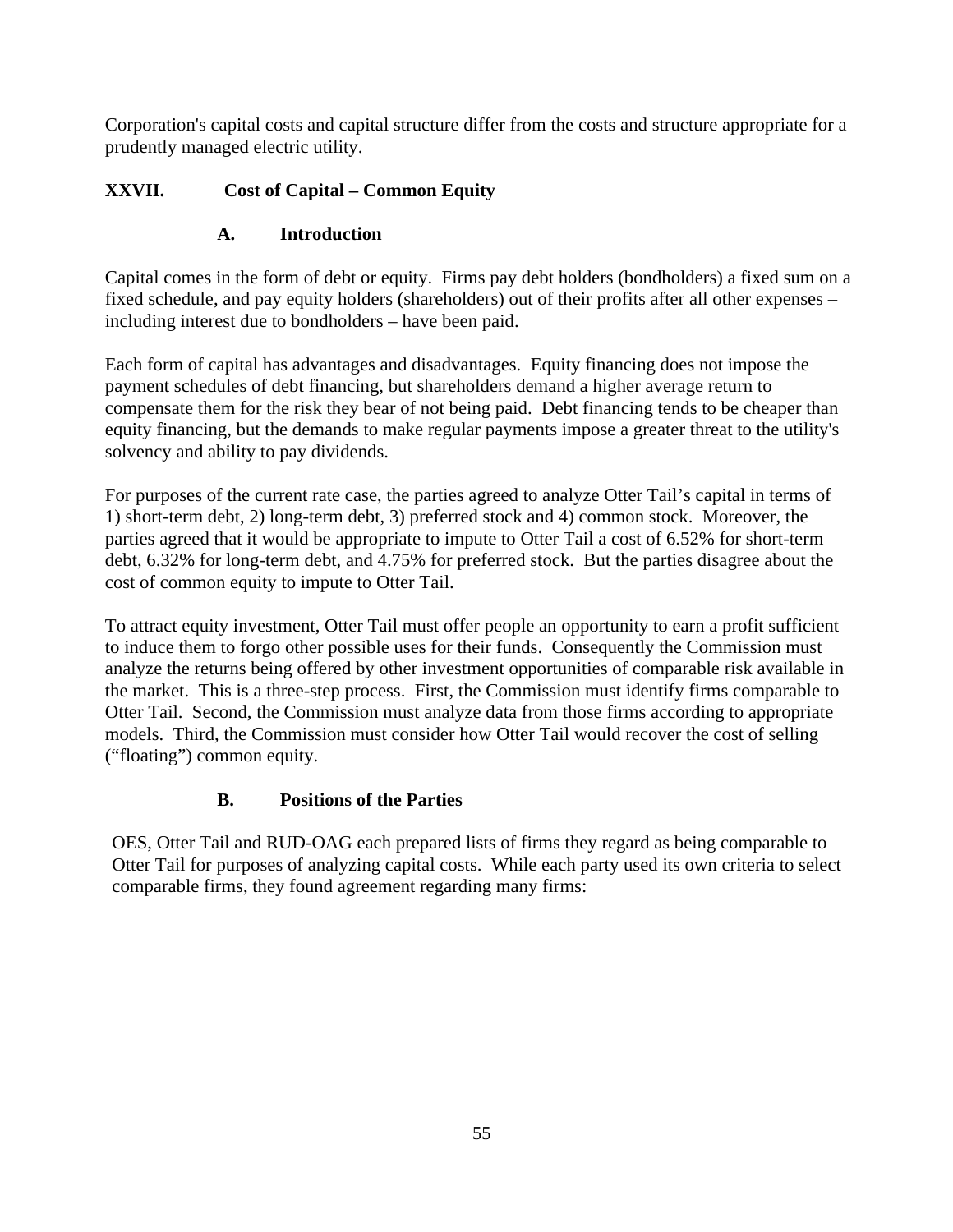|                                 | <b>OES</b> | Otter Tail | RUD-OAG      |
|---------------------------------|------------|------------|--------------|
| <b>American Electric Power</b>  |            |            | $\mathbf{v}$ |
| Cleco Corporation               |            |            | $\mathbf{v}$ |
| <b>Dominion Resources</b>       |            |            |              |
| DPL, Inc.                       |            |            | $\mathbf{v}$ |
| <b>Edison International</b>     |            |            |              |
| <b>Empire District Electric</b> |            |            | $\mathbf{r}$ |
| Entergy Corp.                   |            |            |              |
| Idacorp                         |            |            |              |
| <b>Pinnacle West Capital</b>    |            |            | $- -$        |
| <b>PNM Resources</b>            |            |            | $\mathbf{v}$ |
| <b>Progress Energy</b>          |            |            | $- -$        |
| Southern Company                |            |            | $\mathbf{v}$ |
| <b>Westar Energy</b>            |            |            | $\mathbf{v}$ |
| <b>Xcel Energy</b>              |            |            | $\mathbf{v}$ |

OES, Otter Tail and RUD-OAG then analyzed the data regarding the returns being offered by the firms on their respective lists. Each party used the Discounted Cash Flow (DCF) model, upon which the Commission has traditionally relied, as well as other analytical techniques. The DCF model assumes that the price someone is willing to pay for a stock reflects the present value of the flow of future payments expected from dividends and from the stock's eventual sale price. By using published forecasts of a firm's growth, and assumptions that the growth will be reflected in future payments, analysts can determine the rate of return that would be required to justify the firm's current stock price. Computationally, the return must equal the expected dividend yield (that is, the amount of current dividends divided by stock price) plus the expected growth.

Each party derived its list of comparable firms and applied the DCF model in a different way. For example, OES identified comparable firms by searching a database to identify firms that shared characteristics with Otter Tail. OES then took these firms and standardized the list by eliminating firms that 1) had abnormal debt ratios or 2) had both abnormal price changes and earnings  $\mathsf{patterns.}^{48}$ 

This process resulted in a list of seven firms which OES then analyzed using the DCF model. OES concluded that four of these firms had unrepresentative rates of growth. Regarding three firms with relatively high growth rates, OES altered the DCF model to project lower growth in later years. Regarding one firm with relatively low growth – IDACORP – OES eliminated it from the analysis. Finally, after adding a floatation adjustment, OES's analysis supported a return of equity between 9.90% and 11.85%; OES proposed that the Commission adopt the midpoint of 10.91%. OES also conducted other analyses, including use of the Capital Asset Pricing Model (CAPM) to corroborate the reasonableness of its proposal.

<sup>&</sup>lt;sup>48</sup> OES and Otter Tail each selected firms partially on the basis of their "beta coefficient" – that is, the degree to which their stock prices rise and fall in sync with the stock prices of all other firms in the market.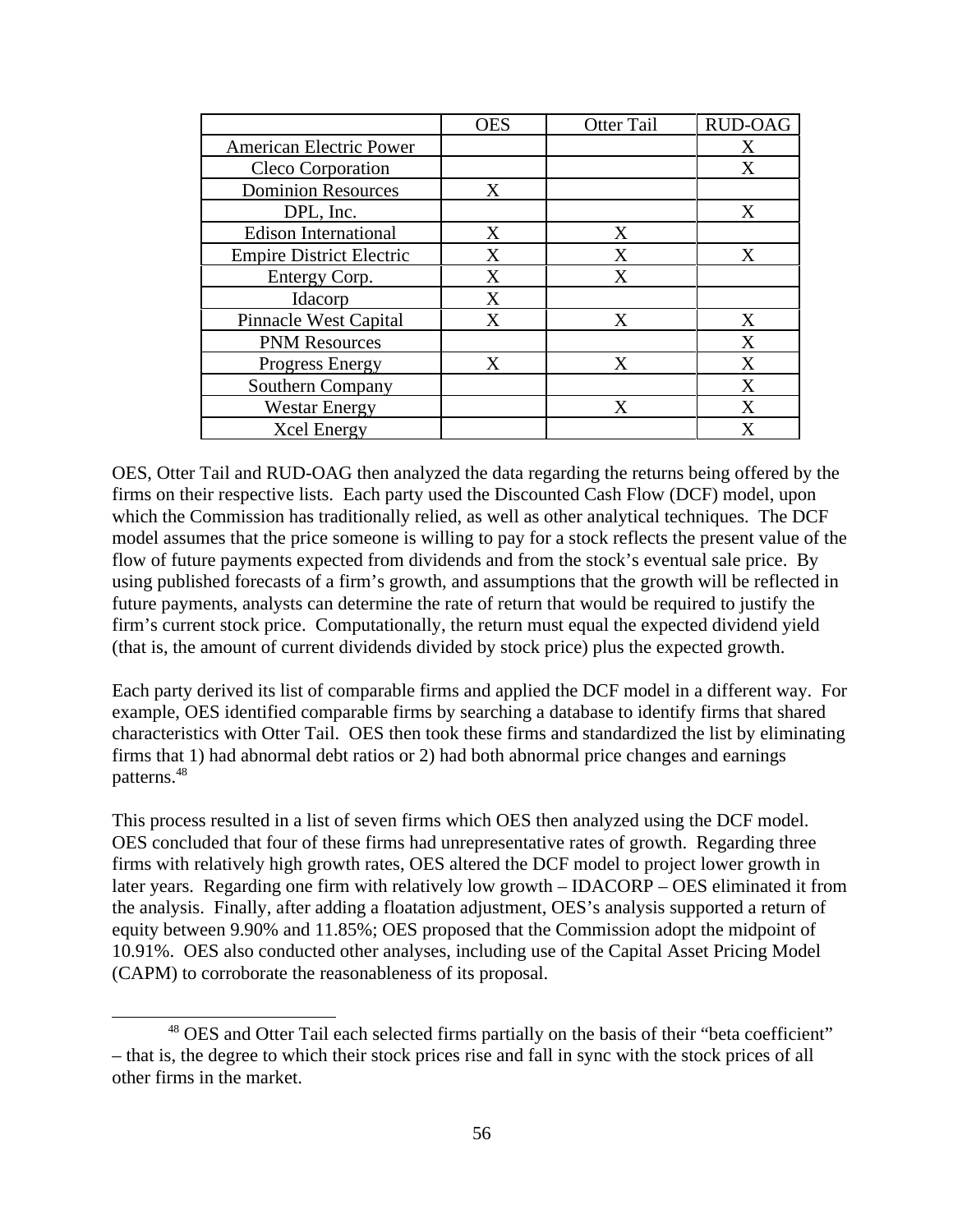Otter Tail followed a similar process to identify a list of comparable firms, identified a list of firms similar to OES's, conducted its own DCF analysis and added its own flotation adjustment to generate estimates of return on equity ranging from 10.28% to 12.74%. Otter Tail proposed that the Commission adopt an 11.25% return on equity. Otter Tail also conducted corroborating analyses using the CAPM and also the outcomes of 42 other rate cases involving verticallyintegrated utilities such as Otter Tail.

RUD-OAG identified 10 firms as being comparable to Otter Tail, but also provided an updated analysis eliminating one firm from the comparison group. RUD-OAG estimated dividend yields for both a 3-month and a 12-month period. RUD-OAG estimated the rate of growth per share by analyzing not merely earnings growth forecasts but also forecasts of growth in dividends and book value. While RUD-OAG calculated a flotation adjustment, it ultimately proposed that the Commission not adopt one in this case. RUD-OAG argued that Otter Tail had not sold any stock during the rate case's test year and had only vague plans for issuing stock in the future. Based on its analysis, RUD-OAG found support for a return on common equity between 9.19% and 10.19%, and proposed that the Commission approve an (updated) return of 9.73%.<sup>49</sup>

# **C. Recommendation of the Administrative Law Judge**

The ALJ concluded that OES had presented the most compelling argument and therefore recommended adoption of a 10.91% rate of return on common equity.

The ALJ analyzed the comparison groups proposed by OES, Otter Tail and RUD-OAG. The ALJ concluded that the method RUD-OAG used to assemble its list of firms failed to test for relevant points of distinction between its firms and Otter Tail. In contrast, the ALJ found merit in the selection methods used by OES and Otter Tail, and ultimately found that OES's list provided the better match for Otter Tail's operations.

The ALJ also considered how each party analyzed its list of firms, especially through the application of the DCF model to estimate dividend yields and earnings growth, and whether the parties included a flotation cost adjustment. While the parties arrived at comparable estimates of dividend yield, they differed regarding estimates of growth in earnings per share, and whether to include a flotation adjustment. Again the ALJ found the greatest merit in the OES's analysis, noting with approval that the OES had appropriately adjusted its analysis to account for firms with growth rates that were unsustainably high.

Finally the ALJ approved of the OES's proposal to incorporate a flotation adjustment. The ALJ reasoned that flotation costs were an appropriate cost of raising capital, the Commission has previously authorized recovery of flotation costs even when a utility had not sold any stock during the rate case test year, and Otter Tail had identified impending needs for increased capital.<sup>50</sup>

 $49$  RUD-OAG Exceptions (June 17,2008) at 7.

<sup>50</sup> See, for example, Brause Direct at 9-10.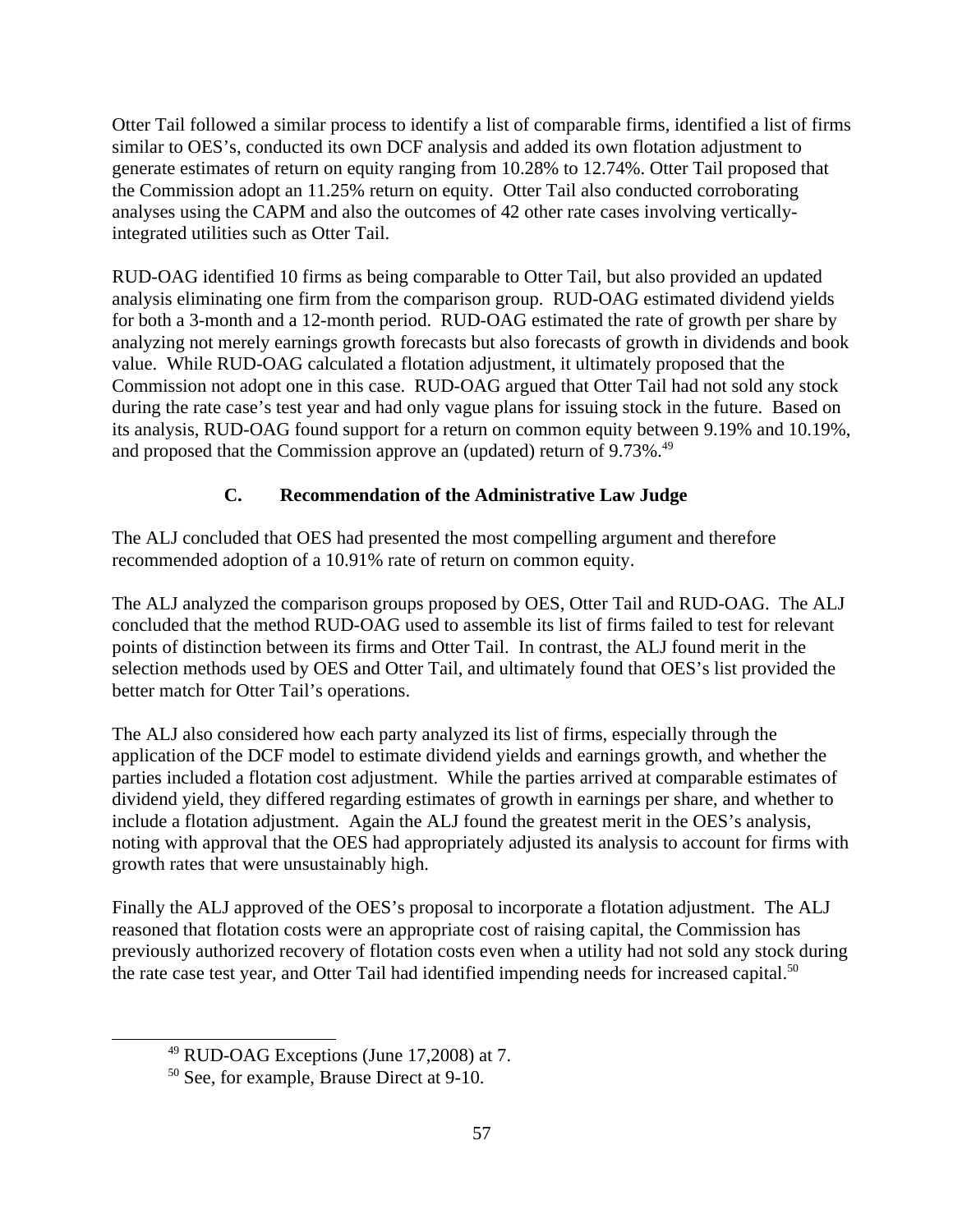## **D. Commission Action**

The ALJ's examination of this issue is carefully considered, closely reasoned, and based on an exhaustive evidentiary record. The ALJ gives appropriate attention to each step of the process, with special focus on the choices each party makes that had the greatest affect on their ultimate recommendations. In particular, the ALJ focuses on the initial step of selecting the group of firms from which later conclusions would be drawn.

The ALJ concluded that OES's selection process was most suited to finding appropriate comparison firms. OES tested a database of US firms to find all firms with the following characteristics:

- Being primarily in the business of providing electric utility service
- Deriving nearly all revenues from regulated utility service  $\bullet$
- Operating in the United States  $\bullet$
- Publically trading shares on stock exchanges
- Having a bond rating comparable to Otter Tail's  $\bullet$
- Not facing retail competition for the provision of electricity  $\bullet$
- Paying dividends and the state of the state of the state of the state of the state of the state of the state of the state of the state of the state of the state of the state of the state of the state of the state of the st

Analyzing the firms that have these qualities in common, OES then sought to standardize the list by eliminating firms with –

- debt ratios more than one standard deviation<sup>51</sup> from the group's average or  $\bullet$
- both price changes and earning fluctuations more than one standard deviation from  $\bullet$ the group's average

The Commission shares the ALJ's assessment of the evidence in the record and approves of OES's analysis – with one exception.

OES provides substantial and uncontested support for the proposition that IDACORP is a comparable firm to Otter Tail in the same standing as any other firm in OES's comparison group. Ultimately OES elected to exclude IDACORP's DCF results from its computation because OES deemed the firm's DCF-required ROE rate excessively low. The Commission observes, however, that OES did not similarly exclude firms from its computation when it deemed their growth rates too high, despite higher growth rates' clear translation into higher ROEs. While the addition of this one firm will not produce a large change in the ultimate result, the Commission concludes that including IDACORP in the ROE computation would provide a more balanced analysis than excluding it.

<sup>&</sup>lt;sup>51</sup> While the "average" depicts the expected value for a group of data points, a "standard deviation" depicts the degree of dispersion within the data. In normally distributed data, most data points fall within one standard deviation from the average, with only 16% of data points falling above one standard deviation and 16% falling below.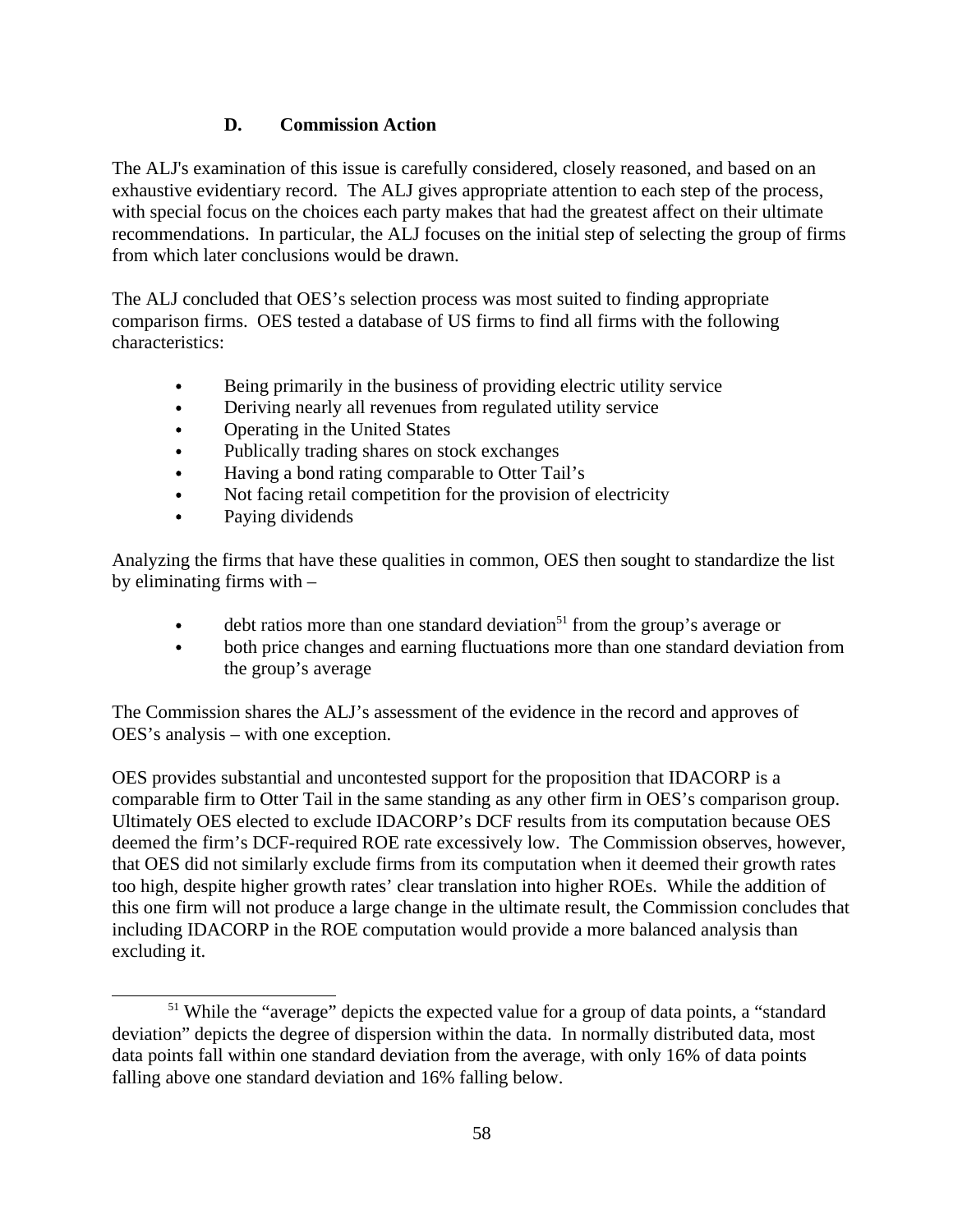Incorporating IDACORP into OES's analysis produces a midpoint return-on-equity estimate of 10.43%. This figure is within the range of returns supported by both OES and Otter Tail, using both the DCF model and the CAPM. The Commission will adopt this figure for purposes of calculating Otter Tail's capital costs.

# **XXVIII. Cost of Capital – Capital Structure**

## **A. Introduction**

As noted above, the parties agreed to analyze Otter Tail's capital in terms of 1) short-term debt, 2) long-term debt, 3) preferred stock and 4) common stock. The parties also agreed that, for purposes of calculating Otter Tail's capital costs, it would be appropriate to assume that Otter Tail raises 4.1% of its capital by selling short-term debt, 3.6% of its capital by selling preferred stock, and the remaining 92.3% of its capital by selling a combination of long-term debt and common equity. But the parties disagree about the relative amounts of long-term debt and equity to impute to Otter Tail.

## **B. Positions of the Parties**

OES proposes that the Commission assume that Otter Tail raises 50.0% of its capital by selling common equity and 42.3% from long-term debt. OES selected this figure after analyzing the average capital structures of its comparison group and the average capital structure of all utilities with Otter Tail's bond rating. A 50% share of common equity appears between these two averages, and is within a standard deviation of each figure.

Otter Tail asks the Commission to assume that Otter Tail raises 52.9% of its capital by selling common equity and raise 39.6% from long-term debt. Otter Tail derives this number from internal financial records attributing some portion of the debt and equity sold by Otter Tail Corporation to its Otter Tail Power division. Otter Tail offers three arguments to bolster its position. First, Otter Tail notes that some of the firms in its list of comparable firms have common equity ratios higher than 52.9%, and that a 52.9% equity share is "nearly within one standard deviation of [OES]'s comparison group average...."52 Second, Otter Tail argues that maintaining a higher equity ratio will help Otter Tail offset the added financial risks arising from planned capital investments. Third, Otter Tail argues that higher equity ratios result in lower rates for long-term debt, as evidenced by the rates it derives from parent entity Otter Tail Corporation.

Based on an analysis of its own comparison group, RUD-OAG proposes that the Commission assume that Otter Tail raises 47.55% of its capital by selling common equity and 44.75% from long-term debt.

<sup>52</sup> Otter Tail Initial Brief at 71.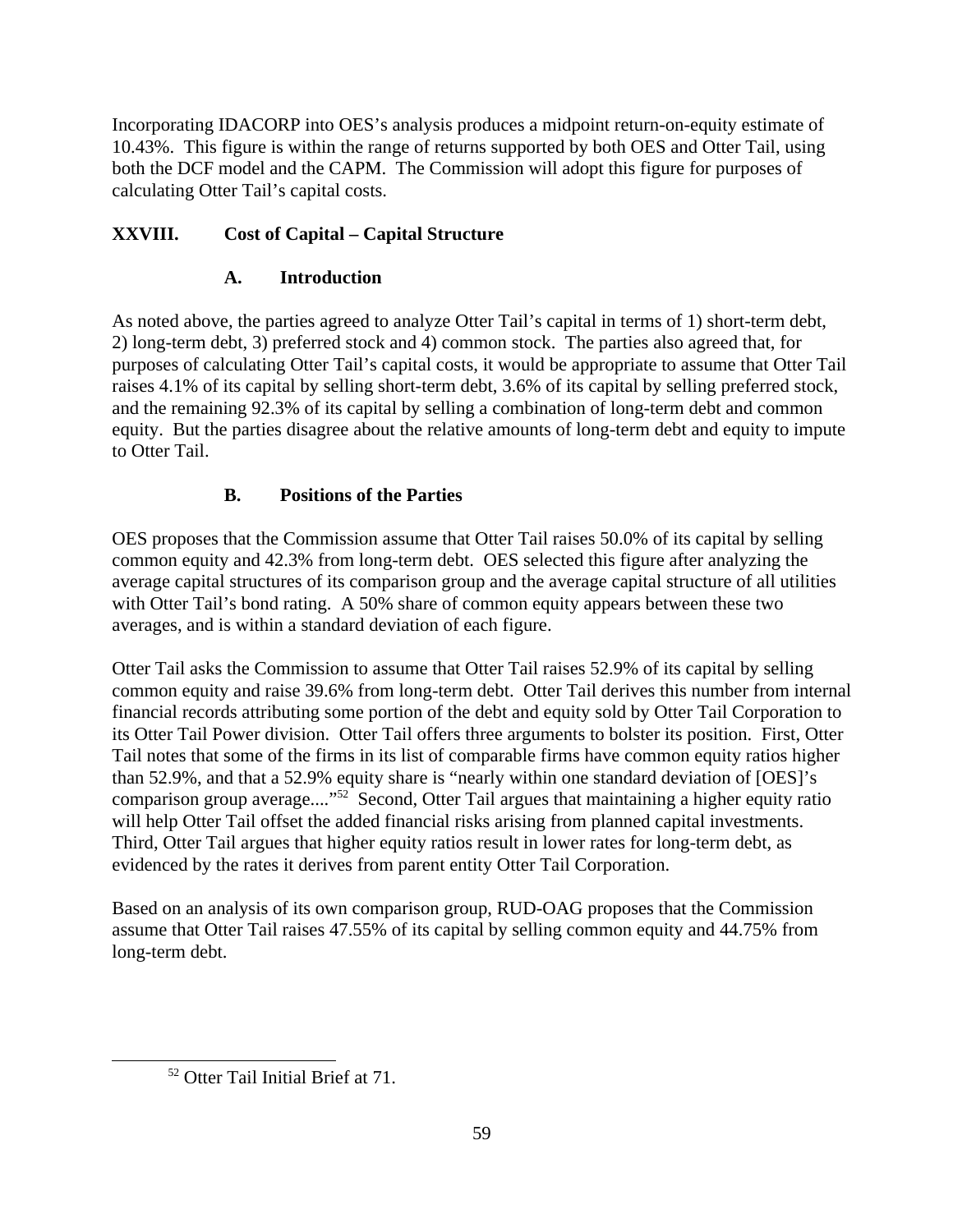#### **C. Recommendation of the Administrative Law Judge**

The ALJ concluded that the parties' consensus regarding the appropriate levels of short-term debt and preferred stock is reasonable and should be adopted. Furthermore, the ALJ recommended that the Commission adopt the OES's proposal to set Otter Tail's cost of capital assuming Otter Tail raises 50% of its capital by selling common equity and raises the balance through long-term debt.

## **D. Commission Action**.

Because dollars are fungible, the Commission has no meaningful way to evaluate the amount of debt or equity that Otter Tail Corporation imputes to Otter Tail Power.

While Otter Tail proposed a capital structure with 52.9% equity, data from Otter Tail's own comparison group revealed only an average 50.3% equity financing, and a much higher portion of debt than Otter Tail proposes.<sup>53</sup> Otter Tail seeks to borrow support from the OES's comparison group, but must acknowledge that the 52.9% equity ratio is more than a standard deviation above the equity ratio supported by OES's analysis. Finally, while Otter Tail correctly notes that a higher equity ratio tends to reduce the cost of debt, Otter Tail fails to acknowledge the corresponding dynamic that lower debt costs support increasing the debt ratio. The Commission must weigh both of these dynamics in determining an optimal capital structure for a regulated utility.<sup>54</sup> utility. $54$ 

As noted above, the ALJ recommends adopting OES's proposal of 50% equity and 42.3% longterm debt. The Commission finds the ALJ's recommendation reasonable. OES's position is the most moderate of the three proposed, is the most developed in the record, and derives from an analysis of the comparison group that the ALJ found to be the most representative of Otter Tail's operations. Consequently the Commission will adopt OES's capital structure for purposes of calculating Otter Tail's capital costs.

## **XXIX. Cost of Capital – Conclusion**

For the foregoing reasons, the Commission will set rates for Otter Tail based on an assumed cost of capital of 8.33%, based on the following analysis:

<sup>53</sup> RBH-1, Schedule 7.

<sup>54</sup> See *In the Matter of the Petition of Northern States Power Company for Authority to Change its Schedule of Rates for Electric Service in Minnesota*, 416 N.W.2d 719, 726 (Minn. 1987) ("The equity investor's stake is made less secure as the company's debt rises, but the consumer ratepayer's burden is alleviated. It is these conflicting interests that the Commission is to reconcile.")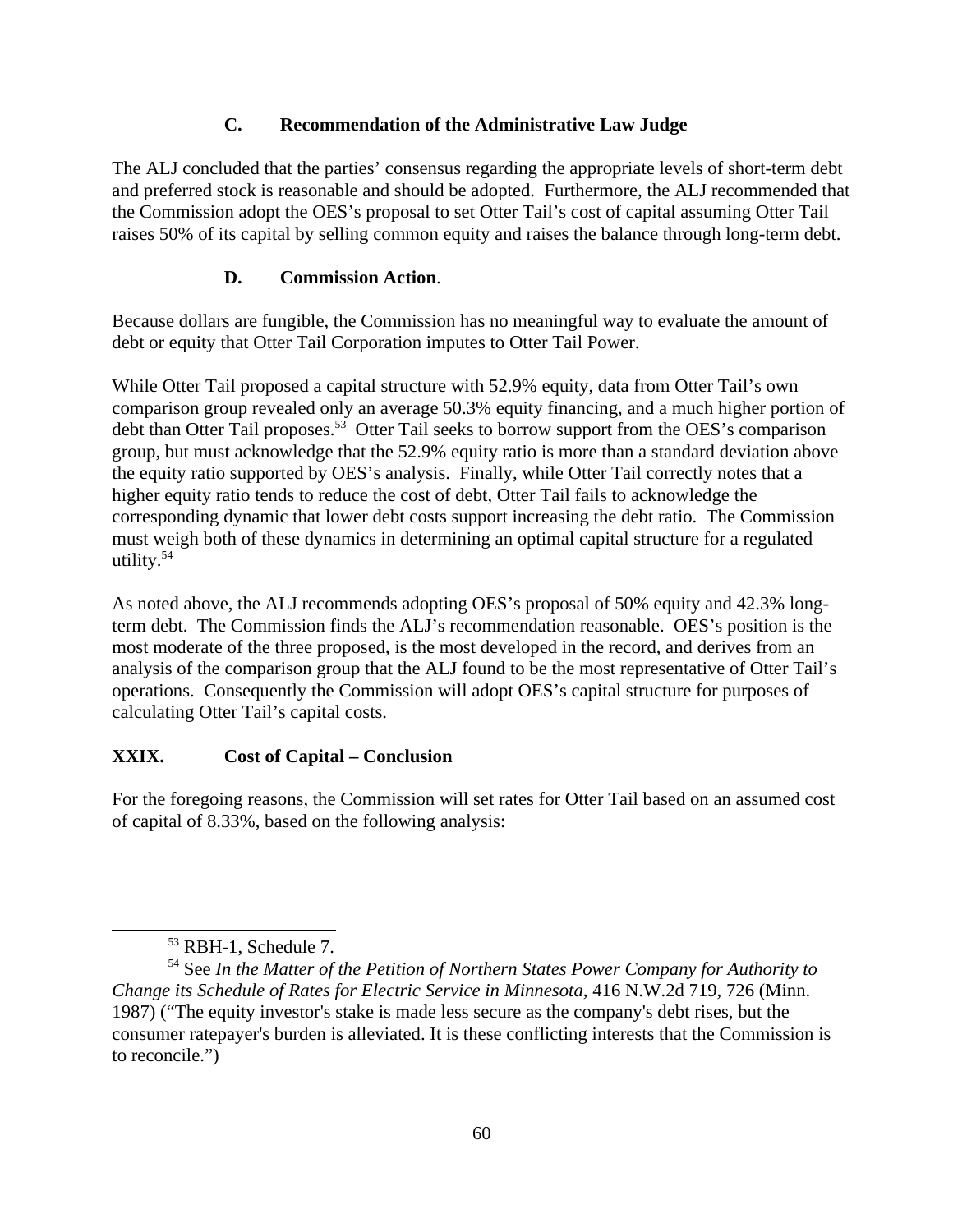| Type of Capital     | <b>Proportion of Total</b> | Cost | Weighted Cost |
|---------------------|----------------------------|------|---------------|
| Short-Term Debt     |                            |      |               |
| Long-Term Debt      |                            |      |               |
| Preferred Stock     |                            |      |               |
| Common Stock Equity |                            |      |               |
| <b>Total</b>        | 100.0%                     |      | $8.33\%$      |

## **XXX. Class Revenue Apportionment**

#### **A. Background**

The next issues will address how Otter Tail should set its rates to secure adequate revenues to cover those costs and earn a reasonable return on investment. This process of "rate design" requires the Commission to exercise policy judgment because there are many ways to set rates to enable a utility to recover appropriate revenues.

The Commission considers many factors in setting rates, including the cost of providing service. The cost of serving one customer will differ from the cost of serving another. But because similar types of customers impose similar types of costs on a utility, utilities find it useful to group customers into classes for purpose of analysis. Utilities learn about how the cost of serving one class of customer differs from another by conducting a "class cost of service study" (CCOSS).<sup>55</sup>

The Commission requires utilities to file a CCOSS because the cost a utility incurs to provide service is one factor the Commission considers in determining how much each customer class should contribute to meeting the utility's revenue requirement, and how to recover each class's share of the revenue requirement from the members of the class. Other factors include, inter alia, economic efficiency; continuity with prior rates; ease of understanding; ease of administration; promotion of conservation; ability to pay; and ability to bear, deflect or otherwise compensate for additional costs.

## **B. Positions of the Parties**

Otter Tail apportioned its total revenue responsibilities among its rate classes based on its CCOSS and its rate design objectives, including the objective of maintaining reasonable rate continuity, mitigating rate shock, and encouraging the efficient use of resources. OTP proposed the following allocation:

<sup>&</sup>lt;sup>55</sup> Minn. Rules Part 7825.4300, subp. C requires a company filing a rate case where there is a material change in the rate structure to file a CCOSS.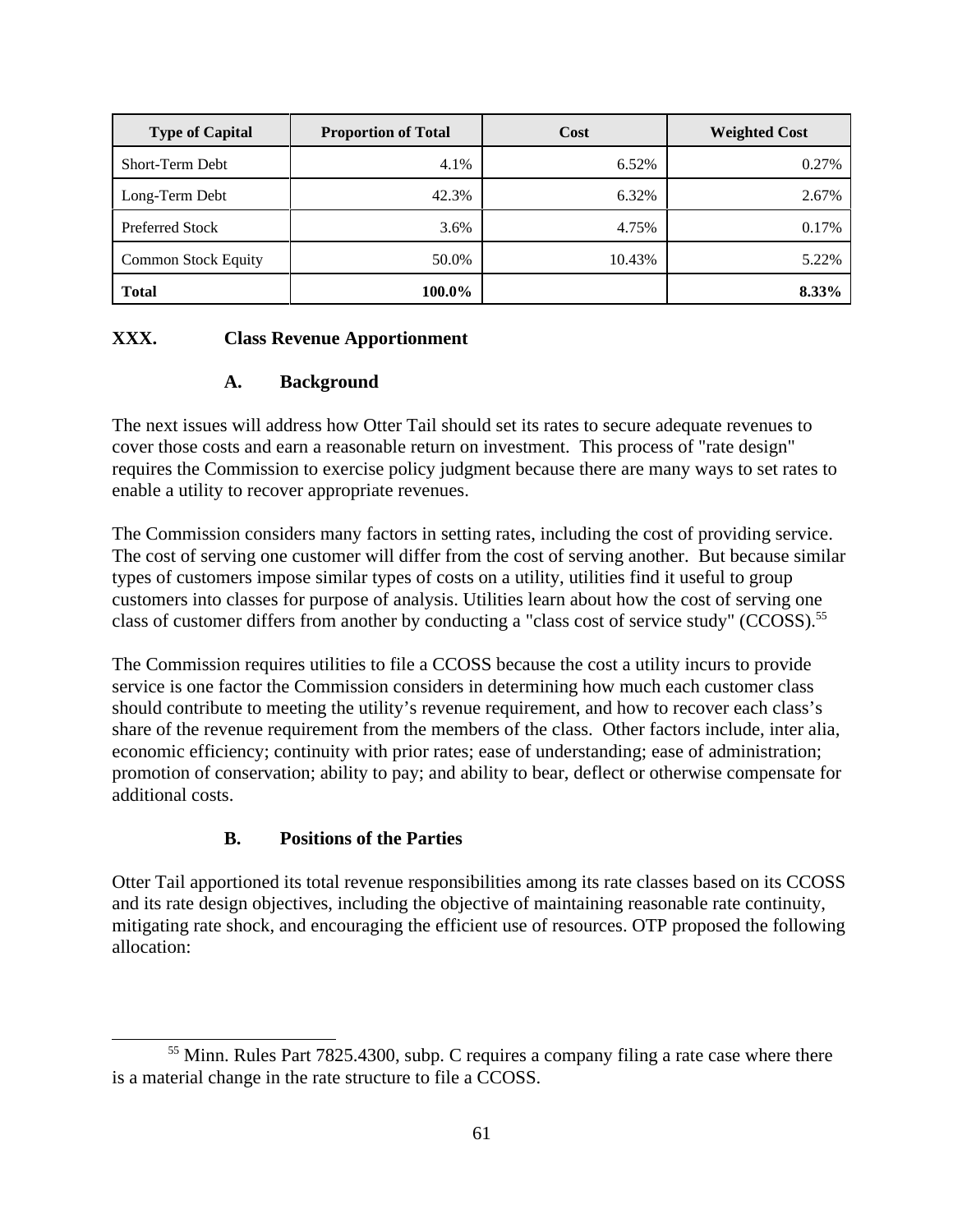| Class Revenue Responsibility — Proposed increase by class |                                         |                                           |                              |  |
|-----------------------------------------------------------|-----------------------------------------|-------------------------------------------|------------------------------|--|
|                                                           |                                         | Proposed Increase by Class Responsibility |                              |  |
|                                                           | Amount of<br>Increase (as<br>originally |                                           | Percent Increase<br>With FCA |  |
| Customer Class                                            | proposed)                               | <b>Percent Increase</b>                   | Adjustment                   |  |
| Residential                                               | \$4,522,094                             | 12.50%                                    | 9.10%                        |  |
| Farms                                                     | 286,159                                 | 13.25%                                    | 9.20%                        |  |
| General<br>Service                                        | 1,538,033                               | 5.88%                                     | 2.50%                        |  |
| Large General<br>Service                                  | 6,081,942                               | 10.50%                                    | 5.25%                        |  |
| Irrigation                                                | 40,46                                   | 14.00%                                    | 9.51%                        |  |
| Lighting                                                  | 273,006                                 | 11.50%                                    | 9.16%                        |  |
| OPA                                                       | 167,790                                 | 14.00%                                    | 9.15%                        |  |
| Controlled<br>Service Water<br>Heating                    | 215,284                                 | 15.00%                                    | 10.05%                       |  |
| Controlled<br>Service<br>Interruptible                    | 1,298,236                               | 40.00%                                    | 31.80%                       |  |
| Controlled<br>Service<br>Deferred                         | 86,51                                   | 12.00%                                    | 6.039                        |  |

The RUD-OAG recommended a flat, across-all-classes rate increase, without any regard for Otter Tail's embedded CCOSS.

The MCC recommended a strict adherence to the CCOSS, without any regard for non-cost factors. MCC asserted that new conservation laws require residential revenue responsibility to be moved strictly toward costs.

The OES's analysis of the Company's rate structure concluded that significant subsidies currently exist between customer classes. OES proposed that a balancing of cost and non-cost factors should be used to determine revenue responsibility.

## **C. Recommendation of the Administrative Law Judge**

The ALJ found that Otter Tail's proposed revenue apportionment minimizes the effect of rate shock, while modestly addressing subsidies between customer classes. The ALJ noted that the proposals of the other parties were problematic. OES's proposal reduced subsidies, but resulted in larger increases for some classes that could constitute rate shock. The RUD-OAG's proposal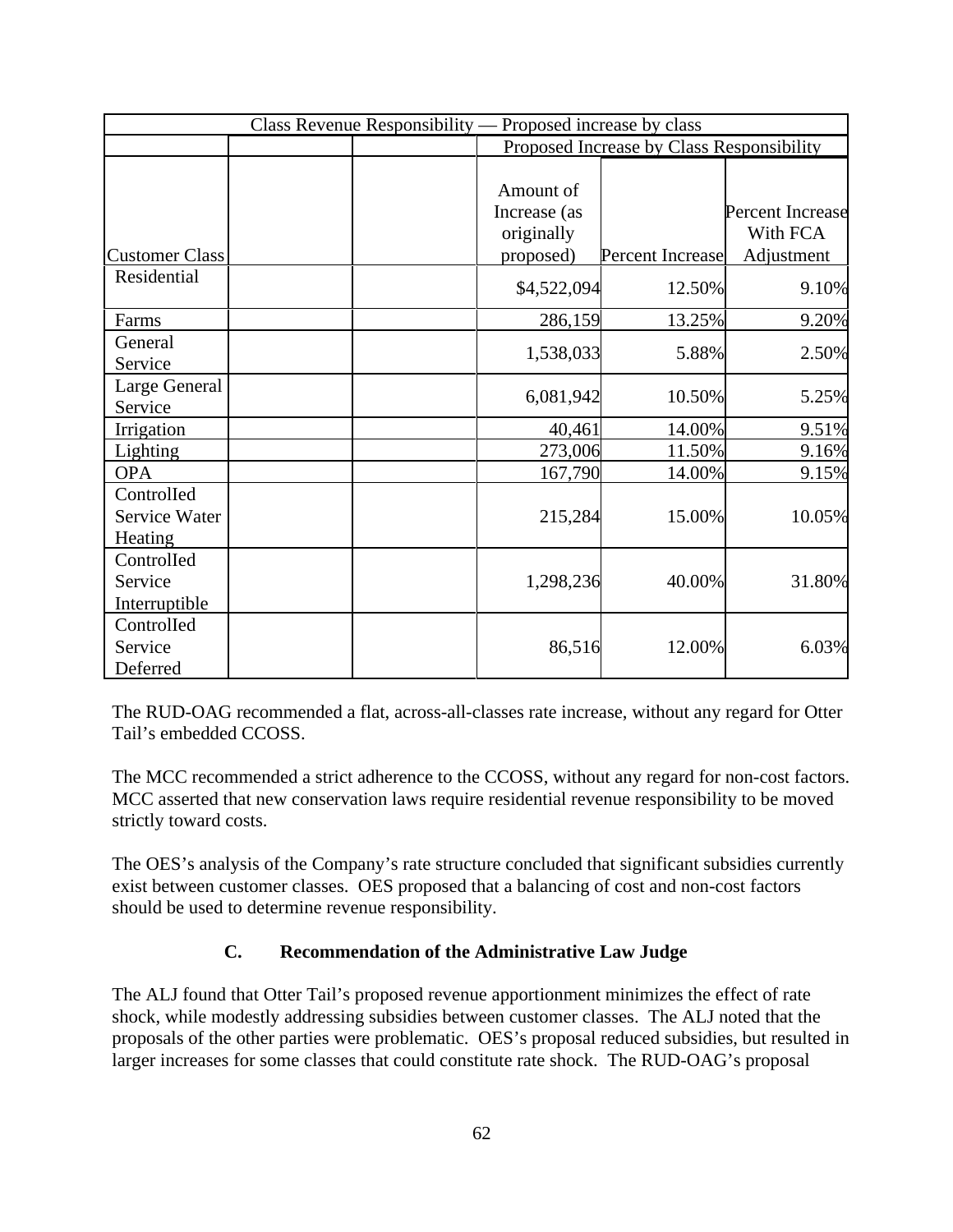would mitigate rate shock, but did not address subsidies between customer classes. The ALJ found that of the various revenue allocation proposals, Otter Tail's best reflected and balanced the relevant cost and non-cost factors.

# **D. Commission Action**

The Commission has carefully reviewed the record and the arguments of the parties and concurs with the Administrative Law Judge on this issue; it accepts, adopts, and incorporates Findings 402 through 411 and the first sentence of Conclusion 23 dealing with class revenue apportionment.

The Commission finds that a balancing of cost and non-cost factors justifies some movement toward cost for the residential class. The Company's class revenue responsibility proposal best balances a gradual move towards reducing subsidies for the residential class while mitigating rate shock for that class.

The ALJ's findings are straightforward, clear, and supported by substantial evidence. The Commission accepts and adopts them for the reasons set forth in the Administrative Law Judge's Report.

# **XXXI. Marginal Costs in Rate Design**

# **A. Use of Marginal Costs vs. Embedded Costs in Rate Design**

Otter Tail developed its rate design from the revenue requirements identified in its marginal cost of service study. MCC and Enbridge challenged the use of marginal cost instead of the embedded CCOSS to design rates,<sup>56</sup> and challenged how the Company's marginal capacity costs were developed.

## **B. Positions of the Parties**

# **1. Enbridge and MCC**

MCC asserted that Otter Tail should have used an embedded CCOSS to design rates, and challenged how the Company's marginal capacity costs were developed. MCC and Enbridge argued that the generation portion of Otter Tail's marginal cost study is focused on too short term a time period, and that the capacity costs of the Company's proposed future baseload additions, such as Big Stone  $II$ ,  $57$  should be included in current demand charges.

<sup>56</sup> Marginal costs describe the cost of producing the next unit of electricity; embedded costs are average costs.

<sup>&</sup>lt;sup>57</sup> Big Stone II, a coal-fired power plant located in South Dakota, is Otter Tail's next planned baseload addition. On June 5, the Commission postponed a decision on the Company's application for a certificate of need for new power lines to carry the plant's energy into Minnesota.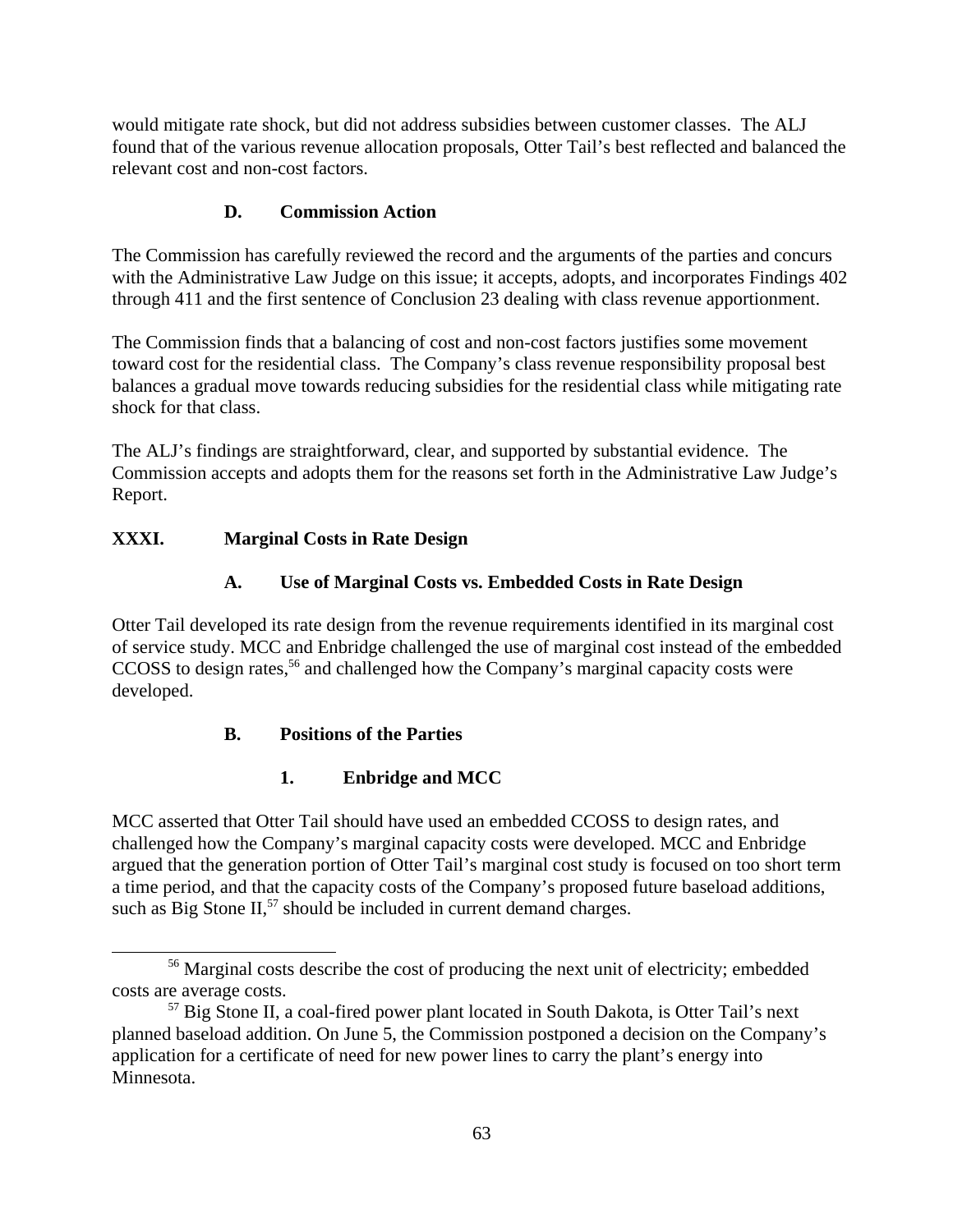Enbridge further asserted that Otter Tail's embedded CCOSS should have provided more information so that it could be used to check the marginal cost study. Enbridge argued that to make it possible to fairly evaluate changes proposed in its next rate case, Otter Tail should be required to submit an embedded CCOSS that provides sufficient unit cost information by function and rate class to make such evaluations.

## **2. Otter Tail**

Otter Tail asserted that its marginal cost study reflects the marginal costs that will be incurred during the period the proposed rates are expected to be in effect. The Company asserts that its approach results in price signals that are as close as possible to the expected costs to supply additional kW and kWh while the rates are in effect.

Otter Tail further argued that reflecting the costs of future baseload additions such as Big Stone II in current charges is inappropriate, as it would base one rate component (demand charges) on the costs of future capacity additions, and the other component (energy charges) on current marginal costs.

## **C. Recommendation of the Administrative Law Judge**

The ALJ recommended that Otter Tail's use of a marginal cost study to design rates should be accepted, as well as the Company's use of market prices as the basis for marginal capacity costs. The ALJ found that the Company's proposed rates should not be altered to reflect anticipated capacity costs for the proposed Big Stone II plant.

## **D. Commission Action**

The Commission concurs in the ALJ recommendation, and will accept Otter Tail's marginal cost study. The record supports the use of marginal cost to design rates and Otter Tail's marginal cost methodology. The evidence in this case supports the ALJ's finding that rates set at marginal cost provide efficient price signals to customers, promoting the educated use of resources.

The Commission also accepts Otter Tail's use of market prices as the basis for its marginal capacity costs. The Company's rates should not be altered to reflect anticipated capacity costs, such as those associated with the proposed Big Stone II facility.

Finally, despite its acceptance of the Company's marginal cost study in this matter, the Commission will also adopt Enbridge's suggestion to require Otter Tail to submit an embedded cost study, in addition to a marginal cost study in its next rate petition.

Traditionally, utilities have filed embedded cost studies. Commission Rules, however, do not specify what form of cost study must be utilized in a rate case. And the Commission has, in the past, recognized that "an increasingly competitive environment compels much closer attention to the economic efficiency issues only marginal cost studies can illuminate," and required a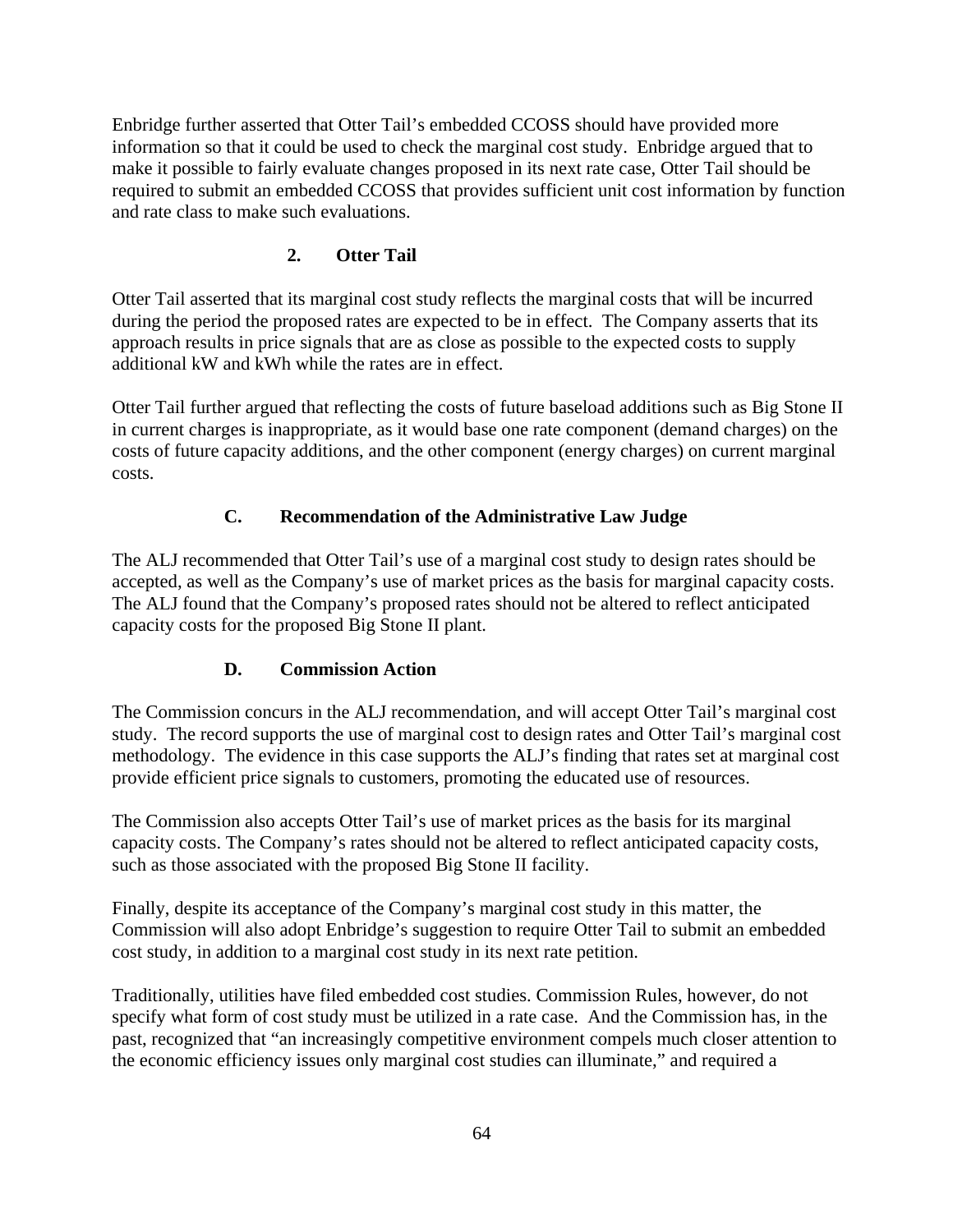Minnesota utility to file both a fully distributed embedded cost study as well a marginal cost study.<sup>58</sup> The Commission will so require in Otter Tail's next rate case.

## **XXXII. E8760 Allocator in Rate Design**

## **A. Introduction**

An E8760 allocator, discussed previously with respect to allocation of jurisdictional costs, is also an issue with respect to the CCOSS. It is an issue, however, with implications only for Otter Tail's next rate case, as no party has developed an E8760 allocator for use in this rate case.

As the name reflects, there are 8760 hours in the year, and the different energy costs in each hour would be used to develop a different energy factor for each customer class. The issue here is whether Otter Tail should be required to implement the E8760 allocator for CCOSS purposes in its next rate case.

# **B. Positions of the Parties**

# **1. Otter Tail**

Otter Tail proposed studying the implementation of an E8760 factor for use in its CCOSS, presenting the results of such a study, and possibly implementing an E8760 allocator for use in its CCOSS in its next rate case. Otter Tail proposed a step-by-step approach because of the large amount of study and work involved in developing an E8760 factor. Otter Tail indicated that its existing load research wasn't designed for the development of an E8760 factor, and that an evaluative process would involve placing new metering and collecting data for a specified time; testing samples; and potentially placing new load research meters.

## **2. OES**

The OES recommended that Otter Tail be required to use the E8760 allocator in its next rate case for CCOSS purposes, because the allocator more accurately reflects costs for customer classes. The OES allowed that the data for such an allocator does not currently exist.

# **3. MCC**

MCC also asserted that the E8760 allocator would be useful for class allocation purposes.

<sup>58</sup> *See, e.g. In the Matter of the Application of Minnegasco, a Division of NorAm Energy Corp., for Authority to Increase Its Natural Gas Rates in Minnesota*, Docket No. G-008/GR-95- 700, Findings of Fact, Conclusions of Law, and Order (June 10, 1996) at 49.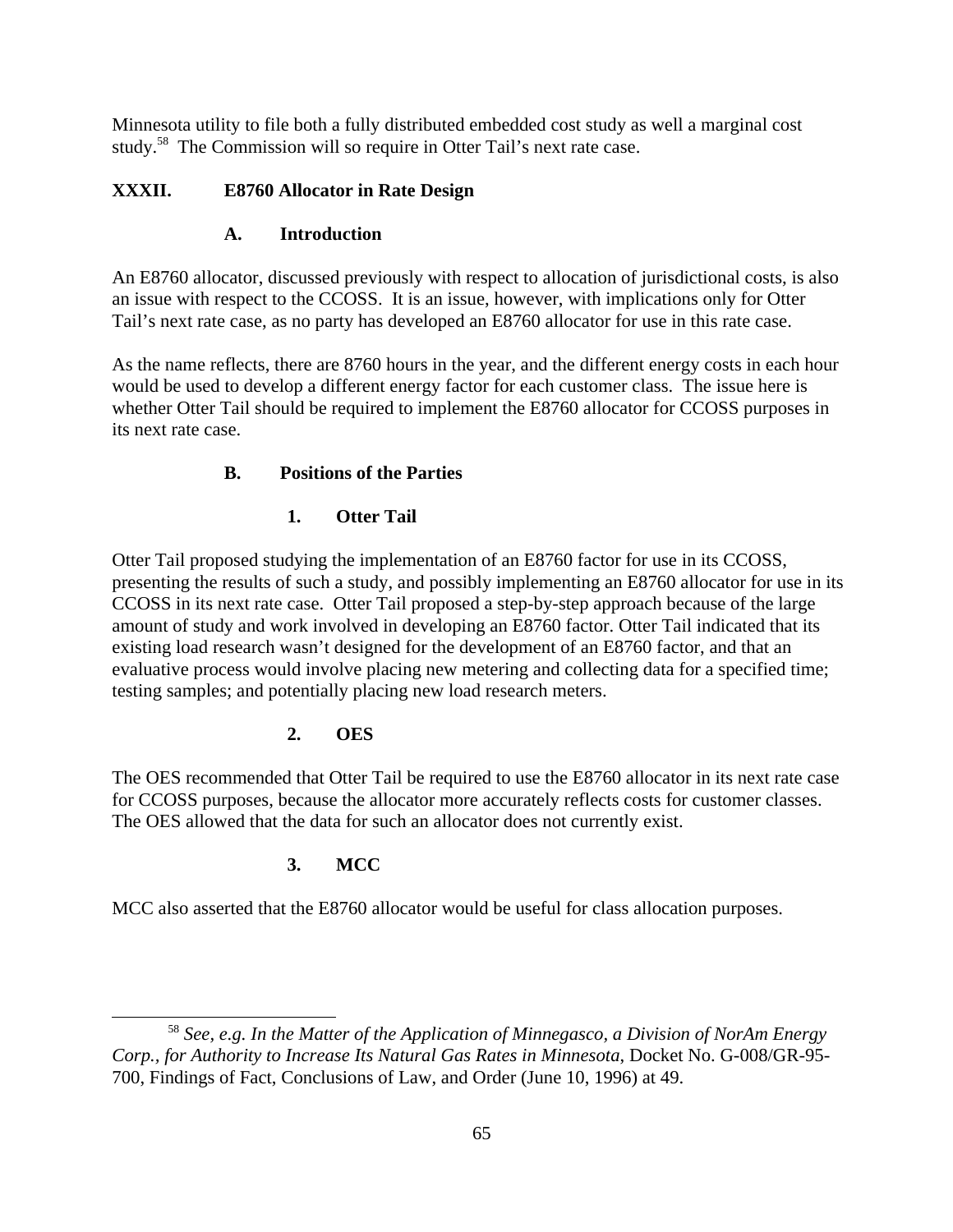## **C. Recommendation of the ALJ**

The ALJ recommended that Otter Tail not be required to develop an E8760 allocator for its next rate case. Instead, consistent with Otter Tail's position, the ALJ recommended that the Company should be required to continue investigating whether the costs and benefits of an E8760 allocator justify development of such a methodology. Finally, the ALJ recommended that if the Commission does require the Company to develop such methodology, that it should be limited to CCOSS development purposes.

# **D. Commission Action**

The Commission agrees with the OES, and with the ALJ's alternative recommendation, that Otter Tail should be required to use the E8760 allocator in its next rate case for CCOSS development purposes. The Commission has previously recognized that there is value in use of the E8760 allocator for purposes of a CCOSS, in adopting it as an allocator in Xcel Energy's most recent electric rate case.<sup>59</sup> In that case, the Commission recognized that "the choice of allocators does not, by itself, set rates; it merely establishes a tool for measuring costs," and found that the E8760 allocator produces a more accurate calculation of class costs than the E20 allocator. $60$ 

## **XXXIII. Allocating Costs of High-Voltage and Low-Voltage Transmission Lines Between Customer Classes**

# **A. Introduction**

For purposes of rate design, the issue posed is whether the Company should continue charging "rolled in rates," which spread the cost of all transmission over all customer classes, or exempt very large customers who connect directly with high-voltage lines from any cost responsibility for lower-voltage lines.

## **B. Positions of the Parties**

Otter Tail asserted that the rolled in rate, which does not distinguish between high and low voltage, should be utilized. The Company argued that the identical issue was decided by the Federal Energy Regulatory Commission in 1980, in connection with the Company having been required by the U.S. Supreme Court to provide transmission services to the municipality of Elbow Lake, Minnesota. The issue arose whether Elbow Lake should only pay for the lower cost 41.6 kV facilities used to serve it, or whether it should be required to pay a rolled in rate that included the cost of higher voltage facilities. Noting that Otter Tail operated an integrated system, FERC found that a rolled in rate should apply.

<sup>59</sup> *In the Matter of the Application of Northern States Power Company d/b/a Xcel Energy for Authority to Increase Rates for Electric Service in Minnesota*, Docket No. E-002/GR-05- 1428, Findings of Fact, Conclusions of Law, and Order; Order Opening Investigation (September 1, 2006).<br><sup>60</sup> *Id.* at. 29.

<sup>60</sup> *Id*. at. 29.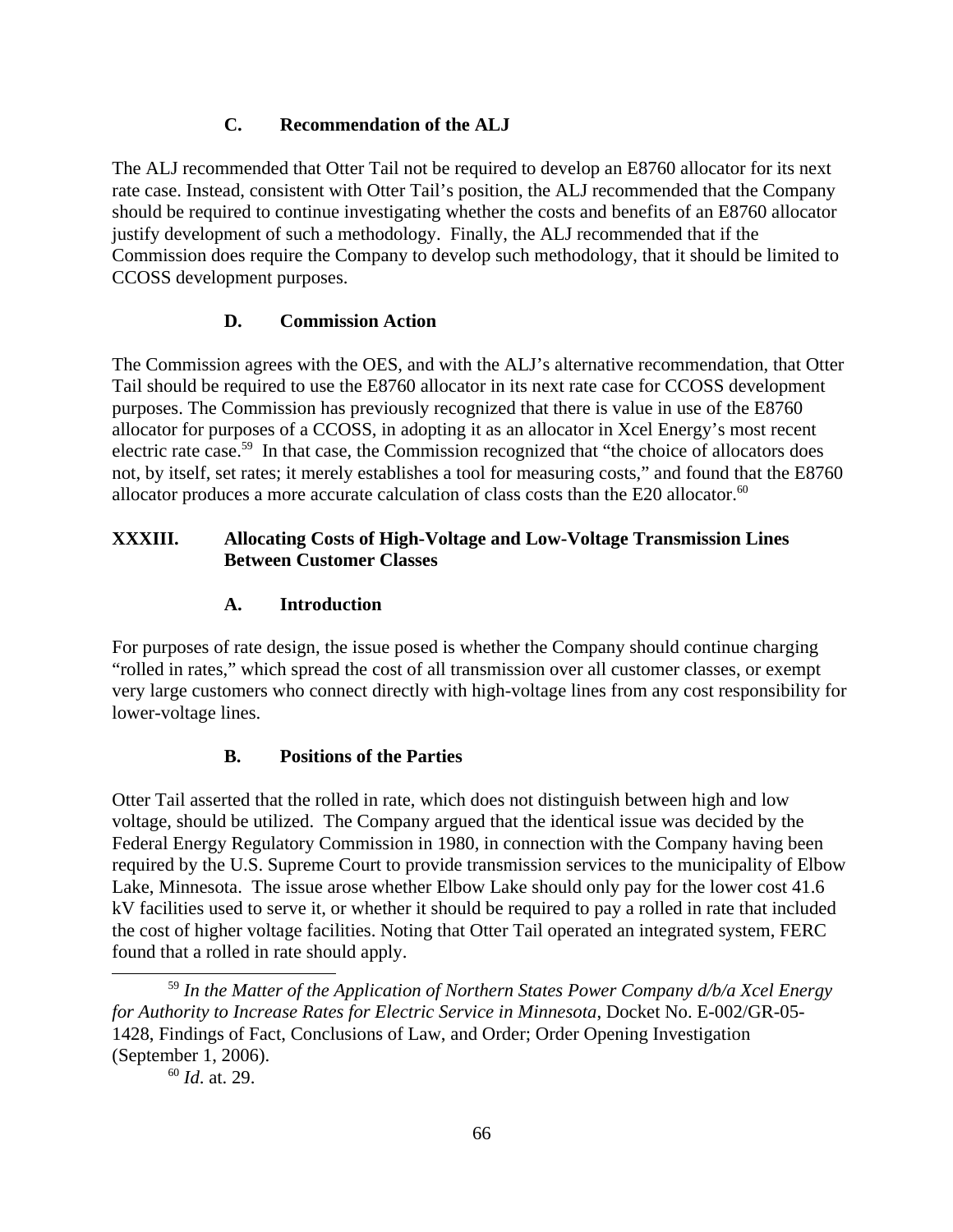Enbridge is served by Otter Tail off 115 kV lines. Enbridge and MCC proposed that two separate rate classes, transmission and sub-transmission, be established. The proposed change would be based on functionalizing costs in a manner that allocates none of the lower voltage transmission costs to Enbridge. Enbridge argued that it should not contribute to the cost of lower voltage facilities unless Otter Tail demonstrates that they provide meaningful ongoing or emergency support for their pumping stations.

# **C. Recommendation of the Administrative Law Judge**

The ALJ concluded that Otter Tail's use of "rolled-in" rates was appropriate for its Minnesota customers, resulted in reasonable rates for all Otter Tail customers, and that no sub-transmission category as recommended by Enbridge and MCC need be established.

# **D. Commission Analysis and Action**

The Commission accepts, adopts and incorporates the findings of the ALJ, that all of Otter Tail's Minnesota customers – including Enbridge – benefit from the use of "rolled-in" rates, and no subtransmission category need be established. The use of rolled in rates for transmission customers results in reasonable rates for all of Otter Tail's customers.

Otter Tail amply demonstrated that its lower voltage 41.6 kV and 69 kV facilities in the Bemidji area are used during outage of higher voltage transmission, in order to maintain adequate transmission service quality to the area. This clearly benefits Enbridge. Otter Tail also demonstrated that it was able, through its lower voltage facilities, to improve line flow by 10 percent to two of Enbridge's locations, 25 percent to another Enbridge location and by 50 percent to yet another location. Using the lower voltage facilities, Otter Tail was able to restore voltage from 90 percent of normal to 97 percent of normal at one of those locations, which is necessary to meet the North American Electric Reliability Association certification requirements. Absent the ability to rely on the lower voltage transmission facilities to meet NERC standards, substantial and costly 115 kV facility additions would be required, which would be passed on to Minnesota customers, including Enbridge.

Finally, as recognized by the ALJ, adoption of Enbridge's and MCC's analysis would result in different rates for different areas, based on whether an area was served by a 115 kV or lower voltage. The Commission has not previously established retail rates based on this "upstream/downstream" basis, and does not see fit to do so in this rate case.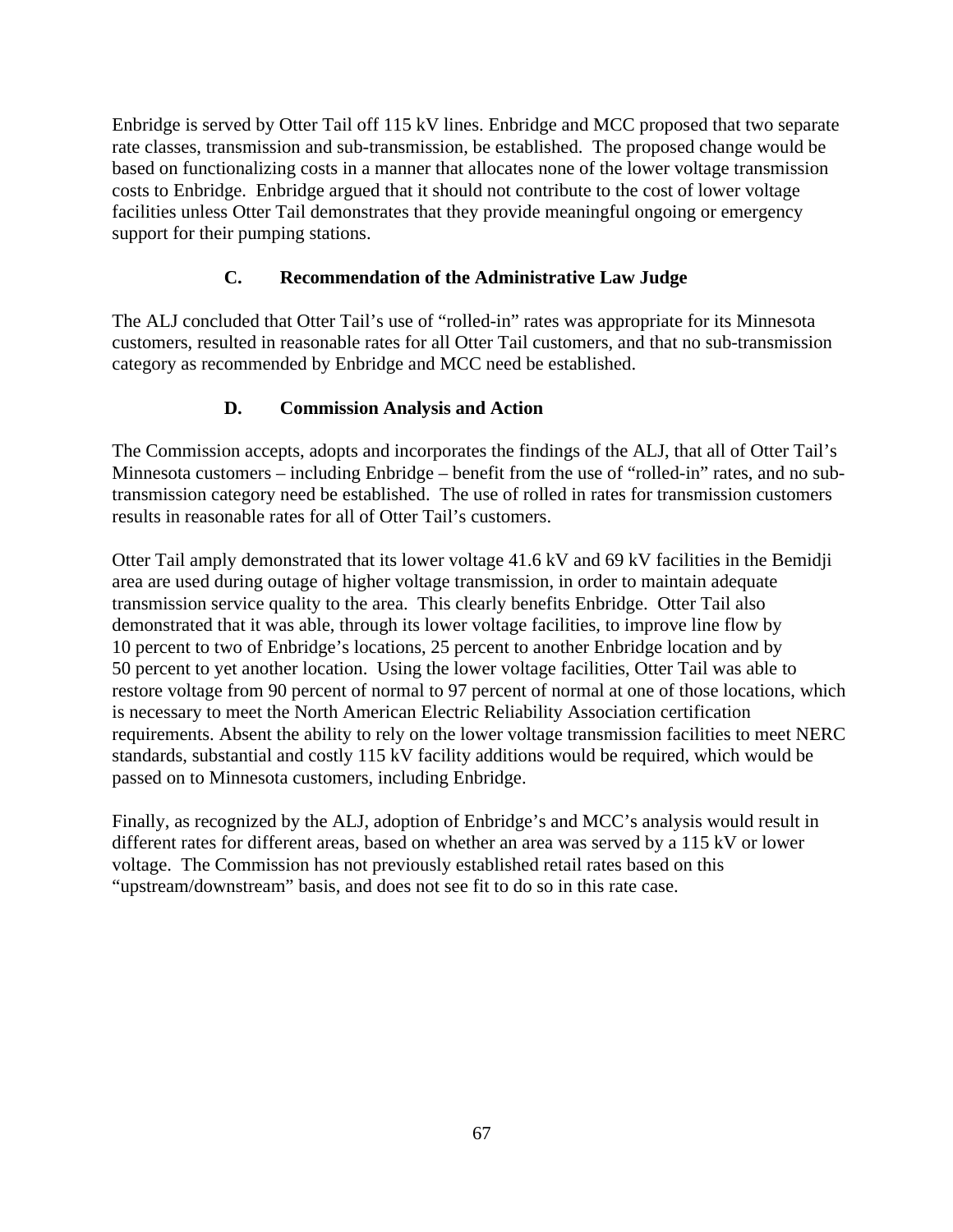## **XXXIV. Allocating Production Plant Costs Between Demand and Energy**

## **A. Introduction**

In allocating revenue responsibility, the Commission considers the demand costs and energy costs associated with each class.

Electric utilities incur both fixed and variable costs. The costs of building a generator are generally fixed; they do not change in proportion to the amount of energy generated. In contrast, many operating costs are variable; they change depending on how much the plant is operated. Because a utility must build its plant with sufficient capacity to supply the electricity required by customers even on days of peak demand, fixed plant costs are typically regarded as demandrelated costs. In contrast, energy-related costs – such as the cost of fuel or electricity purchased from other generators – are typically variable.

But not all energy-related costs are variable. For example, a utility may install a generator that is expensive to build but uses inexpensive fuel (typical of a "baseload" generator). In this case, the choice to incur extra building costs may be understood as a substitute for incurring extra fuel costs.

Whether to characterize costs as related to energy or demand influences class allocations because a utility incurs a different level of demand and energy-related cost for each customer class. The choice to characterize fixed cost as energy-related benefits the Residential class, which tends to have a low load factor, or ratio of average usage to peak usage. The choice to characterize fixed costs as demand-related benefits the high load factor customers.

The CCOSS determines how Otter Tail's production plant investment (fixed) costs and related operating expenses are assigned to various classes of ratepayers. Different methodologies assign production plant costs based on class energy usage and peak demand usage. The selection of methodology is critical to a determination of what portion of fixed production costs is to be attributed to meeting demand and allocated to the capacity/demand component of rates and what portion attributed to providing energy and allocated to the energy component of rates.

Otter Tail utilized an equivalent peaker methodology to assign production plant costs. MCC proposed use of the breakeven methodology to allocate production plant costs.

## **B. Positions of the Parties**

Otter Tail's rate design allocates plant costs to customer classes using the same classification methods as were used in the CCOSS approved in the Company's 1986 rate case. The Company accepted two modifications to the CCOSS proposed by OES – an adjustment to the  $D_1$  factor and the allocation of the Company's conservation expenses.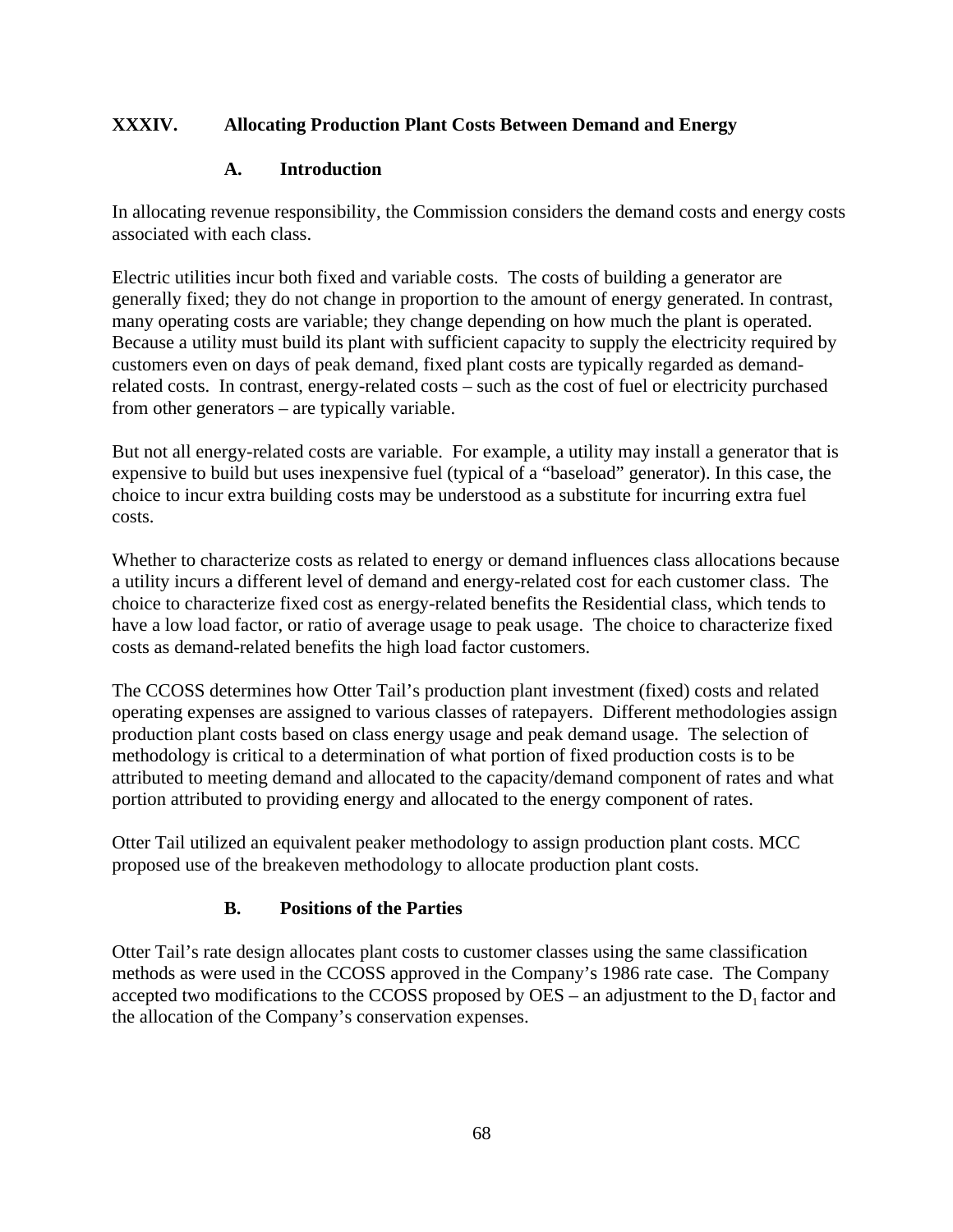Otter Tail used an equivalent peaker methodology to determine the portion of production plant costs to treat as demand versus energy costs. The Company asserted that its equivalent peaker methodology was approved for use in the Company's 1986 rate case, as well as in Xcel Energy's previous seven rate cases. The equivalent peaker method reflects the fact that baseload plants, rather than peakers, are built when there is sufficient need for energy to justify the higher capital costs of a baseload plant. As a result, the portion of baseload fixed cost that exceeds the fixed cost of a peaking plant should be allocated on the basis of energy and not demand.

MCC proposed utilizing a breakeven methodology for allocating production plant costs. The breakeven methodology reallocates production plant costs from energy to demand, and benefits customer classes that use more energy per unit of demand, i.e., high load factor customers. MCC asserted that use of the breakeven methodology would shift \$942,000 in cost responsibility away from the high load factor customers in the Large General Service class to lower load factor classes and customers, such as the Residential class.

MCC asserted that the proposed Big Stone II plant would be built to meet peak demand rather than energy needs, arguing that baseload plant costs should be recovered as demand cost components.

The OES agreed with Otter Tail, that use of the equivalent peaker methodology to classify production plant costs is reasonable. The OES asserted that MCC's argument regarding the proposed Big Stone II baseload plant is irrelevant to the issue of how to classify existing production plant costs in this rate case between demand and energy related costs. Instead, MCC's argument concerns the resource needs of the utility rather than the production of those costs.

## **C. Recommendation of the Administrative Law Judge**

The ALJ agreed with the Company's position, supported by the OES, that the equivalent peaker methodology should be used to allocate production plant costs between demand and energy.

## **D. Commission Action**

The Commission accepts, adopts and incorporates the findings of the ALJ on this issue. Otter Tail's equivalent peaker methodology of allocating plant costs between energy and demand related components was approved for use in the Company's 1986 rate case, and the Company has established that it is appropriate for use here. Otter Tail established that it is the need for both capacity and low-cost energy in excess of that provided by a peaking facility that justifies incurring the higher capital costs associated with a baseload plant.

While the MCC and the Company agree that, from a resource planning perspective, a baseload plant will be built once the operating hours exceed those appropriate for a peaking plant, that agreement does not support MCC's recommendation to use a breakeven analysis for purposes of the Company's CCOSS. Instead, there is not a necessary correlation between a resource planning decision and the determination of what is demand-related cost in a cost of service study.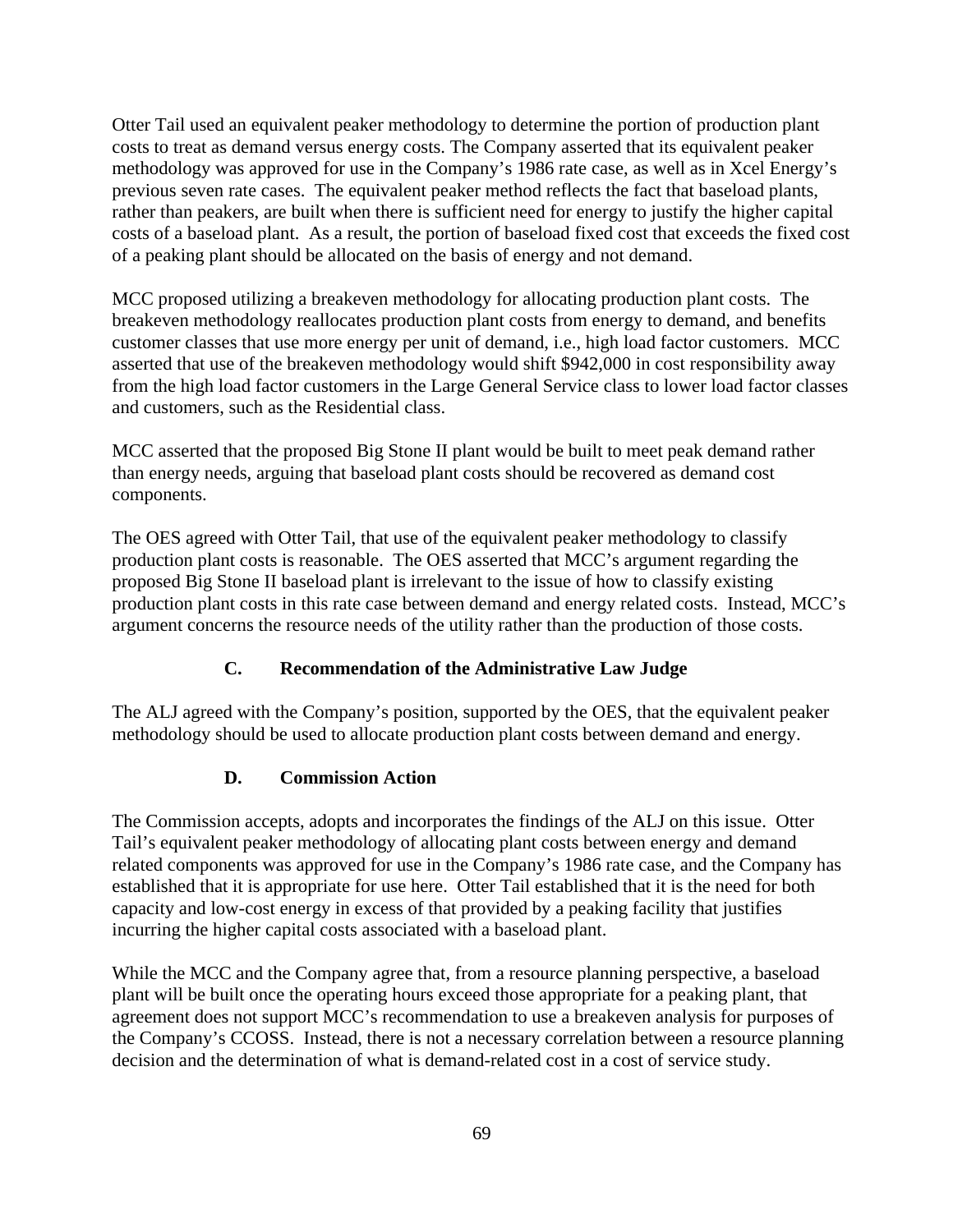Further, under the methodology proposed by Otter Tail, 61.1 percent of the production plant is treated as energy-related, while, under the breakeven analysis, MCC treated only 16 percent of the production plant as energy related. MCC"s treatment is extreme, and will not be adopted herein. No commonly used embedded cost of service method, other than treating all fixed costs as demand-related, would define such a large share of production fixed costs as demand-related.

Finally, the use of the equivalent peaker methodology has been approved for allocation of production costs by other Minnesota utilities.

# **XXXV. Declining Block Rates**

## **A. Introduction**

Otter Tail's tariffs currently contain declining block rate structures for several of its rate classes. Declining block rates are a pricing mechanism that affords a lower rate for electricity consumption above a set threshold. Thus, as a customer increases usage, the energy charges decrease per unit, encouraging customers to use more energy. The use by utilities of declining block rates has been significantly reduced or eliminated in recent years, due to an increased conservation awareness.

The question posed is at what point, if any, are declining block rates just and reasonable.

# **B. Positions of the Parties**

Otter Tail initially proposed eliminating declining rate structures from all but four of its rate classes. In response to the OES's recommendation to eliminate all declining block rates, the Company agreed to phase out declining rates from two of the remaining four rate classes – the general service 20 kW and greater and large general service rate classes.

The Company's revised proposal would retain block rates for only the following rate classes: residential and general service under 20 kW. Otter Tail substantially reduced the declining block rate features for these remaining two, and indicated that it will propose the elimination of these block rates in its next rate case.

Otter Tail acknowledged that elimination of all declining block rates would satisfy several of its rate structure objectives, such as the objectives to reflect marginal costs and promote efficient use of resources and conservation. It offered its more gradual approach to smooth the transition to more economically efficient rates and to mitigate the rate impacts associated with this rate design change.

The OES recommended that the Company completely eliminate its remaining declining block rates for all of its customer classes. The OES asserted that Otter Tail's declining block rates contravene key criteria in establishing a reasonable rate design – that of encouraging economically efficient energy use and promoting conservation.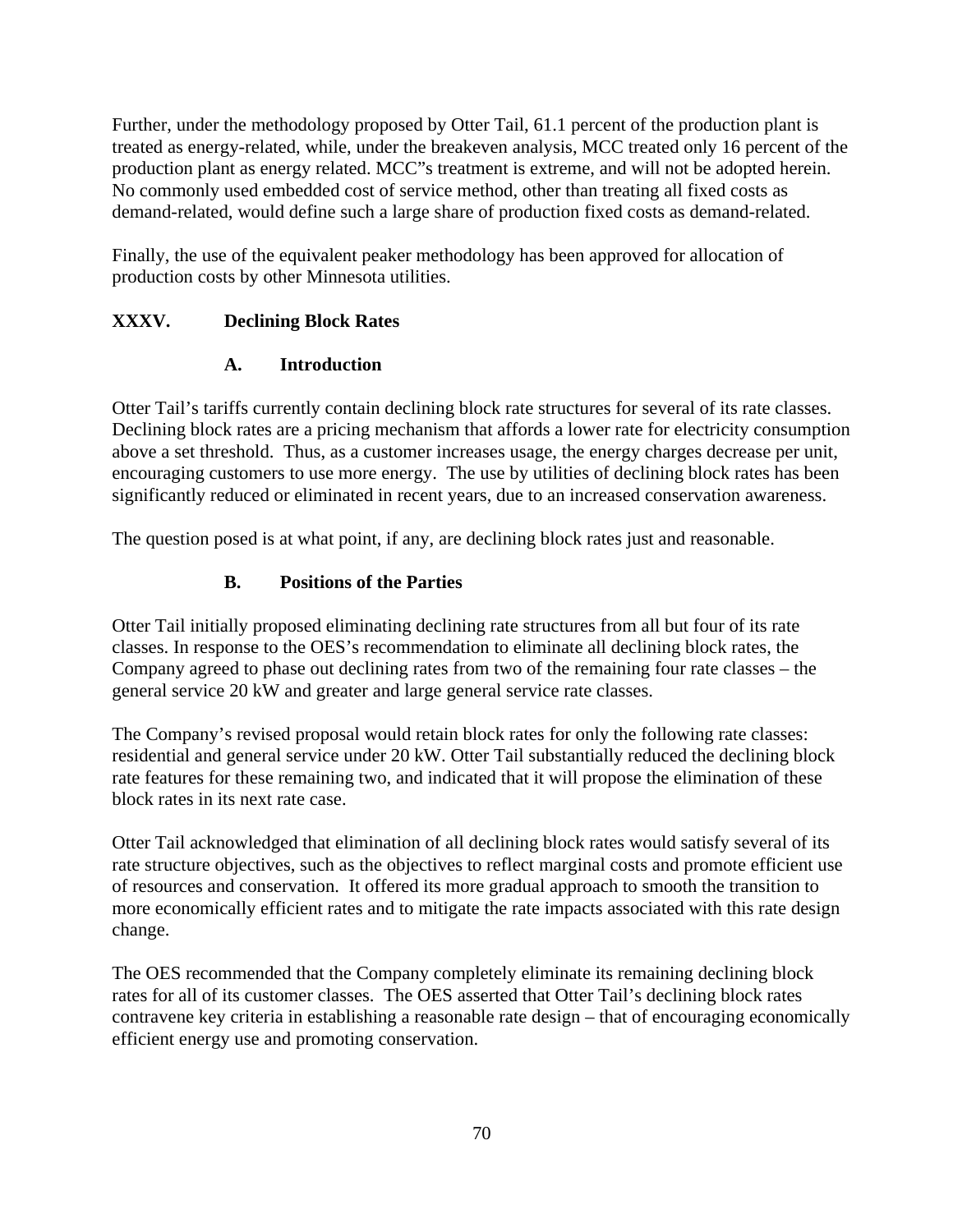The MCC took no position on residential declining block rates, but recommended that the large general service declining block rates be maintained in this rate case.

## **C. Recommendation of the Administrative Law Judge**

The ALJ recommended that the Commission accept Otter Tail's proposal to retain declining block rates for residential service and general service less than 20 kW, finding it less abrupt than the OES's proposal. The ALJ found that Otter Tail's more graduated approach would help smooth the transition to more economically efficient rates and to mitigate the rate impacts associated with this rate design change.

The ALJ also recommended that the Commission adopt Otter Tail's proposal to eliminate declining block rates for the large general service customers, despite MCC's arguments to the contrary.

## **D. Commission Action**

The Commission respectfully disagrees with the conclusion of the Administrative Law Judge to maintain declining block rates for residential service and general service less than 20 kW. The Commission appreciates the Company's recognition that declining block rates must be phased out. However, the Commission concurs with the OES that declining block rates raise serious policy issues, and must be fully eliminated from Otter Tail's rate structure as a part of this rate case.

First, the Commission takes this action because declining block rates conflict with the statutory directives to encourage economically efficient energy use and to promote energy conservation found in Minn. Stat. § 216B.03. This statutory provision requires that "to the maximum reasonable extent" rates must encourage energy conservation as well as further other statutory goals. Thus, eliminating declining block rates is necessary to comply with this legislative directive.

Second, declining block rates prevent a customer from receiving the price signals that are necessary for the customer to make choices about the use of energy. The declining block rate sends the customer the signal that production costs decrease after the customer has reached a certain level of consumption. Since energy costs do not vary with the customer's consumption, such information does not enable the consumer to make an accurate link between consumption and cost. Declining block rates, in contrast, encourage additional consumption, and are not appropriate in Minnesota, where conservation is a high priority.

Nor should eliminating declining block rates result in impermissible rate shock. As declining block rates are usage-based charges, it follows that rate impacts will vary based upon usage. While it is clear that the full elimination of declining block rates for higher usage customers will have an impact on rates,<sup>61</sup> that cannot be the only impact considered. Much of the impact on rates

<sup>&</sup>lt;sup>61</sup> The record establishes that OES's proposal results in smaller rate increases for low usage and average usage customers than Otter Tail's proposal. *See*, updated Griffing Exhibit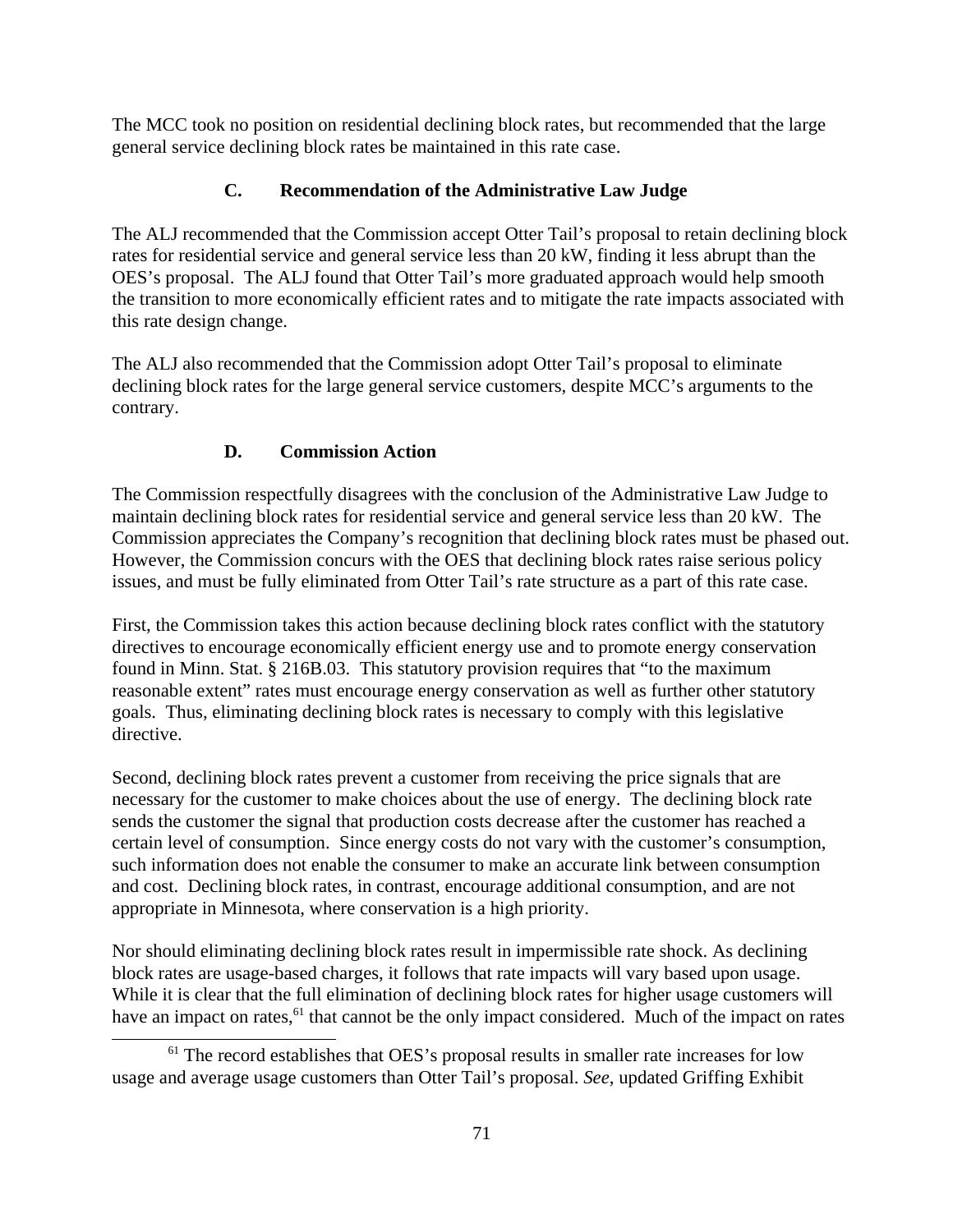increases for these customers stems from the fact that rates are also increasing, and not just from elimination of declining block rates. Further, the lessened impact on low and average residential customers further supports the elimination of declining block rates at this time.

Moreover, even Otter Tail's proposal would only serve to temporarily postpone elimination of declining block rates until its next rate case. Conservation in energy usage is a goal that should not be unnecessarily postponed, particularly when confronted with the rapidly rising costs associated with energy in today's market. No cost justification has been presented for charging customers less for greater use of electricity.

Further, the Commission's revenue requirement decisions in this case have substantially reduced the revenue deficiency, so rate impacts will be correspondingly reduced.

The Commission recognizes that declining block rates raise serious policy issues in today's energy market, conflict with the statutory directive to encourage energy conservation, and give customers inaccurate cost information by telling them that production costs decrease when consumption rises. The Commission will herein re-establish that clear link between consumption and cost. For these reasons, the Commission will act now to eliminate declining block rates for Otter Tail.

## **XXXVI. Residential Customer Charge**

## **A. Background**

Otter Tail recovers its cost of serving residential customers through a combination of a monthly customer charge, paid by any customer connected to its utility system, and a usage charge for the electricity consumed. The customer charge is designed to recover fixed costs that do not vary with usage, such as constructing and maintaining infrastructure, reading meters, and conducting billing and collection services. The monthly customer charges are set by class and may differ by zones within a utility's service area.

The customer charge has two main functions, one practical and one grounded in ratemaking policy. Its practical function is to help stabilize utility revenues and reduce the risk that the utility will over or under recover its revenue requirement due to fluctuations in usage and sales. Its ratemaking function is to ensure that each customer bears responsibility for a certain level of the Company's fixed costs regardless of usage.

The issue posed is what constitutes a just and reasonable level for the customer charge component of the Company's residential rates. Otter Tail's existing urban residential customer charge is \$6.15 and the rural rate is \$7.15.

## **B. Positions of the Parties**

<sup>(</sup>May 6, 2008)(MFG - S-4).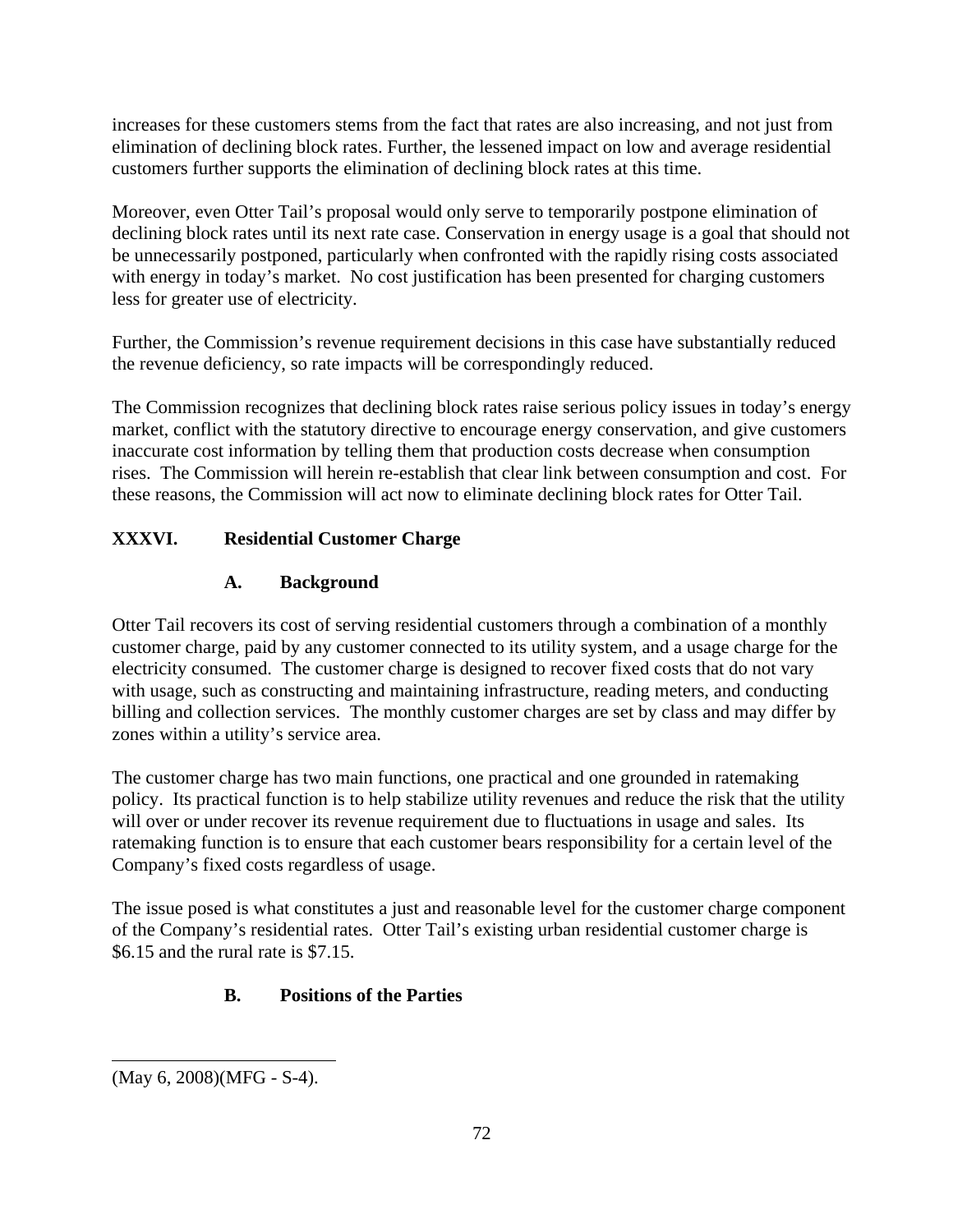Otter Tail has not raised its customer charge for residential rates in over 20 years. The Company advocated increasing the residential customer charge to \$8.00 for both the urban and rural residential rate. The Company's marginal cost study suggested the cost of providing residential customer service is \$11.83, resulting in a gap between that cost and the current \$6.15/\$7.15 monthly customer charge.

Otter Tail asserted that because the customer charge is below the customer cost, the Company must recover the unrecovered customer costs through the usage, or energy, charge. The Company argues that as a result, customers with more than average usage pay more than their proportionate share of these costs, which constitutes an intra-class subsidy. Otter Tail proposed to increase the customer charge for all residential customers to \$8.00 as a means to address this issue.

The OES supported Otter Tail's proposal to move the customer charge to \$8.00, but also advocated an increase to \$8.50 in two years with a corresponding decrease in the variable energy charge at that time. The OES asserted that its position balances conservation and efficiency, while also taking into account non-cost factors such as avoiding rate shock. The OES argued that its position moves the customer charge closer to cost, reduces intra-class subsidies, and increases fairness and efficiency.

The RUD-OAG argued that the customer charge should be set at \$6.15 for all residential customers. The RUD-OAG maintained that any increase in the customer charge contravenes the directive in Minn. Stat. § 216B.03 to promote conservation, as higher customer charges decrease the incentive to conserve. The RUD-OAG also maintained that the proposed increase constitutes a 28% rise over the existing charge and that such an amount would cause rate shock.

## **C. Recommendation of the Administrative Law Judge**

The ALJ recommended approval of Otter Tail's proposal to increase its residential charge to \$8.00, finding that the increase appropriately assigns costs to the residential class, while not resulting in customer confusion or rate shock.

## **D. Commission Action**

The Commission concurs with the Administrative Law Judge on this issue and accepts and adopts his findings, conclusions, and recommendations. Otter Tail has amply demonstrated that an increase in the residential basic charge from \$6.15 per month to \$8.00 per month is an appropriate adjustment to balance the need to recoup the costs of serving the residential class of customers without interclass subsidies, with the need to encourage conservation, avoid rate shock, and account for other factors between rate classes.

The Commission has carefully reviewed the record and the arguments of the parties and concurs with the ALJ on these issues; it accepts, adopts and incorporates Findings 442 through 450 and Conclusion 24.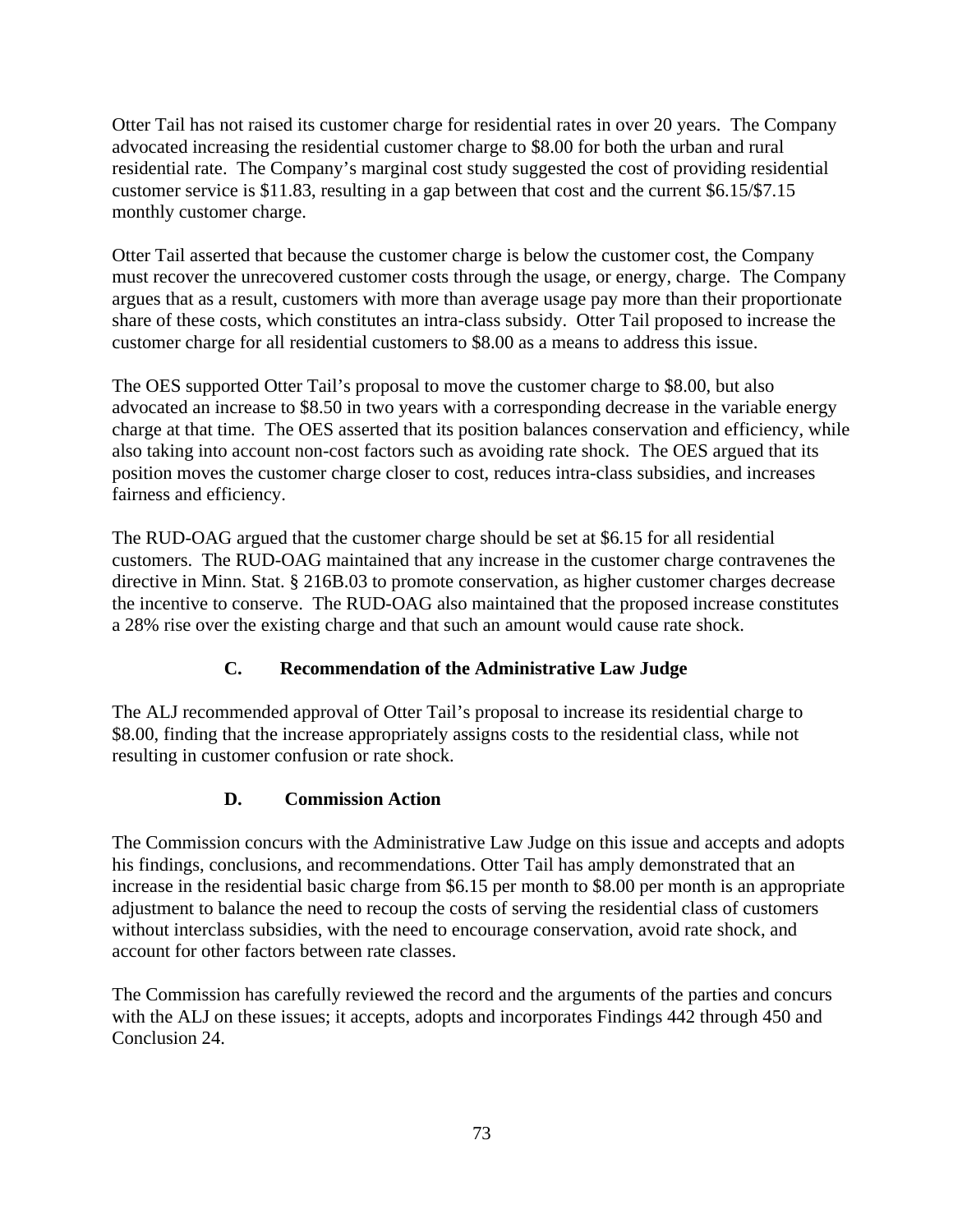## **XXXVII. Time-of-Day and Standby Rates**

## **A. Introduction**

Otter Tail proposed modifications to its Large General Service Time of Day (LGS-TOD) rate design and Standby Service Rate Design – which is based upon the rate design for the proposed LGS-TOD rate. LGS-TOD rate schedules charge varying rates based upon the time of day the energy is used. The question posed is how the Company's time-of-day and standby rates should be structured, especially in terms of reflecting marginal costs and generating costs at different times of day.

## **B. Positions of the Parties**

## **1. LGS-TOD Rate**

Otter Tail asserted that its proposed LGS-TOD rate makes several improvements to its existing rate: it reflects a four-month summer/eight month winter seasonal pattern of costs (instead of two six month seasons); it includes three diurnal periods – peak, shoulder and off-peak (instead of two); and it reflects the Company's marginal costs. No party disputed the seasonal change.

MCC recommended redesigning the LGS-TOD rate to: 1) base voltage level energy discounts on loss differentials; 2) base voltage level demand discounts on fixed embedded costs associated with each level of service; 3) use higher demand charges to signal known future investment in Big Stone II and transmission expansion; and 4) base the remaining revenue to be collected from energy charge (after accounting for an appropriate level of demand charges) on a marginal energy cost analysis using actual embedded cost data.

MCC and Enbridge objected to the proposed three diurnal pricing periods. MCC opposed the move to three periods, and claimed that customers may have trouble keeping track of the various periods. Enbridge criticized the change to three periods, not because of complexity, but because they are different from other utilities from which it takes service, and may complicate load management across its multi-state pipeline.

Enbridge also recommended that all holidays be treated as off-peak.

Otter Tail responded to each objection of MCC and Enbridge.

## **2. Standby Service Rate**

Otter Tail proposed a Standby Service rate which essentially reflects its current offering and is based on the rate design for the proposed LGS-TOD rate. The changes reflect updated seasonal and costing periods and are based upon Otter Tail's marginal costs. The Company asserted that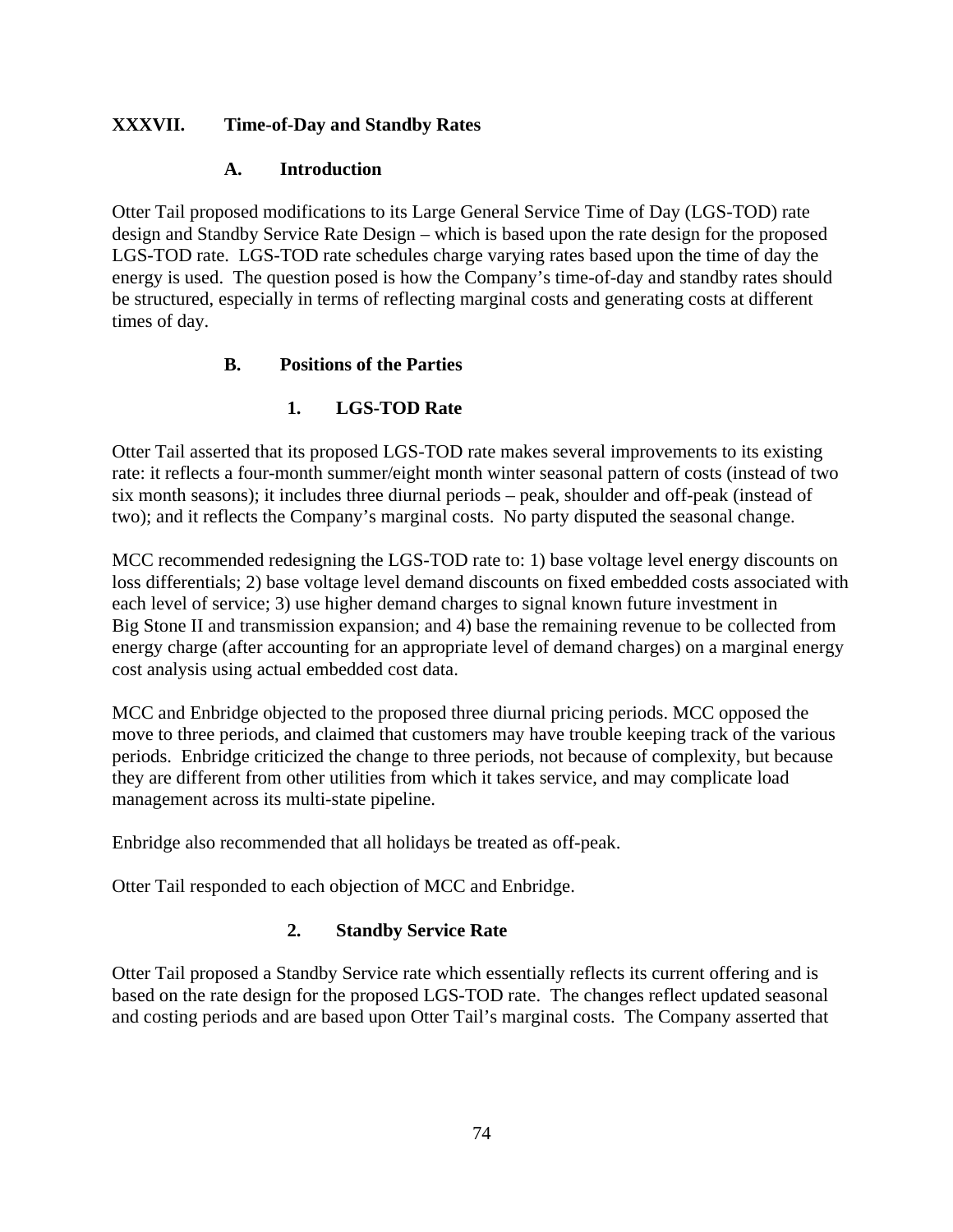the proposed additions improve the price signals inherent in the rate and reflect the similar changes that have been made to the LGS-TOD rate.<sup>62</sup>

MCC argued that the proposed additions are very complicated compared to the Company's current rate, arguing that the Company's current Standby Service rate structure should be retained. MCC also argued that Standby Service customers should be allowed to choose their supplemental service rate rather than being required to take supplemental service under the LGS-TOD rate. Further, MCC argued that retaining the current Standby Service rate is important to the future of distributed generation. Finally, MCC asserted that a sub-transmission voltage level should be added to the Standby Service rate schedule.

## **C. Recommendations of the Administrative Law Judge**

The Administrative Law Judge recommended that the Commission adopt Otter Tail's proposed LGS-TOD and Standby Service rates.

## **D. Commission Action**

The Commission accepts, adopts, and incorporates the findings and conclusions of the Administrative Law Judge on these issues. Otter Tail's proposed LGS-TOD rate and Standby Service Rate will be accepted. These rates are based on marginal cost and are designed to encourage the efficient use of resources.

The Commission considered MCC's proposed redesign modifications to the proposed LGS-TOD rate, but will not accept them. The first two recommendations – to base voltage level energy discounts on loss differentials and to base voltage level demand discounts on fixed embedded costs associated with each level of service – are apparently based on an assumption that customers served at different voltage levels within a class should pay different rates. The Commission has found in this rate case that such distinctions in transmission voltage are inappropriate. The Commission also finds that these two steps to redesign the LGS-TOD rate are inappropriate.

Further, MCC's recommendation to use higher demand charges to signal known future investment in Big Stone II and transmission expansion implicitly assumes that capacity costs should be based on future costs instead of the market cost of capacity during the period rates will be in effect. The Commission has found that Otter Tail's marginal cost study methodology is appropriate, and it would be inappropriate to redesign the LGS-TOD rate on this basis.

Finally, MCC's recommendation bases one rate component – demand charges – on the cost of future capacity additions, and another component – energy charges – on current marginal costs. The Commission agrees with the ALJ that this approach is likely to result in an inefficient signal to consume more energy in all hours except the hour in which the customer set its billing demand.

 $62$  Otter Tail currently has no customers taking service under its Standby Service rate.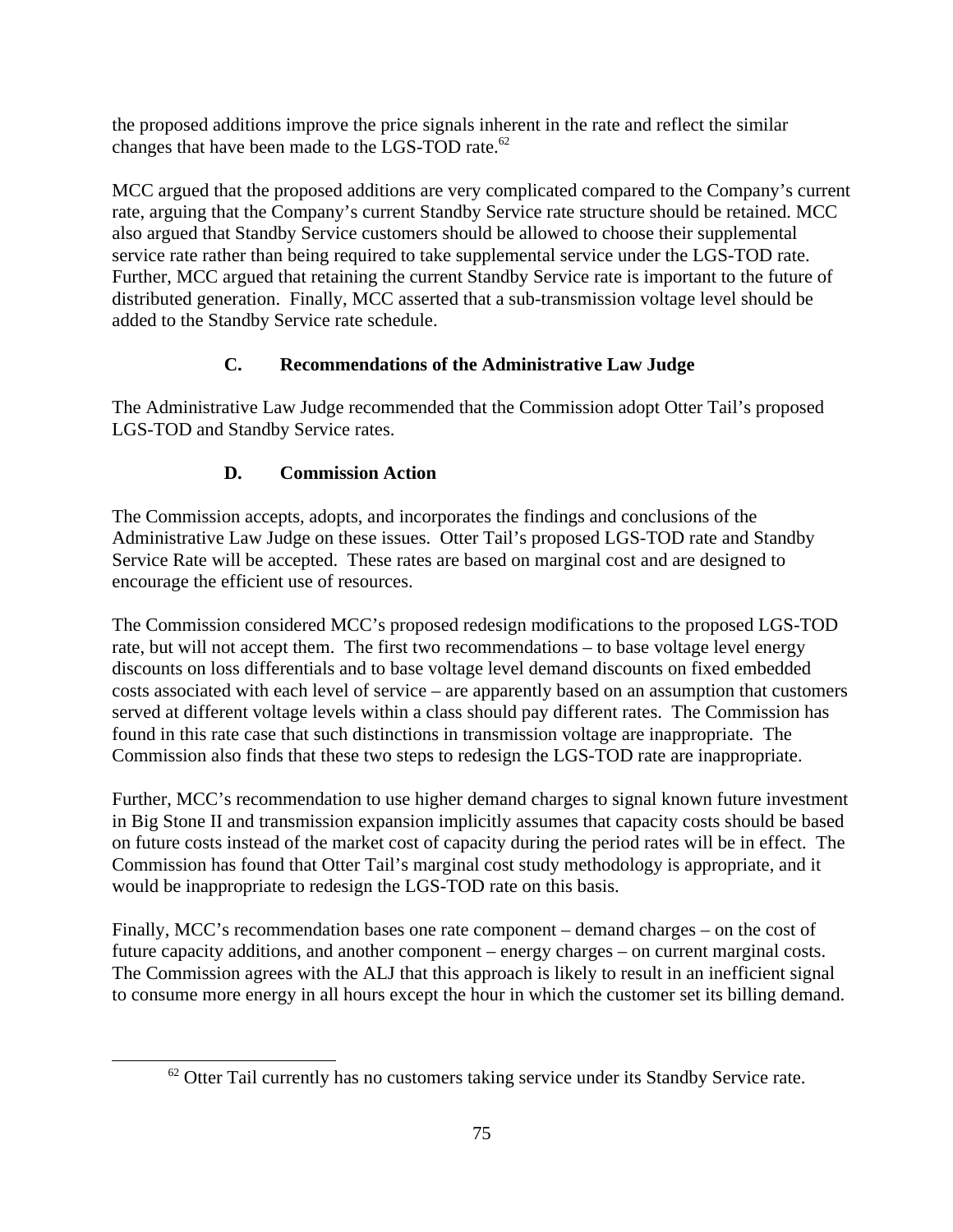The Commission also finds that the Company's proposed modification of its Standby Service rate structure merely reflect updated seasonal and costing periods, and are based on marginal costs, which improve the overall efficiency of the rates. Customers likely to take service under the Standby Service rates are larger, sophisticated businesses, which, by the nature of the rate, will have on-site generation that they manage. Thus, these businesses will likely have experts managing their energy use and have the ability to understand the rates.

#### **XXXVIII. Overall Financial Schedules**

#### **A. Gross Revenue Deficiency**

The above Commission findings and conclusions result in a Minnesota jurisdictional gross revenue deficiency for the 2006 test year of \$3,813,114 as shown below:

### REVENUE SUMMARY

# Rate Base \$ 204,888,081 Rate of Return 8.33% Required Operating Income  $\qquad \qquad$  \$ 17,067,177 Test Year Operating Income  $\qquad \qquad$  \$ 14,831,548 Operating Income Deficiency \$ 2,235,629 Revenue Conversion Factor 1.705611 Gross Revenue Deficiency  $\qquad \qquad$  \$ 3,813,114

#### Test Year Ending December 31, 2006

#### **B. Rate Base Summary**

Based on the above findings, the Commission concludes that the appropriate Minnesota jurisdictional rate base for the 2006 test year is \$204,888,081 as shown below: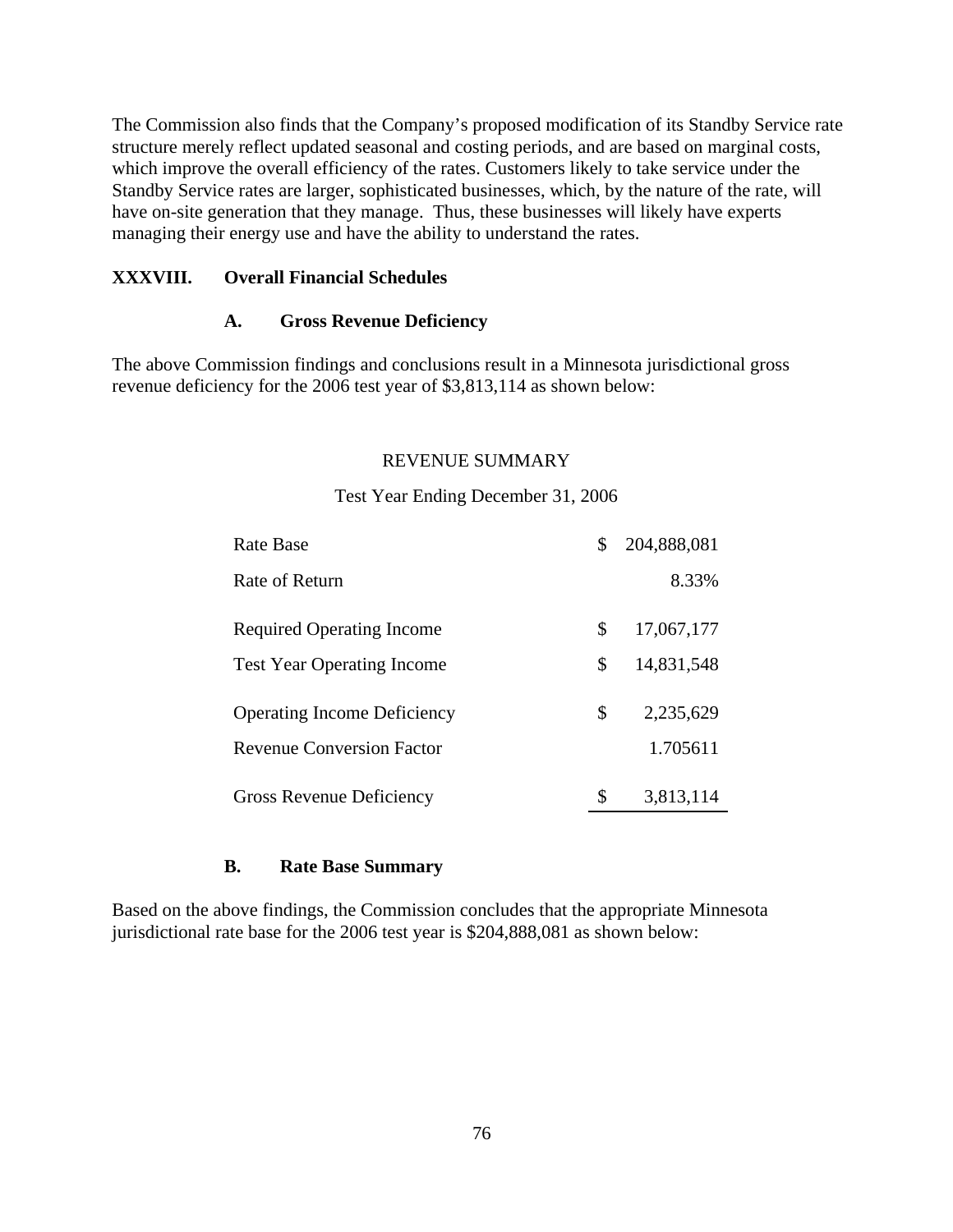#### RATE BASE

Test Year Ending December 31, 2006

| (221, 363, 544)<br>\$241,613,952<br>7,602,461<br>14,157<br>(40,094,522)<br>1,934,122<br>5,722,799<br>3,203,404<br>(14,816,072)<br>(292, 220) | <b>Utility Plant in Service</b>          | \$462,977,496  |
|----------------------------------------------------------------------------------------------------------------------------------------------|------------------------------------------|----------------|
|                                                                                                                                              | <b>Reserve for Depreciation</b>          |                |
|                                                                                                                                              | Net Utility Plant in Service             |                |
|                                                                                                                                              | <b>Construction Work in Progress</b>     |                |
|                                                                                                                                              | Plant Held for Future Use                |                |
|                                                                                                                                              | <b>Accumulated Deferred Income Taxes</b> |                |
|                                                                                                                                              | <b>Working Capital</b>                   |                |
|                                                                                                                                              | <b>Cash Working Capital</b>              |                |
|                                                                                                                                              | <b>Materials and Supplies</b>            |                |
|                                                                                                                                              | Fuel                                     |                |
|                                                                                                                                              | Prepayments                              |                |
|                                                                                                                                              | Other                                    |                |
|                                                                                                                                              | <b>Total Average Rate Base</b>           | \$ 204,888,081 |

# **C. Operating Income Statement Summary**

Based on the above findings, the Commission concludes that the appropriate Minnesota jurisdictional operating income for the 2006 test year under present rates is \$14,831,548 as shown below: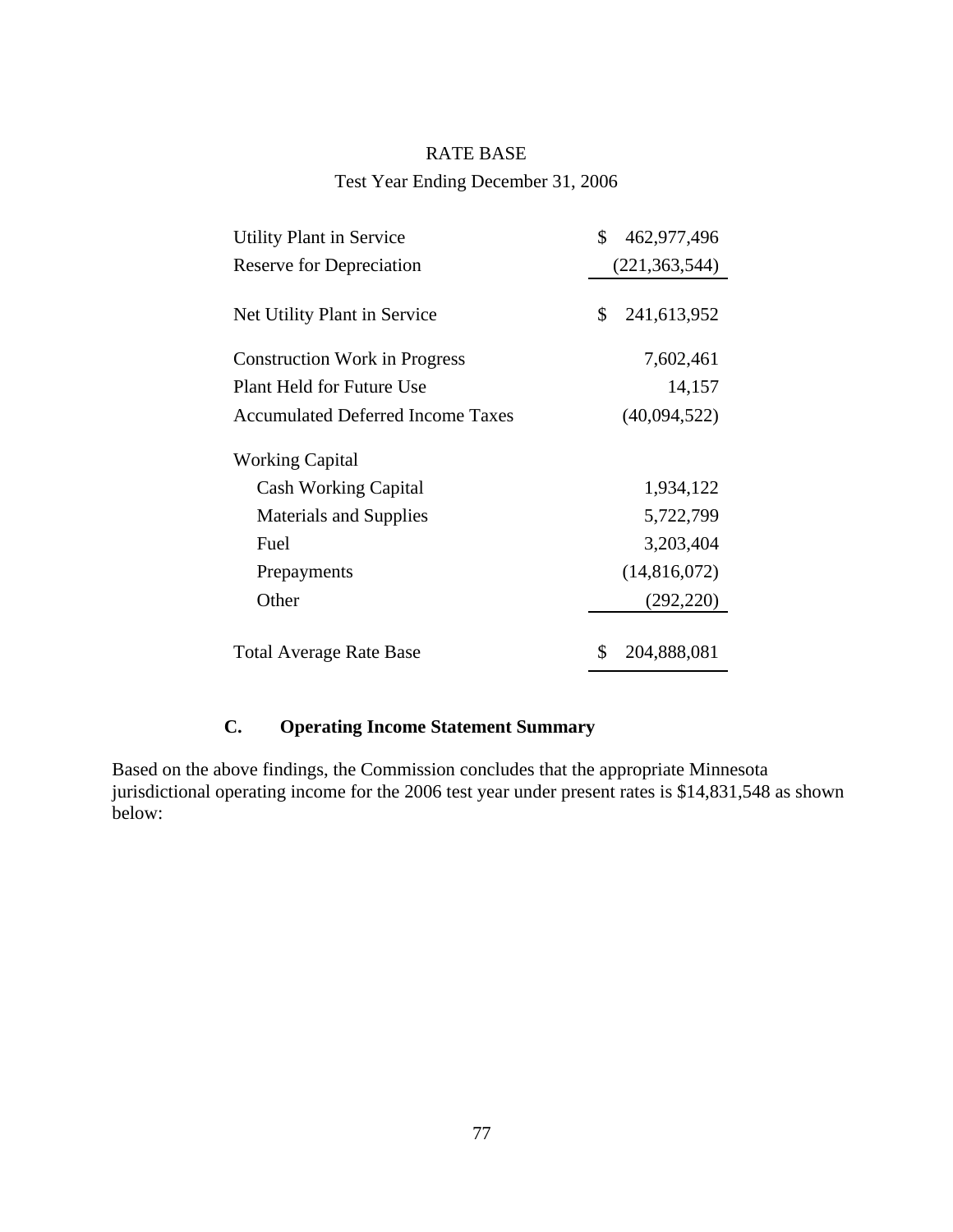## OPERATING INCOME STATEMENT Test Year Ending December 31, 2006

| Revenues:                         |                             |  |
|-----------------------------------|-----------------------------|--|
| <b>Retail Revenues</b>            | 131,338,179<br>$\mathbb{S}$ |  |
| <b>Other Operating</b>            | 17,656,555                  |  |
| <b>Total Revenues</b>             | 148,994,734<br>SS.          |  |
| Expenses:                         |                             |  |
| Production, Fuel, Purchased Power | 74,533,381<br><sup>S</sup>  |  |
| Transmission                      | 5,330,005                   |  |
| Distribution                      | 6,283,425                   |  |
| <b>Customer Accounting</b>        | 4,680,629                   |  |
| <b>Customer Information</b>       | 4,022,888                   |  |
| Administrative & General          | 16,803,612                  |  |
| Sales                             | 361,258                     |  |
| Other Expense                     | 92,377                      |  |
| Depreciation & Amortization       | 13,015,289                  |  |
| Taxes:                            |                             |  |
| Property                          | 4,748,410                   |  |
| State & Federal Income            | 6,968,995                   |  |
| Deferred Income                   | (1,616,131)                 |  |
| Other                             | (572, 102)                  |  |
| <b>Total Expenses</b>             | 134,652,036<br>$\mathbb{S}$ |  |
| Income Before AFUDC               | 14,342,698<br>$\mathbb{S}$  |  |
| ${\rm AFUDC}$                     | 488,850                     |  |
| Income With AFUDC                 | 14,831,548<br><sup>S</sup>  |  |

#### **XXXIX. Compliance Filings Required**

The Commission will require the Company to make a compliance filing within 30 days of the date of this Order showing the final rate effects of the decisions made here and proposing a plan for refunding the difference between the amounts it collected in interim rates and the amounts it is authorized to collect in final rates. The Commission will establish a brief comment period to give interested persons a chance to review and comment on that filing.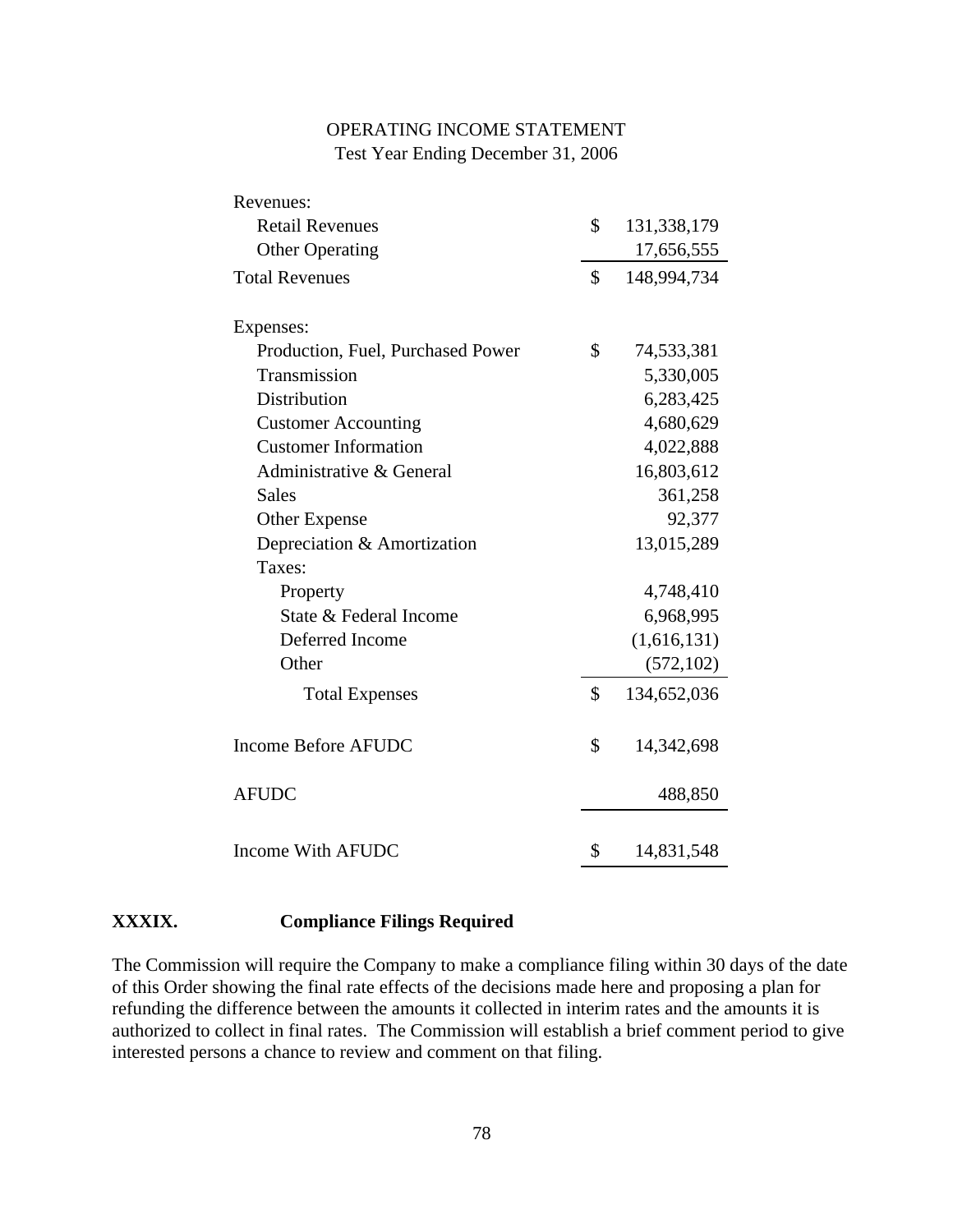The Commission will so order.

## **ORDER**

- 1. Otter Tail Power Company is entitled to increase gross annual revenues from Minnesota retail sales by \$3,813,114, in order to produce gross annual jurisdictional Total Operating Revenues of \$152,807,848.
- 2. The Commission accepts, adopts, and incorporates the findings, conclusions, and recommendations of the Administrative Law Judge, except as set forth herein.
- 3. At least 30 days before the filing of its next rate case, and in any event no later than June 20, 2013, Otter Tail shall file a fully developed study of its transmission system under the Commission's *Boundary Order* in docket E-999/CI-99-1261.
- 4. In its next general rate case filing, Otter Tail shall provide an embedded class cost of service study as well as a marginal cost study. The Company shall also develop and use an E8760 Allocator for Class Cost of Services Purposes in its next rate case and shall continue to investigate the costs and benefits of developing an E8760 Allocator for other purposes.
- 5. In its next general rate case filing, Otter Tail shall provide a new energy loss study.
- 6. Within 30 days of the date of this Order, the Company shall make a compliance filing implementing the decisions made herein and containing at least the following items:
	- A. Revised schedules of rates and charges reflecting the revenue requirement and the rate design decisions herein, along with the proposed effective date, and including the following information:
		- 1. A breakdown of Total Operating Revenues by type.
		- 2. Schedules showing all billing determinants for the retail sales (and sale for resale) of electricity, including but not necessarily limited to the items set forth below.
		- 3. Total revenue by customer class.
		- 4. Total number of customers, the customer charge and total customer charge revenue by customer class.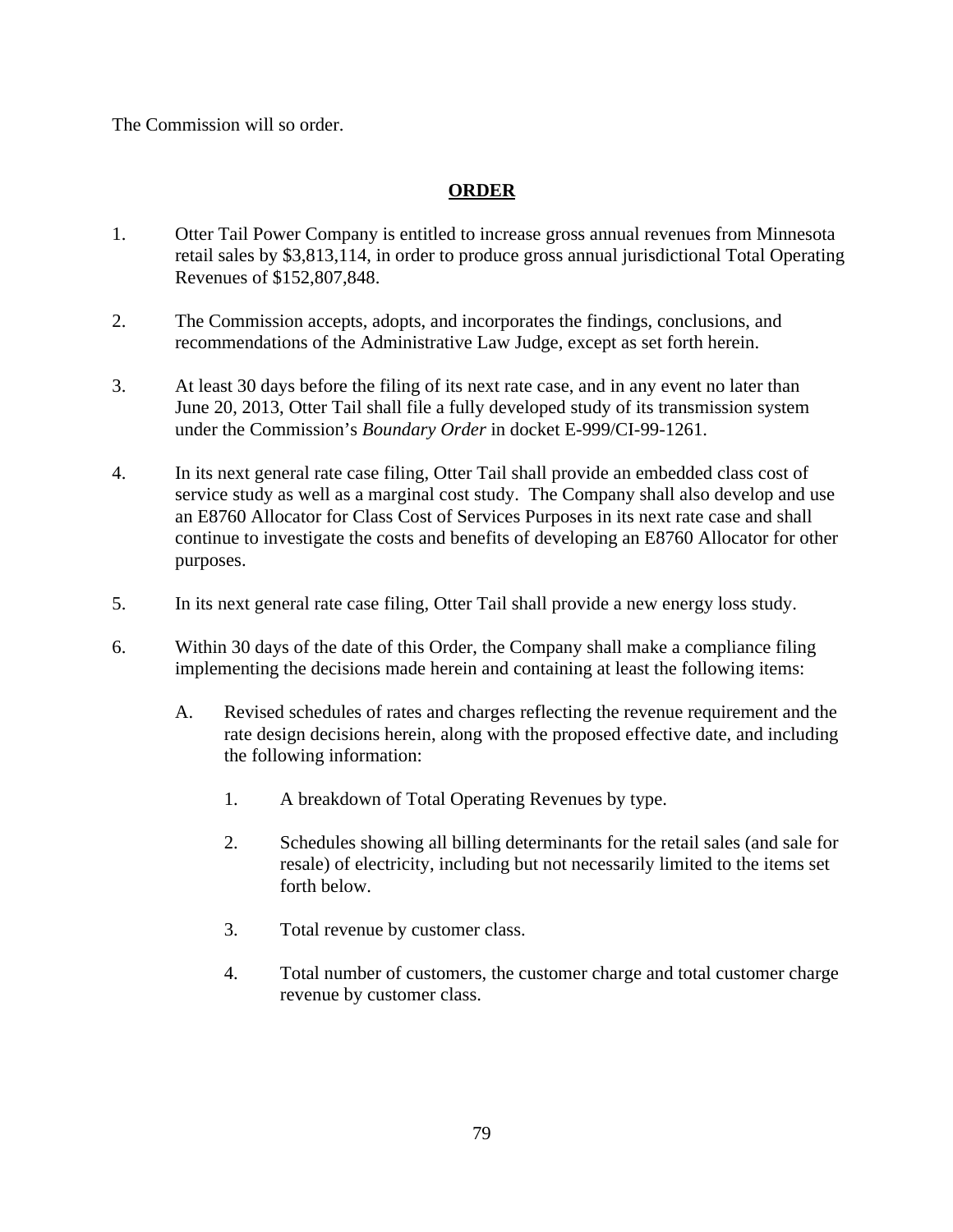- 5. For each customer class, the total number of energy and demand related billing units, the per unit energy and demand cost of electricity, the nonelectricity unit margin, and the total energy and demand related sales revenues.
- 6. Revised tariff sheets incorporating authorized rate design decisions.
- 7. Proposed customer notices explaining the final rates and the monthly basic service charge.
- B. A revised base cost of energy to be put into effect with final rates, together with supporting schedules incorporating any changes made as a result of this rate case and revised fuel clause tariffs.
- C. A calculation of the Conservation Improvement Program (CIP) conservation cost recovery charges (CCRC) based on the decisions made herein and schedules detailing the CIP tracker balance at the beginning of interim rates, the revenues (CCRC and CIP Adjustment Factor), and costs recorded during the period of interim rates, and the CIP tracker balance at the time final rates become effective.
- D. Copies (revised as necessary) of all standard customer service agreements and contracts for inclusion in the Company's tariff book.
- E. A proposal to make refunds of interim rates, including interest calculated at the average prime rate, to affected customers.
- 7. Comments on the compliance filing required in the preceding paragraph shall be filed within 15 days of the date it is filed.
- 8. The Company shall record and track all incentive compensation costs recovered in rates and all incentive compensation paid to employees, to permit the refund of any overrecovered amounts to ratepayers.
- 9. The Company shall record and track all rate case expenses recovered in excess of the three-year amortization amount authorized herein, to permit the refund of over-recovered amounts to ratepayers.
- 10. In future Jurisdictional Reports the Company shall report all revenues and expenses associated with asset-based wholesale margins. The Company shall also work with the Office of Energy Security to (a) ensure accuracy in reporting both asset-based and nonasset based wholesale margins and (b) clarify the terms, conditions, and time frames under which it will provide the Office of Energy Security with the information it requires.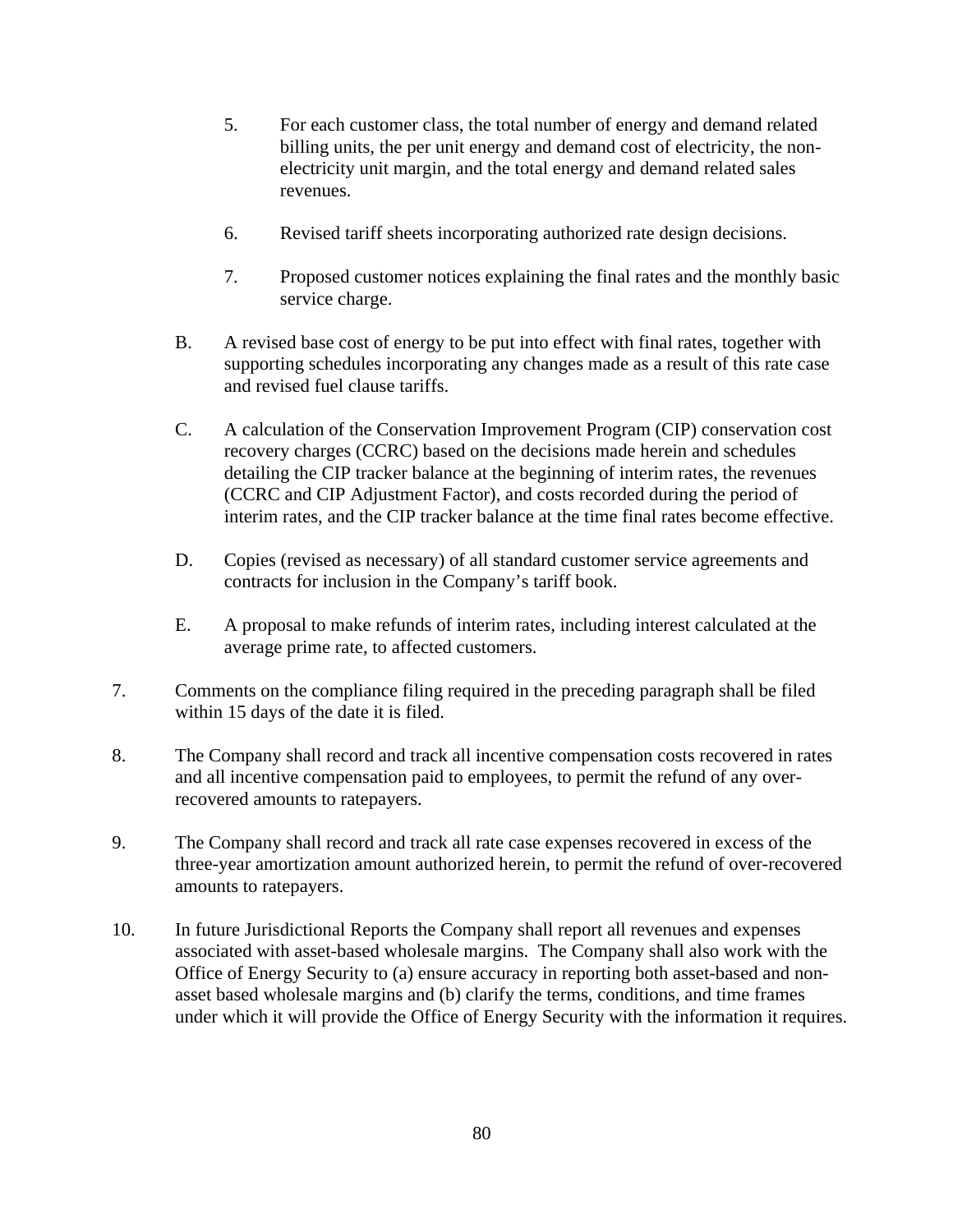11. This Order shall become effective immediately.

BY ORDER OF THE COMMISSION

Mark E. Oberlander for

Burl W. Haar Executive Secretary



 $\bar{z}$ 

 $\ddot{\phantom{0}}$ 

This document can be made available in alternative formats (i.e. large print or audio tape) by calling 651.201.2202 (voice). Persons with hearing or speech disabilities may call us through Minnesota Relay at 1.800.627.3529 or by dialing 711.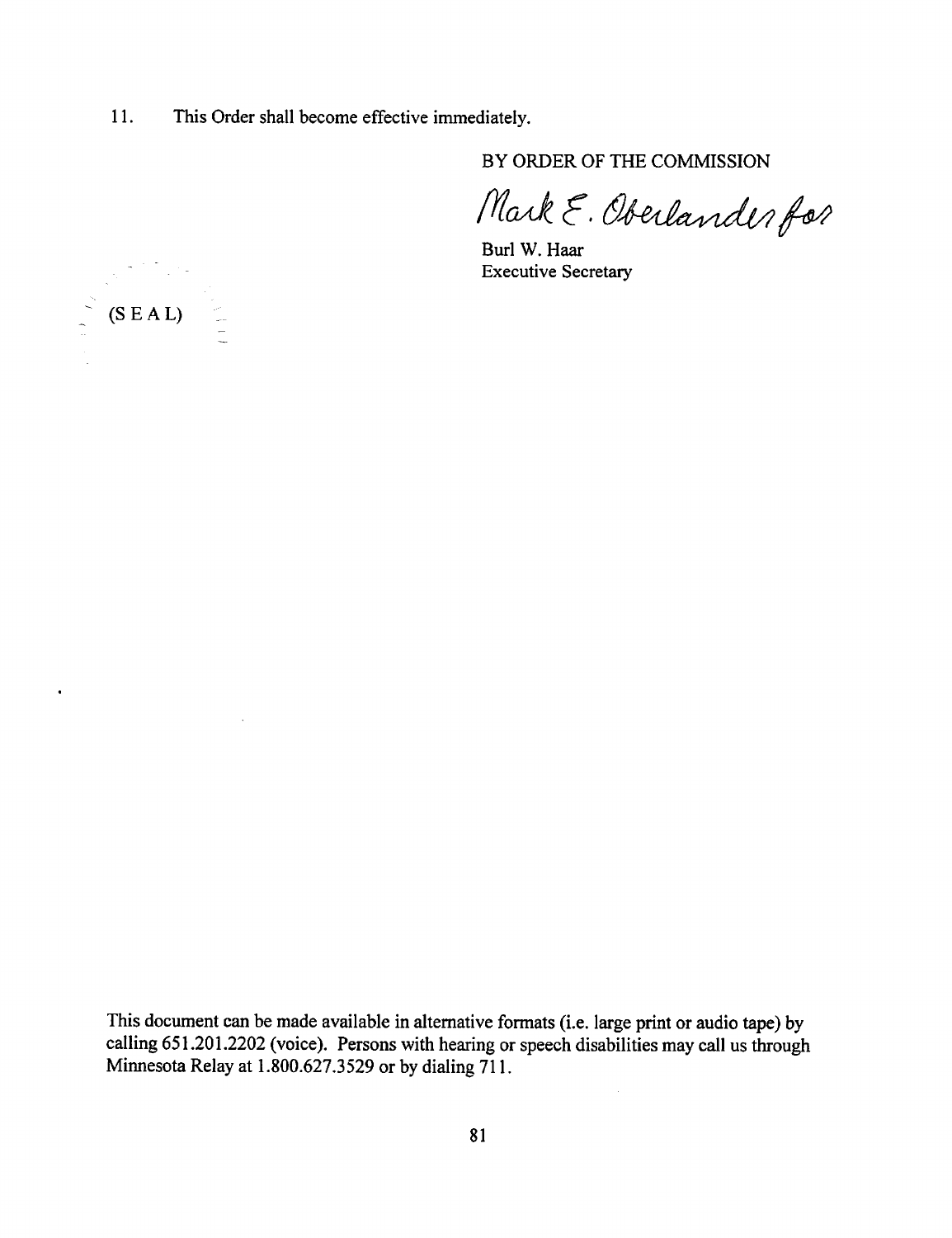STATE OF MINNESOTA) )SS COUNTY OF RAMSEY

### AFFIDAVIT OF SERVICE

I, Margie DeLaHunt. being first duly sworn, deposes and says:

That on the 1st day of August. 2008 she served the attached

FINDINGS OF FACT. CONCLUSIONS OF LAW. AND ORDER.

MNPUC Docket Number: E-017/FR-07-1178

- $XX$  By depositing in the United States Mail at the City of St. Paul, a true and correct copy thereof, properly enveloped with postage prepaid
- XX By personal service
- XX By inter-office mail

to all persons at the addresses indicated below or on the attached list:

**Commissioners** Carol Casebolt Peter Brown Eric Witte Marcia Johnson Kate Kahlert Louis Sickmann Michelle Rebholz Jerry Dasinger Tracy Smetana Janet Gonzalez Stuart Mitchell Mary Swoboda Jessie Schmoker DOC Docketing **AG - PUC** Julia Anderson - OAG John Lindell - OAG

Marge Dolchen

Subscribed and sworn to before me,

a notary public, this  $\Box$  day of

Cruquet

mmmmm ROBIN J. BENSON ;<br>NOTARY PUBLIC-MINNESOTA ; , 2008 JANUARY 31, 2010<br>Superintendent States (States January 31, 2010 MY COMMISSION EXPIRES

ibfary Public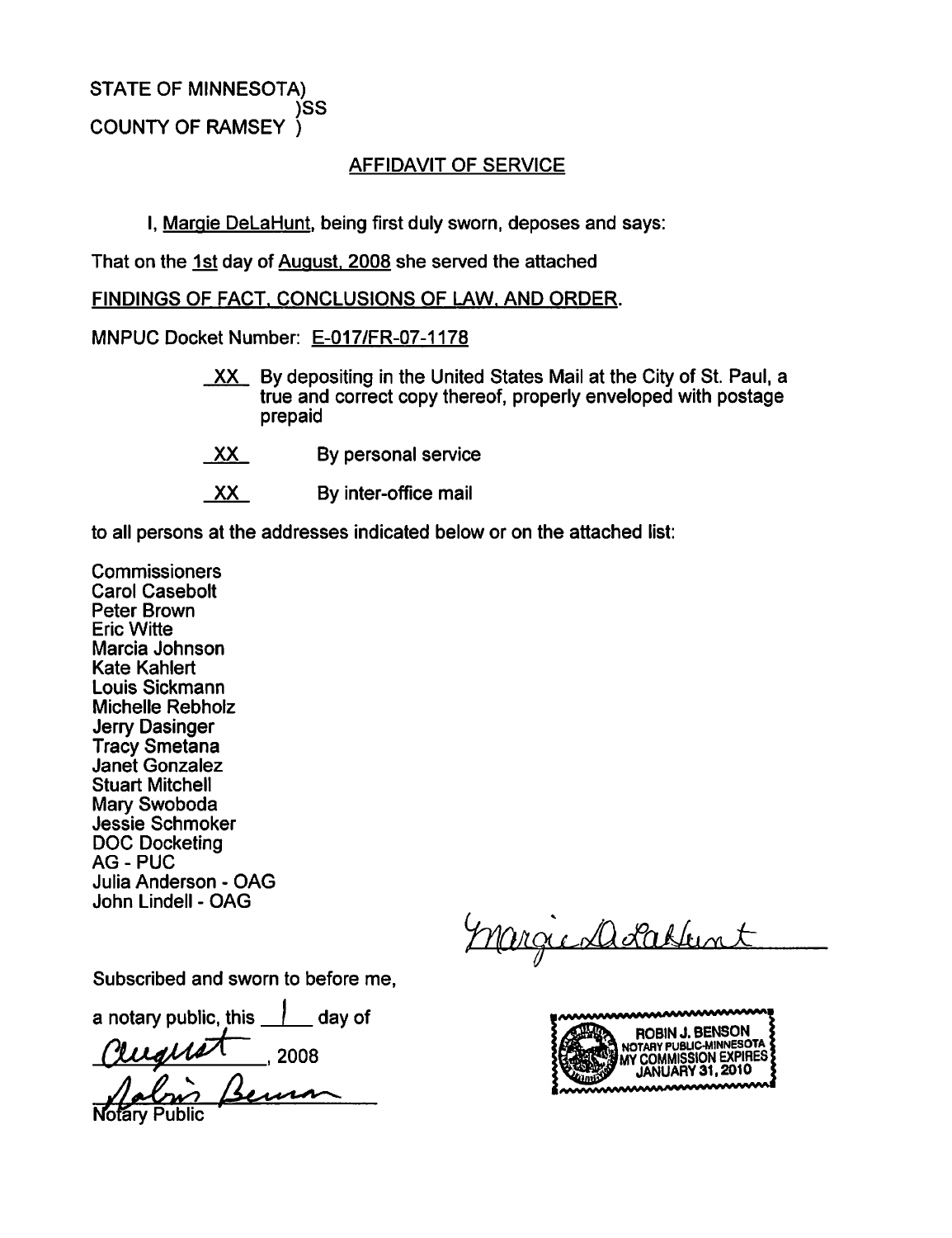#### E017/GR-07-1178, ListlD# 1 Otter Tail Power Company: In the Matter of the Application of Otter Tail Power Corporation d/b/a Otter Tail

 $10:$ **MN PUC** 

BurlW.Haar MN Public Utilities Commission Suite 350 121 East Seventh Place St. Paul MN 55101-2147

20: Dept. of Commerce

Sharon Ferguson MN Department Of Commerce Suite 500 85 7th Place East St. Paul MN 55101-2198

 $30<sub>1</sub>$ Inter-Office Mail

Julia Anderson MN Office Of The Attorney General 1400 BRM Tower 445 Minnesota Street St. Paul MN 55101-2131

Ronald M. Giteck Office Of Attorney General Residential Utilities Division 445 Minnesota Street, 900 BRM Tower St. Paul MN 55101

Karen Finstad Hammel MN Office Of The Attorney General 1400 BRM Tower 445 Minnesota Street St.Paul MN 55101-2131

Clark Kami OAG-RUD 900 BRM Tower 445 Minnesota Street St. Paul MN 55101

John Lindell OAG-RUD 900 BRM Tower 445 Minnesota Street St. Paul MN 55101-2130 Valerie M. Means Office of the Attorney General 1400 BRM Tower 445 Minnesota Street St. Paul MN 55101

Steve M. Mihalchick Office of Administrative Hearings PO Box 64620 St. Paul MN 55164-0620

William Stamets Office of the Attorney General Suite 900 445 Minnesota Street St. Paul MN 55101-2127

 $40:$ Regular Postal Mail

Christopher Anderson Minnesota Power 30 West Superior Street Duluth MN 55802-2093

Thomas Erik Bailey Briggs And Morgan 2200 IDS Center 80 South 8th Street Minneapolis MN 55402

Michael J. Bradley Moss & Barnett 4800 Wells Fargo Center 90 South Seventh Street Minneapolis MN 55402-4129

Gary Chesnut AG Processing Inc. 12700 West Dodge Road PO Box 2047 Omaha NE 68103-2047

Jonathan M. Drews Utility Research P.O. Box 230 Fergus Falls MN 56538

James C. Erickson Kelly Bay Consulting 17Quechee Superior Wl 54880

Mike Franklin Minnesota Chamber Of Commerce Suite 1500 400 Robert Street North St. Paul MN 55101

Bruce Gerhardson Otter Tail Corporation P.O. Box 496 215 South Cascade Street Fergus Falls MN 56538-0496

William L. Glahn Piedmont Consulting, Inc. Suite 500 701 Fourth Avenue S. Minneapolis MN 55415

Annette Henkel Minnesota Utility Investors Suite 208 400 Robert St. N. St.Paul MN 55101-2002

Shane Henriksen Enbridge Energy Company, Inc. 119 N.25Th Street East Superior Wl 54880

Richard J. Johnson Moss & Barnett 4800 Wells Fargo Center 90 South Seventh Street Minneapolis MN 55402

Michael C. Krikava Briggs And Morgan, P.A. 2200 IDS Center 80 South 8th Street Minneapolis MN 55402

James D. Larson Avant Energy Services Suite 300 200 South Sixth Street Minneapolis MN 55402

Robert S Lee Mackall Crounse & Moore Law Offices 1400 AT&T Tower 901 Marquette Avenue Minneapolis MN 55402-2859

Kavita Maini KM Energy Consulting LLC 961 North Lost Woods Road Oconomowoc Wl 53066